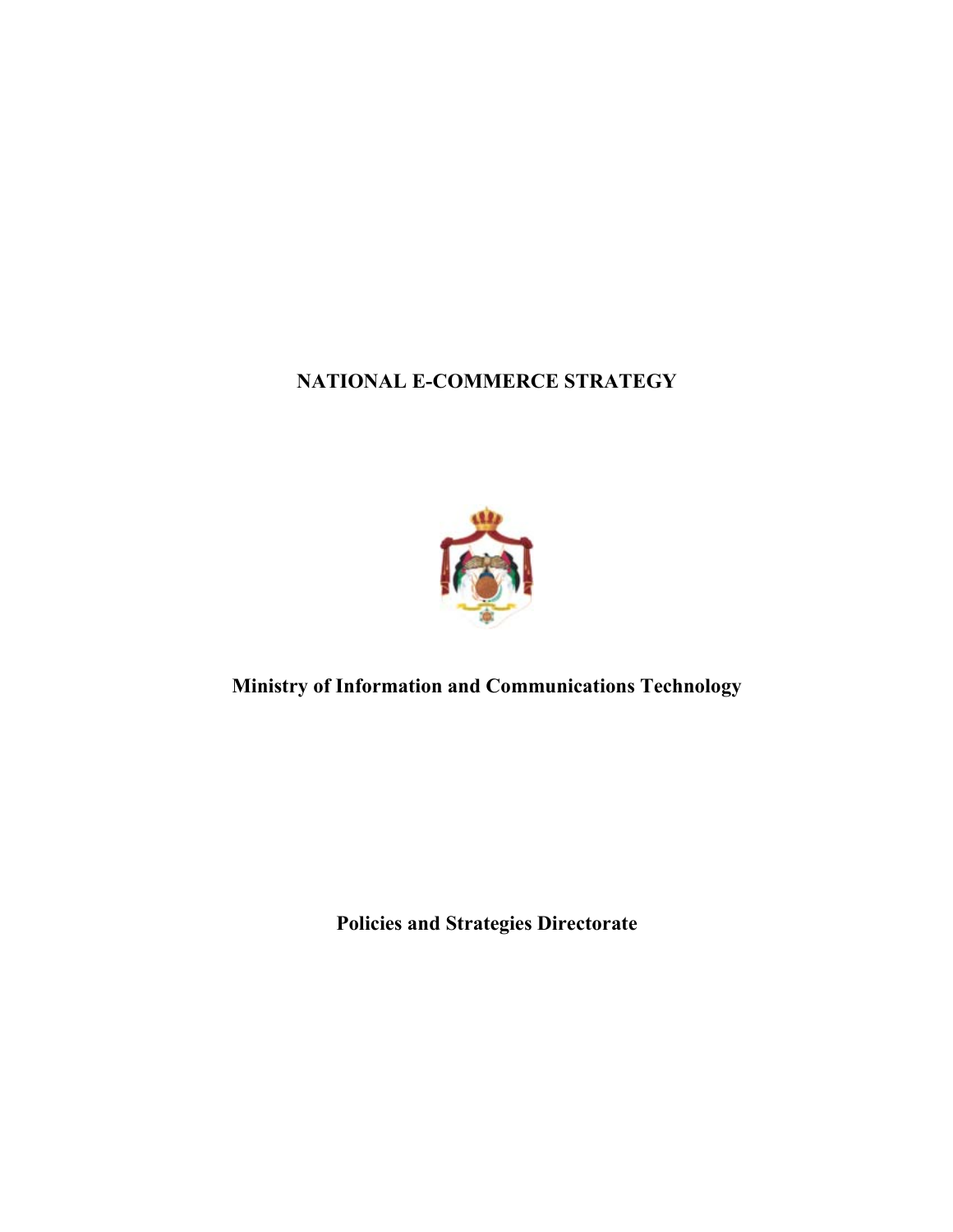# **TABLE OF CONTENTS**

| 1              |      |                                                                                                                                                                             |  |
|----------------|------|-----------------------------------------------------------------------------------------------------------------------------------------------------------------------------|--|
| 2              |      |                                                                                                                                                                             |  |
|                | 2.1  |                                                                                                                                                                             |  |
|                | 2.2  |                                                                                                                                                                             |  |
|                | 2.3  |                                                                                                                                                                             |  |
|                | 2.4  |                                                                                                                                                                             |  |
|                | 2.5  |                                                                                                                                                                             |  |
|                | 2.6  |                                                                                                                                                                             |  |
|                | 2.7  |                                                                                                                                                                             |  |
|                | 2.8  |                                                                                                                                                                             |  |
| 3              |      |                                                                                                                                                                             |  |
| $\overline{4}$ |      |                                                                                                                                                                             |  |
|                | 4.1  |                                                                                                                                                                             |  |
|                | 4.2  |                                                                                                                                                                             |  |
|                | 4.3  |                                                                                                                                                                             |  |
|                | 4.4  |                                                                                                                                                                             |  |
| 5              |      |                                                                                                                                                                             |  |
|                | 5.1  | Goal 1: To increase the wealth of the Jordanian people through the development and                                                                                          |  |
|                | 5.2  | Goal 2: By 2012, to be a regional leader for IT systems development, applications and                                                                                       |  |
|                | 5.3  | Goal 3: To be one of the leading countries in the region that uses e-commerce as a                                                                                          |  |
|                | 5.4  | Goal 4: To be one of the leading countries in the region that uses e-commerce as a<br>channel for domestic and international business to business collaboration and trade33 |  |
| 6              |      |                                                                                                                                                                             |  |
|                | 6.1  |                                                                                                                                                                             |  |
|                | 6.2  |                                                                                                                                                                             |  |
|                | 6.3  |                                                                                                                                                                             |  |
|                | 6.4  |                                                                                                                                                                             |  |
|                | 6.5  |                                                                                                                                                                             |  |
|                | 6.6  |                                                                                                                                                                             |  |
|                | 6.7  |                                                                                                                                                                             |  |
|                | 6.8  |                                                                                                                                                                             |  |
|                | 6.9  |                                                                                                                                                                             |  |
|                | 6.10 |                                                                                                                                                                             |  |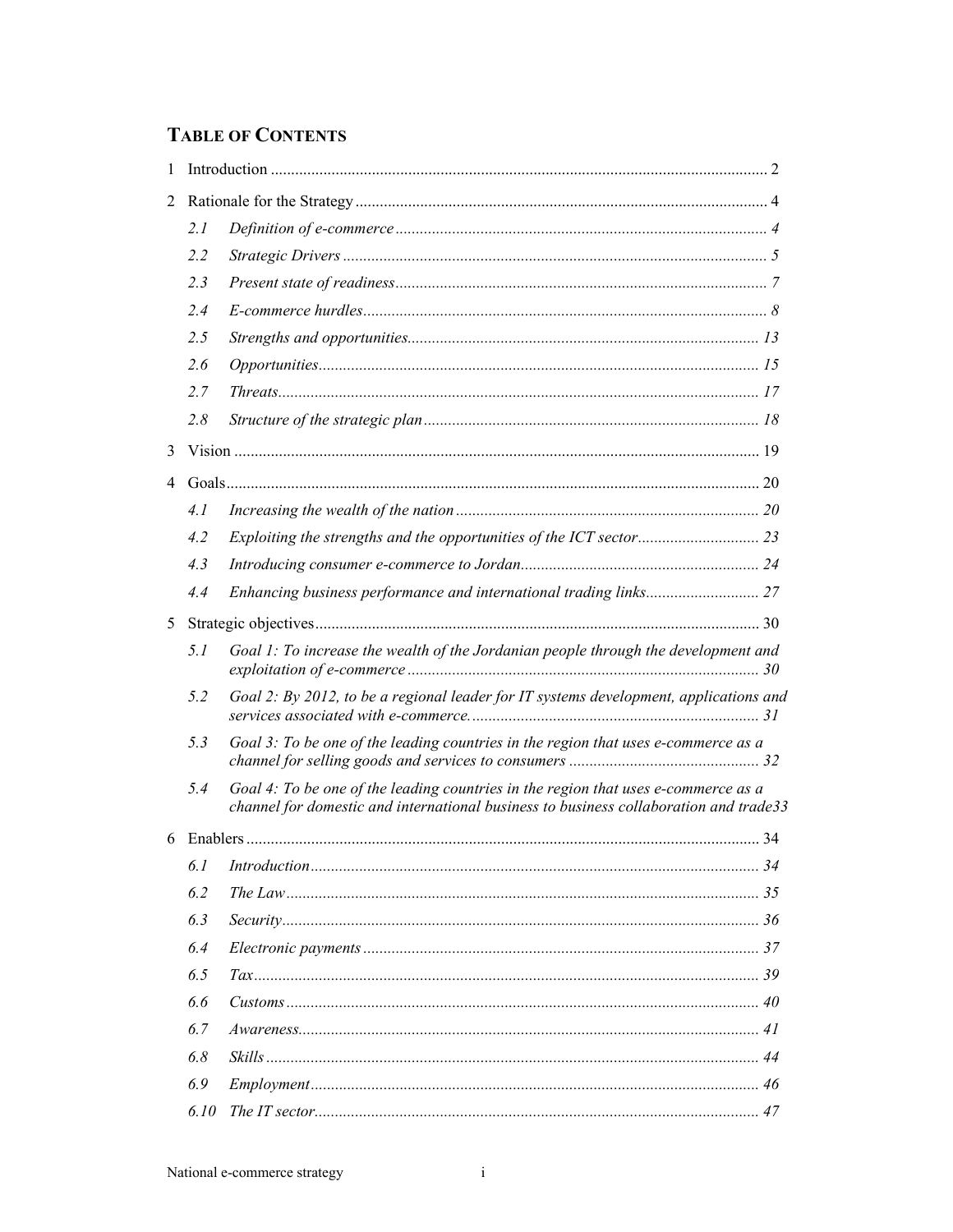|                 | 6.13 |  |
|-----------------|------|--|
|                 | 6.14 |  |
|                 | 6.15 |  |
| $7\phantom{.0}$ |      |  |
|                 | 7.1  |  |
|                 | 7.2  |  |
| 8               |      |  |
|                 | 8.1  |  |
|                 | 8.2  |  |
|                 | 8.3  |  |
|                 | 8.4  |  |
|                 |      |  |
|                 |      |  |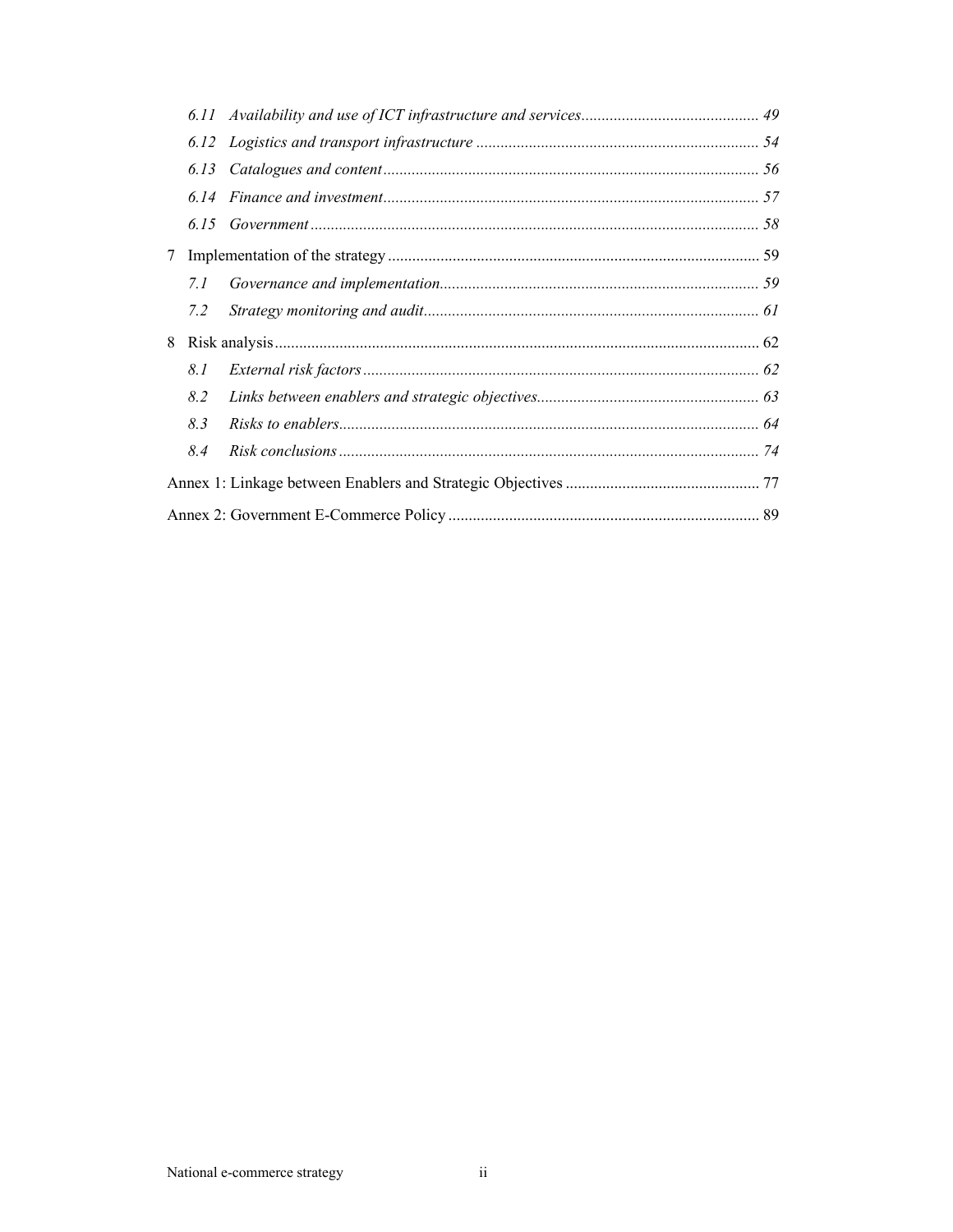# **NATIONAL E-COMMERCE STRATEGY**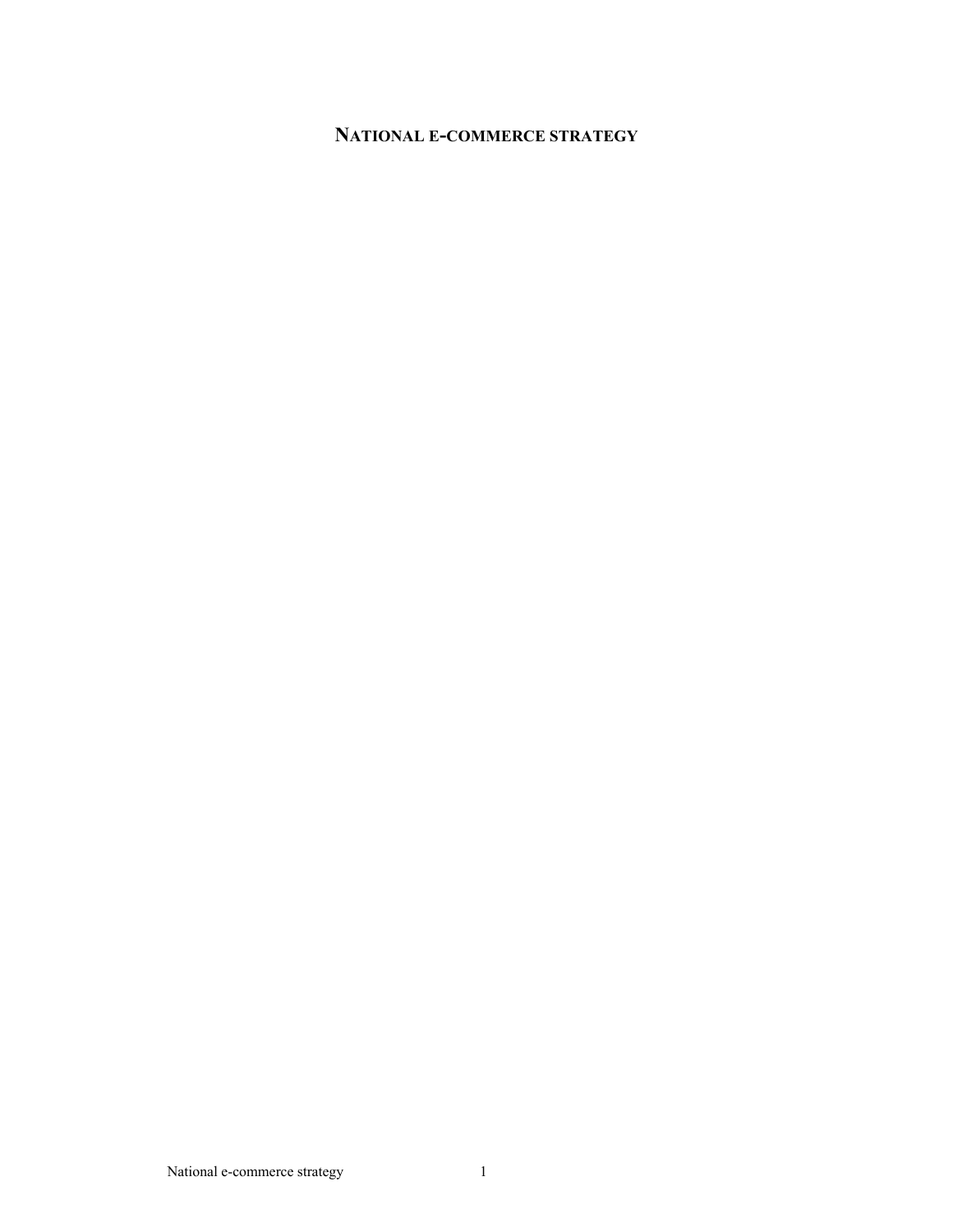# **1 INTRODUCTION**

This e-commerce strategy provides a framework for the development of e-commerce in Jordan over the next five years. The strategy is founded in an assessment of the present state of ecommerce and the factors on which it relies carried out between July and October 2007. This assessment led to the identification of strengths, weaknesses, opportunities and threats to be taken into consideration in developing the strategy. The assessment was presented to a stakeholder workshop on  $20<sup>th</sup>$  September 2007 in which a vision and candidate goals of a strategy were discussed together with enablers and stakeholder involvement.

The strategy presented here is based on the outcome of the workshop and a subsequent public consultation undertaken in December and January 2007. Figure 1 shows the relationship between elements of the strategy. The vision statement for e-commerce in Jordan was prepared at the stakeholder workshop. This vision statement identified what Jordan should become in ecommerce. This vision statement led to the development of particular strategic goals, also at the workshop, which define the overall purpose of the strategy. The vision and goals lead to a set of strategic objectives that specify what the strategy is intended to achieve in terms of its impact. These objectives are concerned with the benefits for the Jordan as a country, for the ICT sectors which are beneficiaries through the e-commerce products and services that can be provided, for the retail sector selling products and services to consumers and for the sectors selling products and services to businesses and government.



#### **Figure 1: Strategic elements**

Parallel to these objectives are a set of enablers. These enablers are specific measures designed to bring about an environment suited to e-commerce. The enablers are targeted at conditions that inhibit the development of e-commerce or are stimuli for e-commerce development. The enablers lead through directly to a set of actions that will be specified in an Action Plan which is to be produced once the overall strategy has been agreed.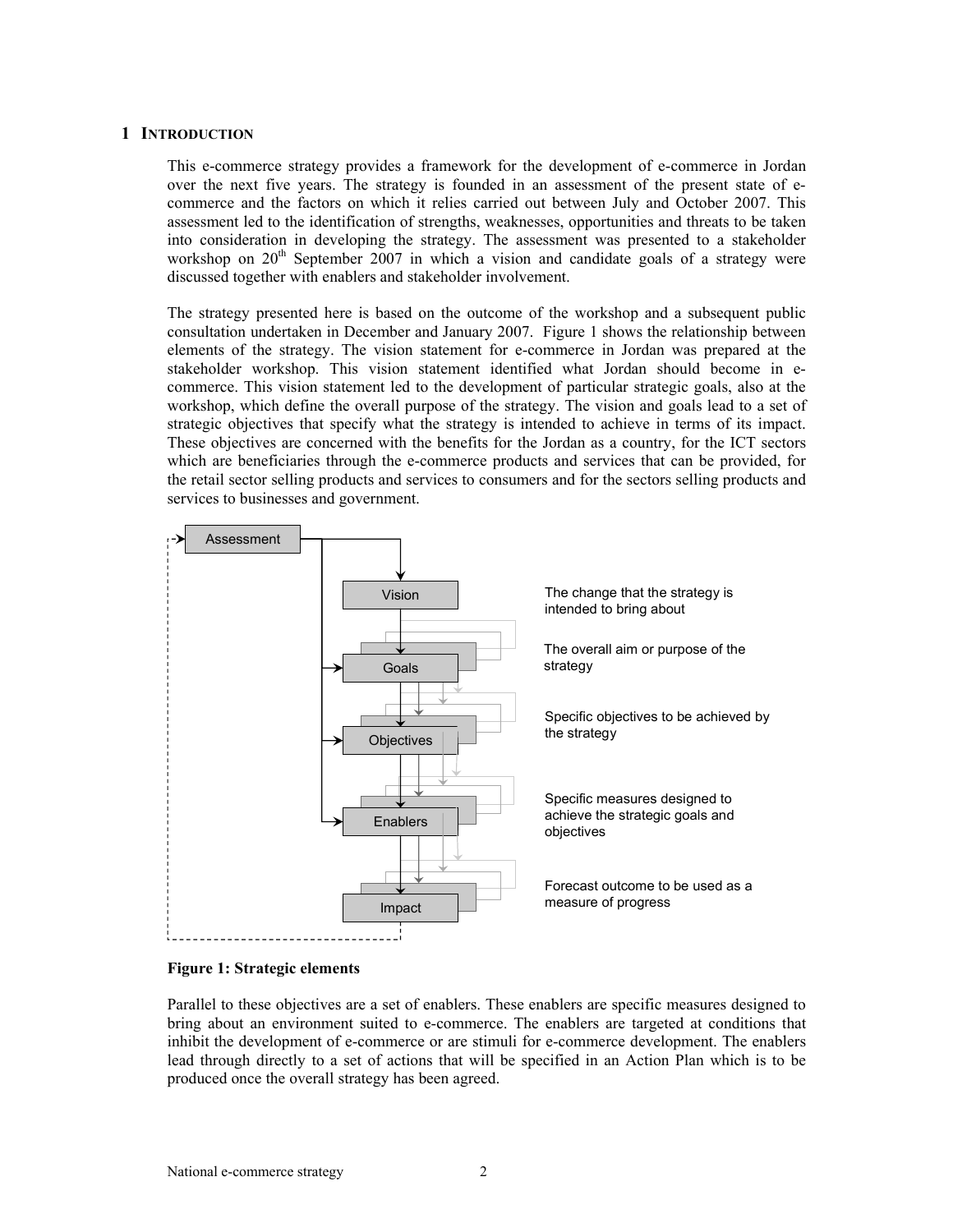There is an impact associated with the strategy, particularly the enabling actions. This impact is the subject of the Impact Assessment paper published with this strategy. The impact assessment gives rise to particular targets that can be monitored during the strategy period. Subsequent feedback will allow refinement of the vision and a restatement of goals, objectives and enablers to meet changing circumstances.

The strategy needs to be owned. This strategy proposes ownership through a Governing Body with Ministerial level representation by a Council chaired by the Ministry of Industry and Trade.

There are requirements for monitoring and auditing the strategy and proposals for such tasks are also presented.

Finally an analysis of the risks to the strategy is presented.

The Strategy gives rise to Government owned actions. Government's intention in E-Commerce is set down in an E-Commerce Policy that is included here in Annex 2.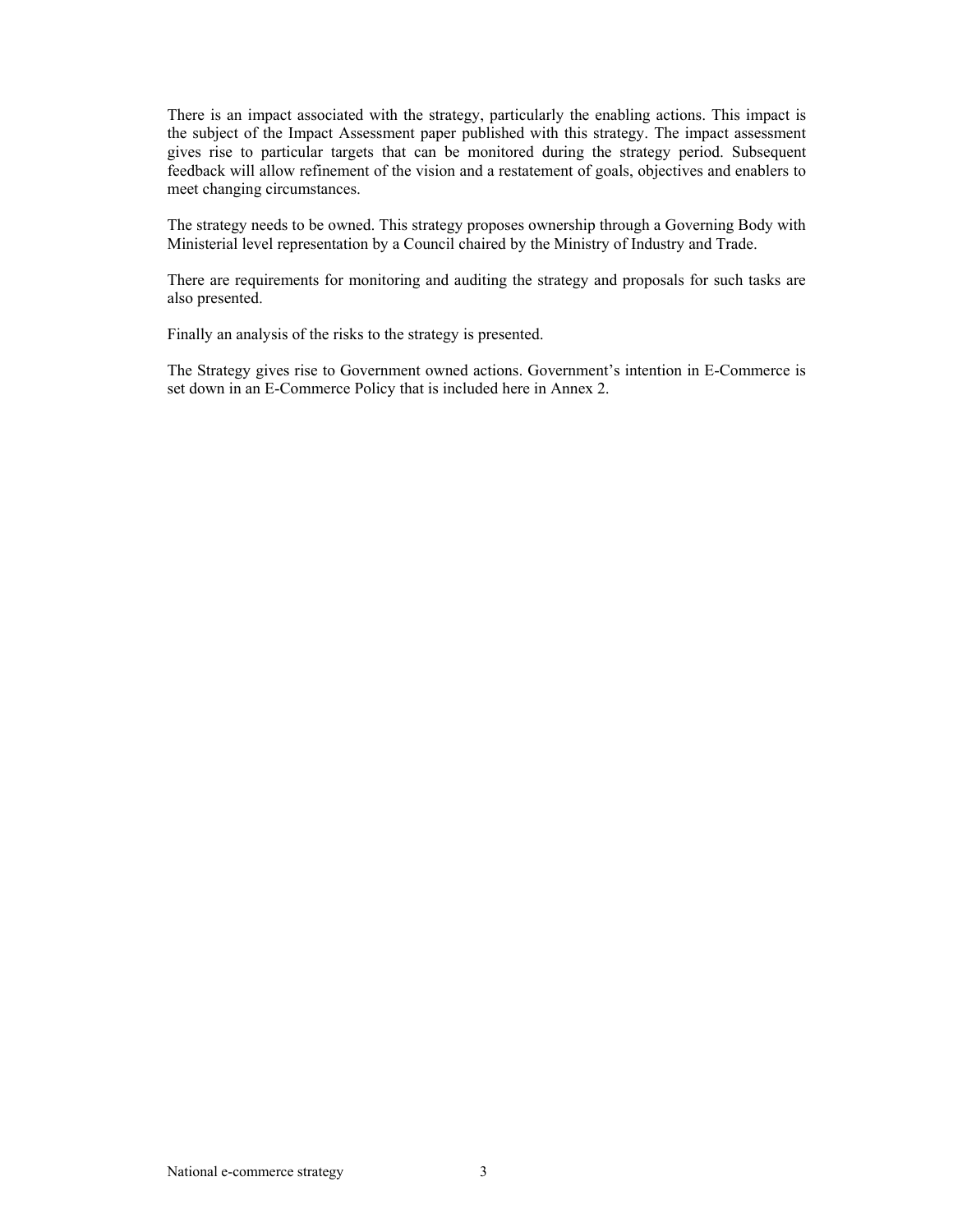# **2 RATIONALE FOR THE STRATEGY**

### **2.1 Definition of e-commerce**

E-commerce is a term that applies to ways in which businesses can work together and interact with consumers and government using electronic communications networks and services. Usually, it applies to collaboration between businesses in the supply of products and services, commerce or trading, and customer support, both pre- and post sales. E-commerce is defined in this strategy as:

*"transactions between consumers and businesses or between businesses associated with the development or trade of goods and services over a telecommunications or broadcast network."* 

This is similar to, but not exactly the same as the definition of e-commerce given by the United Nations Economic and Social Commission for Western Asia (ESCWA):

"E-commerce is defined as conducting purchase, sale, auction and tender transactions online. In addition to selling products by providers and retailers, e-commerce includes the sale of services and information, including computer systems and applications."1

The definition used in this strategy is intended to include collaboration in basic research and development, product development, production planning, and other pre-sales activities through for example exchange of designs, bills of materials and other documents that might be produced in a development or planning process. These additional forms of communication are included because substantial benefit may arise from the electronic exchange of such data.

The ECSWA goes onto define business to business e-commerce and business to consumer ecommerce.

"B2B e-commerce refers to all forms of wholesale commercial transactions conducted over an exclusive computer-mediated network or an open computer-mediated network. In B2B, payment and ultimate delivery of goods and services can be conducted on- or off-line. However, B2B does not include such transactions as foreign exchanges, futures, derivatives, bill payments, unsuccessful online bidding, inter-bank transfers and other financial instruments trading.

"B2B e-commerce channels include e-markets, private exchanges and consortium exchanges.

"Furthermore, one-way purchase transactions conducted online or via private exchanges are also considered e-commerce transactions<sup>"2</sup>

"B2C e-commerce refers to all retail transactions conducted electronically over an open network, including the direct sale of products and services to customers over the Internet. The online payment of bills or transfer of money is not considered a part of B2C e-commerce given that the actual transactions are conducted offline. Similarly, transactions where products are purchased offline and paid for online are not considered B2C e-commerce transactions, nor are online payments of bills, including credit card, telephone and utility bills."3

l

<sup>&</sup>lt;sup>1</sup> Regional Profile of the Information Society in Western Asia, United Nations Economic and Social Commission for Western Asia, New York, 2005, p50

 $^{2}$  Ibid pp50 – 51

 $3$  Ibid p52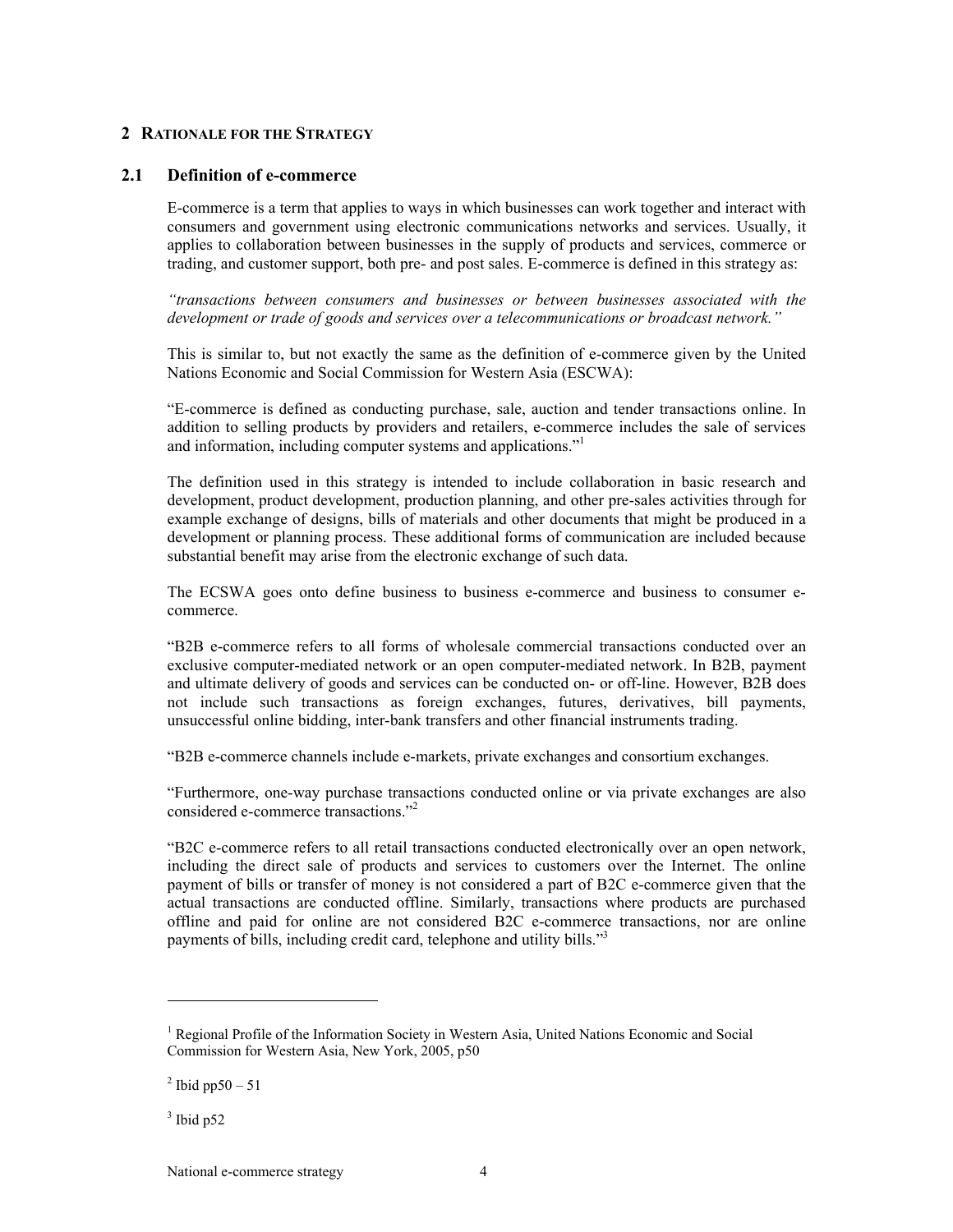In this strategy such definitions of B2B e-commerce and B2C e-commerce are taken to include pre- and post sales collaborative and customer support transactions.

This strategy is intended to promote the diffusion and use of e-commerce throughout Jordanian industry and government in order to increase the efficiency and wealth generation capacity of the Jordanian economy. It will do this by promoting:

- $\triangleright$  The use of e-commerce as a channel for collaborative and commercial activities between businesses and between businesses and consumers; and
- $\triangleright$  The development of a national capacity in e-commerce covering ICT, financial services associated with e-commerce, logistics services for e-commerce, catalogue and other content services and contact centre services associated with e-commerce.

The strategy is also intended to overcome the many and varied hurdles in the way of developing and using e-commerce.

The development and use of e-commerce is ultimately a commercial opportunity for the citizen and private sector enterprises. These will be the primary beneficiaries. Government is involved directly in e-commerce as a consumer. Like a citizen, Government has needs for pre-sales and post-sales support, and an ability to transact commercially with business.

As an implementer of e-commerce strategy, however, Government's roles and responsibilities are limited. This strategy lays down objectives for Government to meet in areas such as the law associated with e-commerce, taxation and customs. The strategy also lays down objectives for the private sector to attain, for example, in such areas as the development of electronic payment services, awareness and skills training. The strategy gives Government a programme management role, although it gives ownership of particular actions within the programme to particular private sector organisations and public private partnerships. As programme manager, Government can facilitate, promote, propose, recommend and sometimes fund, but seldom command or require action by the private sector. In this respect it looks to the private sector to join with it in pursuing the strategy to the benefit of all Jordanians.

## **2.2 Strategic Drivers**

Strategic drivers for e-commerce in Jordan arise from the national commitment to development which is desired by HM King Abdullah, the Government, business and most sectors of the wider society and demonstrated by the National Agenda. The use of ICT to transform the economy is a well developed theme, and e-commerce plays to that theme.

## *2.2.1 The National Agenda*

The National Agenda has defined three transformational stages:

- $\triangleright$  Phase I (2007 to 2012): Employment Opportunities for All, focuses on creating employment opportunities by promoting export-oriented, labour intensive industries, education, measures to eliminate discrimination against women, measures for the liberalisation of state-controlled markets and investments in key infrastructure as an enabler of investment in sectors with high growth potential.
- $\triangleright$  Phase II (2013-2017): Upgrade and Strengthen the Industrial Base, focuses on promoting more capital intensive industries and inducing the newly educated workforce into valueadded jobs. This phase also involves development of the service sectors. The intention of this phase is to migrate the economy towards higher value added occupations and to increase labour productivity.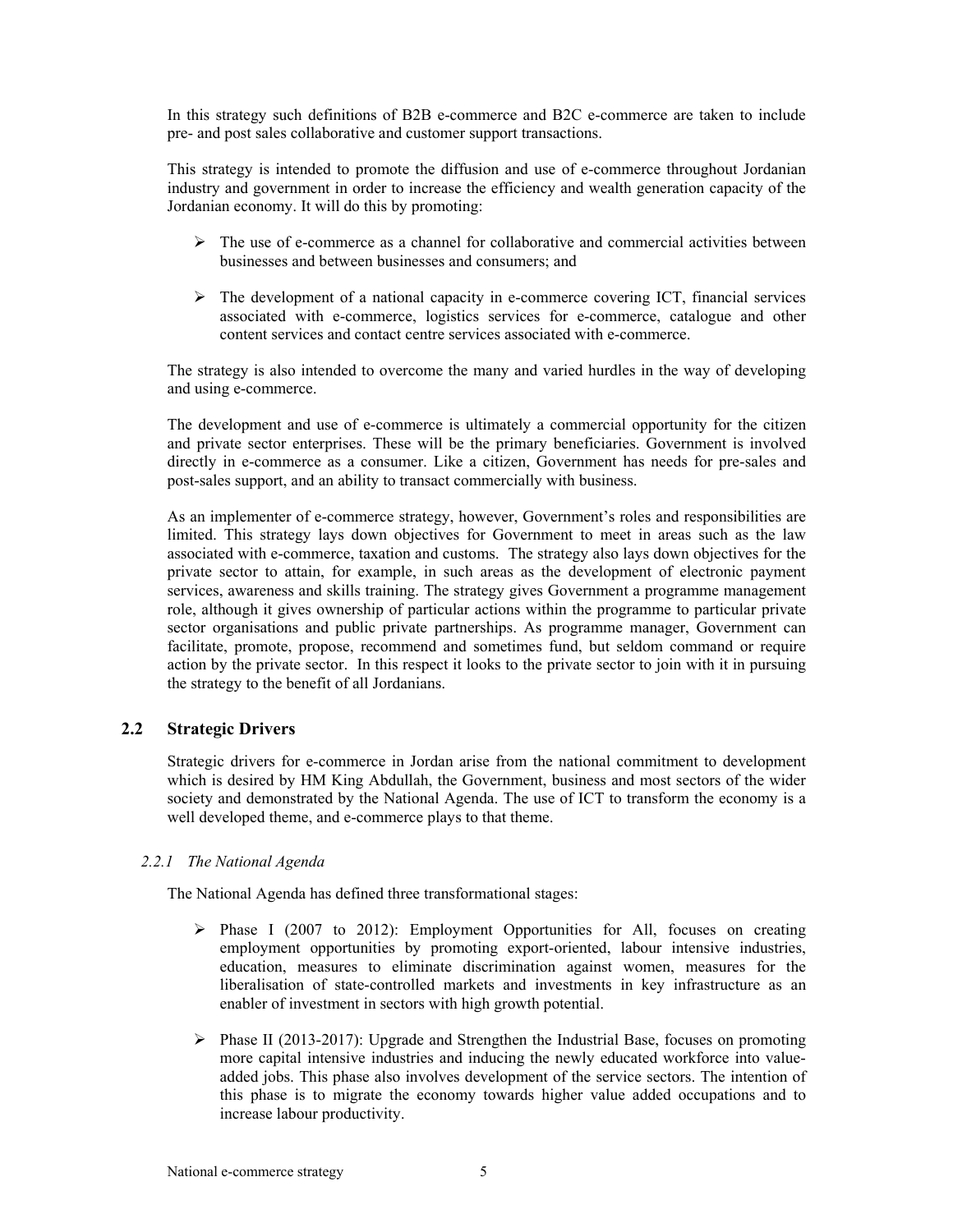$\triangleright$  Phase III (2018- onward): "World Class Competitor in the Knowledge Economy" focuses on evolving selected economic sectors in the knowledge economy.

E-commerce is essential to supporting all three phases. E-commerce enables businesses to extend their markets by making it easier for them to export. It also encourages competition by increasing market transparency. This increase in transparency arises from the ease that buyers have in finding suppliers of goods and services using web search engines and electronic marketplaces (emarketplaces) and the ease of obtaining product information from suppliers' websites. Such increase in competition will force companies to improve their quality, maintain or reduce their prices, and focus on what they do best. Further, e-commerce provides a mechanism for improving competitiveness and growth prospects by improving the ability of firms to collaborate and trade. This improvement arises from lower cost of collaboration and increased quality, greater range of goods and services, and reduced prices. Improvement in collaboration means that companies can devolve peripheral activities where they are sub-scale and may not be quality leaders, allowing them to focus on their core businesses, where they are excellent. Thus, e-commerce should help to upgrade and strengthen the industrial base leading to higher value added occupations in sectors that use e-commerce and those that provide e-commerce products and services within Jordan. The vigour generated by e-commerce businesses should give rise to new employment opportunities including ones in export oriented businesses, while at the same time deliver improved goods and services with lower prices. Of course, companies that do not adopt e-commerce will be disadvantaged in world markets by those that do. As increasing numbers of companies trade in this way, Jordanian companies will need to adopt e-commerce to survive.

# *2.2.2 ICT policy*

The ICT policy commits Government to take steps that encourage the adoption of e-commerce within the general industrial and services sectors of the economy, in collaboration with the private sector, by developing services and infrastructure that will support e-commerce, encouraging the preparation of advanced programs of education and training in telecommunications and information technology including e-commerce, and taking action to create a legal framework for electronic transactions in Jordan, associated consumer protection, and, the discouragement of 'cyber-crime'.

Therefore, Government intends to encourage Jordanian businesses to offer online services and applications (including via mobile phones), especially e-commerce services, in order to grow their businesses. This will include efforts not only to service the Jordanian market but also to increase the export of goods and services by Jordanian businesses.

Further, Government intends to work with the TRC to complete the subordinate regulations and instructions under the e-Transactions Law related to Certification Authorities, and with other concerned government entities such as the Central Bank of Jordan, the Ministry of Justice and the Ministry of Finance in order to implement the e-Transactions Law and promote the use of ecommerce services.

Finally, Government recognizes that postal services can best support the growth of e-Commerce and e-Government through the provision of efficient and dependable basic postal services. At the same time, these services can be combined with electronic communication services to develop new "hybrid" services that combine the best features of both technologies*.* Government therefore intends to encourage the sector to incorporate further, advanced communications technologies, and other technologies to improve and expand basic postal services.

Thus, ICT policy, and the consequential strategy are concerned with providing ICT foundations that can be used for the development and implementation of e-commerce products and services.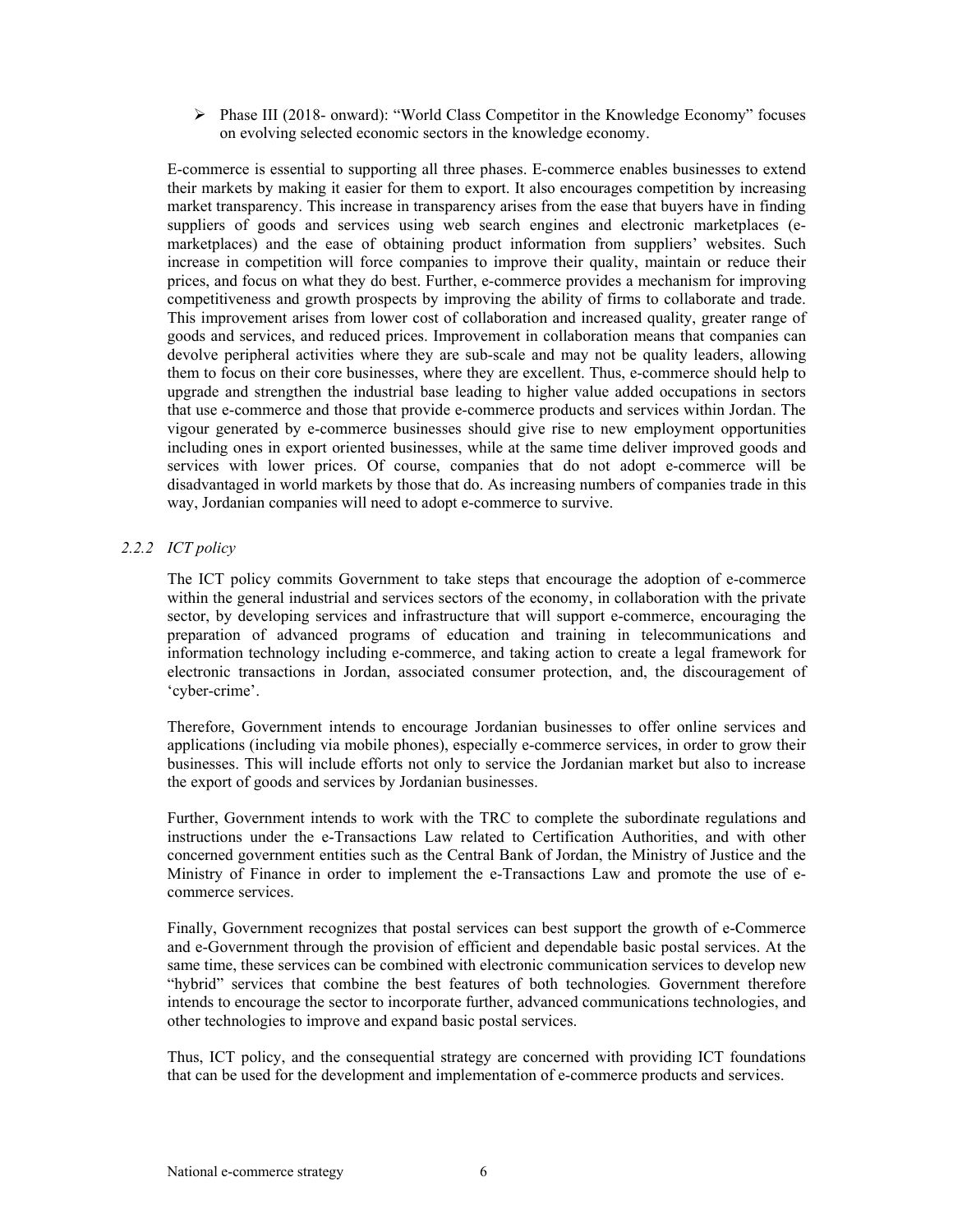# **2.3 Present state of readiness**

E-commerce in Jordan has not taken off. This is due to a number of factors, the main ones being:

- $\triangleright$  The lack of a viable electronic payment system.
- $\triangleright$  The lack of laws which support e-commerce processes and which protect consumers who are using it.
- $\triangleright$  A lack of awareness amongst stakeholders (both consumers and business) regarding ecommerce.
- $\triangleright$  Affordability the cost of broadband access and the cost of PCs.
- ¾ Arbitrary changes to licenses and taxes that deter e-commerce entrepreneurs.

Only about 0.8% of Jordanian consumers<sup>4</sup>, it is estimated, buy using e-commerce, and the absence of any functioning e-payment mechanism in Jordan means that virtually no payments are made between Jordanians and Jordanian companies online. Such consumer e-commerce as there is occurs between Jordanian citizens and foreign suppliers that do have adequate payment facilities at their disposal.

Electronic communication associated with business to business trade in Jordan and for importing and exporting is mainly by email. This is used to send orders to and to receive and accept quotations. Such business to business e-commerce uses letters of credit for payment. The letters of credit are often arranged at the physical premises of a bank or sent to a bank via fax. Government, to some extent, advertises tenders online and a few hundred Jordanian companies have registered with one or more electronic marketplaces. A few companies appear to transact through these marketplaces. The marketplaces hold virtually no product information however. This may place Jordanian companies at a disadvantage on world markets in comparison with other developing countries and particularly with China.

Prevalent opinions about why consumer e-commerce has not happened are expressed in terms of the Jordanian 'culture' and the lack of trust of e-commerce mechanisms. While these opinions may be valid in part, culture and lack of trust are not the whole story, and may not even be an important part of that story. Jordanians have, in recent times, become major holders of credit and debit cards, and there are now about 2.5 million such cards that could be used for electronic payments. In addition, Jordanians are using mobile phones and online mechanisms for banking and for bill paying in rapidly increasing numbers. The young in Jordan are often highly IT aware, just as they are in other countries. The difference between Jordan and some other countries is that the young, those under 25 comprise 50% of the population. These are the biggest potential users of ecommerce, and the present users of mobile phones and e-banking services. They have trust in ebanking and this trust is transferable to e-commerce should the facilities be made available for them.

Despite the lack of e-commerce activity in Jordan, the country is rated relatively highly for ecommerce *readiness* on a regional basis. This is because much of the ICT infrastructure is in place (or almost in place) to enable e-commerce adoption.

Jordan is well placed in terms of institutions and law to be highly placed in the adoption of ecommerce. No country in the Arab region has widespread adoption, although UAE and Bahrain are best placed. In this respect, Jordan, in third place in terms of readiness for e-commerce should

l

<sup>&</sup>lt;sup>4</sup> The Regional Profile of the Information Society in Western Asia, 2005, United Nations' Economic and Social Commission for Western Asia. This report estimates that e-commerce averages 0.84% of GDP over the following ESCWA states: Jordan, Egypt, Iraq, Syria and Yemen.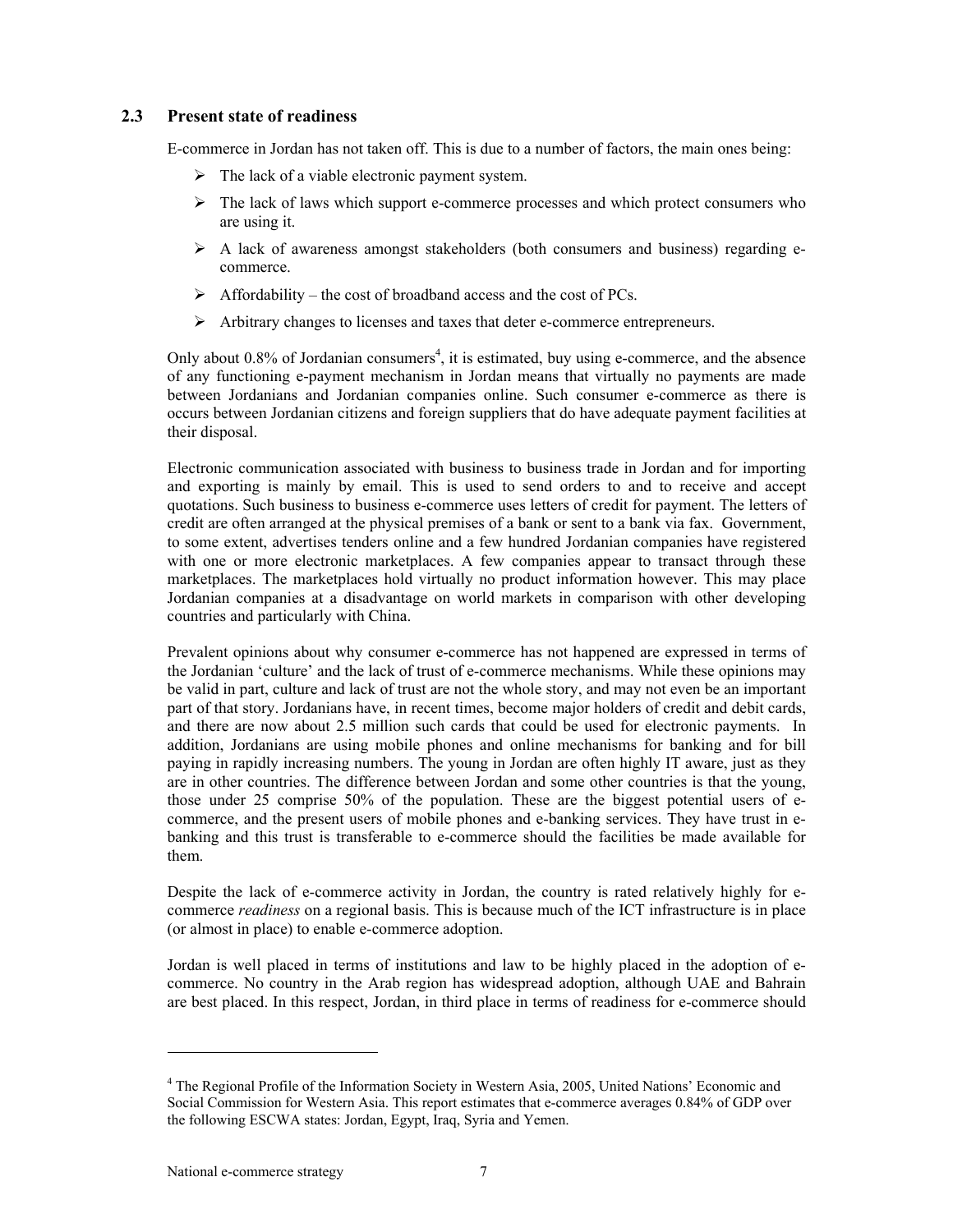aim to maintain its position as the region as a whole moves from the development of the conditions necessary for e-commerce to the use of e-commerce.

The main barrier appears to be a psychological block; businesses, academics and public servants are waiting for someone or something to tell them that e-commerce is now feasible if the obstacles are removed. None of these bodies have sought spontaneously to remove these obstacles themselves. This strategy therefore defines a framework in which the initiatives necessary for ecommerce adoption can be achieved.

# **2.4 E-commerce hurdles**

The five biggest hurdles to the use of e-commerce were identified above. There are many others that need to be overcome for e-commerce to be widely used. The hurdles that the strategy must overcome are listed in Table 1 which follows immediately below. This table also indicates why the hurdle is important for e-commerce and its priority, how quickly it needs to be resolved.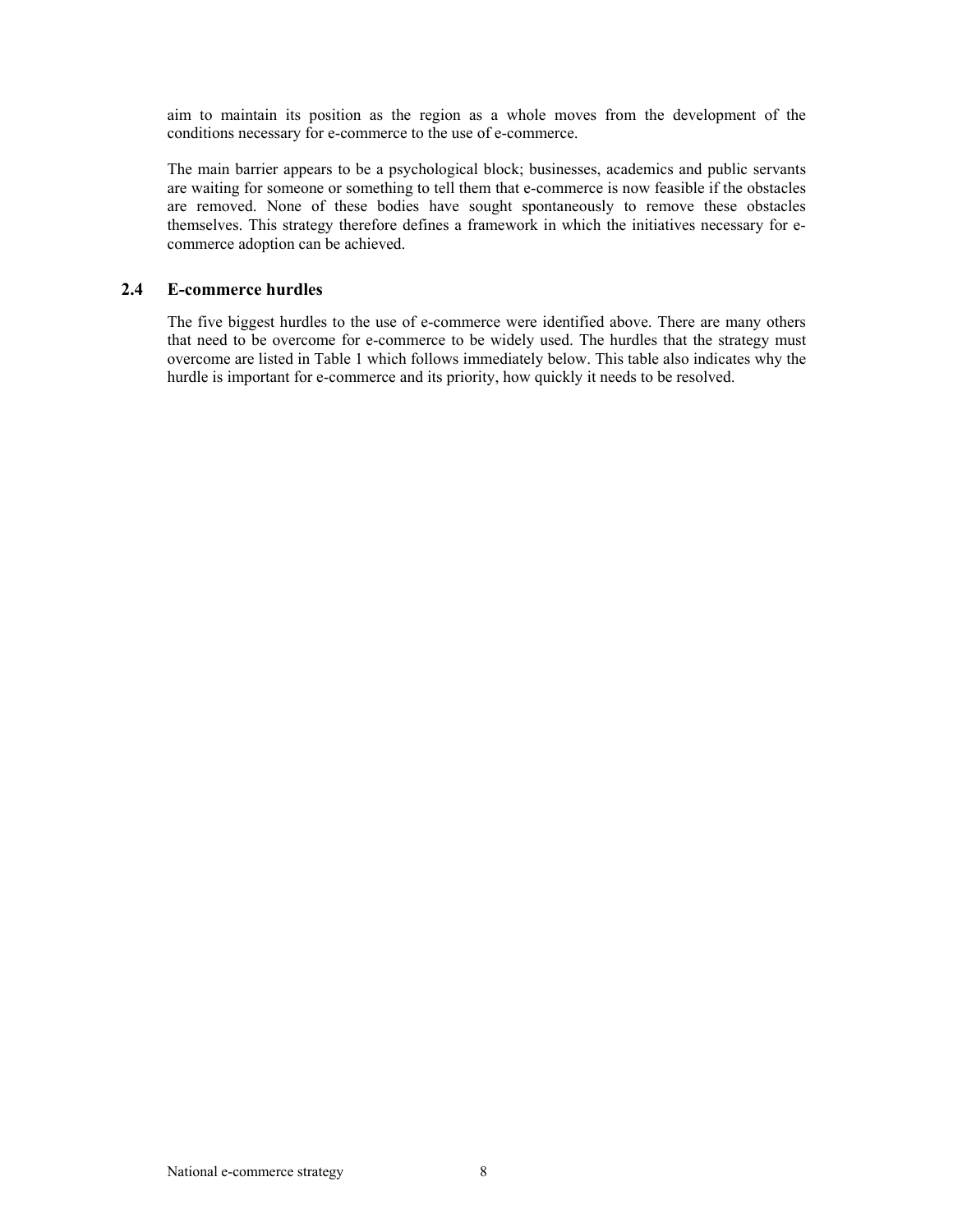| Factor                    | <b>Hurdle</b>                                                                                          | <b>Importance for e-commerce</b>                                                                                                                                                                                                                                                      | Priority<br>/ related<br>objective |
|---------------------------|--------------------------------------------------------------------------------------------------------|---------------------------------------------------------------------------------------------------------------------------------------------------------------------------------------------------------------------------------------------------------------------------------------|------------------------------------|
| The Law and<br>regulation | Lack of a certification<br>authority for e-<br>signatures under the e-<br>Transactions Law.            | This is a pre-condition for trust in<br>electronic contracts. Without it there<br>will be minimal e-commerce in<br>Jordan.                                                                                                                                                            | High                               |
|                           | Incomplete nature of<br>the laws applicable to<br>e-commerce                                           | To varying degrees these are<br>important in establishing trust and<br>protection of individuals, intellectual<br>property owners, and intermediaries<br>for e-commerce. Gaps in the law will<br>contribute to a lack of trust in e-<br>commerce and should be remedied.              | Medium                             |
|                           | The requirement for a<br>property to operate a<br>business in an area<br>zoned for business            | This increases costs for e-commerce<br>start ups.                                                                                                                                                                                                                                     | Medium                             |
| Information security      | Lack of awareness<br>amongst potential e-<br>commerce traders of a<br>need for information<br>security | Visible and rigorous information<br>security measures are a pre-condition<br>for consumer confidence.                                                                                                                                                                                 | High                               |
| Electronic payments       | No payment system<br>that can easily be<br>adopted by merchants<br>and consumers for e-<br>commerce    | This is a pre-condition for any<br>consumer e-commerce and small<br>business e-commerce. Without it<br>there will be minimal e-commerce in<br>Jordan.                                                                                                                                 | High                               |
| Tax                       | Over-complex tax<br>systems that are<br>difficult to implement<br>electronically                       | These limit the potential for<br>electronic contracts and transactions,<br>since tax may need to be calculated<br>manually.                                                                                                                                                           | High                               |
|                           | Inability of the tax<br>authorities to use<br>electronic records                                       | The production of paper records puts<br>business to an unnecessary cost and<br>leaves open the opportunity of fraud<br>since paper records will not be the<br>primary records of an organisation.<br>A tax audit that does not examine<br>electronic records cannot be<br>sufficient. | High                               |
|                           | Additional taxes and<br>other transfer charges<br>levied on mobile<br>telecommunications<br>bills.     | Such taxes and charges limit the<br>potential for electronic commerce on<br>mobile phones because, if applied,<br>they would raise the prices of goods<br>purchased using a mobile phone as a<br>channel.                                                                             | High                               |

**Table 1: E-commerce hurdles** 

 $\mathsf{L}%$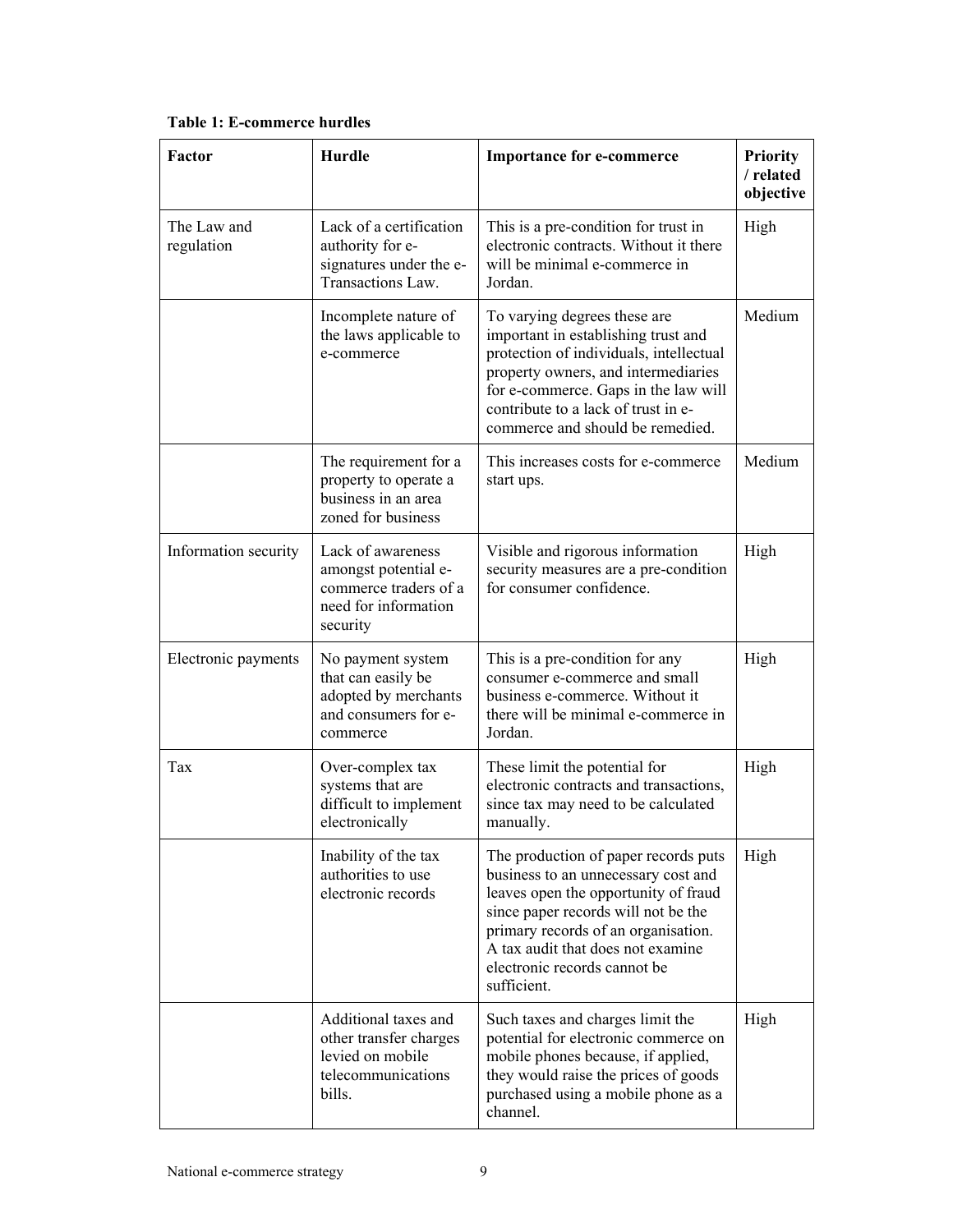| Factor        | <b>Hurdle</b>                                                                                      | <b>Importance for e-commerce</b>                                                                                                                                                                                                                 | <b>Priority</b><br>/ related<br>objective |
|---------------|----------------------------------------------------------------------------------------------------|--------------------------------------------------------------------------------------------------------------------------------------------------------------------------------------------------------------------------------------------------|-------------------------------------------|
| Culture       | Lack of trust in e-<br>commerce                                                                    | This limits take up. It is likely that<br>trust will increase as society becomes<br>more familiar with e-commerce and<br>proxies such as e-banking and<br>electronic bill payment.                                                               | Medium                                    |
| Awareness     | Awareness of laws<br>applicable to e-<br>commerce amongst the<br>legal profession                  | Lack of awareness leads to<br>conservative legal advice from<br>lawyers and poor decisions from<br>judges.                                                                                                                                       | High                                      |
|               | Awareness<br>amongst<br>tax officials                                                              | Lack of awareness leads to taxation<br>systems that are not suited to an e-<br>commerce environment                                                                                                                                              | High                                      |
|               | Awareness amongst<br>public sector<br>administrators                                               | Lack of awareness leads to<br>indecision and delay where e-<br>commerce is a material factor, for<br>example in accepting a new<br>business's objectives.                                                                                        | High                                      |
|               | Awareness amongst<br>consumers, small<br>businesses                                                | This limits take up, and is important<br>particularly for small businesses who<br>will not adopt it unless awareness<br>grows.                                                                                                                   | High                                      |
| <b>Skills</b> | Relative lack of<br>business sophistication                                                        | Businesses find it difficult to develop<br>alternative channels to their markets.                                                                                                                                                                | High                                      |
|               | Skill base in the IT<br>sector including skills<br>of graduate entry                               | The IT sector cannot respond to a<br>need for e-commerce systems<br>development requirements.                                                                                                                                                    | High                                      |
|               | Skill base amongst<br>lawyers and judges<br>associated with e-<br>commerce                         | Poor advice about e-commerce<br>related subjects.                                                                                                                                                                                                | High                                      |
| Customs       | Current customs<br>processes and the lack<br>of electronic document<br>interchange with<br>customs | These impose long delays and lead to<br>considerable effort on behalf of<br>custom clearance organisations.<br>Until replaced with single window<br>electronic systems, it is unlikely that<br>any logistics organisation will hub in<br>Jordan. | High                                      |

**Table 1: E-commerce hurdles**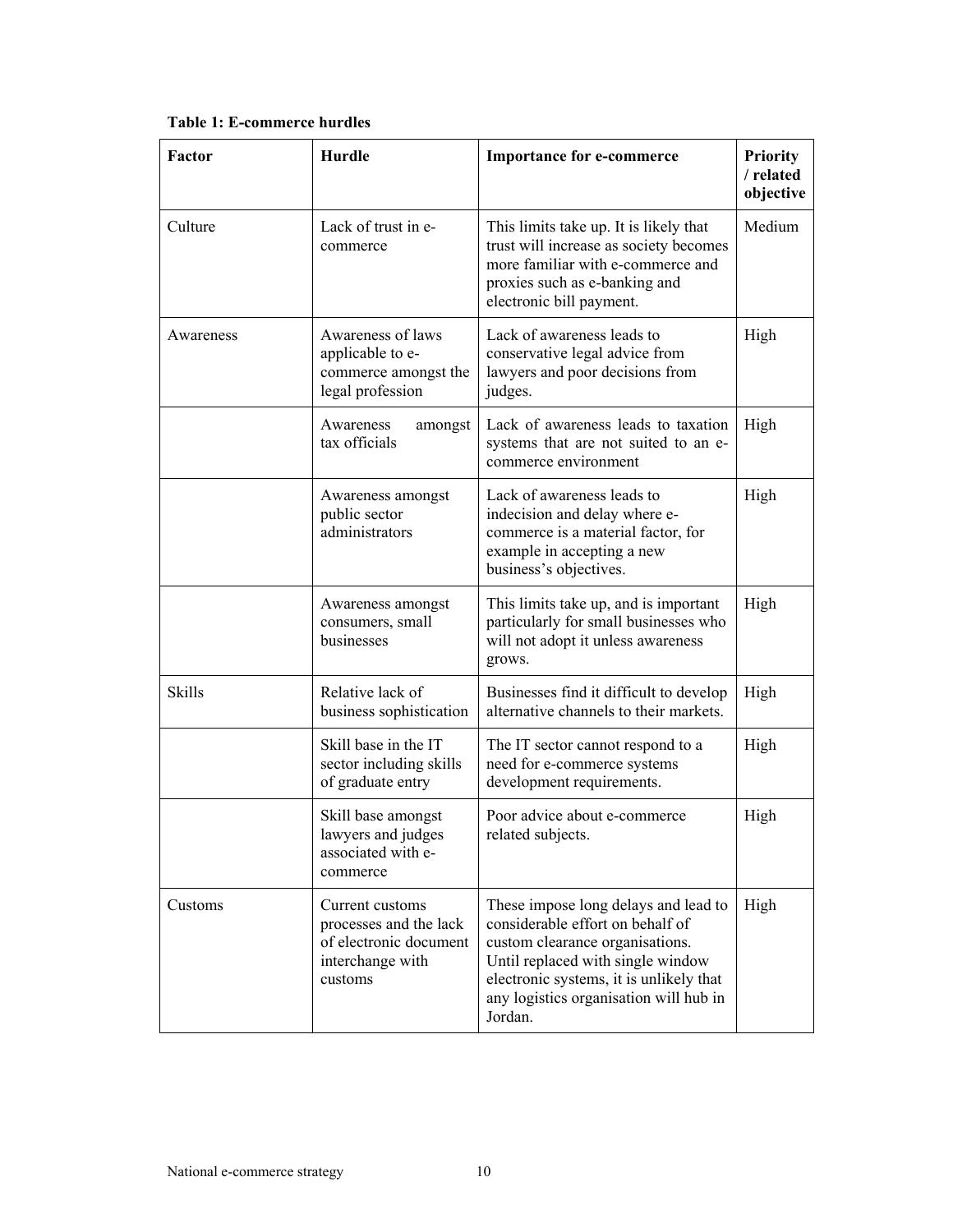| <b>Factor</b>                                                 | <b>Hurdle</b>                                                                                                                                              | <b>Importance for e-commerce</b>                                                                                                                                                                                                                                                                                                                                       | <b>Priority</b><br>/ related<br>objective |
|---------------------------------------------------------------|------------------------------------------------------------------------------------------------------------------------------------------------------------|------------------------------------------------------------------------------------------------------------------------------------------------------------------------------------------------------------------------------------------------------------------------------------------------------------------------------------------------------------------------|-------------------------------------------|
| IT Sector                                                     | Perceptions of lower<br>quality amongst<br>Jordanian ICT<br>companies,<br>particularly in the area<br>of web based<br>applications including<br>e-commerce | This encourages customers to go<br>elsewhere for IT products and<br>services.                                                                                                                                                                                                                                                                                          | High                                      |
|                                                               | Adoption of<br>technology from<br>abroad, and low levels<br>of government<br>sponsored IT R&D                                                              | This may be an issue in the adoption<br>of e-commerce and may be reflected<br>by the lack of training in e-<br>commerce related technologies and<br>standards. As many e-commerce<br>products are now well developed,<br>there is no need for basic R&D.<br>There is some need for re-purposing<br>technology from abroad for the Arab<br>region.                      | Medium                                    |
| ICT infrastructure<br>availability in homes<br>and businesses | Take up of fixed<br>telephone services<br>amongst consumers                                                                                                | The market size for e-commerce<br>related consumer sales channels is<br>limited. It is possible that not all<br>individuals in the early adopter<br>segment have a fixed line since they<br>may be reliant on mobile phone<br>technology for telephone services.<br>Consumer e-commerce may need to<br>use channels other than the fixed line<br>to these individuals. | Medium                                    |
|                                                               | Low installed base of<br>IT in households and<br>small businesses                                                                                          | The market size for e-commerce<br>related consumer sales channels is<br>limited. It is likely that the<br>households in the early adopter<br>segment have a personal computer<br>already.                                                                                                                                                                              | Medium                                    |
|                                                               | Low take up and high<br>cost of the internet and<br>broadband                                                                                              | The market size for e-commerce<br>related consumer sales channels is<br>limited. It is very likely that a<br>substantial proportion of the target<br>consumer market will not have<br>broadband or even internet access in<br>the home.                                                                                                                                | High                                      |

# **Table 1: E-commerce hurdles**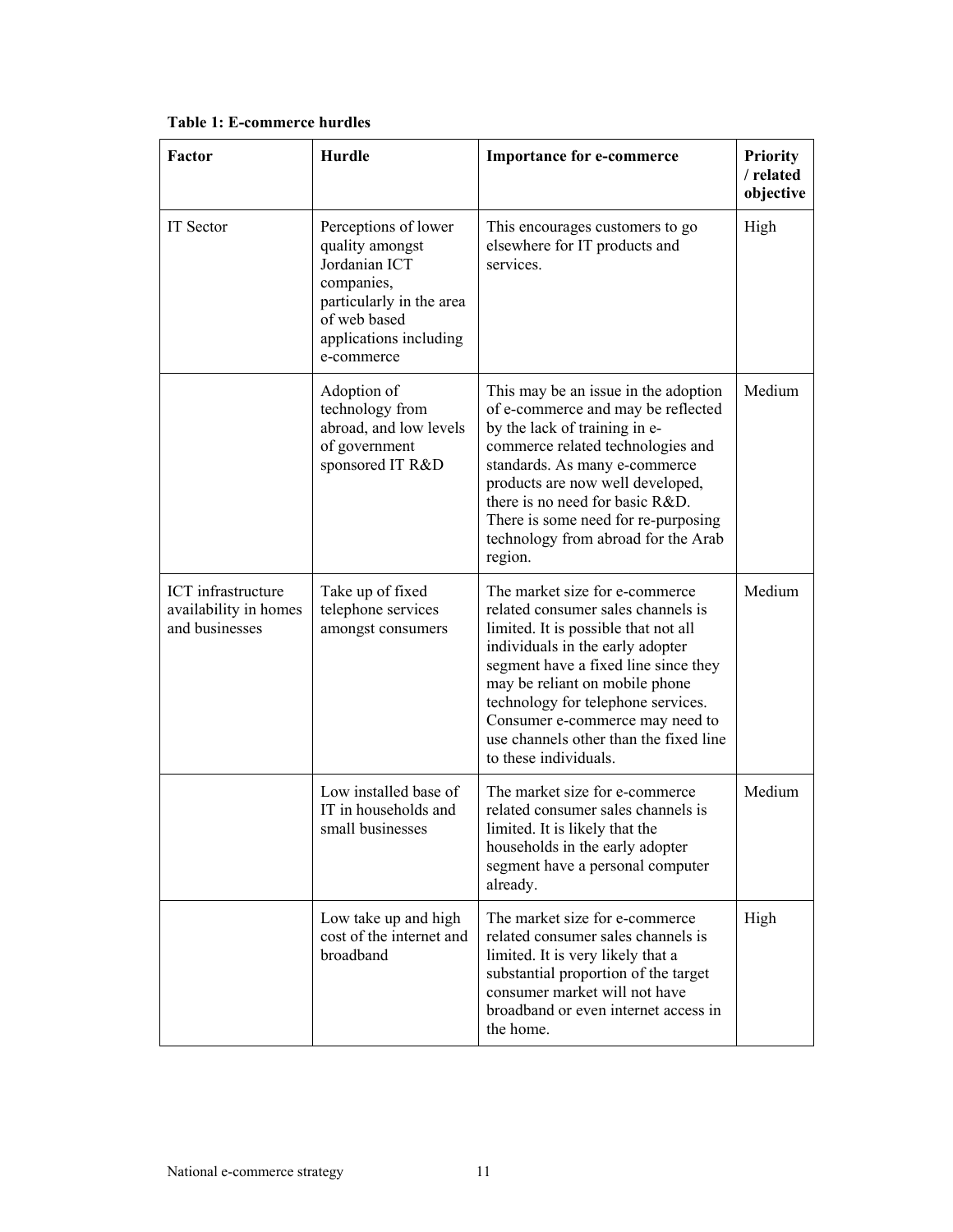| Factor                         | <b>Hurdle</b>                                                                                                                                        | <b>Importance for e-commerce</b>                                                                                                                                                                                                                                             | <b>Priority</b><br>/ related<br>objective |
|--------------------------------|------------------------------------------------------------------------------------------------------------------------------------------------------|------------------------------------------------------------------------------------------------------------------------------------------------------------------------------------------------------------------------------------------------------------------------------|-------------------------------------------|
|                                | Regional variation in<br>take up of internet<br>access particularly in<br>the South and rural<br>areas                                               | The south will be disadvantaged with<br>regard to the benefits of e-commerce.                                                                                                                                                                                                | High                                      |
|                                | Low penetration of<br>outsourced IT                                                                                                                  | Outsourcing is a low risk method of<br>establishing an e-commerce business<br>infrastructure. This will have an<br>impact on businesses that may wish<br>to enter the market slowly without<br>committing substantial resources.                                             | Medium                                    |
| Telecommunications<br>services | No diversity in<br>international links                                                                                                               | Diversity in international<br>telecommunications is essential to<br>the provision of an international<br>hosting sector and an international<br>contact centre sector                                                                                                        | High                                      |
|                                | Lack of competition in<br>the fixed network, and<br>particularly in access<br>to the FLAG cable<br>which provides<br>international<br>communications | There is no market driven<br>requirement for product innovation<br>and price reductions in a key aspect<br>of telecommunications services<br>associated with e-commerce.                                                                                                     | Medium                                    |
|                                | Lack of local loop<br>unbundling, limiting<br>opportunities for<br>competition in the<br>provision of<br>broadband                                   | There is no market driven<br>requirement for product innovation<br>and price reductions in a key aspect<br>of telecommunications services<br>associated with e-commerce.                                                                                                     | Medium                                    |
|                                | Lack of mobile<br>broadband networks                                                                                                                 | Broadband is a pre-condition of e-<br>commerce. A mobile network will<br>not support e-commerce until<br>broadband is provided. As mobile<br>networks have higher penetration<br>than fixed networks, these may<br>provide the best method of reaching<br>the target market. | High                                      |
| Logistics                      | Air transport<br>infrastructure at Queen<br>Alia airport                                                                                             | Logistics companies will not hub at<br>Queen Alia airport until facilities are<br>improved.                                                                                                                                                                                  | Medium                                    |

**Table 1: E-commerce hurdles**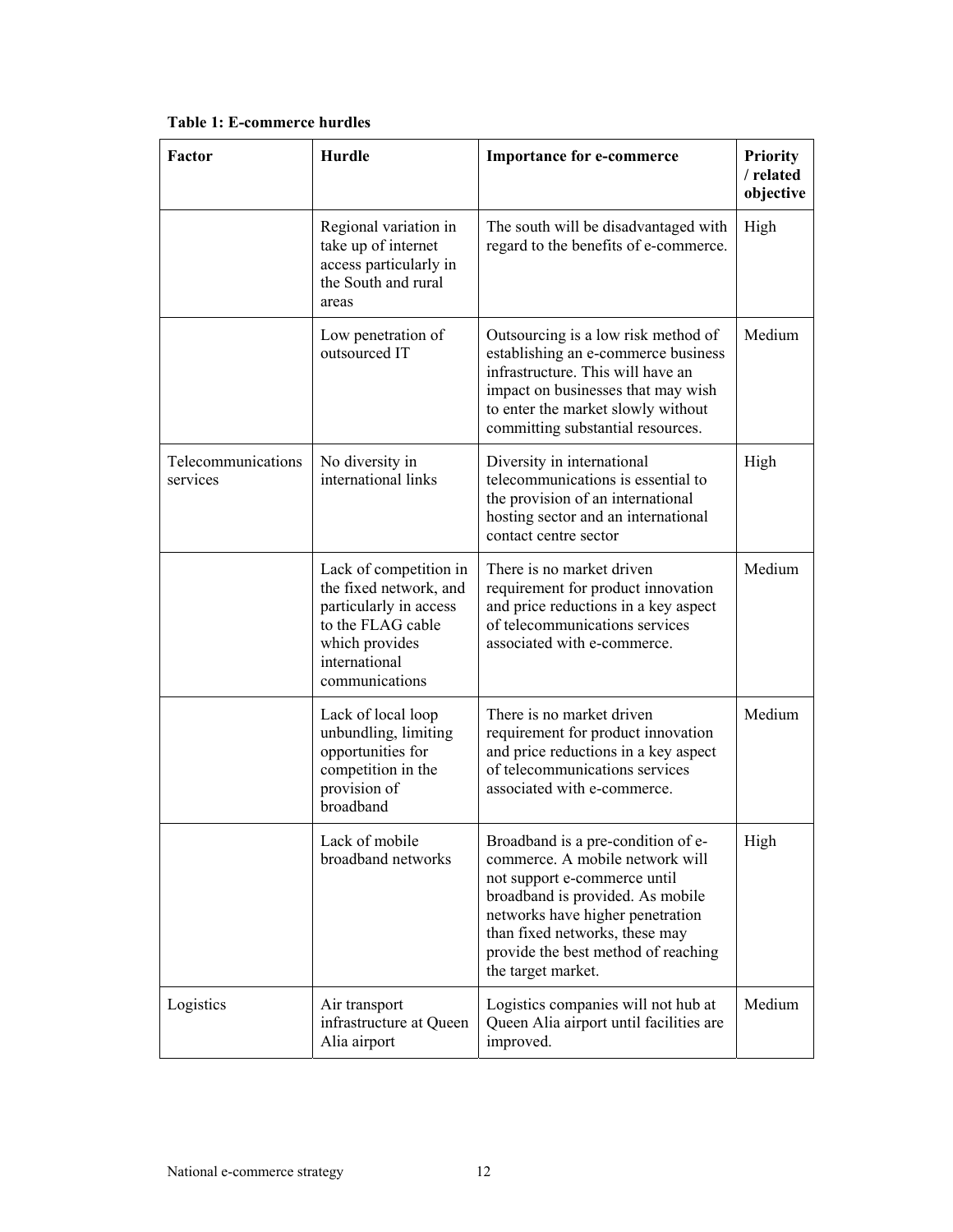| Factor                    | <b>Hurdle</b>                                              | <b>Importance for e-commerce</b>                                                                                                                                                                                                                        | <b>Priority</b><br>/ related<br>objective |
|---------------------------|------------------------------------------------------------|---------------------------------------------------------------------------------------------------------------------------------------------------------------------------------------------------------------------------------------------------------|-------------------------------------------|
| Electricity supply        | Availability of secure<br>sources of electricity<br>supply | This is a risk to any hosting business<br>setting up in Jordan. Hosting<br>businesses may take remedial action,<br>for example, by having an<br>emergency generator.                                                                                    | Low                                       |
| Finance and<br>investment | High public sector<br>deficit and debt                     | E-commerce initiatives will need to<br>be financed largely through the<br>private sector.                                                                                                                                                               | Medium                                    |
|                           | Availability of venture<br>capital                         | While venture capital from venture<br>capital companies is not readily<br>available in Jordan, business angels,<br>individual investors are. They are<br>able to provide venture funding to a<br>point where international VCs may<br>take an interest. | Medium                                    |

**Table 1: E-commerce hurdles** 

## **Table 1: E-commerce hurdles**

Some of these hurdles are already being addressed by the National ICT Strategy 2007 – 2011. This e-commerce strategy addresses these hurdles only in so far as e-commerce generates new issues or opportunities.

# **2.5 Strengths and opportunities**

While there is a long list of hurdles to be overcome, Jordan has significant strengths related to ecommerce, and these are reported in Table 2 below. This strategy exploits the strengths and opportunities as far as it is possible to do so. They provide a focus for particular actions in terms of sectors of supply and demand and in other ways. These strengths and opportunities therefore provide focus for the attainment of particular goals.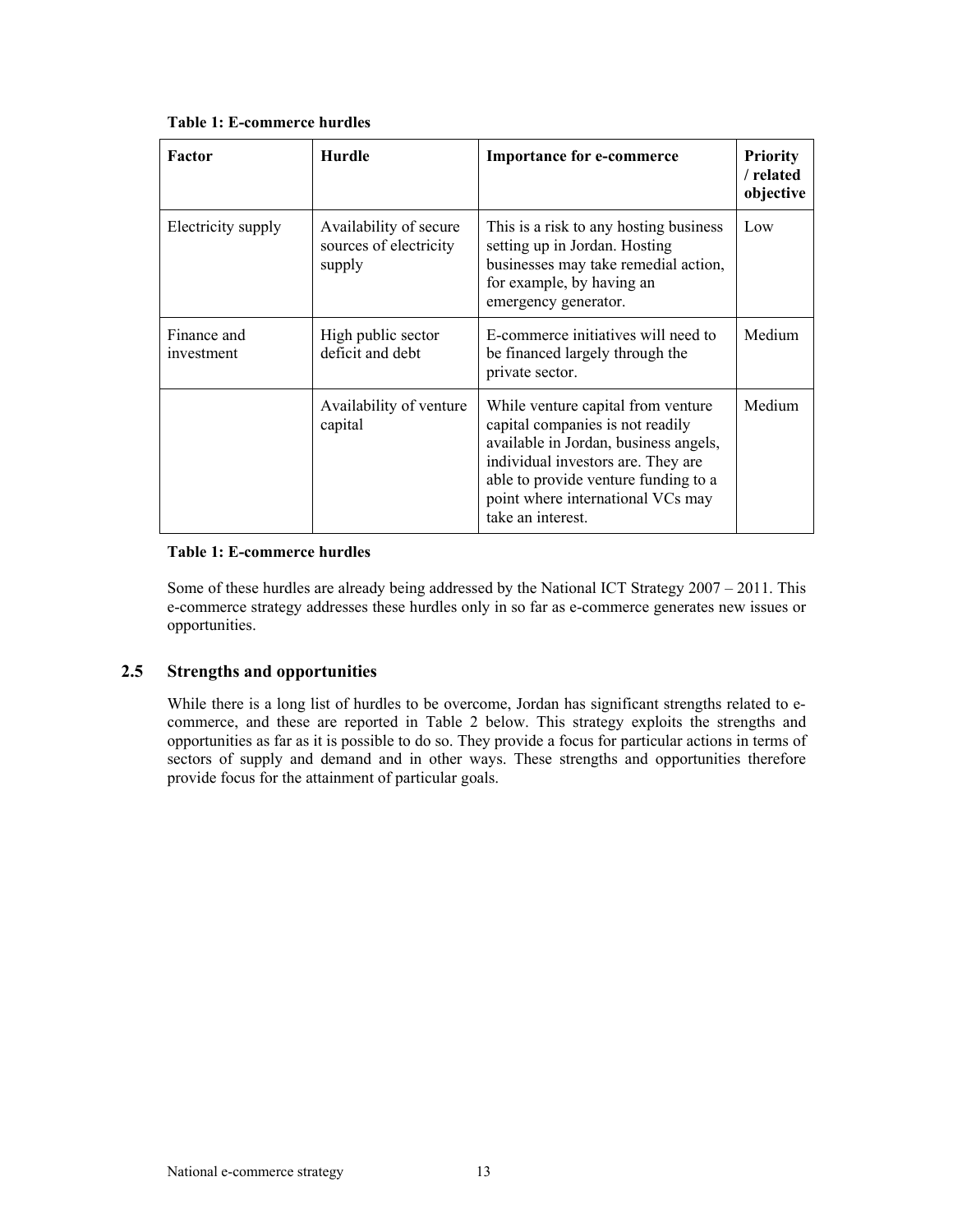| <b>Strength</b>                                                                                                                                                                                                               | <b>Importance for e-commerce</b>                                                                                                                                                                                              |
|-------------------------------------------------------------------------------------------------------------------------------------------------------------------------------------------------------------------------------|-------------------------------------------------------------------------------------------------------------------------------------------------------------------------------------------------------------------------------|
| Overall strength of the Jordanian<br>economy, excepting high<br>unemployment rates                                                                                                                                            | High unemployment rates should be addressed by the<br>strategy.                                                                                                                                                               |
| The intensity of local competition<br>compared with the extended Arab<br>region (including North Africa).                                                                                                                     | Local competition gives rise to a need for efficiency<br>improvement and innovation to deliver competitive<br>advantage. This need should drive the use of e-<br>commerce provided a suitable infrastructure is<br>available. |
| The young and talented people in<br>Jordan who are educated either in the<br>universities in Jordan or abroad and<br>who are much sought after by<br>international companies                                                  | These individuals are the primary market for e-<br>commerce services, and should drive innovation in the<br>economy.                                                                                                          |
| Extensiveness and competition in the<br>mobile telecommunications sector                                                                                                                                                      | Mobile networks can act as a medium for the delivery<br>of e-commerce services.                                                                                                                                               |
| High mobile phone penetration                                                                                                                                                                                                 | This is a potential market for a mobile e-commerce<br>channel.                                                                                                                                                                |
| Availability of broadband services                                                                                                                                                                                            | Broadband is an essential pre-condition for internet<br>based e-commerce.                                                                                                                                                     |
| Rapidly growing and increasingly<br>sophisticated IT sector                                                                                                                                                                   | The IT sector can adapt to deliver e-commerce products<br>and services.                                                                                                                                                       |
| IT sector's export record                                                                                                                                                                                                     | This suggests that the IT sector could export e-<br>commerce products and services that it develops                                                                                                                           |
| IT sector cost base                                                                                                                                                                                                           | This will support both domestic and export sales.                                                                                                                                                                             |
| Reputation and strength of Jordanian<br>banks                                                                                                                                                                                 | Services provided by Jordanian banks for e-commerce<br>should be trusted. Their involvement will be the basis<br>of trust for e-commerce payment channels.                                                                    |
| The availability of e-banking services                                                                                                                                                                                        | These demonstrate innovation in the banking sector that<br>can be extended to e-commerce payment channels.                                                                                                                    |
| Presence of major and sophisticated<br>global and regional logistics companies                                                                                                                                                | There is a ready delivery market for goods bought<br>through an e-commerce channel.                                                                                                                                           |
| Trade agreements with most of Jordan's<br>major trading partners                                                                                                                                                              | These demonstrate cooperation between trading<br>partners that facilitates exporting and importing.                                                                                                                           |
| Sector strengths in food manufacture,<br>chemicals & pharmaceuticals, non-<br>metallic mineral products, construction,<br>wholesale and retail trade, land<br>transportation, telecommunications,<br>financial intermediation | These constitute innovative industries that can be.<br>considered as possible users of e-commerce channels.                                                                                                                   |

# **Table 2: E-commerce strengths**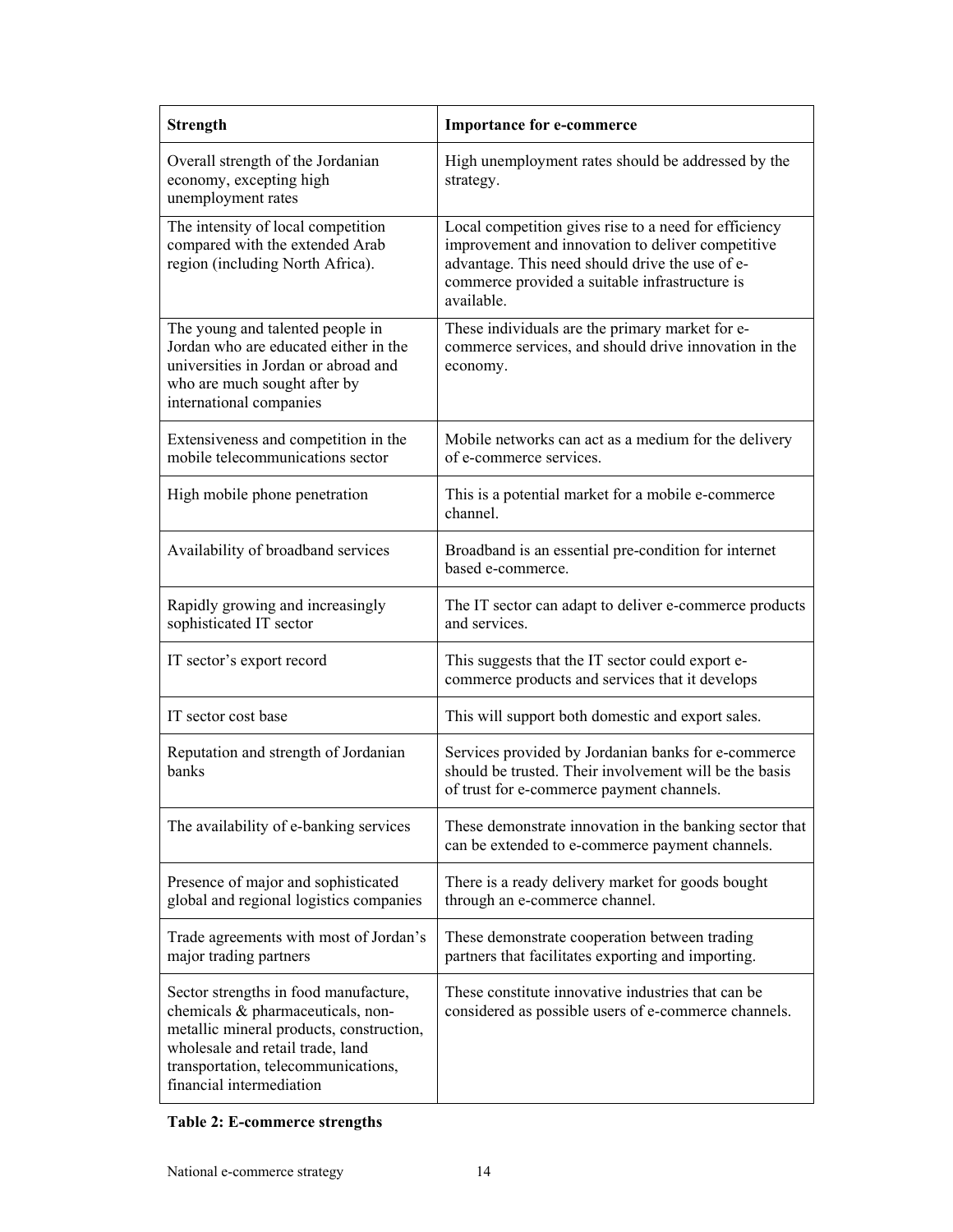# **2.6 Opportunities**

Specific opportunities that are exploited by the strategy include:

| Opportunity                                                                                                    | <b>Potential for e-commerce</b>                                          |
|----------------------------------------------------------------------------------------------------------------|--------------------------------------------------------------------------|
| <b>Factors</b>                                                                                                 |                                                                          |
| High mobile phone penetration                                                                                  | Channel for consumer e-commerce                                          |
| The youth market for internet access                                                                           | Consumer market for e-commerce                                           |
| Rapidly<br>growing<br>penetration<br>of<br>payment cards in Jordan and the region                              | Consumer payment mechanism                                               |
| regional leadership<br>The<br>position<br>established by the banking system                                    | Export banking services associated with e-commerce<br>to the Arab Region |
| New contact centre companies now<br>starting up in Jordan                                                      | Basis for contact services for e-commerce start ups                      |
| Jordan's relative 'safety' in the region                                                                       | Overall opportunity                                                      |
| Shortages of ICT skills in the Arab<br>Region                                                                  | Export of ICT development and implementation<br>services                 |
| Shortages of ICT skills in Europe and<br><b>USA</b>                                                            | Export of ICT development and implementation<br>services                 |
| Rapid growth of importance of e-<br>commerce in Europe                                                         | Export of ICT development and implementation<br>services                 |
| Low sales taxes across the Arab region<br>(opportunity for export sales)                                       | E-commerce sales to export markets                                       |
| of<br>sophisticated<br>regional<br>Presence<br>logistics companies                                             | E-commerce sales to export markets                                       |
| Street addresses                                                                                               | Delivery of goods purchased by e-commerce                                |
| <b>Financing</b>                                                                                               |                                                                          |
| Use of Jordan Enterprise as a means of<br>providing<br>venture<br>capital<br>for<br>$e-$<br>commerce start ups | Financing of start ups                                                   |
| Attract financing from Kuwait, Bahrain<br>and UAE for e-commerce start ups                                     | Financing of start ups                                                   |
| SABEQ<br>may be<br>of e-<br>a<br>source<br>commerce demonstrator project funding                               | Financing of start ups                                                   |
| SABEQ content project may provide an<br>infrastructure for the development of e-                               | Financing of content management start ups                                |

# **Table 3: E-commerce opportunities**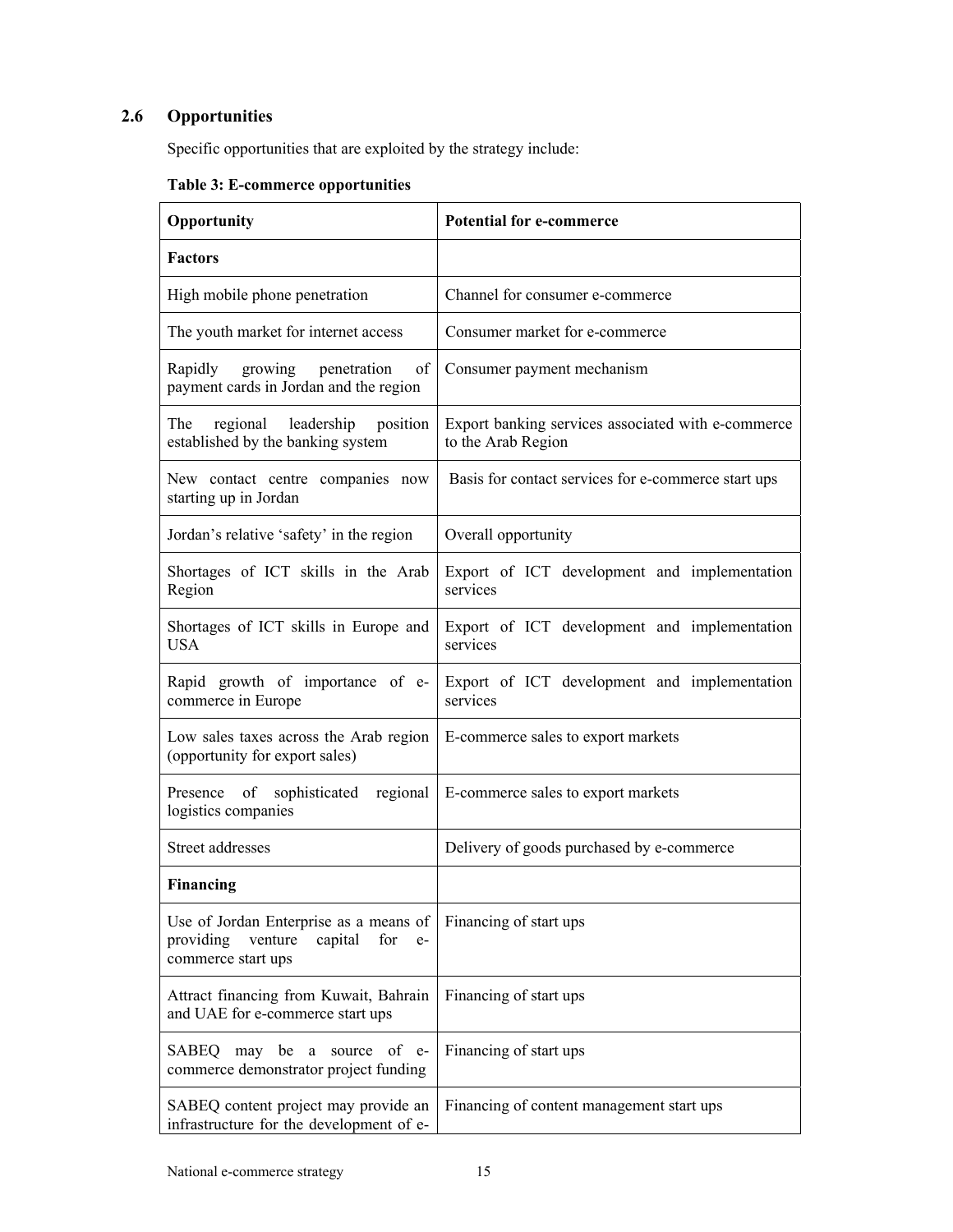# **Table 3: E-commerce opportunities**

| Opportunity                                                                                                                       | <b>Potential for e-commerce</b>                                                |
|-----------------------------------------------------------------------------------------------------------------------------------|--------------------------------------------------------------------------------|
| commerce catalogue content                                                                                                        |                                                                                |
| <b>Government opportunities</b>                                                                                                   |                                                                                |
| Use of government purchasing<br>to<br>stimulate<br>e-commerce<br>amongst<br>sell<br>companies that frequently<br>to<br>Government | Stimulation of business to business e-commerce<br>amongst government suppliers |
| <b>Key sector opportunities</b>                                                                                                   | <b>Base for business to business e-commerce</b>                                |
| particularly<br>the<br>Financial services.<br>insurance sector                                                                    | Online sales of financial services                                             |
| manufacture<br>Pharmaceuticals<br>and<br>distribution                                                                             | National and international supply chain automation                             |
| Component and spare parts supply                                                                                                  | Component supply and tendering in utilities                                    |
| Food manufacture and distribution                                                                                                 | National and international supply chain automation                             |
| Raw materials from mining, quarrying<br>such as potash and phosphates and<br>fertilizers                                          | National and international supply chain automation                             |
| Utility account management and bill<br>payment                                                                                    | Demonstrator for payment mechanisms                                            |
| Wholesale distribution                                                                                                            | National supply chain automation for the retail sector                         |
| Key import and export opportunities                                                                                               |                                                                                |
| U.S.A, India, Saudi Arabia, UAE,<br>Kuwait, Algeria, and Iran                                                                     | Exploitation of existing export markets for business<br>to business e-commerce |
| Saudi Arabia, China, Germany, USA,<br>Egypt, Italy, South Korea, Japan and<br>Turkey                                              | Key supply chain / import opportunities for business<br>to business e-commerce |

**Table 3: E-commerce opportunities**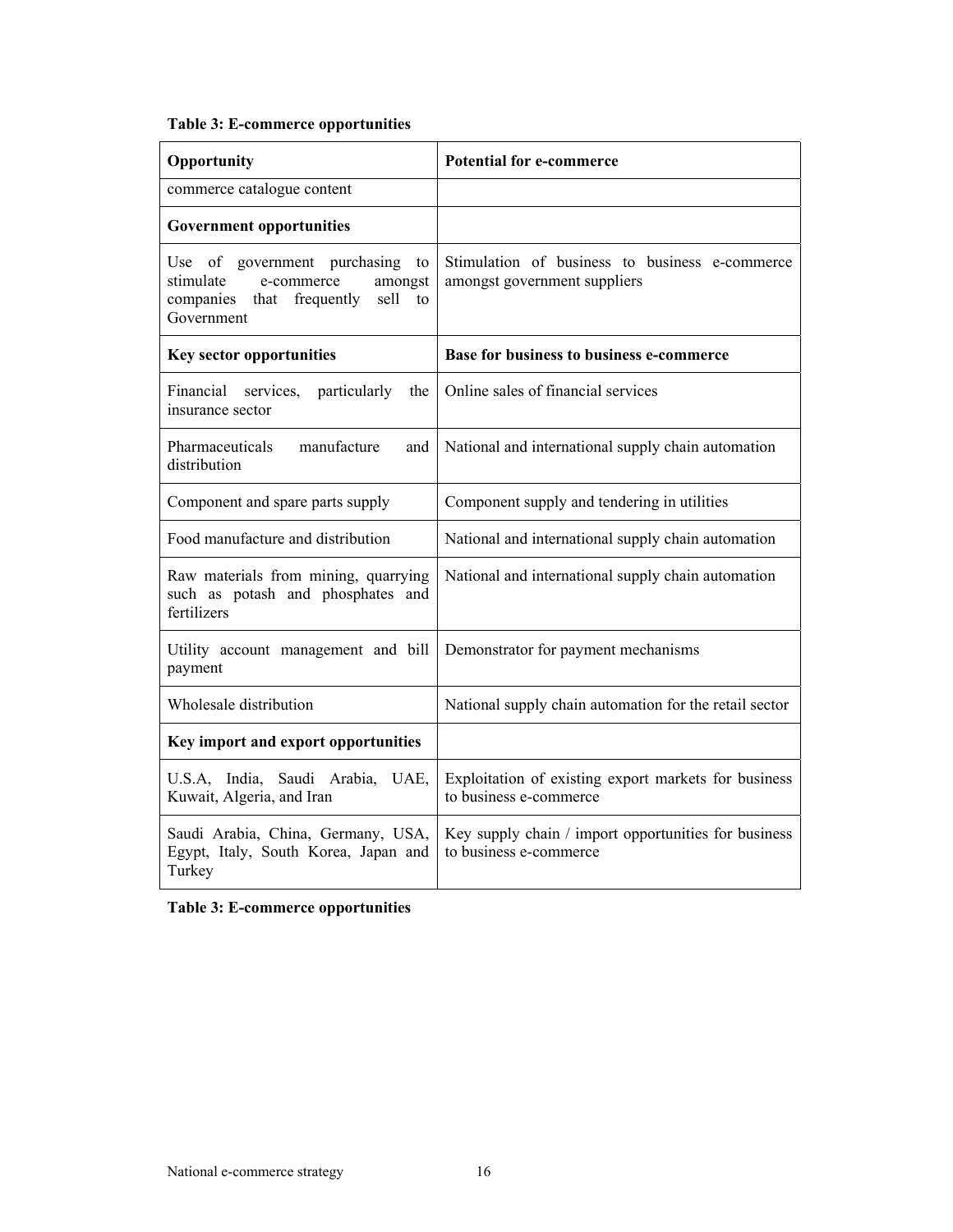# **2.7 Threats**

The strategy addresses the following threats:

| <b>Threat</b>                                                                                                                             | Implication                                                                                                                                                                                                                                                                                                                                                                                                                                                                                                                                                                                                                                        |
|-------------------------------------------------------------------------------------------------------------------------------------------|----------------------------------------------------------------------------------------------------------------------------------------------------------------------------------------------------------------------------------------------------------------------------------------------------------------------------------------------------------------------------------------------------------------------------------------------------------------------------------------------------------------------------------------------------------------------------------------------------------------------------------------------------|
| ICT leadership                                                                                                                            |                                                                                                                                                                                                                                                                                                                                                                                                                                                                                                                                                                                                                                                    |
| Position of UAE as the leader in ICT in<br>the region                                                                                     | The strategy takes account of UAE's leadership<br>position, and the developing strengths in ICT in<br>Bahrain and Saudi Arabia.                                                                                                                                                                                                                                                                                                                                                                                                                                                                                                                    |
| Competition from countries with lower<br>cost base such as Egypt and India                                                                | Jordan needs to differentiate itself from such<br>countries in ICT products and services.                                                                                                                                                                                                                                                                                                                                                                                                                                                                                                                                                          |
| Loss of the young and the educated to<br>countries with higher wage levels and<br>greater opportunities for personal<br>development       | Jordan needs to create an environment where the<br>young and the educated can thrive and develop.                                                                                                                                                                                                                                                                                                                                                                                                                                                                                                                                                  |
| Jordanians using e-commerce services<br>in other countries                                                                                | The strategy will address this issue by giving<br>consumers greater opportunities for using e-<br>commerce services in Jordan. Nevertheless, the<br>increase in use of e-commerce by consumers may<br>ultimately increase the volume of e-commerce<br>related trade with other countries in absolute terms.                                                                                                                                                                                                                                                                                                                                        |
| Investment                                                                                                                                |                                                                                                                                                                                                                                                                                                                                                                                                                                                                                                                                                                                                                                                    |
| ICT investment in other Gulf states<br>including Bahrain                                                                                  | Jordan will need to demonstrate that it is an attractive<br>location for foreign investment. As e-commerce is an<br>attractive opportunity for<br>start up businesses<br>requiring finance, the e-commerce strategy should<br>provide a means of channelling foreign investment<br>into such start ups in Jordan.                                                                                                                                                                                                                                                                                                                                  |
| Taxation                                                                                                                                  |                                                                                                                                                                                                                                                                                                                                                                                                                                                                                                                                                                                                                                                    |
| The over zealous nature of tax<br>administration which threatens start up<br>businesses and increases the cost base<br>for all businesses | The administration of taxes should be viewed as a<br>means of encouraging strategic development as well<br>as a means of funding government activities. Its role<br>as a modifier of individual behaviour should be<br>acknowledged. Therefore, the tax regime should be<br>redesigned to stimulate wealth generating activities<br>and in so far as those are e-commerce development<br>activities, it should be used to stimulate e-commerce<br>activities. This applies to the structure of the taxes<br>themselves, the way they are applied, and the<br>administrative<br>processes<br>used<br>determine<br>to<br>individual tax obligations. |

| Table 4: Threats to the development of e-commerce |
|---------------------------------------------------|
|---------------------------------------------------|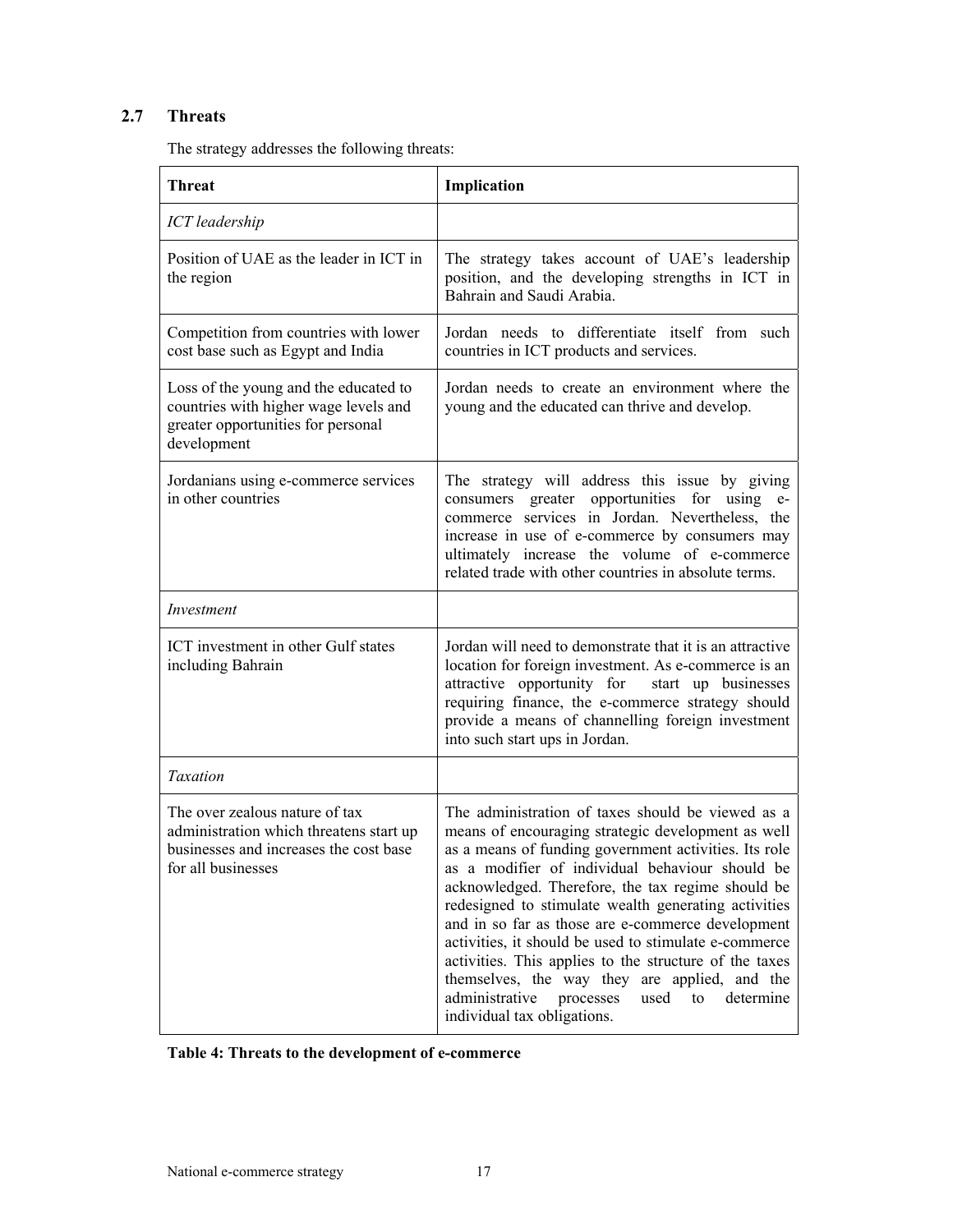# **2.8 Structure of the strategic plan**

The strategic plan provides a framework for e-commerce. The hurdles define what the strategy must overcome. The strengths, opportunities and threats assist in determining feasible goals and objectives.

The strategy itself sets a vision for e-commerce in Jordan. It is concerned that:

- ICT companies, contact centres, logistics companies and financial intermediaries supply new e-commerce related products and services.
- Jordanian companies use e-commerce as a channel for buying and selling goods and services and generally improve the functioning of the supply chains in which they work.

The vision is defined in terms of goals for the development of e-commerce, and these goals are further divided into specific performance related objectives that define what will be achieved and by when. They specify the growth of e-commerce over the period of the strategy.

In addition to these objectives, the strategy specifies a relatively large number of e-commerce enablers. These are intended to overcome the hurdles that are constraining the development of ecommerce in Jordan and to stimulate Jordan's strengths and opportunities.

The objectives and enablers give rise to specific initiatives that are defined in the Action Plan, giving ownership, estimated resources required, performance indicators and completion timescales for each.

The plan is intended to be owned by a Jordan E-Commerce Council made up of organisations responsible for actions under the plan. The E-Commerce Council will monitor and control the implementation of the strategy and will in addition ensure that the results are audited.

The remainder of this document describes the vision, the goals, the goal related objectives and the enablers. It specifies the structure of the Jordan E-Commerce Council and responsibilities of individual bodies. An impact analysis describes the benefits that will arise from implementing the strategy and the Action Plan will be prepared subsequently.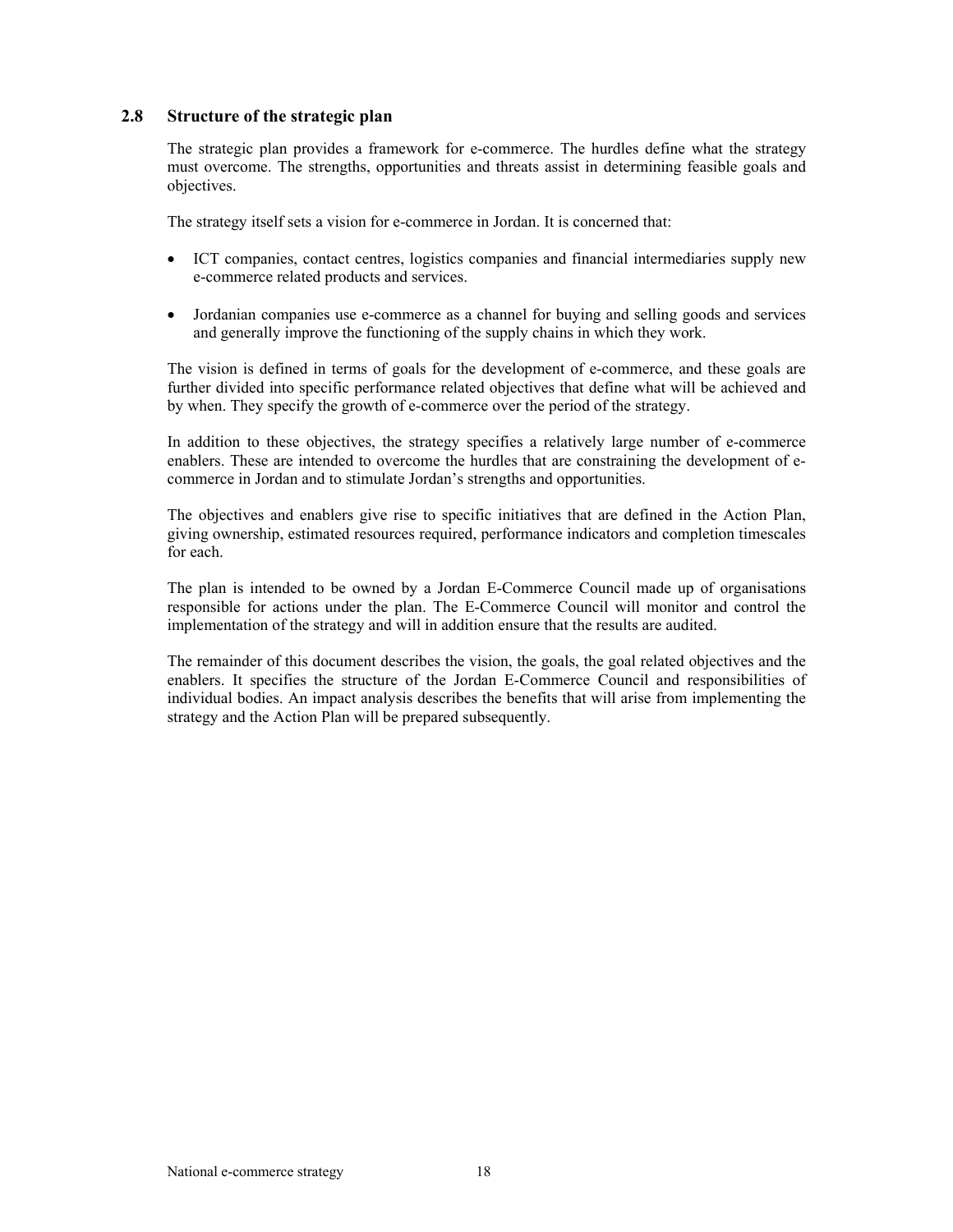# **3 VISION**

Placed in the context of its region, Jordan is well endowed with capacities that should enable it to take a leadership position in the supply of e-commerce related products and services from the IT sector, financial intermediaries, logistics companies and others. Jordan is already a success in each of these sectors, even though it has some weaknesses. Further, its strong position in the region in its readiness for e-commerce, particularly in its institutions and the law, will act as a firm foundation for the use of e-commerce by particular sectors to improve supply chain efficiency and provide channels to new markets or to reach existing markets in a new way. Overall, the supply of e-commerce products and services and their use in supply chains involving Jordanian companies will increase wealth creation opportunities in Jordan. Some of these opportunities will be in the form of new relatively highly paid jobs in the IT sector. Other opportunities will arise in developing new channels for buying and selling goods and services. E-commerce start ups will provide a boost to economic activity, while existing businesses will gain from improved process efficiency and lower sourcing costs.

The vision for e-commerce in Jordan is therefore:

### **Jordan to become a 'leading' e-commerce centre in the region through the exploitation of its information technology capacity and the creativity of its people.**

This vision statement leads to the definition of strategic goals that develop the themes inherent in this vision:

- $\triangleright$  Increasing the wealth of the nation through investment in e-commerce and trading using ecommerce channels;
- $\triangleright$  Exploiting the strengths and the opportunities of the ICT sector;
- $\triangleright$  Introducing consumer e-commerce into Jordan;
- $\triangleright$  Enhancing business performance and international trading links.

These themes are developed and strategic goals defined in the next chapter.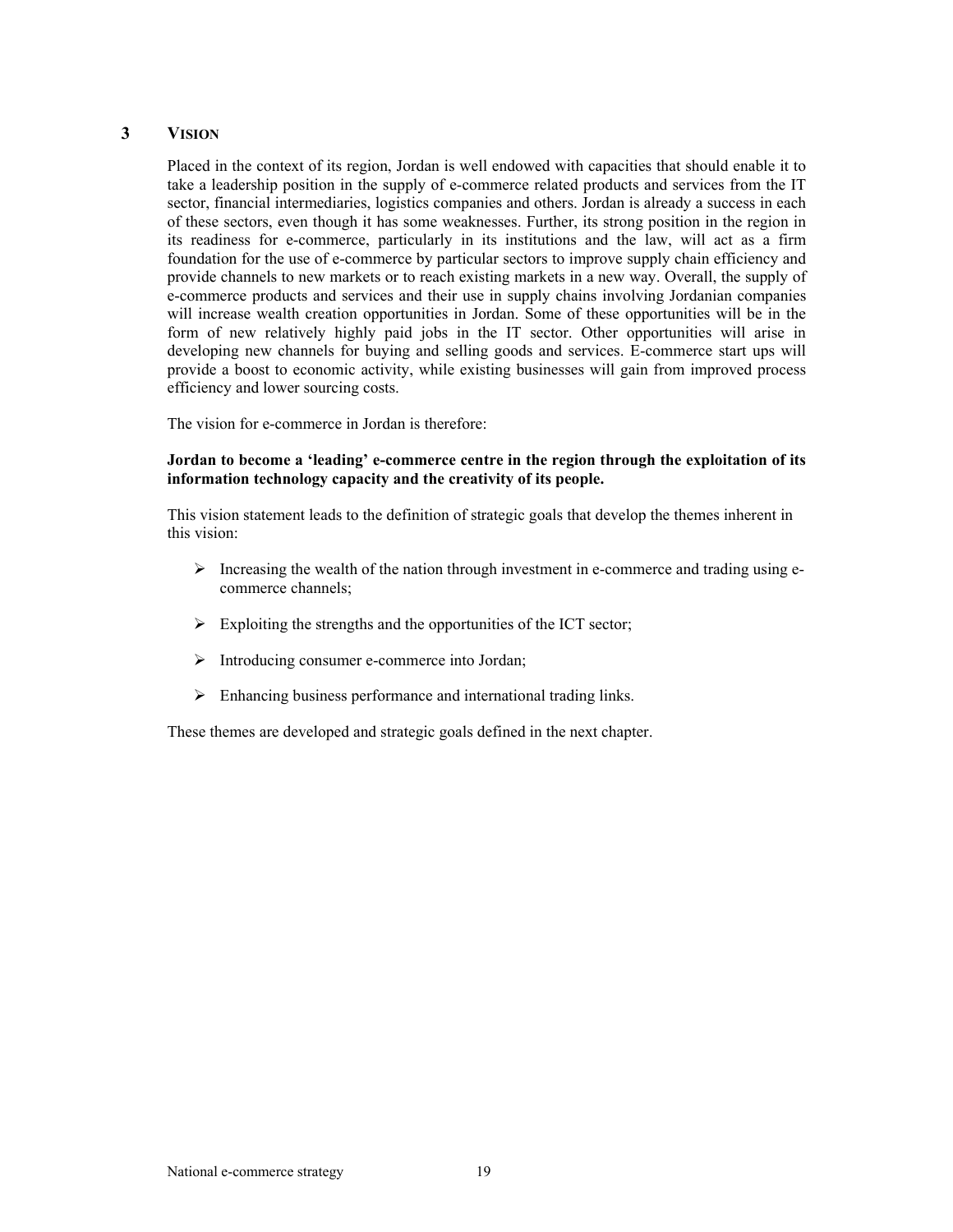# **4 GOALS**

# **4.1 Increasing the wealth of the nation**

The first goal is:

# **To increase the wealth of the Jordanian people through the development and exploitation of e-commerce.**

This is the overarching goal. It will be achieved by:

- 1. Exploiting the strengths and the opportunities of the ICT sector.
- 2. Introducing consumer e-commerce to Jordan.
- 3. Enhancing business performance and international trading links using e-commerce.

# *4.1.1 The ICT sector*

The ICT sector has changed over the last five years. Previously, a major element of its business was reselling hardware and software, and serving the needs of the public sector, education and the health sector. In the last five years, it has developed a new focus on in-house developed packaged software, the provision of services, and the development and implementation of business systems. Export sales, always a strength, have continued and grown. The consequence of the developments in the sector is significantly higher gross value added which has given a return to staff and to the businesses themselves. Exploitation of the strengths and opportunities of the ICT sector will increase the wealth of the Jordanian people by:

- $\triangleright$  Increasing further the sales and profitability of the sector. This will accrue to sector employees and to business owners, and will lead to increasing activity elsewhere in the economy arising from their increasing wealth. It will filter through to the economy as a whole ultimately benefiting all citizens.
- $\triangleright$  Increasing revenue from abroad arising from export sales. This will strengthen the Jordanian economy through improved macro economic conditions.
- $\triangleright$  Additional tax revenue from the sector. Increased value added and sector income will lead to a larger tax take on the sector. This will assist with the reduction of the budget deficit.

## *4.1.2 Consumer e-commerce*

There is only a very small level of consumer based e-commerce and this is served by foreign ecommerce channels, losing business to Jordanian retailers. Therefore, this strategy, where focused on consumer e-commerce, is intended to introduce e-commerce into Jordan.

The introduction of consumer based e-commerce in Jordan will have only a relatively small effect over the next five years, yet it will provide the basis for future growth serving both Jordan and the Arab region. It is likely that there will be net investment in consumer e-commerce; returns to retail trade are likely to be negative during this period. However, in return, consumers will have the possibility of a greater choice of goods and services, lower prices and greater convenience. The ecommerce marketing mix has been shown to be successful in many countries, including many where, like Jordan, trust and lack of experience with IT were issues, and there is no reason why it should not be successful in Jordan also. The two practical issues that will delay consumer ecommerce are the lack of working payment systems and take up of broadband internet access.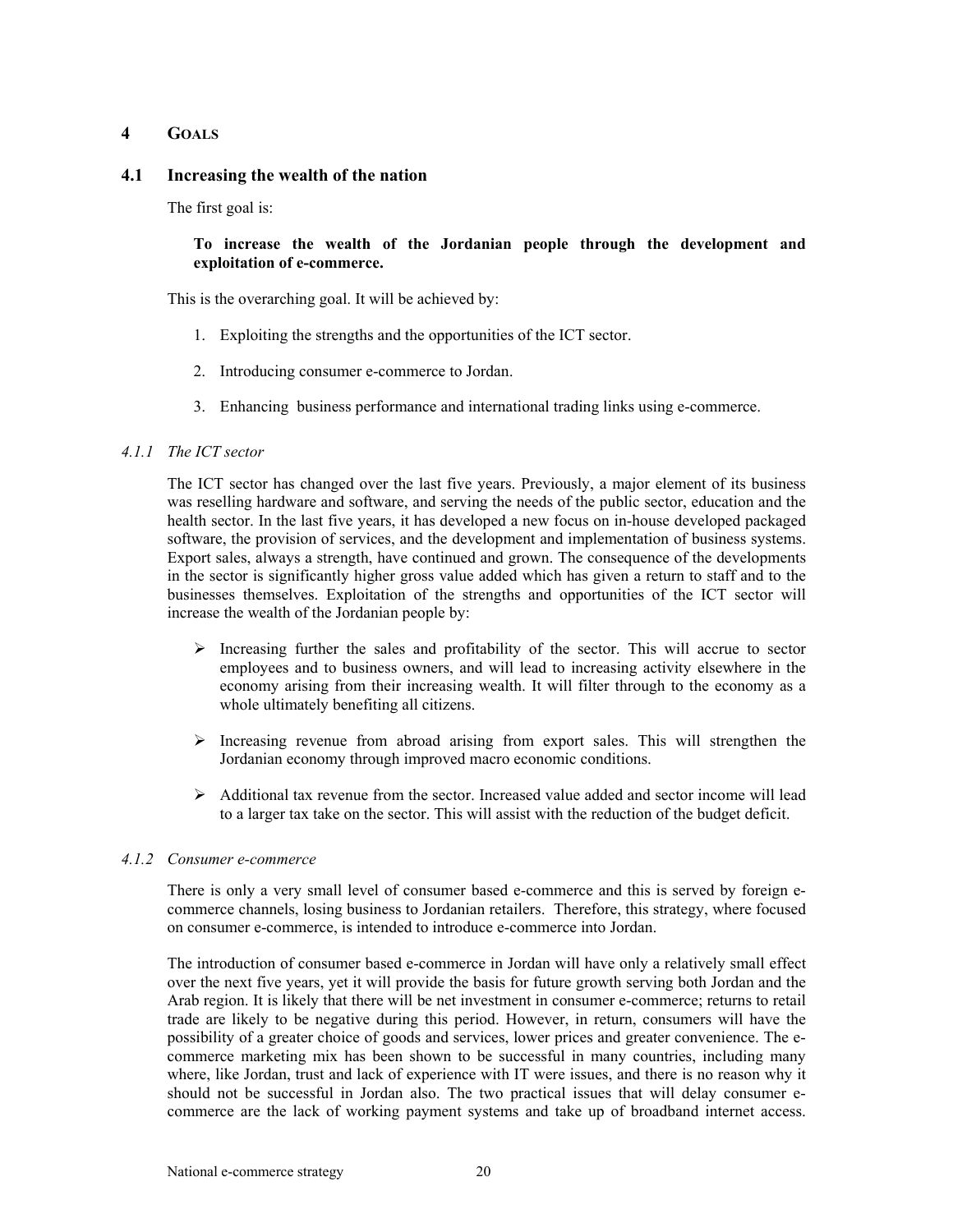Payment systems will be addressed by this strategy. Take up of broadband internet access is being addressed by the ICT strategy. It is likely that the penetration of mobile telephony will continue to be greater than fixed telephony, and because this penetration is high, it is likely that the mobile device (phone, multimedia device) will be the most prevalent device that could be suitable for consumer e-commerce. This strategy therefore promotes mobile communications as an infrastructure for consumer e-commerce and with actions to develop mobile broadband services and mobile payment services.

#### *4.1.3 Business to business e-commerce*

The readiness of business sectors is improving as they embrace IT for business administration and management. Indeed, some businesses, particularly those in knowledge based sectors such as pharmaceuticals, and those that buy or sell from abroad are already ordering and accepting orders by email and through e-marketplaces. The strong trading links between Jordan and other countries, particularly those in Asia, North America and Europe give opportunities for e-commerce based trading. Such trading will enable Jordanian companies to extend their supply chains and markets and to be more responsive to the requirements of distant markets.

The use of e-commerce for business to business trading within Jordan and with other countries will arise from increased efficiency in purchasing operations and lower purchase prices. There will be fewer efficiency benefits from selling online than from buying online, although the potential for market expansion should have some effect. The greater efficiency will ultimately lead to improvements in the allocation of resources across sectors and to increased competitiveness of Jordanian firms. Therefore overall, Jordanian firms will benefit from:

- $\triangleright$  Lower costs.
- $\triangleright$  Increased competitiveness (leading to lower prices for consumers).
- $\triangleright$  Greater market access.

This should feed through to the Jordanian people through improvements to the terms of trade and greater access to export markets, leading to improved macroeconomic performance.

#### *4.1.4 Economic and social gains*

 $\overline{a}$ 

Lower prices of intermediate and final goods will deliver an overall welfare gain This gain is shown in Table 5 below.

|                                                         | 2008 | 2009 | 2010  | 2011   | 2012   |
|---------------------------------------------------------|------|------|-------|--------|--------|
| Gains from e-commerce selling (consumer)                | 20   | 389  | 2.408 | 7.438  | 15.140 |
| Gains from e-commerce buying (consumer and<br>producer) | 19   | 374  | 2.297 | 7.048  | 14.277 |
| <b>Total Welfare Gain</b>                               | 39   | 763  | 4.705 | 14,486 | 29.417 |



<sup>&</sup>lt;sup>5</sup> See Impact Analysis Report. In general there is the possibility of double counting in this analysis. We have estimated the amount by which prices are lowered by both selling online as well as by buying online. We have assumed in this analysis that in any transaction it is either the seller or the buyer that deploys the system for e-trading, not both. This allows us to assume that there is no double counting. This analysis assumes, also, that e-trading prices have no effect on prices used in traditional methods of trading. We think that this is a valid assumption until e-commerce is a relatively mature channel to which many potential buyers have access.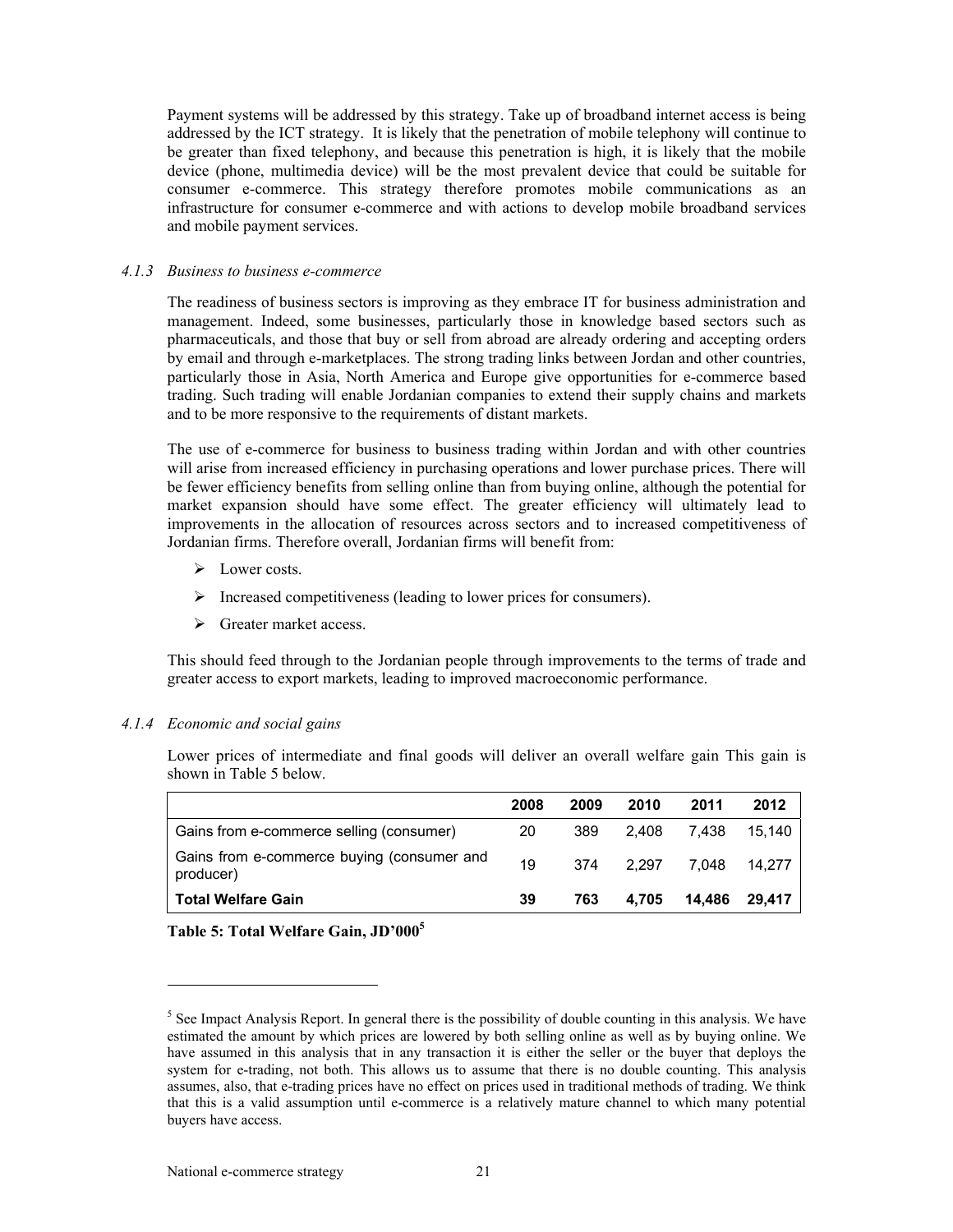| Investment in e-commerce projects will result in growth in the economy. This growth is forecast in |  |
|----------------------------------------------------------------------------------------------------|--|
| Table 6 below which is based on experience of the consequence of IT investment elsewhere.          |  |

| <b>Scenario</b> | 2008     | 2009     | 2010     | 2011  | 2012     | Over five<br>vears |
|-----------------|----------|----------|----------|-------|----------|--------------------|
| Lower           | $0.00\%$ | $0.00\%$ | $0.00\%$ | 0.01% | 0.01%    | $0.02\%$           |
| Base            | $0.00\%$ | $0.00\%$ | $0.02\%$ | 0.05% | $0.07\%$ | 0.14%              |
| Upper           | $0.00\%$ | $0.01\%$ | 0.03%    | 0.08% | 0.13%    | 0.25%              |

### **Table 6: Annual estimated contribution to GDP growth of investment in e-commerce**

This growth will have a small impact on the number of jobs in the economy as shown in Table 7.

|                                                 | 2008 | 2009 | 2010 | 2011 | 2012  |
|-------------------------------------------------|------|------|------|------|-------|
| Overall                                         | 3    | 40   | 238  | 701  | 1,365 |
| Excluding the ICT sector                        | 0    | 5    | 51   | 240  | 662   |
| ICT sector - jobs created by<br>domestic demand | 2    | 26   | 139  | 344  | 525   |
| ICT sector - jobs created by export<br>demand   | 1    | 9    | 47   | 115  | 175   |
| <b>Total ICT sector</b>                         | 3    | 35   | 186  | 459  | 700   |

# **Table 7: Estimate of the change in employment arising from e-commerce<sup>6</sup>**

This table shows the overall growth of employment across the economy, the growth outside the ICT sector and growth in the ICT sector. Growth in the ICT sector arises from two sources, the growth in jobs created in satisfying domestic demand, and the growth in jobs created in satisfying export demand. These export related jobs are jobs that would not be created unless an e-commerce capability is built within the ICT sector.

The jobs created are a mix of knowledge based and other jobs, and therefore satisfy the requirement of the National Agenda for job creation overall and in knowledge based sectors.

The e-commerce strategy should therefore lead to economic gains: growth in the overall economy and increased employment particularly in higher value activities. In Section 4.2 the impact on the ICT sector is shown in more detail.

However, the e-commerce strategy will also have an impact on social conditions through increases in employment, decreases in the cost of goods over what they would have been otherwise, greater access to goods and services, particularly in rural areas, and more variety in goods and services. People will have more choice and will be able to obtain goods and services with less travel and expense.

l

<sup>&</sup>lt;sup>6</sup> In making these estimates, we have assumed that the revenue per employee levels remain constant.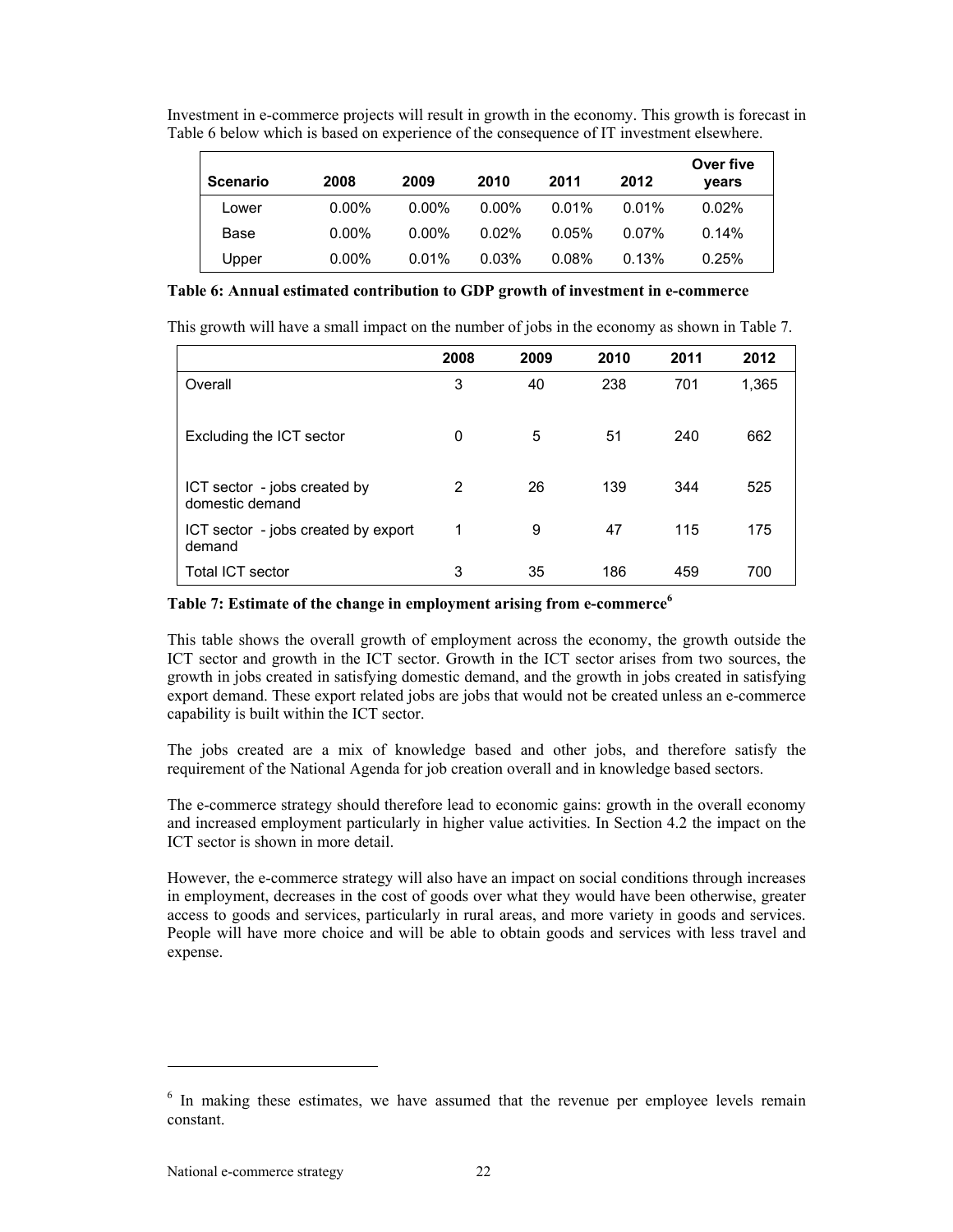# **4.2 Exploiting the strengths and the opportunities of the ICT sector**

The strategy will build on the particular strengths and opportunities of the ICT sector, notably:

- $\triangleright$  Its potential to develop and make more competitive most sectors of the Jordanian economy
- $\triangleright$  The fact that, even now, the IT sector is developing its own software to meet the needs of Jordanian business
- $\triangleright$  Its use by the financial services, pharmaceuticals, logistics and insurance industries which are all likely to want to move onto more e-commerce based systems.

The goal for building on these strengths and opportunities is:

## **By 2012, to be a regional leader for IT systems development, applications and services associated with e-commerce.<sup>7</sup>**

This will be achieved through a new e-commerce focus for sales to the domestic IT market and to export markets in the Arab region and the rest of the world. It will build on:

- $\triangleright$  The growth in sales of business systems development services experienced by the IT sector over the last five years, which provides the basis for business automation that can be extended to e-commerce;
- $\triangleright$  The exporting success of the IT sector particularly in applications software developed in Jordan.

This new focus will rely on new expertise and capacity in the sector. This will be addressed through the development of commercial relationships with e-commerce software vendors and through the development of the skill and expertise of technical and marketing staff within the sector.

As has happened in the past in the IT sector, as companies have gained capacity they have been asked to work in export markets in partnership with technology companies from abroad. That will continue to happen as the sector's capacity in e-commerce applications and services grows. Relationships will need to be developed with new e-commerce companies in order to fulfill ecommerce opportunities. These IT companies might be sellers of e-commerce software that can readily be adapted to the Arab region in terms of language, taxes, and in inter-working with local payment gateways, customs systems, and tax authorities.

Skills and expertise will need to address the new technology architectures that are being deployed in web based applications, and in business models associated with social networking, search based advertising and other innovative approaches to marketing. This change in skill and expertise will require a major retraining exercise in the sector, one that will require significant investment by individual companies.

The effect of the strategy is shown in Table 8. This effect is based on the likely diffusion of ecommerce in Jordan and in the rest of the region.

 $\overline{a}$ 

 $7$  E-commerce services can include e-commerce hosting, marketplaces, auction services, content development, contact centres, e-payment, logistics, security.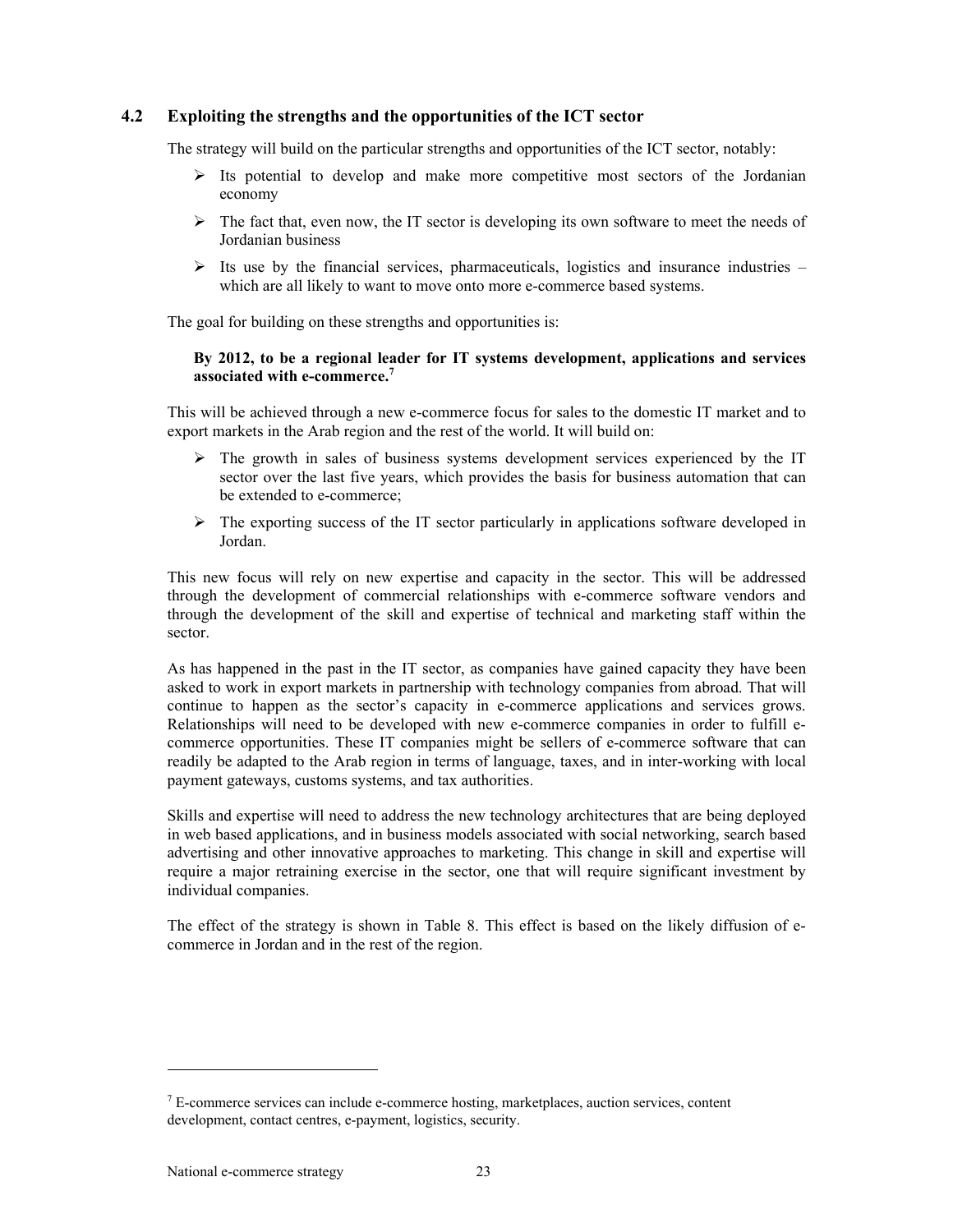|                                                            | 2008 | 2009  | 2010  | 2011   | 2012   |
|------------------------------------------------------------|------|-------|-------|--------|--------|
| <b>Sales</b>                                               |      |       |       |        |        |
| Domestic                                                   | 70   | 1,311 | 7,120 | 17,642 | 26,898 |
| Export                                                     | 23   | 437   | 2,373 | 5,881  | 8,966  |
| <b>Total</b>                                               | 94   | 1,748 | 9,494 | 23,523 | 35,864 |
|                                                            |      |       |       |        |        |
| Sales by function                                          |      |       |       |        |        |
| Resale of hardware and software                            | 26   | 488   | 2,654 | 6,575  | 10,024 |
| Application sales                                          | 7    | 131   | 713   | 1,766  | 2,692  |
| Systems development, integration<br>and project management | 24   | 451   | 2,453 | 6,077  | 9,266  |
| Hosting and other IT services                              | 36   | 676   | 3,675 | 9,105  | 13,881 |
|                                                            |      |       |       |        |        |
| <b>Employment</b>                                          |      |       |       |        |        |
| From domestic demand                                       | 2    | 26    | 139   | 344    | 525    |
| From exports                                               | 1    | 9     | 47    | 115    | 175    |
| Total                                                      | 3    | 35    | 186   | 459    | 700    |

# **Table 8: Impact of e-commerce strategy on ICT sector<sup>8</sup>**

This will feed through to new opportunities for the young and educated in the IT sector. Expansion of the sector into e-commerce related products and services will give rise to new employment opportunities particularly in higher earning categories. This will encourage the young to remain in Jordan, as long as the young get a stake in the growth of these businesses. Expansion of the sector could also generate opportunities for those who have gained experience elsewhere to return to Jordan in management or senior technical positions.

# **4.3 Introducing consumer e-commerce to Jordan**

The strategy will build on Jordan's entrepreneurial spirit and the desire of its young and educated citizens to buy and sell goods online. A significant pressure will come from the 61% of the adult population<sup>9</sup> who are currently between 15 and 34 and who will want to access a broader range of goods and services than their parent's generation. These pressures will be used to realise the following goal:

## **To be one of the leading countries in the region that uses e-commerce as a channel for selling goods and services to consumers.**

By achieving this level of usage, Jordan will have the scale of operation and the sophistication to compete in export markets with UAE and Bahrain elsewhere in the Arab region using an e-

l

<sup>&</sup>lt;sup>8</sup> Assumptions: sales tax: 16% on domestic revenue; Income tax: 25% on profits assumed to be 7% of revenue; Sales by function based on 2006 shares; Employment based on a revenue per employee of JD51,290; Domestic and Export revenues from Impact Analysis

<sup>&</sup>lt;sup>9</sup> 15 years of age or older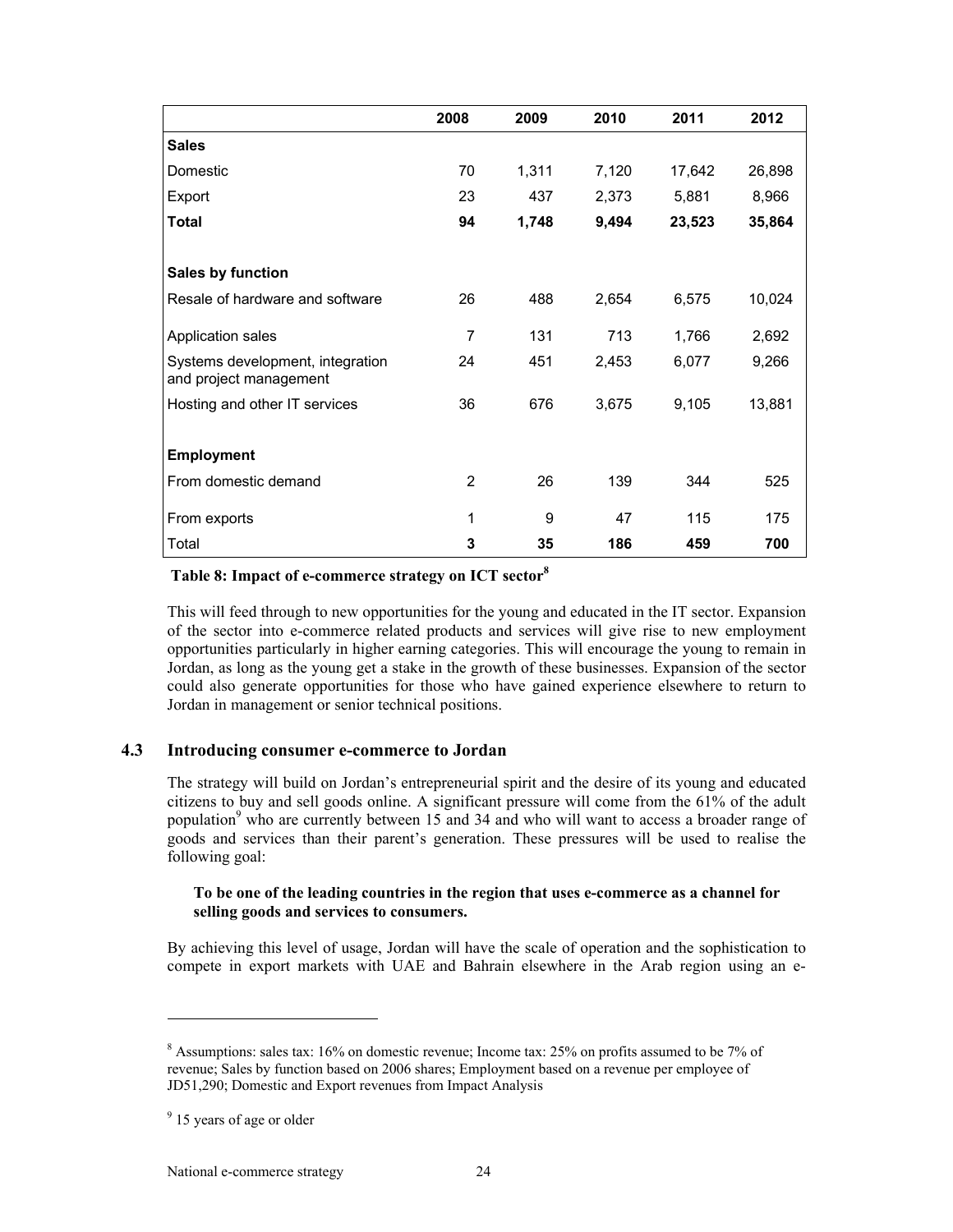commerce channel. It will have implemented all the necessary infrastructure – payment systems and banking arrangements, logistics facilities and IT to build international e-commerce businesses.

In the consumer market, this strategy is concerned to kick start e-commerce. It has therefore to be primarily focused on the early adopters of new technologies and services and possibly the early majority – the first users of a new product or service (see Figure 2). By definition, it cannot be concerned with the late adopters. They will follow in time. The business opportunities for ecommerce to be considered in this strategy have to be those that these early adopters will support.



**Figure 2: The Everett Rogers diffusion of innovations theory<sup>10</sup>**

This strategy is intended to put in place the conditions that will allow innovators, early adopters and, later on, the early majority to use e-commerce. It should be recognised that even in those countries that are leading in the adoption of e-commerce, it is only now, ten years after the first efforts at consumer e-commerce, that the early majority is adopting e-commerce, and the late majority and laggards have yet to adopt e-commerce. The five year outcome of this strategy will be adoption by innovators and some early adopters. The ten year outcome will be the adoption by the early majority as well. This means that factors such as scepticism and lack of trust may be discounted. Diffusion theory takes such factors into account.

The sectors that will comprise the innovators and the early adopters comprise:

 $\overline{a}$ 

 $10$  Diffusion of Innovations, Fifth Edition, Rogers, Everett M, 2003, New York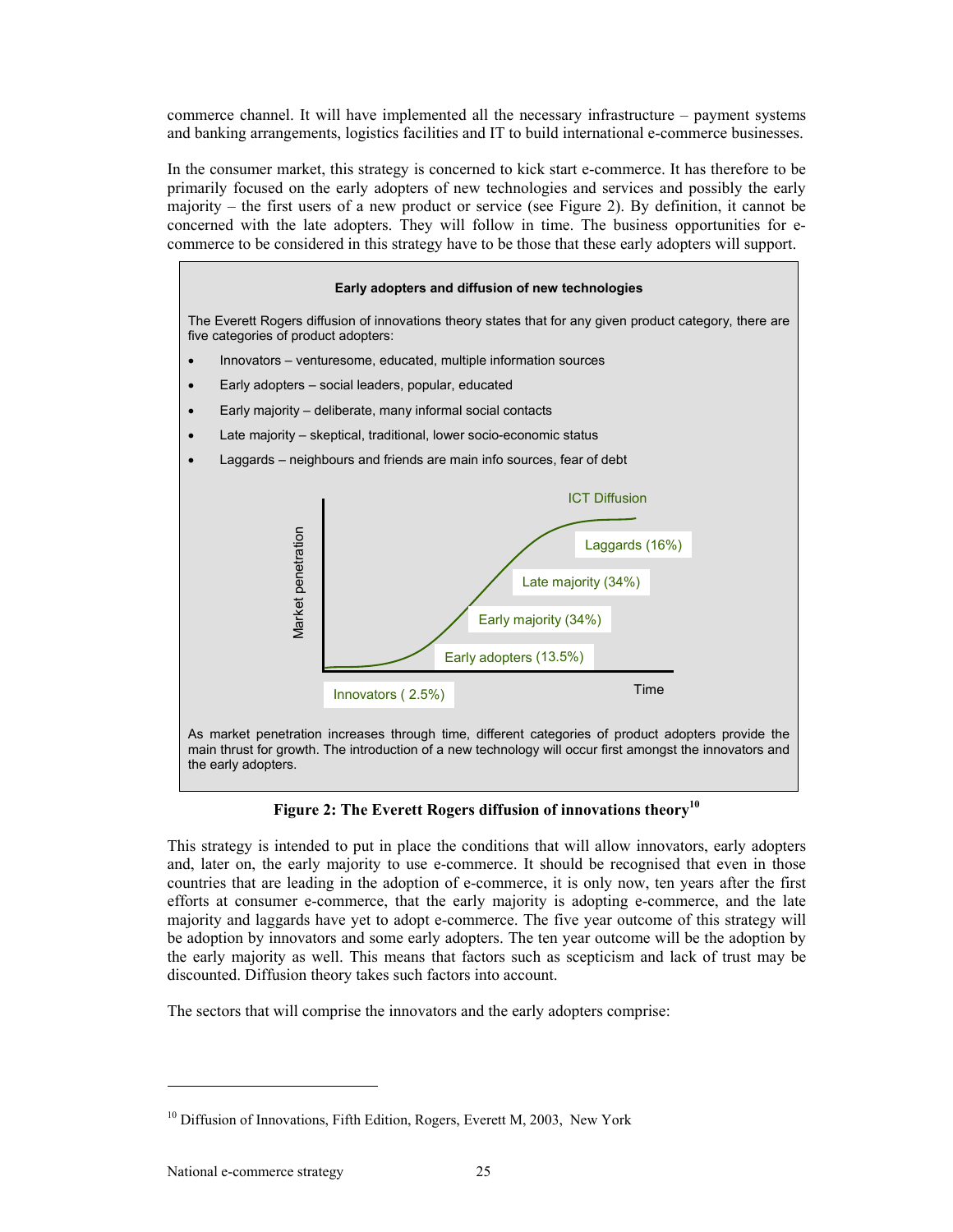- $\triangleright$  The youth and young market, particularly young professionals such as lawyers, accountants and engineers; those aged between fifteen years of age and thirty four comprise some 61% of the population aged fifteen and older (see Figure 3 below);
- $\triangleright$  International travellers and their families;
- $\triangleright$  Employees in high technology sectors such as telecommunications, IT and pharmaceuticals, and managers and management trainees in the financial services sector.



**Cumulative age distribution for the population cohort aged fifteen years of age and older** 

# Figure 3: Cumulative age distribution of the population fifteen years of age and older<sup>11</sup>

These sectors are characterised as users of IT already, owners of mobile phones and with access to PCs at work and in many cases at home, users of the internet already, and holders of bank accounts, debit and credit cards. Some of these, particularly the international travellers, will also have used e-commerce to purchase goods and services from websites in other countries. This market will provide the bulk of transactions and any retailer or service provider using e-commerce such businesses will need to recognise their needs.

The strategy will need to stimulate the use of e-commerce as a channel to market by Jordanian retailers and service providers. There will be a need to overcome scepticism that has arisen from the lack of progress in selling through an e-commerce channel by the few retailers that have tried it. For this reason, it will be important for retailers to target innovators and early adopters. This means that first retailers who consider e-commerce will be those that sell to early adopters. Such retailers may include financial services companies, sellers of high technology goods, travel services, hotels and information, web search and social networking companies.

Introduction of consumer e-commerce into Jordan will therefore build on:

1. The IT literacy and sophistication of the youth, the young adult market and the IT sector

 $\overline{a}$ 

<sup>&</sup>lt;sup>11</sup> Department of Statistics, Statistical Yearbook, 2005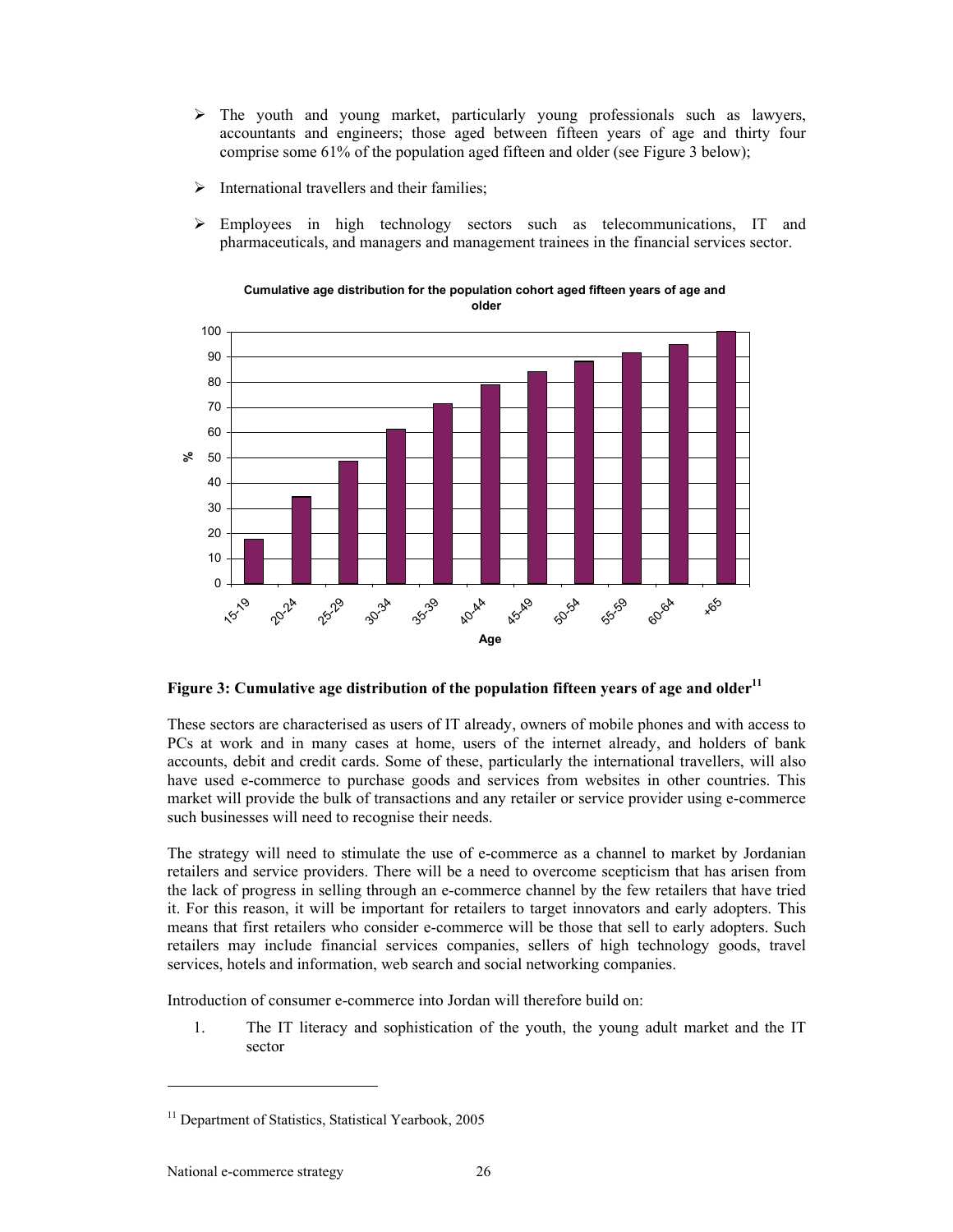- 2. High mobile phone penetration
- 3. The very high penetration of payment cards
- 4. The implementation of street addresses which will enable goods to be delivered to households.

The strategy also needs to consider how to extend the opportunities for e-commerce in other sectors, particularly those sectors that have little access to IT in order to meet Jordan's wider policy objectives associated with increasing readiness of IT. Individuals outside Amman and other cities may gain most advantage from e-commerce because of a more general lack of access to a wide range of shops and services. Individuals and families in these areas would see a significant change in access to goods and services through e-commerce, yet they are unlikely to be in the innovator or early adopter categories. Therefore special measures will need to be taken to enable these groups to partake in the benefits of e-commerce.

Major developments will be needed to achieve this goal:

- $\triangleright$  A working payment gateway that accepts all major credit, debit and ATM cards used in Jordan and elsewhere in the region, bank transfer facilities, and that works with merchant accounts provided by Jordanian banks and banks in other countries in the region.
- $\triangleright$  Increased levels of internet access using fixed networks
- $\triangleright$  Strengthening of e-commerce related law, and particularly consumer protection

## *Benefits*

Attaining this goal will mean:

- $\triangleright$  Lower prices for consumers as e-commerce tends to spread information about where to obtain cheaper goods and services;
- $\triangleright$  Opportunities for entrepreneurs provided satisfactory financing is available;
- $\triangleright$  A broader range of goods and services available to Jordanians both form inside and outside the country.

# **4.4 Enhancing business performance and international trading links**

Jordan can use e-commerce to improve its business performance. While it is already one of the strongest countries in the region in terms of e-commerce readiness, little actual use is made of ecommerce in Jordan. Trade has now moved on from telex to fax to email for ordering, quotations and acceptance of quotations, but more sophisticated methods could be used. In European and North American market there is significant use of EDI and web based purchasing and selling.

However Jordan already has many of the elements of a successful business to business ecommerce sector. For example:

- $\triangleright$  The presence of sophisticated regional and international logistics companies that will enable goods to be easily distributed in Jordan and elsewhere;
- $\triangleright$  Government e-procurement that can be used as a demonstrator to build expertise in Jordanian companies and to stimulate e-commerce amongst companies that frequently sell to government;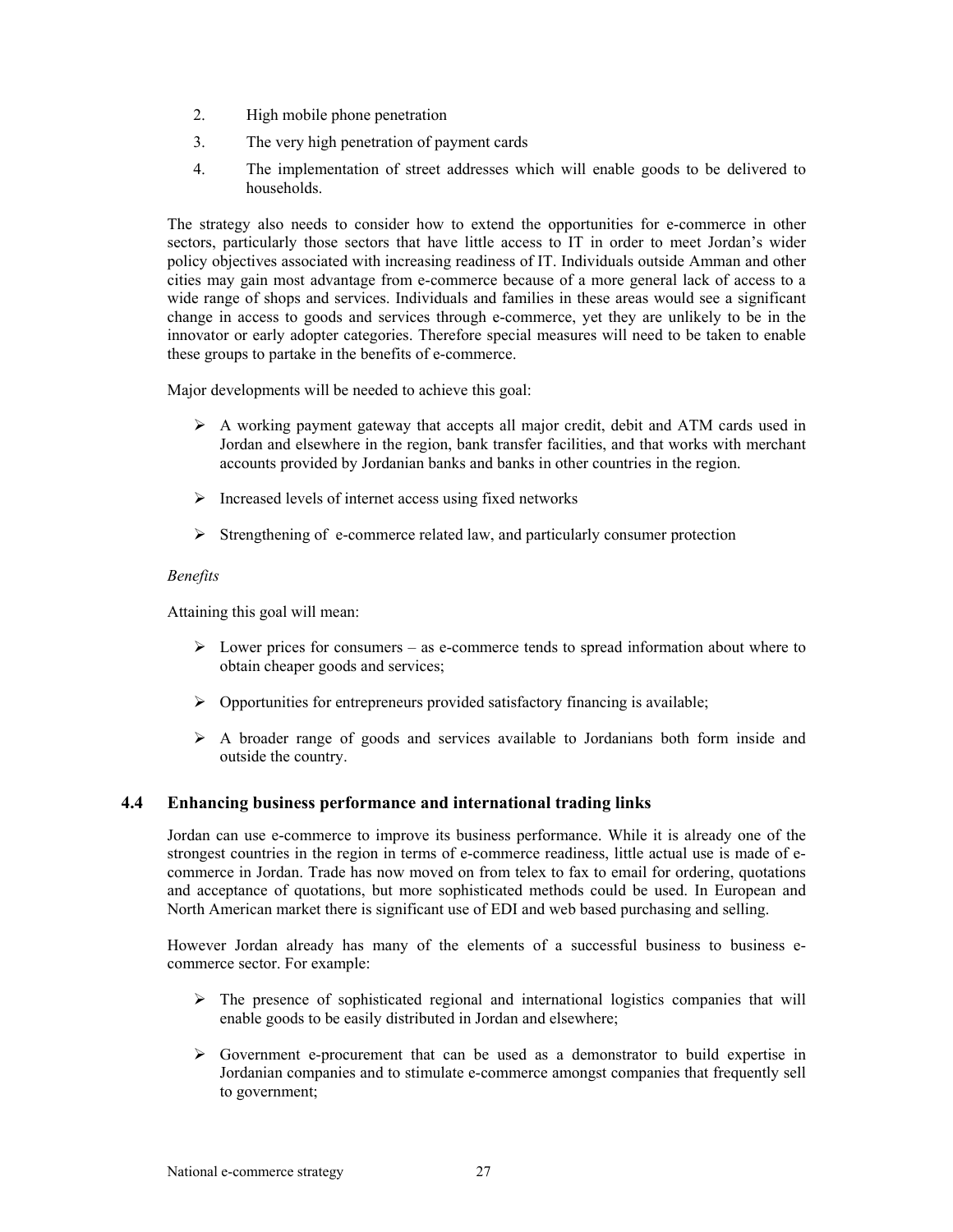$\triangleright$  Many industries that would benefit from the use of business to business e-commerce such as commodities, manufacturing and machine / vehicle maintenance and pharmaceuticals.

The fourth goal is for Jordan is designed to push Jordanian companies to exploit these strengths:

### **To be one of the leading countries in the region that uses e-commerce as a channel for domestic and international business to business collaboration and trade.**

There will be a need to build on the existing level of electronic exchange of trade data and increase sophistication consistent with the levels reached in each sector on a world basis. There are many examples of sector oriented specialised trading environments.

E-commerce awareness will need to be raised in order for Jordanian companies to take their place in electronic supply chains. This will happen as a matter of course in some sectors, with suppliers or buyers informing Jordanian companies of specific requirements for trading electronically. However, in other sectors Jordanian companies may well need to be informed.

Small and medium sized companies in any sector are likely to lag behind the larger companies, since they will not have the resources available to monitor developments in electronic trading and they will, in general, be less sophisticated in their use of IT. Therefore, there will be a particular need to raise the awareness of smaller companies, in addition to raising the awareness of individual sectors. Once adopted, e-commerce will help smaller companies catch up with larger companies in the adoption of ICT since the adoption of e-commerce will encourage the adoption of ICT for other functions in the organisation.

Jordan has strong established trade links and international supply chains. Particular opportunities that Jordan can address are:

- $\triangleright$  Key import and export opportunities particularly in markets that already exploit ecommerce
	- o U.S.A, India, Saudi Arabia, UAE, Kuwait, Algeria, and Iran
	- o Key supply chain / import opportunities are: Saudi Arabia, China, Germany, USA, Egypt, Italy, South Korea, Japan and Turkey
- $\triangleright$  Sectors that are well positioned to exploit e-commerce including:
	- o Financial services, particularly the insurance sector
	- o Pharmaceuticals manufacture and distribution
	- o Spare parts (for example, the car repair business)
	- o Manufacturing component supply
	- o Food manufacture and distribution
	- o Raw materials from mining, quarrying such as potash and phosphates and fertilizers
	- o Component supply and tendering in utilities
	- o Utility account management and bill payment
	- o Wholesale distribution
- $\triangleright$  Rapid growth in e-commerce in Europe, North America and Asia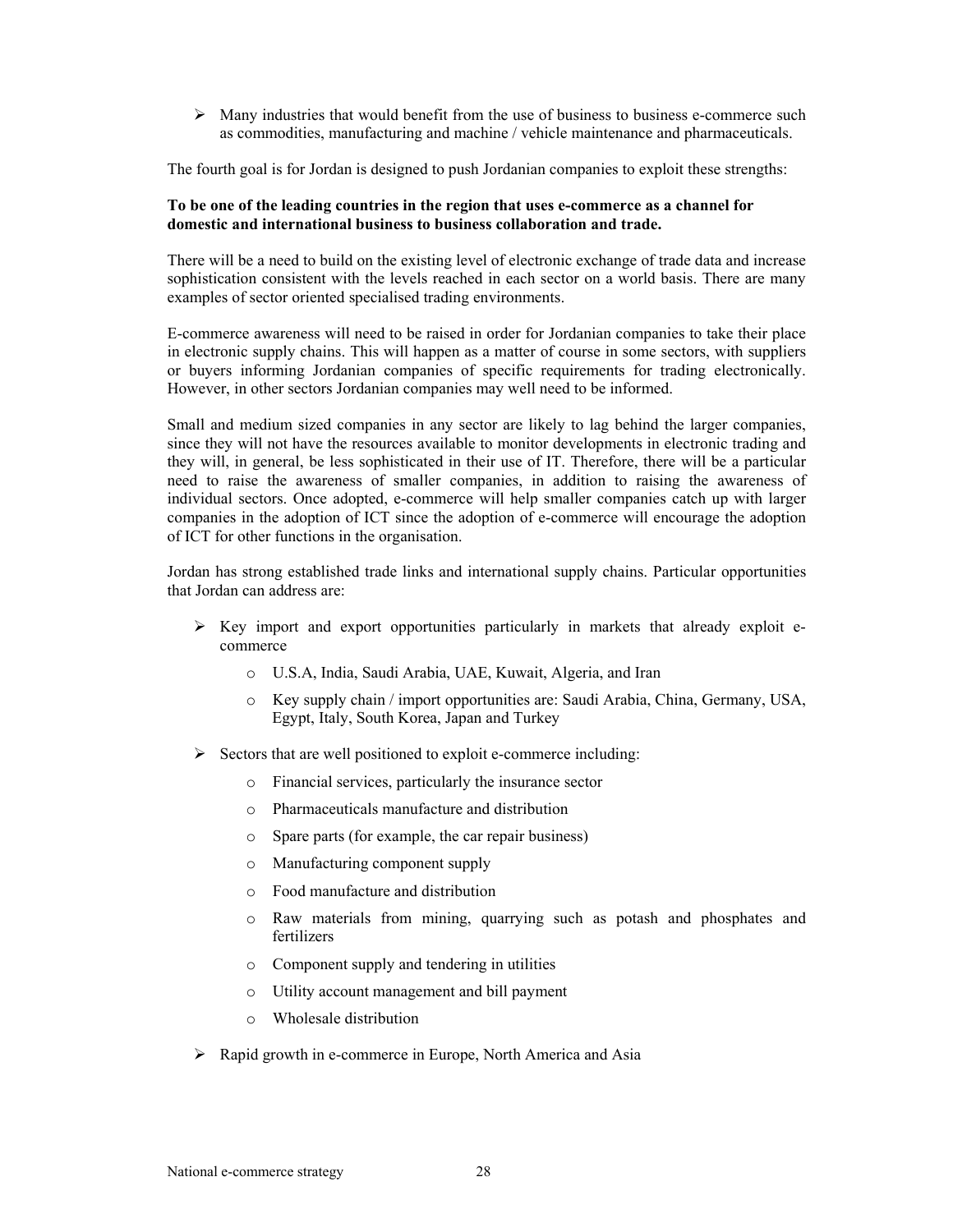Awareness of these opportunities needs to be raised. This need can fall to one or other of a number of organisations:

- $\triangleright$  The Ministry of Industry and Trade
- $\triangleright$  The Chamber of Commerce and the Chamber of Industry
- $\triangleright$  Individual sector societies and associations.

This strategy proposes that awareness is raised by the Chambers in conjunction with individual sector societies and associations, but that the Ministry of Industry and Trade have over arching responsibility. The ICT sector will also bear some responsibility for raising awareness.

The strategy proposes to follow a traditional market risk minimisation strategy which is to either change product or market but not both at the same time. The use of e-commerce instead of a traditional channel for distribution changes the product marketing mix. Experience with this new marketing mix should be gained in existing markets before attempting to exploit new markets. Expansion into new markets will involve the development of a complete marketing strategy for the new markets.

## *Benefits*

The benefits from developing business to business e-commerce include:

- $\triangleright$  Extending the market reach of companies,
- $\triangleright$  Reducing the costs of procurement processes
- $\triangleright$  Reducing the costs of goods purchased.

Such improvements to the supply chain of Jordanian companies and to their efficiency will help to increase exports and to reduce the costs of production.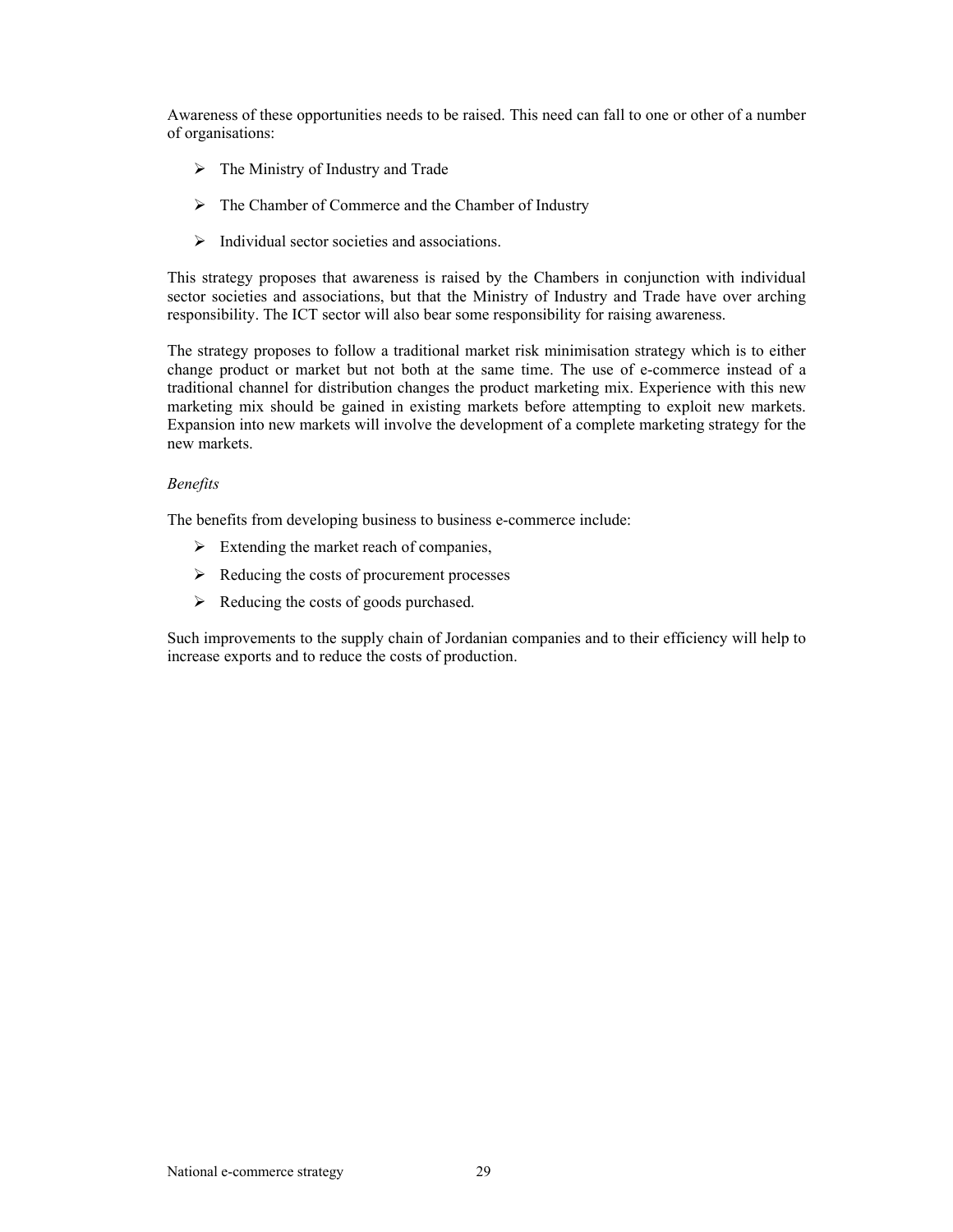# **5 STRATEGIC OBJECTIVES**

The goals define the overall outcome of the e-commerce strategy consistent with the vision for ecommerce. The strategic objectives further specify what is intended by the goals. The strategic objectives provide focus for the strategy in terms of the particular benefits that it is intended to deliver.

The objectives are related to the goals but they are also related to drivers from the National Agenda and from Government Policy.

This section specifies the strategic objectives arising from each of the strategic goals.

# **5.1 Goal 1: To increase the wealth of the Jordanian people through the development and exploitation of e-commerce**

# **Ref Objective**

- 1.1 To create an environment that generates business opportunities particularly for young people
- 1.2 To create additional high value employment for Jordanians in knowledge based industries
- 1.3 To improve the efficiency of Jordanian business
- 1.4 To reduce factor prices

Employment objectives are linked to Phases 1 and 2 of the National Agenda. E-commerce is firmly linked to information technology and knowledge based work. Therefore it should provide high value employment particularly for young people who have ICT skills or skills in marketing and management. In addition, it should provide additional employment in sectors such as logistics and transport because it will generate new opportunities in warehousing, packing and delivery. Because of the developmental nature of e-commerce, high value knowledge based employment opportunities will precede opportunities in other sectors.

Improving the efficiency of Jordanian business is a requirement of the Phase II of the National Agenda. Improving efficiency and reducing factor prices will give rise to greater profitability, lower retail prices and improved competitiveness benefiting all citizens. As well as improving efficiency, e-commerce also leads to lower factor prices, and both will enable Jordanian business to compete more effectively.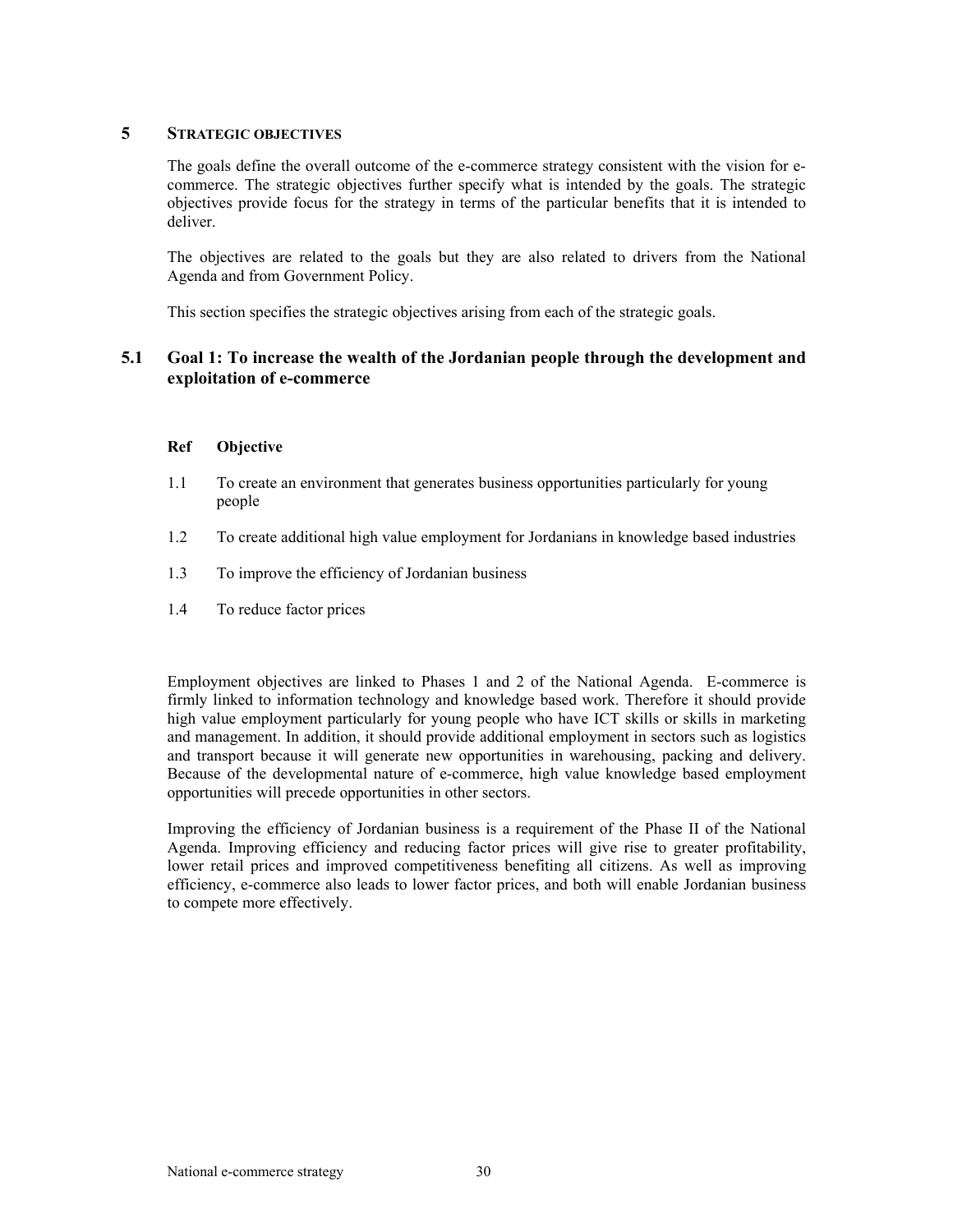# **5.2 Goal 2: By 2012, to be a regional leader for IT systems development, applications and services associated with e-commerce.**

### **Ref Objective**

- 2.1 To expand the domestic and export markets for ICT products and services
- 2.2 To increase the gross revenue and gross value added by the sector
- 2.3 To increase tax revenues raised from the ICT sector.
- 2.4 To improve Jordan's ability to attract skilled ICT professionals to come to or remain in the country
- 2.5 To increase the range of e-commerce products and services

Expansion of the domestic and export markets for ICT products and services through e-commerce will clearly help to drive forward the development of the ICT sectors and will lead to increases in gross revenue and the gross value added by the sector. UAE through Dubai will continue to be the leading ICT sector in the Arab Region, and other countries will be competing with Jordan, particularly Bahrain, Saudi Arabia, Qatar, Oman and Egypt.

Increased gross revenue and gross value added will accrue to sector employees and to business owners, and will lead to increasing activity elsewhere in the economy arising from their increasing wealth. It will therefore filter through to the economy as a whole ultimately benefiting all citizens.

The increased revenue and profit will lead to increased tax revenues that will enable Government to continue to develop the national infrastructure and the provision of services for the Jordanian people. Tax revenues will increase naturally as the ICT sector grows. The development of ecommerce related services will give new opportunities for growing the sector and this will lead to incremental growth in tax.

Focus on exciting new sectors such as e-commerce will improve Jordan's ability to attract skilled ICT professionals and will generate new opportunities for additional products and services. This will lead to the upgrade and strengthening of the ICT sector consistent with Phase II of the National Agenda.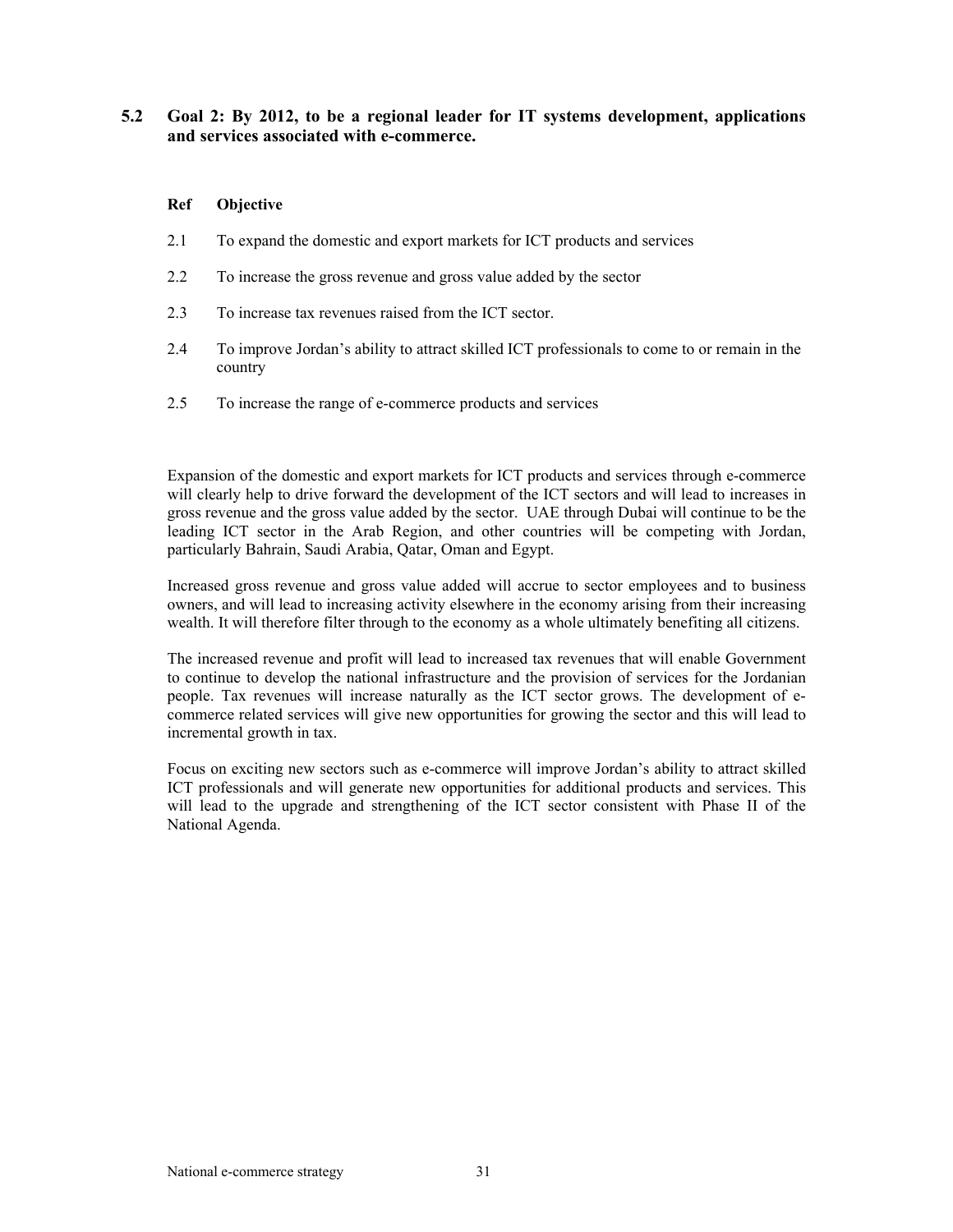# **5.3 Goal 3: To be one of the leading countries in the region that uses e-commerce as a channel for selling goods and services to consumers**

# **Ref Objective**

- 3.1 To increase the number of Jordanian retailers that sell online using e-commerce within Jordan, in the Arab region and worldwide.
- 3.2 To stimulate retail e-commerce business start ups
- 3.3 To improve consumers' access to goods and services sold by Jordanian retailers
- 3.4 To reduce the cost of goods and services for Jordanians
- 3.5 To extend the range of goods and services available to Jordanians
- 3.6 To increase the volume of Jordanian domestic retail business
- 3.7 To extend the reach of Jordanian retail businesses across the Arab region
- 3.8 To increase the profitability of Jordanian retail businesses

Increasing the number of retailers selling online using e-commerce is fundamental to an ecommerce strategy. However, it is not only the number of e-commerce retailers, but their exploitation of e-commerce that matters. Therefore, retailers adopting e-commerce should be encouraged to sell into export markets as well as the domestic market.

In other countries, start ups have led the way in e-commerce. In Jordan, start ups will encourage existing retailers to defend their position by adopting e-commerce, therefore, the strategy should encourage e-commerce start ups.

E-commerce, by its nature will improve access to consumer goods, but this will happen only if the e-commerce channel is accessible to consumers. Therefore the strategy needs to promote access to broadband and use of mobile services for e-commerce.

E-commerce will reduce the prices of goods and services to Jordanians because of greater transparency and easier access to product and price information. E-commerce should increase the volume of domestic retail business by virtue of reduced prices that drive consumer demand. Ecommerce will also enable retailers that have successfully adopted e-commerce to sell across the Arab region, and logistics, payment and other services will need to ensure that these sales are possible.

Profitability of retail businesses may or may not be improved by e-commerce. E-commerce can be demonstrated to reduce margins and return on sales, but it also increases sales volumes. Therefore it is anticipated that profitability of Jordanian retail businesses will grow at a lower rate than revenue.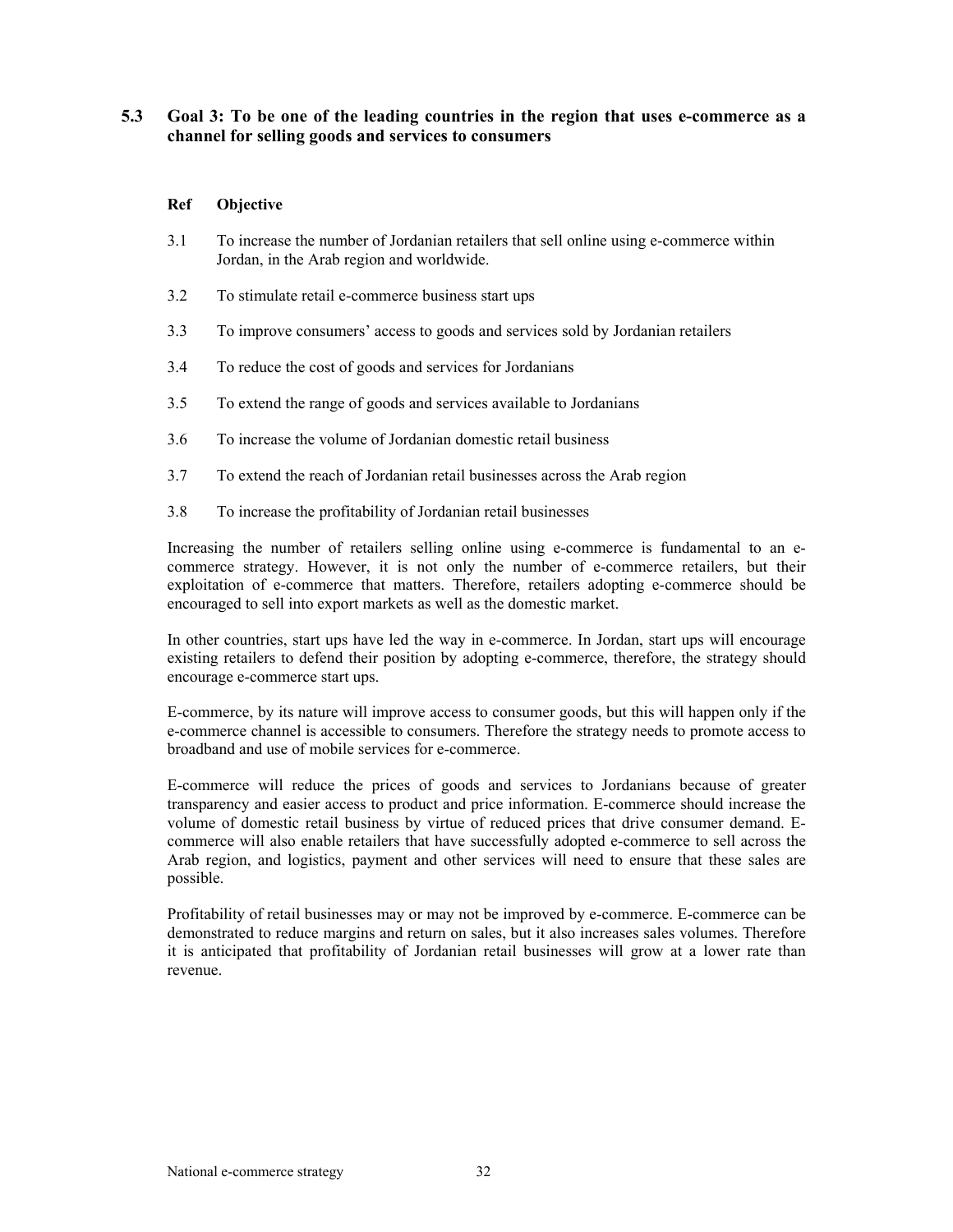# **5.4 Goal 4: To be one of the leading countries in the region that uses e-commerce as a channel for domestic and international business to business collaboration and trade**

## **Ref Objective**

- 4.1 To increase the number of businesses that use e-commerce for business to business trading within Jordan, in the Arab region and worldwide.
- 4.2 To stimulate wholesale e-commerce business start ups
- 4.3 To maximise Jordanian company participation in global supply chains that use business to business e-commerce as their channel.
- 4.4 To increase the efficiency of supply chains operating in Jordan
- 4.5 To extend the range of goods and services available to Jordanian companies
- 4.5 To extend the reach of Jordanian companies in existing international markets and reach new international markets.
- 4.6 To increase the efficiency of individual companies in the procurement of goods and services

The first objective is to get businesses to start to use e-commerce for business to business trading. While this will involve investment, it should also deliver rewards particularly in terms of improvements in efficiency in procurement. Most of the businesses that trade using e-commerce will be existing businesses. However, e-commerce provides opportunities for start ups in particular sectors, particularly selling online. Sectors might include business goods and services as well as consumer goods and services.

Participation in global supply chains that use e-commerce tools and techniques would position Jordanian companies in a leading position in the world.

Use of e-commerce in business to business trading will lead to greater efficiency in supply chains consistent with the Phase II of the National Agenda.

One of the consequences of business to business e-commerce will be to extend the range of goods and services available to Jordanian companies. This extra choice should lead to further efficiencies through better match to requirements.

Business to business e-commerce will allow Jordanian suppliers to extend their reach into new international markets. This will give opportunities for increased sales without, necessarily, a large increase in sales costs.

Finally, Jordanian companies that adopt e-procurement should have opportunities for efficiency savings in their procurement functions.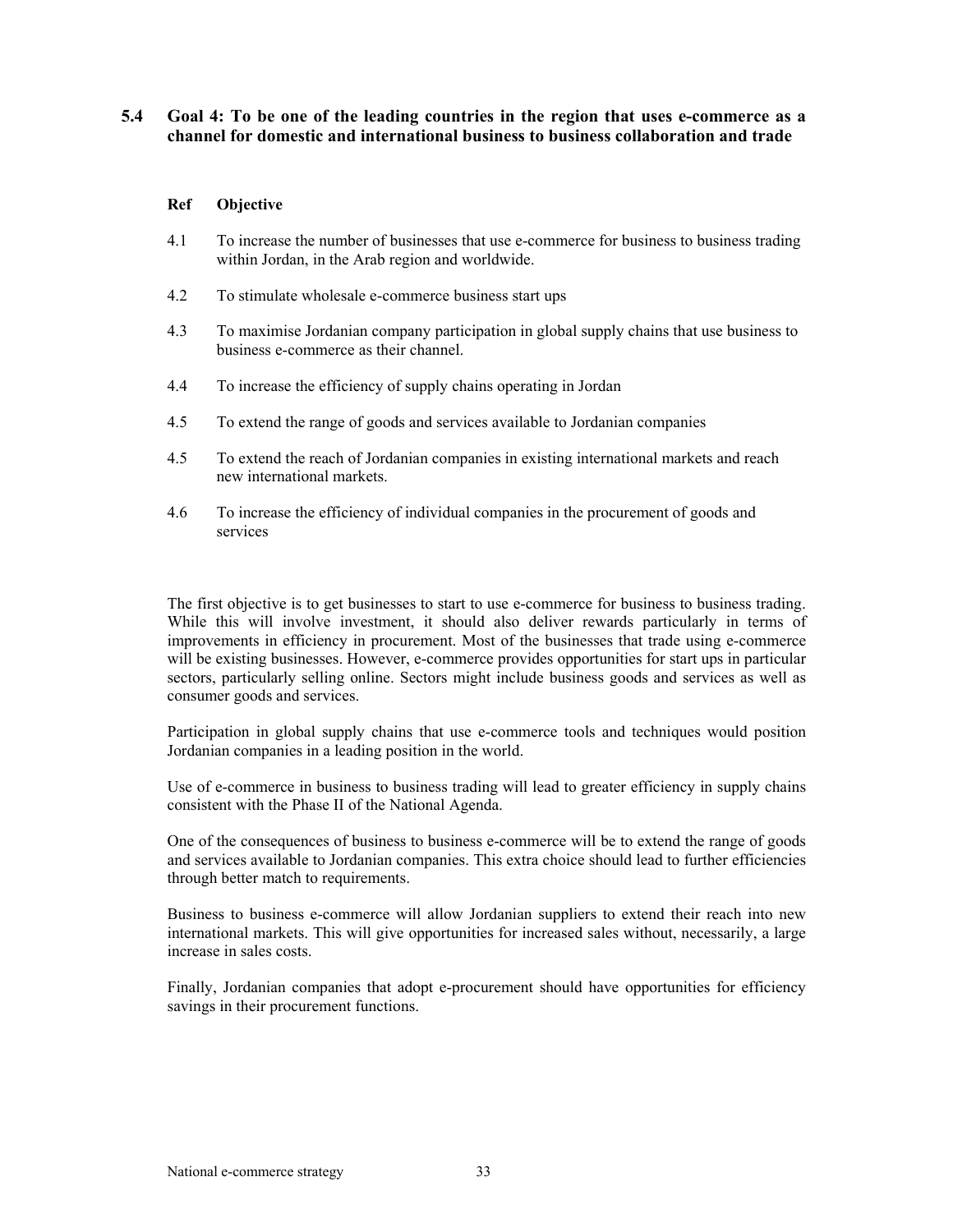# **6 ENABLERS**

# **6.1 Introduction**

The previous sections identified the strategic goals and the outward looking strategic objectives. In order to attain these objectives a secure environment attractive to e-commerce needs to be created. Businesses can use e-commerce as a new channel to the consumer market or as a new means of buying and selling to other businesses. A large number and variety of enabling actions need to be undertaken to create this environment. These enablers specify what actions need to be taken to create an environment which is benign to e-commerce. Each enabler is linked to one or more actions that will be provided in the Action Plan. At a top level, each enabler specifies:

- $\triangleright$  What has to be done the enabler;
- $\triangleright$  Why it needs to be done a justification
- $\triangleright$  Who should do it the owner and possible stakeholders
- $\triangleright$  When it should be done a target date for completion or reaching a particular milestone

The Action Plan then specifies how the enabler will be undertaken.

This section identifies enablers by factor. The annex provides a table that indicates the relationship between enablers and strategic objectives.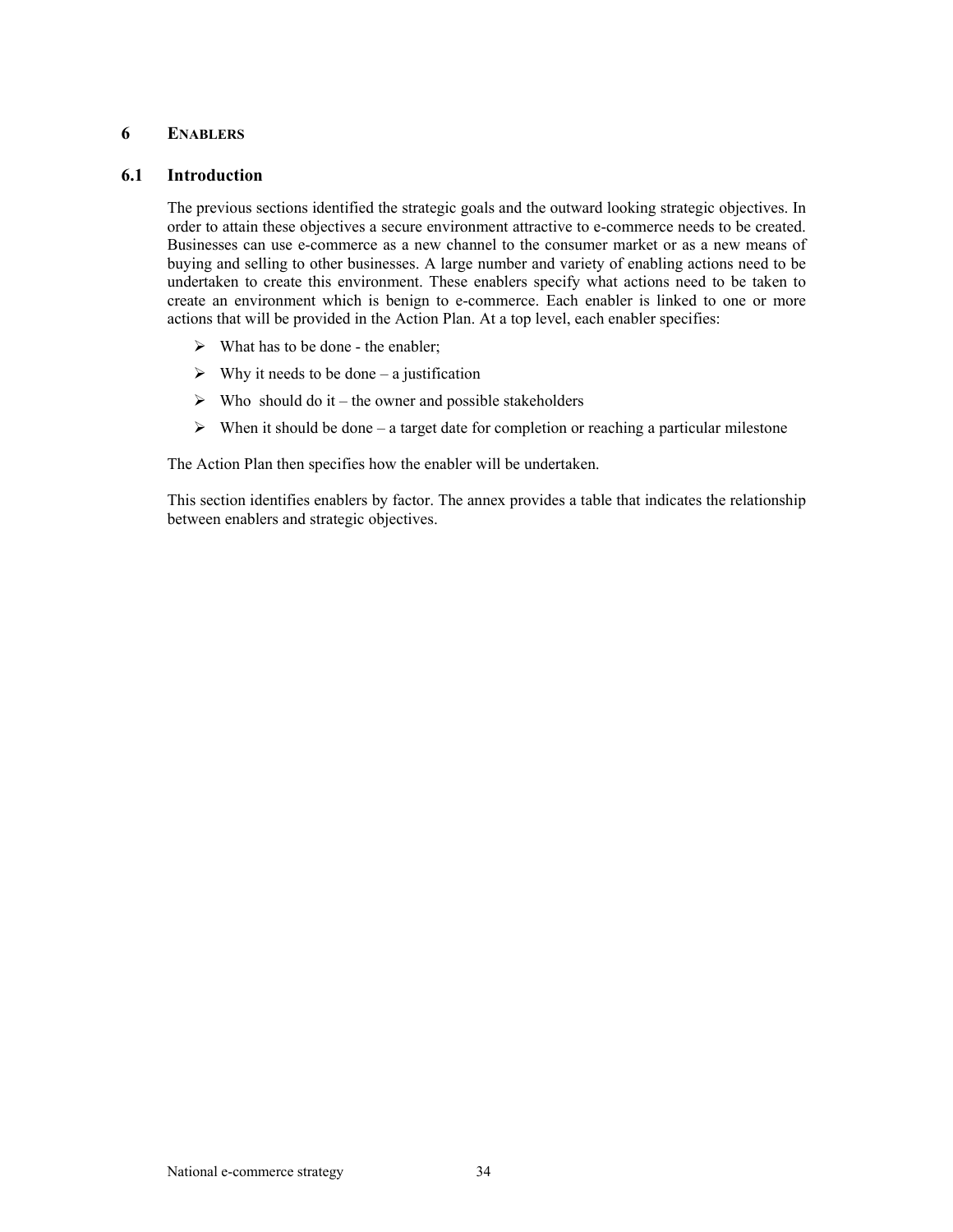# **6.2 The Law**

|            | Factor: The Law                                                              |                                |                                                                                                                                                                                                                                                                                                                                                                                                                                                                                                                                                                                                          |                                                                                                                                                                             |  |
|------------|------------------------------------------------------------------------------|--------------------------------|----------------------------------------------------------------------------------------------------------------------------------------------------------------------------------------------------------------------------------------------------------------------------------------------------------------------------------------------------------------------------------------------------------------------------------------------------------------------------------------------------------------------------------------------------------------------------------------------------------|-----------------------------------------------------------------------------------------------------------------------------------------------------------------------------|--|
| <b>Ref</b> | <b>Enabler</b>                                                               | Owner /<br><b>Stakeholders</b> | <b>Targets</b>                                                                                                                                                                                                                                                                                                                                                                                                                                                                                                                                                                                           | <b>Justification</b>                                                                                                                                                        |  |
| 1.         | To ensure the validity of digital signatures<br>under the e-transaction law  | Owner: TRC                     | Publication of the bylaw by end Q1<br>2009                                                                                                                                                                                                                                                                                                                                                                                                                                                                                                                                                               | This is a pre-condition for trust in<br>electronic contracts. Without validity<br>there will be minimal e-commerce in<br>Jordan.                                            |  |
| 2.         | To provide an effective legal framework for<br>the development of e-commerce | Owner: MoJ                     | 1-Amend the E-Transactions Law by<br>Q3 2009 to:<br>guarantee secrecy $\&$ privacy to e-<br>transactions, e-records & e-<br>communications;prohibit<br>spamming and ensure effective<br>enforcement action;<br>include effective dispute<br>resolution method with regard to<br>e-transactions.<br>2- Prepare instructions associated with<br>the E-Transactions Law to give the<br>consumers the right to identify and<br>correct input errors prior to placing<br>online orders.<br>3- Promulgate a Cyber Crime Law to<br>promote cyber-security and criminalize<br>& prosecute cyber-crime by Q3 2009 | An effective legal framework is<br>important in establishing trust and<br>protection of individuals, intellectual<br>property owners, and intermediaries for<br>e-commerce. |  |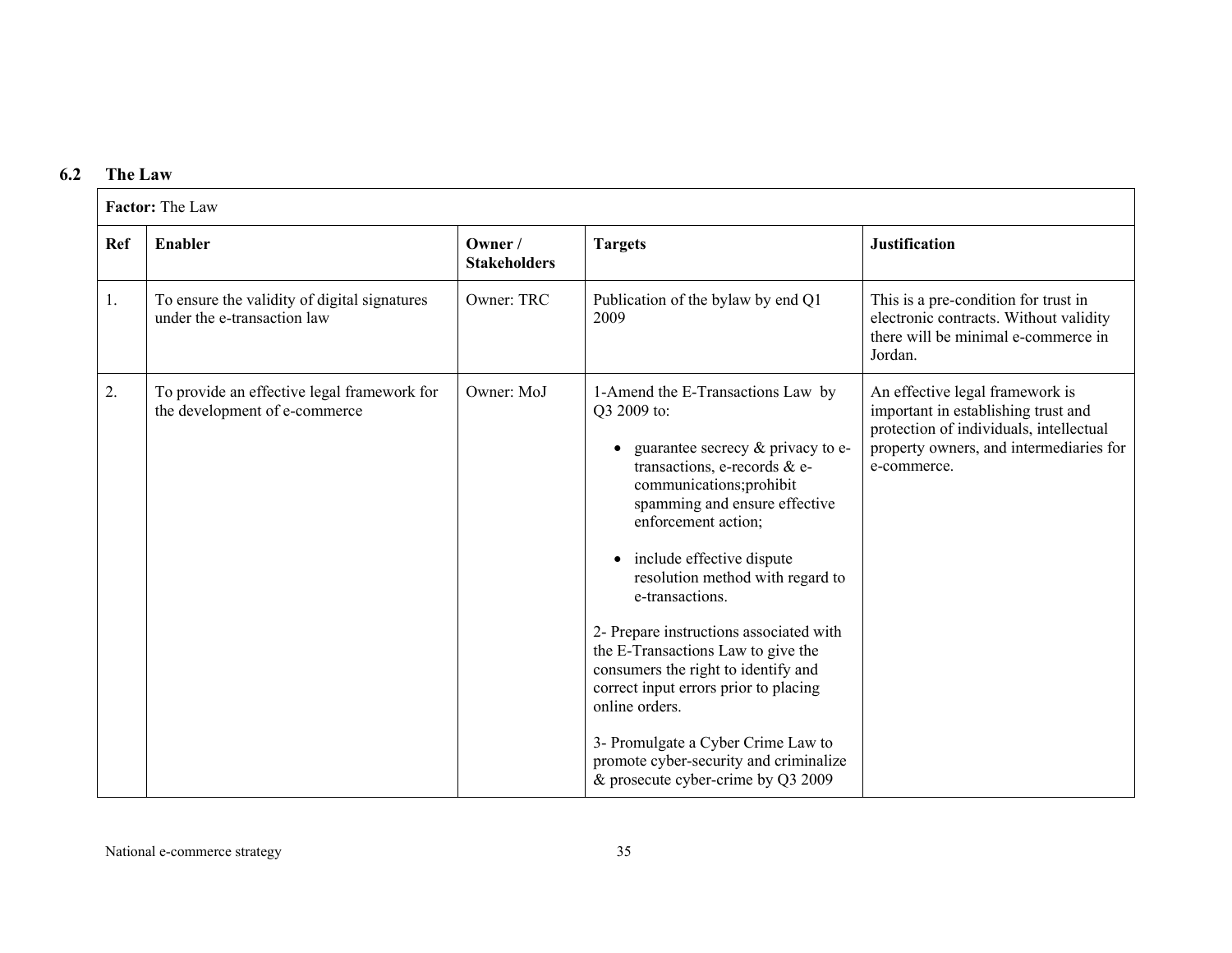|            | <b>Factor:</b> The Law                                                                                                                                |                                                                                                            |                                                                                                                                                                                                                                                                                                                                                                                                                                                                    |                                                                                                                                                             |  |
|------------|-------------------------------------------------------------------------------------------------------------------------------------------------------|------------------------------------------------------------------------------------------------------------|--------------------------------------------------------------------------------------------------------------------------------------------------------------------------------------------------------------------------------------------------------------------------------------------------------------------------------------------------------------------------------------------------------------------------------------------------------------------|-------------------------------------------------------------------------------------------------------------------------------------------------------------|--|
| <b>Ref</b> | Enabler                                                                                                                                               | Owner /<br><b>Stakeholders</b>                                                                             | <b>Targets</b>                                                                                                                                                                                                                                                                                                                                                                                                                                                     | <b>Justification</b>                                                                                                                                        |  |
|            |                                                                                                                                                       |                                                                                                            | 4- Put in place a Consumer Protection<br>Law by end Q2 2010<br>5- Promulgate a permanent law to<br>establish Credit Bureau facilities in<br>Jordan by end 2009                                                                                                                                                                                                                                                                                                     |                                                                                                                                                             |  |
| 3.         | To revise the regulation of businesses to take<br>account of new forms of business made<br>possible by e-commerce and other forms of<br>communication | Owner: MIT<br>Stakeholders:<br>Municipalities;<br>Chamber of<br>Commerce,<br>Chamber of<br>Industry; MoICT | Examine the consequences of the<br>removal of the requirement for a<br>business to have premises suitable for<br>the operation of its business when it is<br>established, and replacement with a<br>requirement for a business to have a<br>registered address for correspondence.<br>If the consequences are acceptable,<br>change the requirement by the end Q2<br>2010, taking into consideration the issue<br>of consumer protection in such law<br>amendment. | The requirement for a business to have<br>premises suitable for the operation of<br>its business unnecessarily increases<br>costs for e-commerce start ups. |  |

#### **6.3Security**

|     | <b>Factor:</b> Security |                                |                |                      |  |
|-----|-------------------------|--------------------------------|----------------|----------------------|--|
| Ref | Enabler                 | Owner /<br><b>Stakeholders</b> | <b>Targets</b> | <b>Justification</b> |  |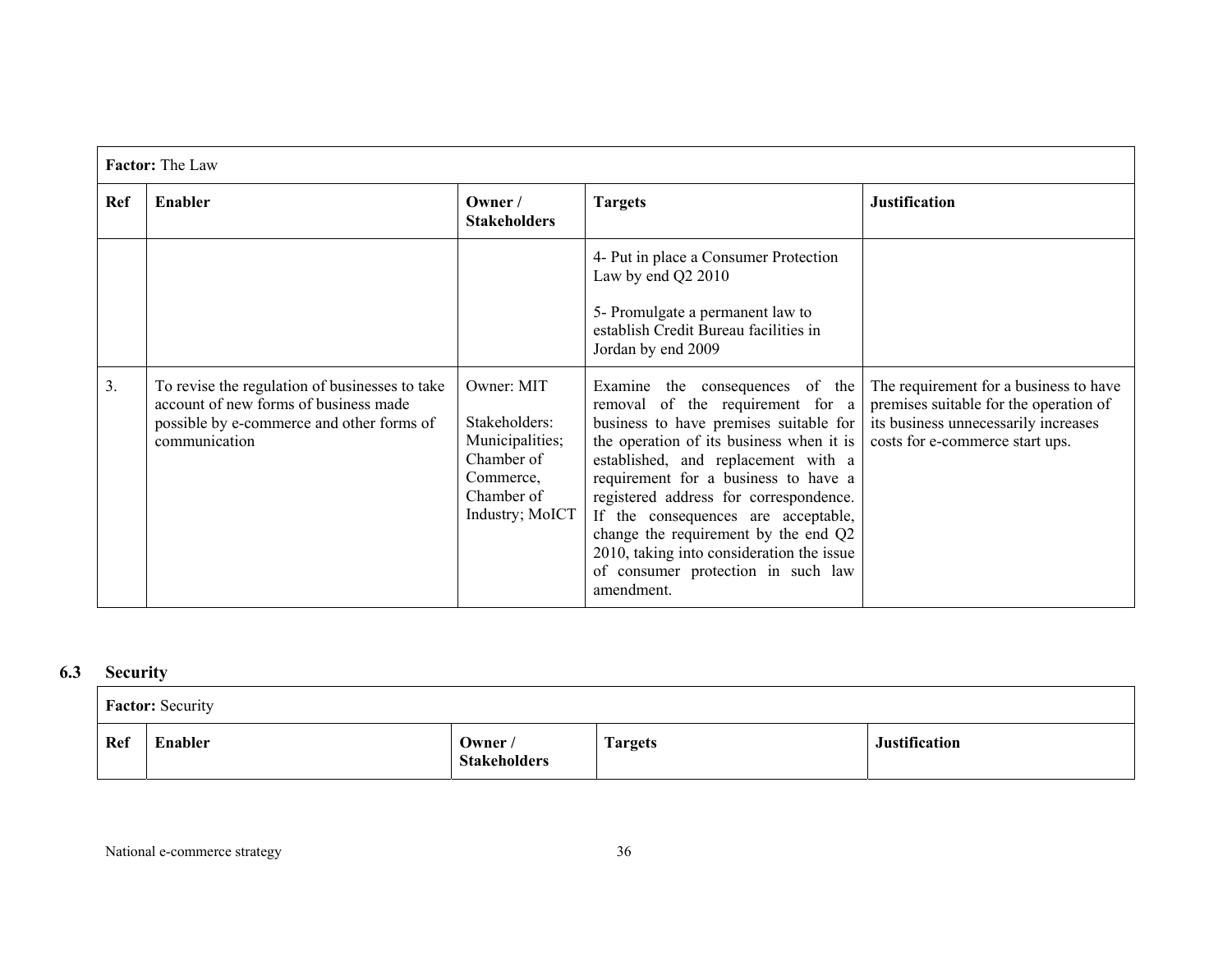|     | <b>Factor:</b> Security                                                                                                                            |                                       |                                                                                                               |                                                                                          |  |
|-----|----------------------------------------------------------------------------------------------------------------------------------------------------|---------------------------------------|---------------------------------------------------------------------------------------------------------------|------------------------------------------------------------------------------------------|--|
| Ref | Enabler                                                                                                                                            | Owner/<br><b>Stakeholders</b>         | <b>Targets</b>                                                                                                | <b>Justification</b>                                                                     |  |
| 4.  | To ensure that there is a general awareness<br>of the need for information and personal<br>security amongst companies that trade<br>electronically | Owner: MoICT<br>Stakeholders: $Int@i$ | 90% of all e-commerce websites<br>conform to security guidelines two<br>years after the guidelines are issued | This is a pre-condition for any<br>consumer e-commerce and small<br>business e-commerce. |  |

#### **6.4Electronic payments**

|     | <b>Factor:</b> Electronic Payments                                                                              |                                                                                                                               |                                                                                                                                                                                                                                                                                                                                                                                                                                             |                                                                                                                                                       |  |  |
|-----|-----------------------------------------------------------------------------------------------------------------|-------------------------------------------------------------------------------------------------------------------------------|---------------------------------------------------------------------------------------------------------------------------------------------------------------------------------------------------------------------------------------------------------------------------------------------------------------------------------------------------------------------------------------------------------------------------------------------|-------------------------------------------------------------------------------------------------------------------------------------------------------|--|--|
| Ref | Enabler                                                                                                         | Owner /<br><b>Stakeholders</b>                                                                                                | <b>Targets</b>                                                                                                                                                                                                                                                                                                                                                                                                                              | <b>Justification</b>                                                                                                                                  |  |  |
| 5.  | To enable the overwhelming majority of<br>citizens and businesses to make online<br>payments over the internet. | Owner: MoICT,<br>Payment Service<br>Providers<br>Stakeholders:<br><b>Banking</b><br>Association, retail<br>banks, Int $(a)$ j | Availability of at least one payment<br>gateway that supports common card<br>types and other common forms of<br>payment<br>All banks to offer credit cards and<br>debit cards which can be used to make<br>online payments using the e-payment<br>gateway<br>Credit cards with the Visa or<br>MasterCard logo by end 2008<br>Debit cards issued by all Jordanian<br>Banks and using the following<br>networks for clearance: JoNET, Cirrus, | This is a pre-condition for any<br>consumer e-commerce and small<br>business e-commerce. Without it there<br>will be minimal e-commerce in<br>Jordan. |  |  |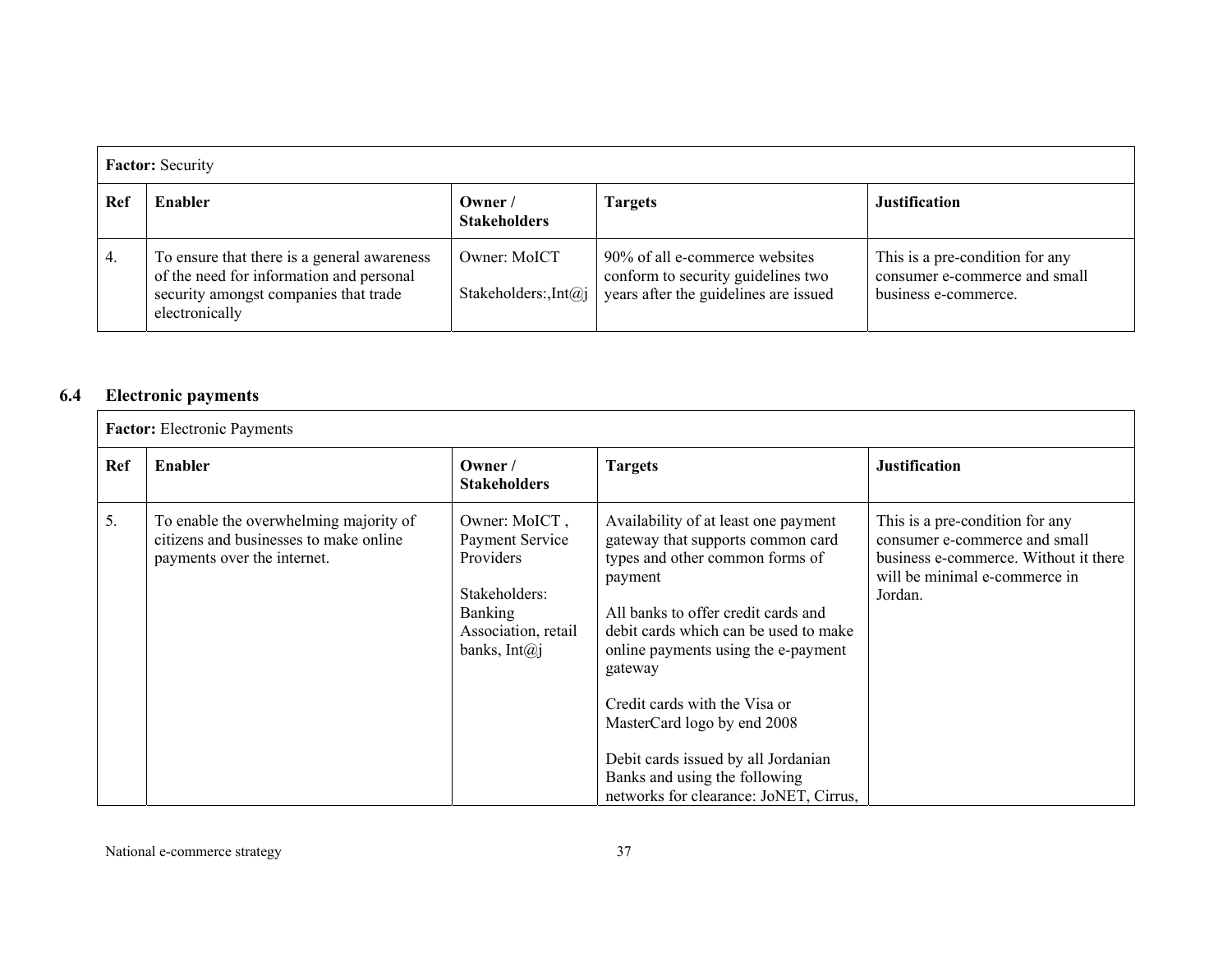|     | <b>Factor:</b> Electronic Payments                                                                                                                                 |                                                                                                                                                                                             |                                                                                                                                                                                                       |                                                                                                                                                                                                           |  |
|-----|--------------------------------------------------------------------------------------------------------------------------------------------------------------------|---------------------------------------------------------------------------------------------------------------------------------------------------------------------------------------------|-------------------------------------------------------------------------------------------------------------------------------------------------------------------------------------------------------|-----------------------------------------------------------------------------------------------------------------------------------------------------------------------------------------------------------|--|
| Ref | <b>Enabler</b>                                                                                                                                                     | Owner /<br><b>Stakeholders</b>                                                                                                                                                              | <b>Targets</b>                                                                                                                                                                                        | <b>Justification</b>                                                                                                                                                                                      |  |
|     |                                                                                                                                                                    |                                                                                                                                                                                             | Maestro, PLUS by end 2008<br>Online electronic funds transfer<br>between bank accounts by end 2008<br>Prepaid cards by end Q4 2009<br>80% of retail banks to provide<br>merchant accounts by end 2008 |                                                                                                                                                                                                           |  |
| 6.  | To enable payments for purchases made on<br>line via a mobile phone without incurring<br>taxes and other charges applicable only to<br>telecommunications services | Owners: MoICT<br>and Payment<br><b>Service Providers</b><br>Stakeholders:<br><b>Banking</b><br>Association, retail<br>banks,<br>Int $(a)$ j, mobile phone<br>service providers,<br>TRC, MoF | Payments for purchases made on line<br>without incurring special taxes and<br>charges via a mobile phone by end<br>2009                                                                               | Such taxes and charges limit the<br>potential for electronic commerce on<br>mobile phones because, if applied,<br>they would raise the prices of goods<br>purchased using a mobile phone as a<br>channel. |  |

# *Notes*

E5 is intended to enable the overwhelming majority of citizens and businesses to make online payments over the internet in association with purchases made online using the rapidly growing installed base of credit and debit cards and electronic funds transfer facilities in Jordan.

E6 is a complex issue that has to take account of the special telecommunications tax, the revenue share on mobile operators and the levy for the operation of the TRC. Unless m-payments exclude these taxes and other costs from the purchase of non-telecommunications goods and services, m-commerce will be disadvantaged relative to other channels. It may be possible to use post pay telecommunications service accounts for such payments, although banking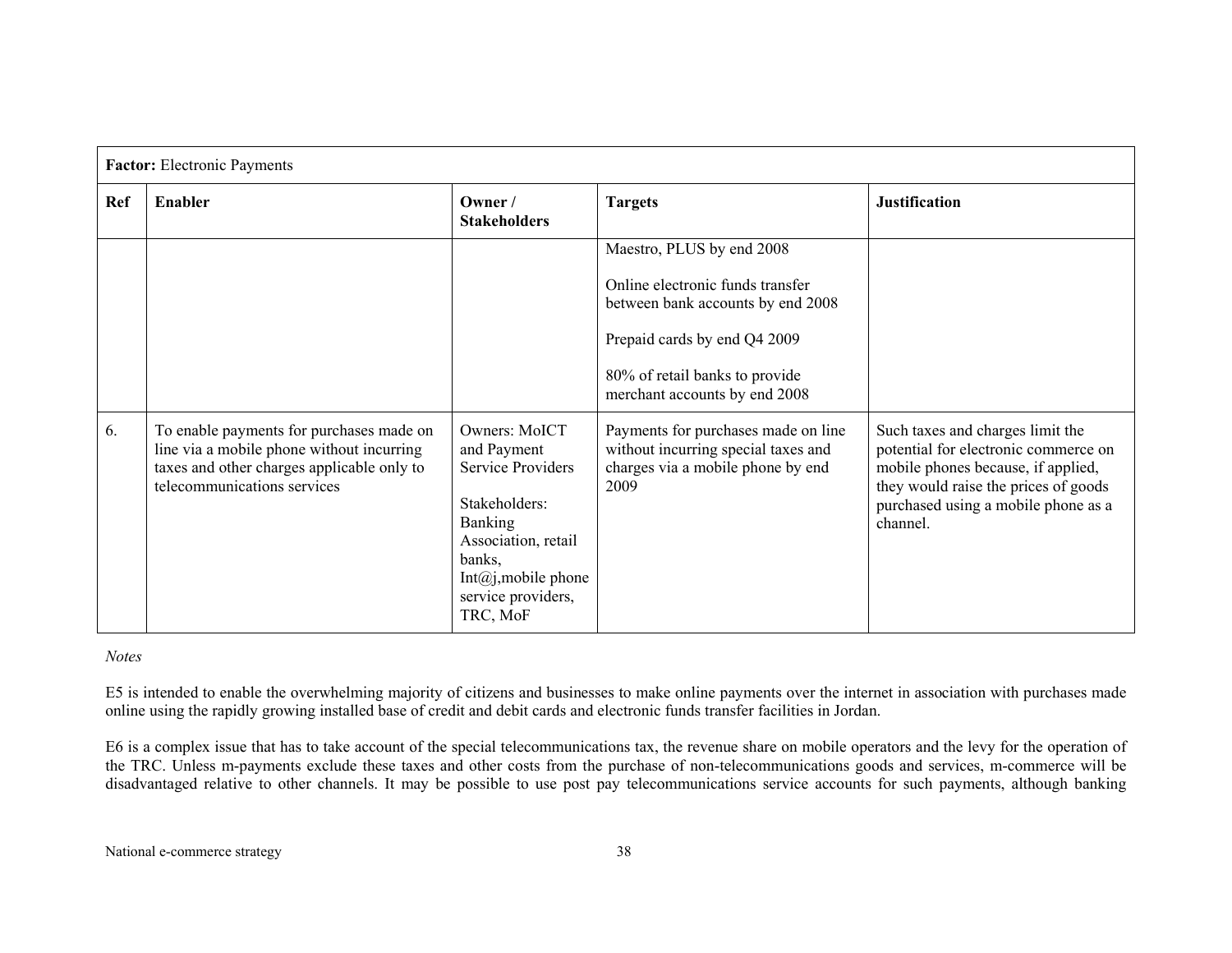regulations may preclude their use. However, it is unlikely that pre-paid cards used for telecommunications can be used for m-payments, other than for telecommunications service related purchases because of the tax implications. As these cards are used to purchase telecommunications services, telecommunications operators have to pay telecommunications related taxes and transfer charges based on the revenue that they receive from such cards. Therefore, any purchases made using these cards would be surcharged.

Other approaches to payments from mobile phones may prove more feasible. For example, payment could be made through a separate account (an electronic purse) managed independently of the phone account. Alternatively, payment could be made by electronic funds transfer or via a payment card triggered by a message of some kind from the phone. Payment could be achieved through a web based service, an SMS based service, or an interactive voice response (IVR) service (which recognises voice commands or touch tones). The latter is used in some countries, for example, to pay for parking or for cinema tickets. Typically, on first use, a card holder enters their payment card information and subsequently the service asks whether this card is to be used for the payment. Such a system could be in place quite quickly, particularly as banks already have phone based payment services. An e-commerce service could be developed based on printed catalogues with ordering and payment via an IVR service or using SMS.

#### **6.5Tax**

|            | <b>Factor:</b> Tax                                                                                                                                                  |                                                                                                            |                                                                                                                |                                                                                                                                                      |  |  |
|------------|---------------------------------------------------------------------------------------------------------------------------------------------------------------------|------------------------------------------------------------------------------------------------------------|----------------------------------------------------------------------------------------------------------------|------------------------------------------------------------------------------------------------------------------------------------------------------|--|--|
| <b>Ref</b> | <b>Objective</b>                                                                                                                                                    | Owner /<br><b>Stakeholders</b>                                                                             | <b>Targets</b>                                                                                                 | <b>Justification</b>                                                                                                                                 |  |  |
| 7.         | To ensure that taxation on e-commerce<br>meets requirements for neutrality,<br>efficiency, certainty and simplicity,<br>effectiveness and fairness and flexibility. | <b>Owner:</b> Ministry<br>of Finance<br>Stakeholders:<br>Chamber of<br>Commerce,<br>Chamber of<br>Industry | End Q3 2011                                                                                                    | Failure to satisfy these criteria may<br>make electronic contracts and<br>transactions impractical, since tax<br>may need to be calculated manually. |  |  |
| 8.         | To ensure that processes for taxation<br>associated with e-commerce services and<br>companies:                                                                      | <b>Owner:</b> Ministry<br>of Finance<br>Stakeholders:                                                      | Complete consultation on use of<br>electronic records by end Q3 2009<br>Agreed processes for use of electronic | These limit the potential for<br>electronic contracts and transactions,<br>since tax may need to be calculated<br>manually.                          |  |  |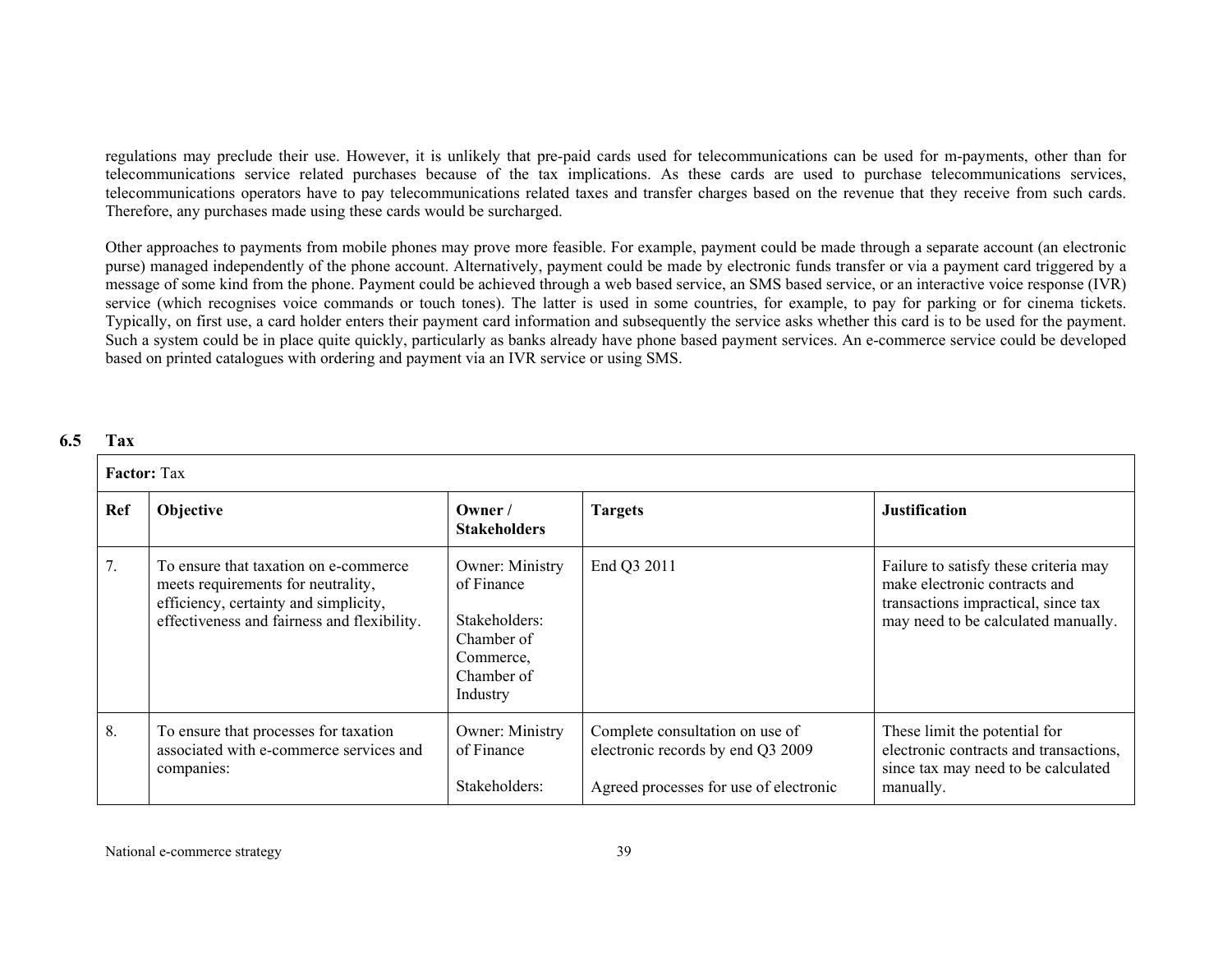|     | <b>Factor: Tax</b>                                                                                                                                                                                                                                                                                                                                                                                                                                                                                                                                                                                                          |                                                               |                                                                                                                                                                                         |                                                                                                                                                                                                                                                                                       |  |  |
|-----|-----------------------------------------------------------------------------------------------------------------------------------------------------------------------------------------------------------------------------------------------------------------------------------------------------------------------------------------------------------------------------------------------------------------------------------------------------------------------------------------------------------------------------------------------------------------------------------------------------------------------------|---------------------------------------------------------------|-----------------------------------------------------------------------------------------------------------------------------------------------------------------------------------------|---------------------------------------------------------------------------------------------------------------------------------------------------------------------------------------------------------------------------------------------------------------------------------------|--|--|
| Ref | Objective                                                                                                                                                                                                                                                                                                                                                                                                                                                                                                                                                                                                                   | Owner /<br><b>Stakeholders</b>                                | <b>Targets</b>                                                                                                                                                                          | <b>Justification</b>                                                                                                                                                                                                                                                                  |  |  |
|     | continuously improve taxpayer services<br>$\bullet$<br>through the use of available technology<br>and commercial developments in tax<br>administration,<br>maintain their ability to secure access<br>$\bullet$<br>to reliable and verifiable information in<br>order to identify taxpayers and obtain<br>the information necessary to administer<br>their tax system, and<br>develop rules for cross-border<br>consumption taxes that take account of<br>international practice in taxation of<br>digitised products and intangible<br>products and services, and take account<br>of the American Free Trade<br>Agreement. | Chambers of<br>Commerce and<br>Industry, Ministry<br>of Trade | records end Q3 2009 for introduction in<br>2011 tax year<br>Number of companies where electronic<br>records have been used in the audit<br>$2011:200$ companies<br>2012: 2000 companies | The production of paper records puts<br>business to an unnecessary cost and<br>leaves open the opportunity of fraud<br>since paper records will not be the<br>primary records of an organisation. A<br>tax audit that does not examine<br>electronic records cannot be<br>sufficient. |  |  |

#### **6.6Customs**

|           | <b>Factor:</b> Customs          |                               |                                        |                                      |  |  |
|-----------|---------------------------------|-------------------------------|----------------------------------------|--------------------------------------|--|--|
| Reference | Enabler                         | Owner/<br><b>Stakeholders</b> | Fargets                                | <b>Justification</b>                 |  |  |
|           | To ensure customs clearance for | Owner: MoF -                  | Customs clearance within two hours for | Excellent customs clearance meet one |  |  |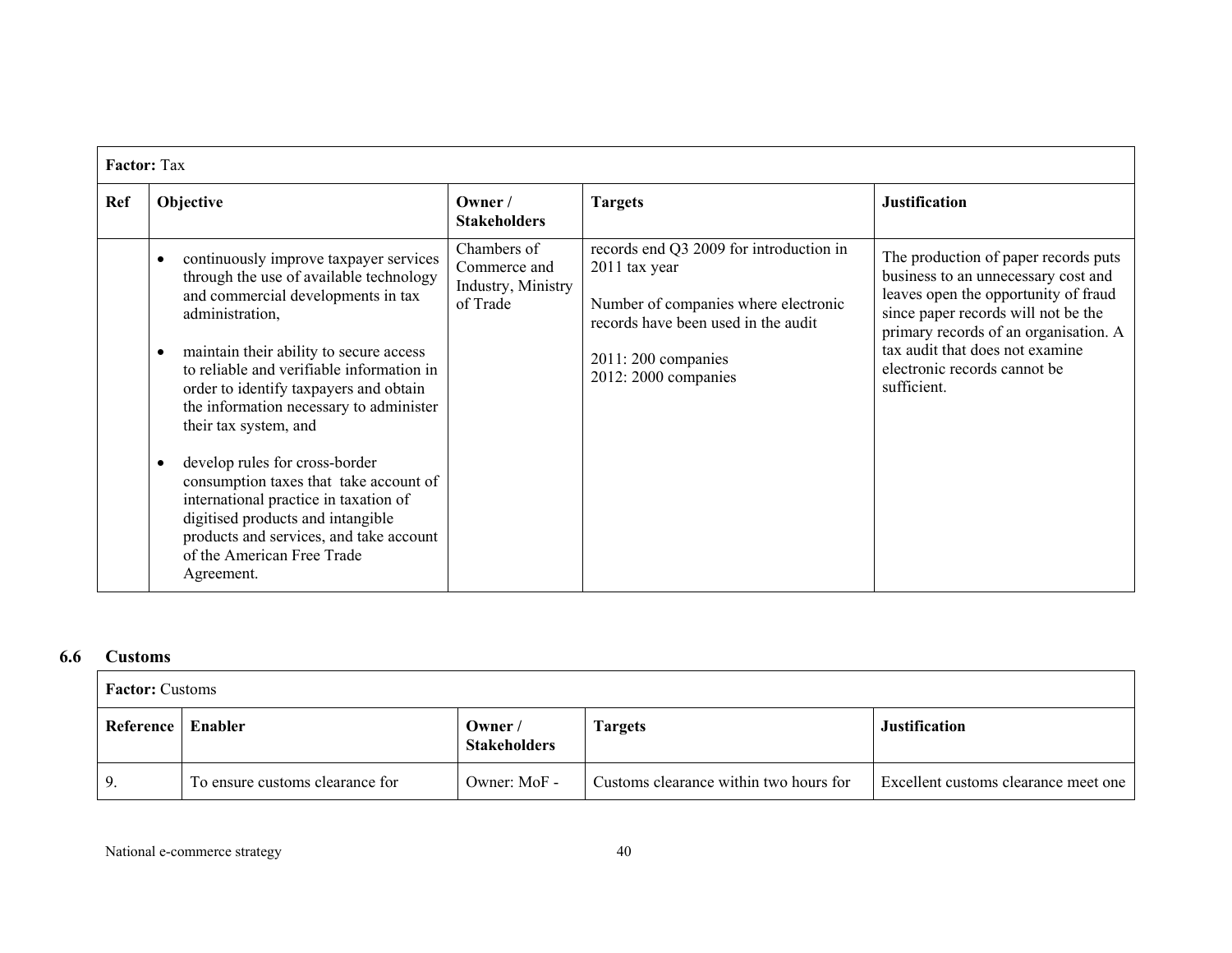| <b>Factor:</b> Customs |                                                                                                        |                                                                                           |                                                                                                                                                                                |                                                                                                      |  |
|------------------------|--------------------------------------------------------------------------------------------------------|-------------------------------------------------------------------------------------------|--------------------------------------------------------------------------------------------------------------------------------------------------------------------------------|------------------------------------------------------------------------------------------------------|--|
| Reference              | Enabler                                                                                                | Owner /<br><b>Stakeholders</b>                                                            | <b>Targets</b>                                                                                                                                                                 | <b>Justification</b>                                                                                 |  |
|                        | imports and exports is undertaken with<br>the minimum effort by clearers and<br>with the minimum delay | Customs<br>Department<br>Stakeholders:<br>Registered<br>customs<br>clearance<br>companies | any legal goods by end Q1 2009<br>No more than one form per department<br>by end Q1 2009<br>No more than a single electronic window<br>to all departments by beginning of 2010 | of the conditions for the development<br>of logistics hubs and export based e-<br>commerce in Jordan |  |

#### **6.7Awareness**

|            | <b>Factor:</b> Awareness                                                                                                                 |                                                                                                                                                  |                                                                                                                                                                                         |                                                                                             |  |  |
|------------|------------------------------------------------------------------------------------------------------------------------------------------|--------------------------------------------------------------------------------------------------------------------------------------------------|-----------------------------------------------------------------------------------------------------------------------------------------------------------------------------------------|---------------------------------------------------------------------------------------------|--|--|
| <b>Ref</b> | Enabler                                                                                                                                  | Owner /<br><b>Stakeholders</b>                                                                                                                   | <b>Targets</b>                                                                                                                                                                          | <b>Justfication</b>                                                                         |  |  |
|            | <b>Awareness of e-commerce</b>                                                                                                           |                                                                                                                                                  |                                                                                                                                                                                         |                                                                                             |  |  |
| 10.        | To create a general awareness of the concepts,<br>processes, benefits and opportunities of e-<br>commerce amongst the citizens of Jordan | Owner: MIT;<br>MoICT<br>Stakeholders:<br>Chambers of<br>Commerce and<br>Industry; Int $(a)$ j,<br>e-commerce<br>software and<br>services vendors | When surveyed 50% of a representative<br>sample of Jordanian citizens over 16<br>years of age are aware of e-commerce<br>concepts and three of its main benefits<br>within three years. | Awareness of benefits is likely to<br>increase trust and likelihood of using<br>e-commerce. |  |  |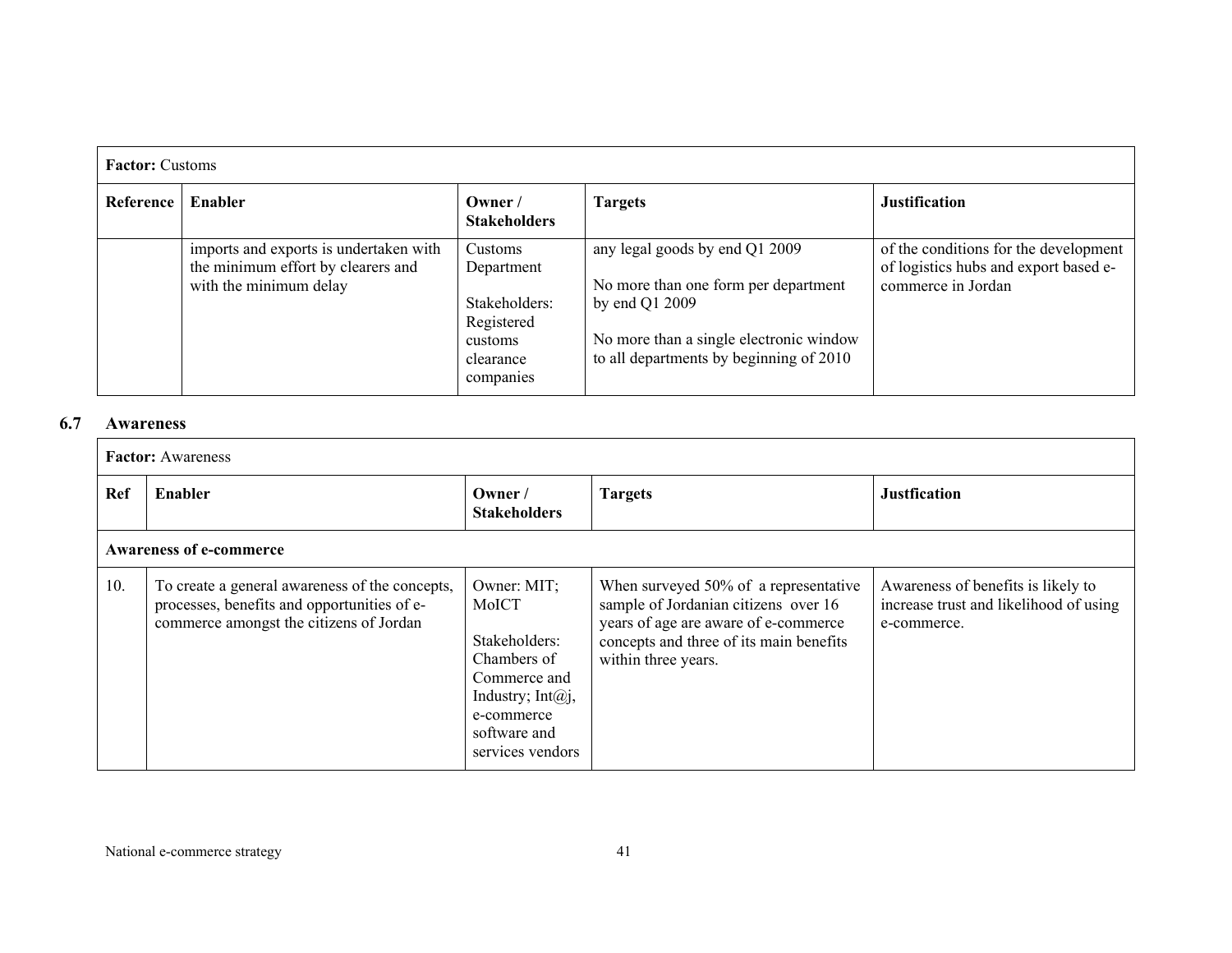|     | <b>Factor:</b> Awareness                                                                                                                                                                                                                                |                                                                                                                                                                                    |                                                                                                                         |                                                                                                                                                                                                                                                                                                                                            |                                                                                                            |
|-----|---------------------------------------------------------------------------------------------------------------------------------------------------------------------------------------------------------------------------------------------------------|------------------------------------------------------------------------------------------------------------------------------------------------------------------------------------|-------------------------------------------------------------------------------------------------------------------------|--------------------------------------------------------------------------------------------------------------------------------------------------------------------------------------------------------------------------------------------------------------------------------------------------------------------------------------------|------------------------------------------------------------------------------------------------------------|
| Ref | Enabler                                                                                                                                                                                                                                                 |                                                                                                                                                                                    | Owner /<br><b>Stakeholders</b>                                                                                          | <b>Targets</b>                                                                                                                                                                                                                                                                                                                             | <b>Justfication</b>                                                                                        |
|     | Awareness amongst small and medium sized enterprises and business advisors                                                                                                                                                                              |                                                                                                                                                                                    |                                                                                                                         |                                                                                                                                                                                                                                                                                                                                            |                                                                                                            |
| 11. | To create awareness<br>and understanding of<br>the application and<br>benefits of e-<br>commerce to<br>businesses.                                                                                                                                      | Owners: MIT; Int@j; Jordan Enterprise<br>Stakeholders: MoICT, Chambers of<br>Commerce and Industry, e-commerce<br>software and services vendors; Jordan<br><b>Computer Society</b> |                                                                                                                         | When surveyed 70% of a representative<br>sample managers in small and medium<br>sized businesses are aware of the role of<br>e-commerce in a business and three of<br>its main benefits within three years.                                                                                                                                | Awareness of role and benefits is<br>likely to increase trust and likelihood<br>of adoption of e-commerce. |
|     | Awareness of ecommerce amongst lawyers and judges                                                                                                                                                                                                       |                                                                                                                                                                                    |                                                                                                                         |                                                                                                                                                                                                                                                                                                                                            |                                                                                                            |
| 12. | To ensure that all lawyers and judges are<br>aware of and have a broad understanding the<br>concepts, processes, technology and the law<br>associated with e-commerce and, with respect<br>to the law, its intention, applicability and<br>implications |                                                                                                                                                                                    | Owner - Judges:<br>Ministry of<br>Justice, Judiciary<br>Institution<br>$O$ wner –<br>Lawyers:<br><b>Bar Association</b> | Proportion of lawyers and judges who<br>have undertaken a designated course<br>End 2008: 10% of lawyers and<br>judges<br>End 2009: 30% of lawyers and<br>judges<br>Number of lawyers and judges that have<br>provided advice / given a judgement in<br>an e-commerce related case<br>End of 2009: five lawyers<br>End of 2009: five judges | Awareness will lead to improved<br>legal recommendations and<br>judgements associated with e-<br>commerce. |
|     | <b>Awareness amongst tax officers</b>                                                                                                                                                                                                                   |                                                                                                                                                                                    |                                                                                                                         |                                                                                                                                                                                                                                                                                                                                            |                                                                                                            |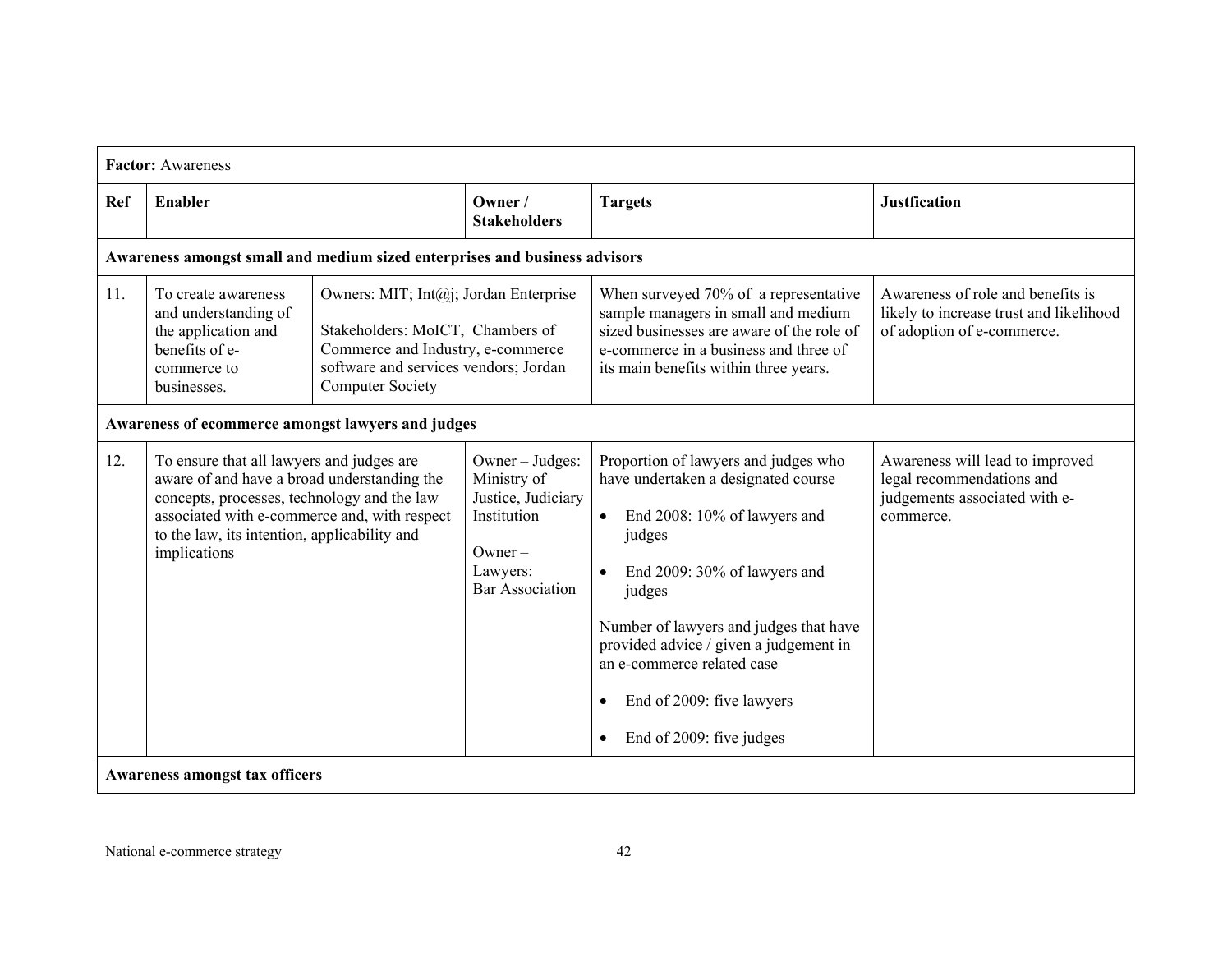|                                        | <b>Factor:</b> Awareness                                                                                                                                                                                                                              |                                                                                                                   |                                                             |                |                                                                                                                                                                                                                                                            |                                                                                                                            |
|----------------------------------------|-------------------------------------------------------------------------------------------------------------------------------------------------------------------------------------------------------------------------------------------------------|-------------------------------------------------------------------------------------------------------------------|-------------------------------------------------------------|----------------|------------------------------------------------------------------------------------------------------------------------------------------------------------------------------------------------------------------------------------------------------------|----------------------------------------------------------------------------------------------------------------------------|
| Ref                                    | Enabler                                                                                                                                                                                                                                               |                                                                                                                   | Owner /<br><b>Stakeholders</b>                              | <b>Targets</b> |                                                                                                                                                                                                                                                            | <b>Justfication</b>                                                                                                        |
| 13.                                    | To create awareness and understanding<br>amongst tax officers of the application and<br>benefits of e-commerce to businesses and the<br>impact of e-commerce on taxation principles<br>and practice.                                                  |                                                                                                                   | Owner: Ministry<br>of Finance                               |                | When surveyed 90% of tax officials in a<br>representative sample are aware of the<br>application of e-commerce to business<br>and its impact on tax principles and<br>practice within five years.                                                          | Awareness will lead to improved<br>taxation associated with e-commerce.                                                    |
| Awareness amongst government officials |                                                                                                                                                                                                                                                       |                                                                                                                   |                                                             |                |                                                                                                                                                                                                                                                            |                                                                                                                            |
| 14.                                    | To create awareness and understanding<br>amongst government officials of the<br>application and benefits of e-commerce<br>to businesses and to the country as a<br>whole, and the impact of government<br>action on the development of e-<br>commerce | Owner: MIT; MoICT e-<br>government<br>Stakeholders: All<br>Government Departments<br>and local government offices |                                                             |                | When surveyed 90% of officials<br>in a representative sample are<br>aware of the application of e-<br>commerce to business and to the<br>country, and the impact of<br>government action within five<br>years.                                             | Awareness will lead to government<br>policy and implementation that is<br>sensitive to e-commerce.                         |
|                                        | Awareness in the banking sector                                                                                                                                                                                                                       |                                                                                                                   |                                                             |                |                                                                                                                                                                                                                                                            |                                                                                                                            |
| 15.                                    | To create awareness and understanding of the<br>application and benefits of e-commerce to<br>businesses and the opportunities that e-<br>commerce gives to the banking sector.                                                                        |                                                                                                                   | Owner: Banking<br>Association<br>Stakeholders:<br>All banks |                | When surveyed 90% of bank staff are<br>aware of the application and benefits of<br>e-commerce to businesses, the<br>opportunities that e-commerce gives to<br>the banking sector and the banking<br>products associated with e-commerce<br>within 5 years. | Awareness will lead to improved<br>advice by banks to businesses and to<br>the selling of e-commerce products<br>by banks. |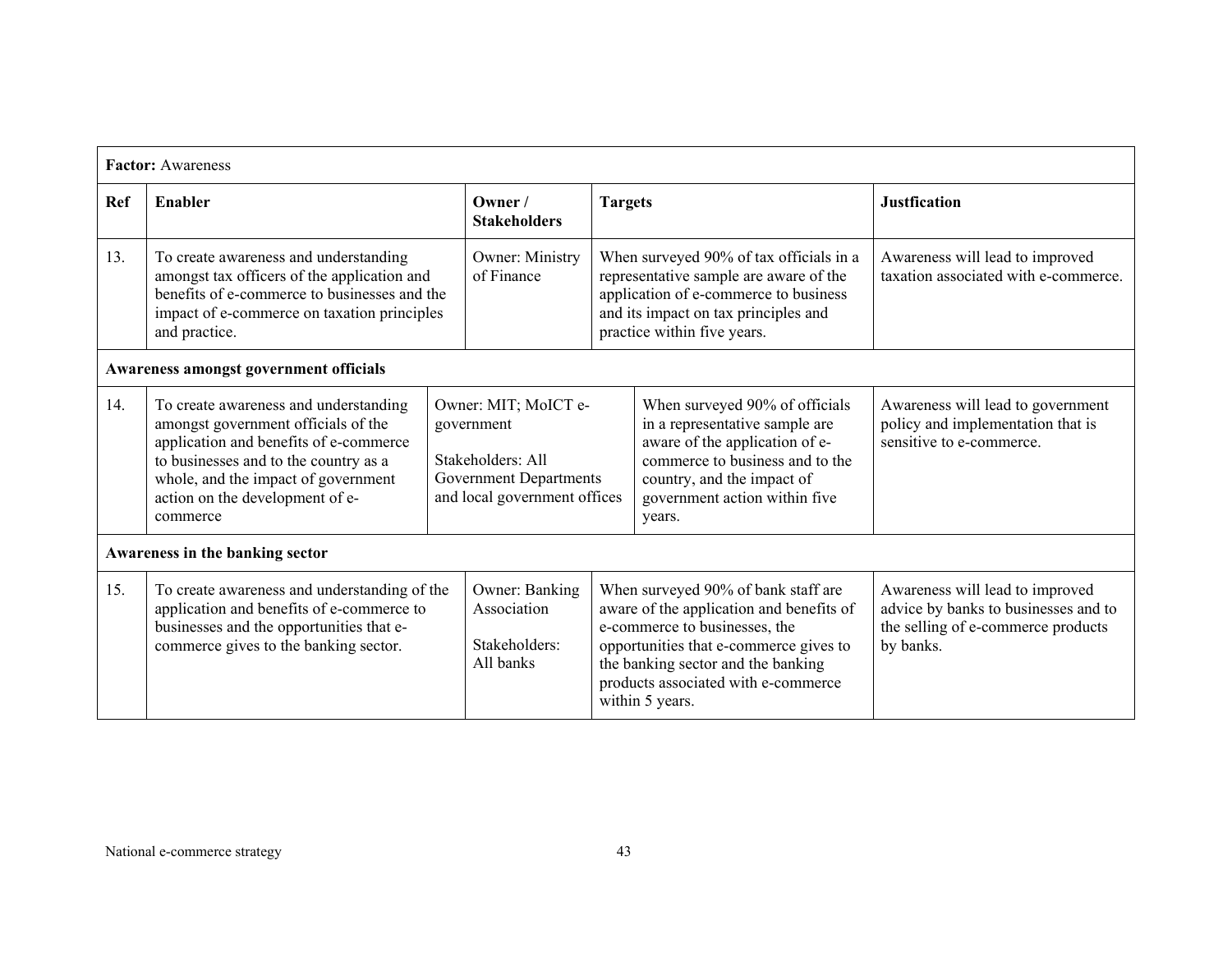#### **6.8Skills**

|            | <b>Factor: Skills</b>                                                                                                                                                                                   |                                                                                                                                                                                                           |                                                                                                                                                                                                                                                                                                                                                                                                                                                                                          |                                                                                                                                                                                                                                                                                                                                                                                                                                                                                                                                                                                                          |  |  |
|------------|---------------------------------------------------------------------------------------------------------------------------------------------------------------------------------------------------------|-----------------------------------------------------------------------------------------------------------------------------------------------------------------------------------------------------------|------------------------------------------------------------------------------------------------------------------------------------------------------------------------------------------------------------------------------------------------------------------------------------------------------------------------------------------------------------------------------------------------------------------------------------------------------------------------------------------|----------------------------------------------------------------------------------------------------------------------------------------------------------------------------------------------------------------------------------------------------------------------------------------------------------------------------------------------------------------------------------------------------------------------------------------------------------------------------------------------------------------------------------------------------------------------------------------------------------|--|--|
| <b>Ref</b> | Enabler                                                                                                                                                                                                 | Owner /<br><b>Stakeholders</b>                                                                                                                                                                            | <b>Targets</b>                                                                                                                                                                                                                                                                                                                                                                                                                                                                           | <b>Justification</b>                                                                                                                                                                                                                                                                                                                                                                                                                                                                                                                                                                                     |  |  |
| 16.        | To increase the capacity of SMEs to adopt<br>e-commerce systems, services and related<br>processes in order to improve their<br>interaction with customers and suppliers.                               | Owner: MIT; JE<br>Stakeholders:<br>Chamber of<br>Commerce;<br>Chamber of<br>Industry; Int $(a)$ j,<br>Jordan Computer<br>Society                                                                          | Number of SMEs which access skills<br>development opportunities<br>Number of SMEs which use online<br>marketplaces<br>Number of SMEs which have access to<br>the internet                                                                                                                                                                                                                                                                                                                | An increased capacity of SMEs in e-<br>commerce will lead to additional<br>adoption.                                                                                                                                                                                                                                                                                                                                                                                                                                                                                                                     |  |  |
| 17.        | To ensure that the ICT sector and other<br>sectors of the economy have the commercial<br>and technical e-commerce skills amongst<br>their IT professionals to provide e-<br>commerce advice and systems | Owner: MOHE;<br>Int $(a)$ j; Jordan<br><b>Computer Society</b><br>Stakeholders:<br>Higher Council for<br>Science and<br>Technology;<br>MoICT;<br>Universities,<br>Chambers of<br>Commerce and<br>Industry | 1) E-commerce skills as widely<br>available as IT skills are at present by<br>2009.<br>2) By the beginning of the 2008<br>academic year, at least one university<br>including an e-commerce module in its<br>degree level course<br>3) By the beginning of the 2009<br>academic year, degree level IT courses<br>at two universities to include an e-<br>commerce module<br>4) By the 2009 academic year, at least<br>one post graduate e-commerce course<br>available at one university | An increased capacity in the ICT<br>sector will enable the sector to<br>respond to e-commerce systems<br>development requirements in Jordan<br>and in export markets.<br>Overall, therefore, increased capacity<br>should lead to further domestic and<br>export business for the ICT sector<br>and will reduce the propensity of<br>businesses in Jordan to source IT<br>systems from other countries.<br>It will also enable the ICT sector to<br>provide advice to business about the<br>use of e-commerce. This should<br>support the objective of increasing<br>awareness and skill in the business |  |  |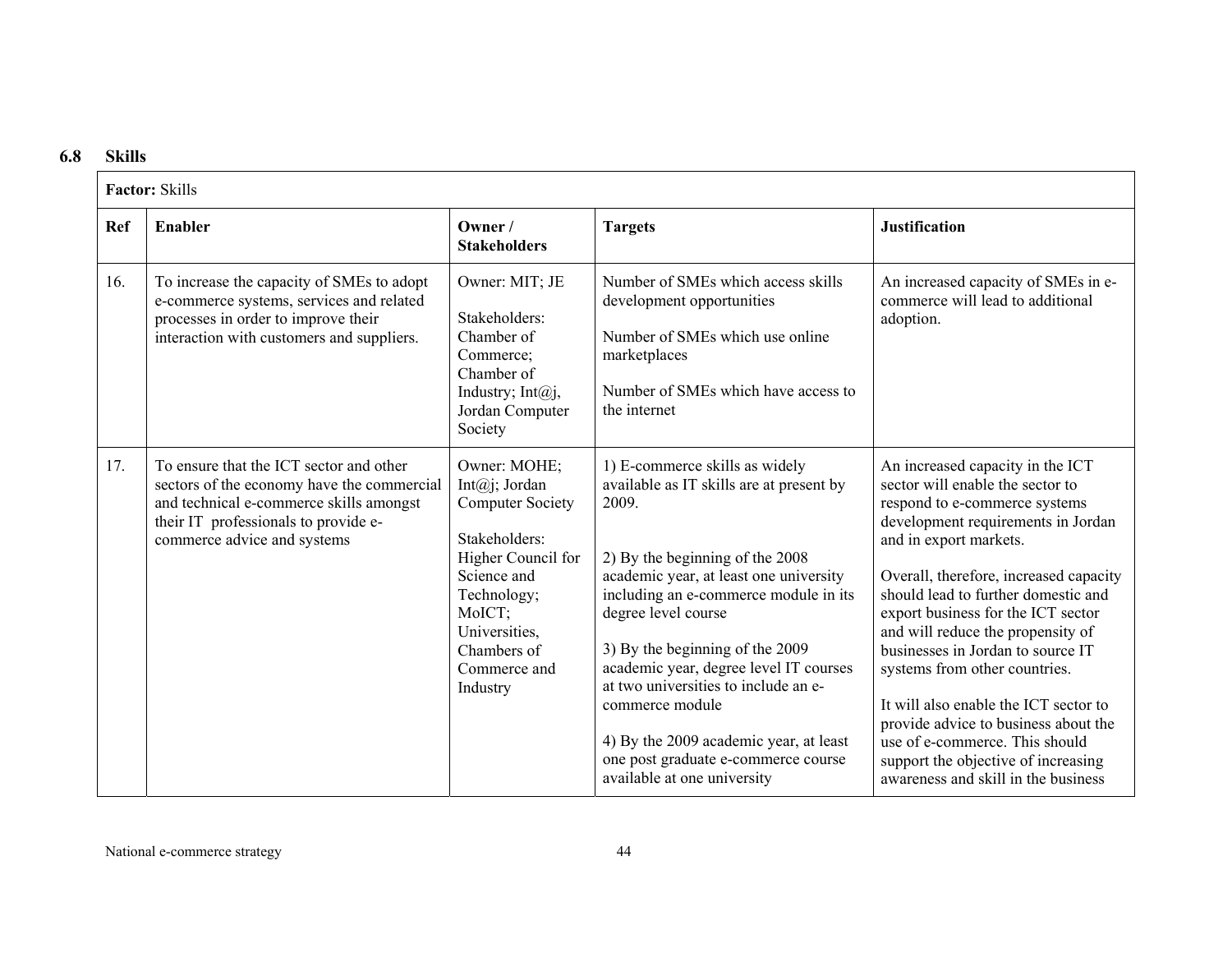|            | <b>Factor: Skills</b>                                                                                                                                                |                                                                                                                                                                        |                                                                                                                                                                                                                                                                                                                                                                                                                               |                                                                                                                                                                                                                                                       |  |
|------------|----------------------------------------------------------------------------------------------------------------------------------------------------------------------|------------------------------------------------------------------------------------------------------------------------------------------------------------------------|-------------------------------------------------------------------------------------------------------------------------------------------------------------------------------------------------------------------------------------------------------------------------------------------------------------------------------------------------------------------------------------------------------------------------------|-------------------------------------------------------------------------------------------------------------------------------------------------------------------------------------------------------------------------------------------------------|--|
| <b>Ref</b> | Enabler                                                                                                                                                              | Owner /<br><b>Stakeholders</b>                                                                                                                                         | <b>Targets</b>                                                                                                                                                                                                                                                                                                                                                                                                                | <b>Justification</b>                                                                                                                                                                                                                                  |  |
|            |                                                                                                                                                                      |                                                                                                                                                                        | 5) Programme for an e-commerce<br>practitioner qualification for IT<br>professional staff by 2009<br>6) By 2012, 10% of IT practitioners will<br>have undertaken the practitioner<br>qualification or taken the post graduate.<br>7) By 2012, applicants from other<br>countries attracted to Jordan for e-<br>commerce training                                                                                              | sector.                                                                                                                                                                                                                                               |  |
| 18.        | To ensure that judges and lawyers have<br>expertise in e-commerce to provide advice,<br>to represent and to render judgements in<br>cases associated with e-commerce | Owner: Ministry of<br><b>Higher Education</b><br>Stakeholders:<br>Ministry of Justice,<br>Judiciary<br>Institution, Bar<br>Association,<br>University Law<br>Faculties | 1) Availability of an internationally<br>recognised e-commerce law course by<br>the 2010 academic year<br>2) Number of course graduates each<br>year<br>At least one post graduate course<br>available at one university by the 2010<br>academic year<br>E-commerce law modules in 50% of<br>degree level courses in the 2010<br>academic year<br>50% of student lawyers taking the e-<br>commerce law module in the 2010 and | Such training is needed for excellent<br>advice about e-commerce related<br>legal issues.<br>The development of such a skill base<br>in Jordan would enable the<br>establishment of an international law<br>practice in Jordan focused on ICT<br>law. |  |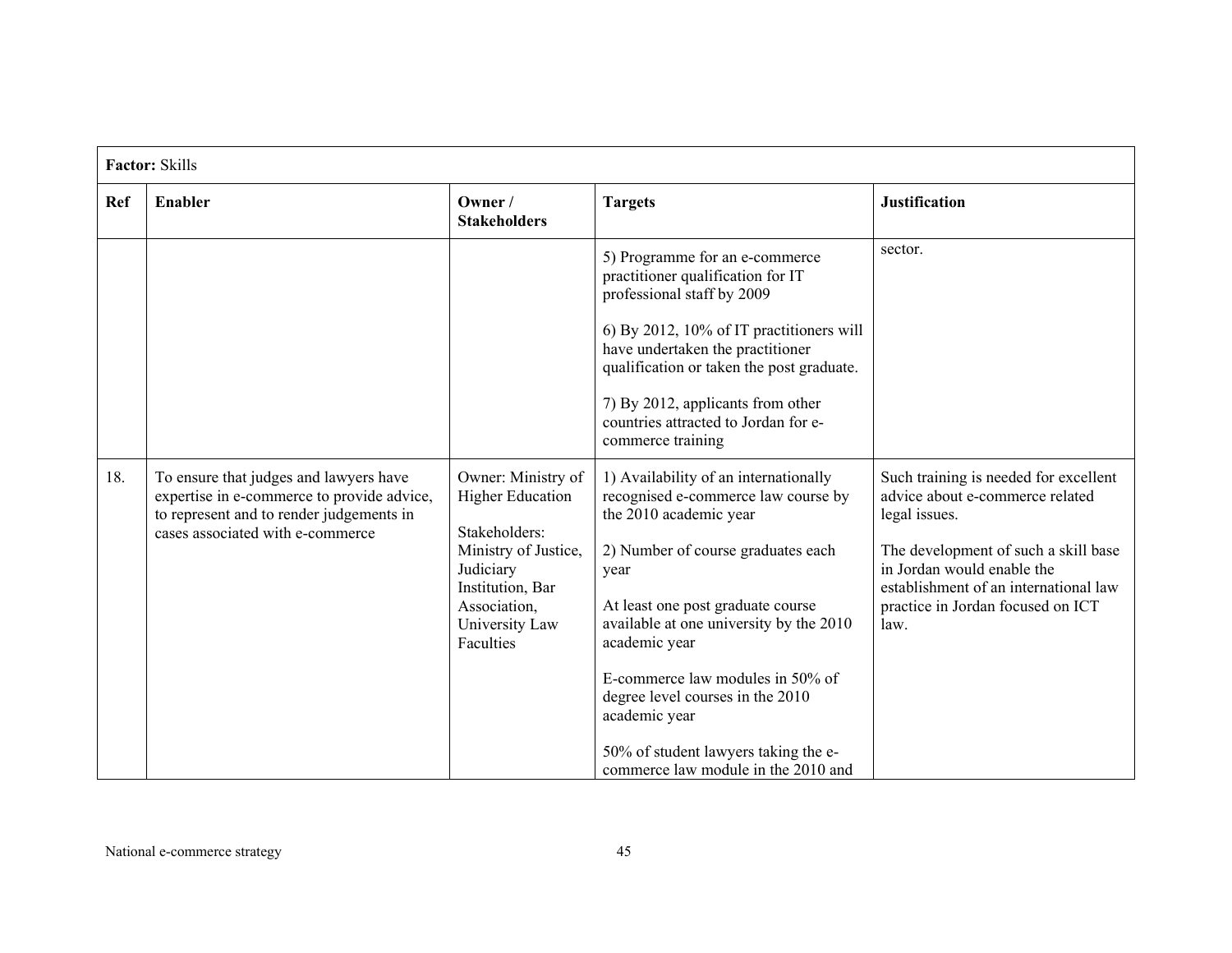|     | <b>Factor:</b> Skills                                                                                             |                               |                                                                                                                            |                                                                                                                                                                                 |  |  |
|-----|-------------------------------------------------------------------------------------------------------------------|-------------------------------|----------------------------------------------------------------------------------------------------------------------------|---------------------------------------------------------------------------------------------------------------------------------------------------------------------------------|--|--|
| Ref | Enabler                                                                                                           | Owner/<br><b>Stakeholders</b> | <b>Targets</b>                                                                                                             | <b>Justification</b>                                                                                                                                                            |  |  |
|     |                                                                                                                   |                               | thereafter<br>5% of practicing lawyers and judges<br>undertaking post graduate training each<br>year in e-commerce by 2012 |                                                                                                                                                                                 |  |  |
| 19. | To ensure that there is capacity in the<br>Ministry of Finance to audit e-commerce<br>and other online businesses | Owner: Ministry of<br>Finance | Any business that maintains its<br>accounting records electronically to be<br>audited electronically by Q4 2012            | Such capacity will enable tax to be<br>administered in relation to e-<br>commerce businesses and any other<br>business that maintains its accounting<br>records electronically. |  |  |

*Notes* 

E16 may be implemented in a variety of ways. For example: ICT sector sponsored events, ICT sector sponsored courses, consultants, e-commerce incubators, e-business clubs.

#### **6.9Employment**

|     | <b>Factor:</b> Employment                                                                                                                                                 |                                                      |                                                                                                                        |                                     |  |  |
|-----|---------------------------------------------------------------------------------------------------------------------------------------------------------------------------|------------------------------------------------------|------------------------------------------------------------------------------------------------------------------------|-------------------------------------|--|--|
| Ref | Enabler                                                                                                                                                                   | Owner/<br><b>Stakeholders</b>                        | <b>Fargets</b>                                                                                                         | <b>Justification</b>                |  |  |
| 20. | To provide employment opportunities,<br>particularly in knowledge based work and<br>other work leading to high levels of added<br>value, that meet the aspirations of the | <b>Owner: Ministry</b><br>of Labour<br>Stakeholders: | Number of graduates working in Jordan<br>in the ICT sector, the financial services<br>sector and the logistics sector. | General requirement to create jobs. |  |  |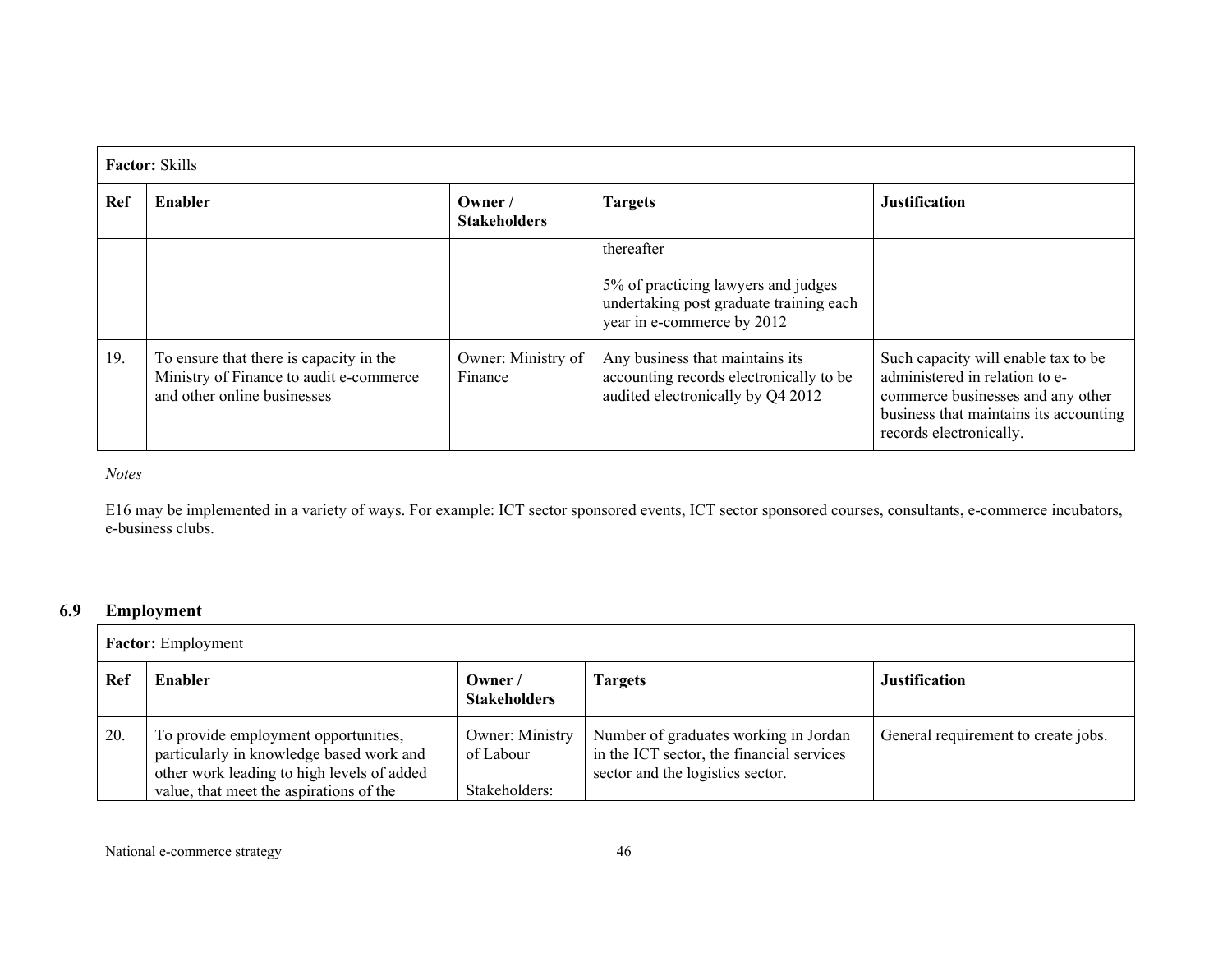| <b>Factor:</b> Employment |                |                                |                                                                                                                        |                      |  |
|---------------------------|----------------|--------------------------------|------------------------------------------------------------------------------------------------------------------------|----------------------|--|
| Ref                       | Enabler        | Owner /<br><b>Stakeholders</b> | <b>Targets</b>                                                                                                         | <b>Justification</b> |  |
|                           | educated young | MIT, MoICT                     | Number of jobs overall in the ICT sector,<br>financial services sector, contact centre<br>sector, and logistics sector |                      |  |

### **6.10 The IT sector**

|     | <b>Factor:</b> IT sector                                                                                                                                                                                         |                                                                                                                                                         |                                                                                                                                                                                                                                                                                                                                                                                |                                                                                                                                                                                  |  |  |  |
|-----|------------------------------------------------------------------------------------------------------------------------------------------------------------------------------------------------------------------|---------------------------------------------------------------------------------------------------------------------------------------------------------|--------------------------------------------------------------------------------------------------------------------------------------------------------------------------------------------------------------------------------------------------------------------------------------------------------------------------------------------------------------------------------|----------------------------------------------------------------------------------------------------------------------------------------------------------------------------------|--|--|--|
| Ref | Enabler                                                                                                                                                                                                          | Owner $/$<br><b>Stakeholders</b>                                                                                                                        | <b>Targets</b>                                                                                                                                                                                                                                                                                                                                                                 | <b>Justification</b>                                                                                                                                                             |  |  |  |
| 21. | To showcase the capabilities of Jordanian<br>information technology companies, payment<br>services, logistics services, legal advice and<br>accounting firms in e-commerce and web<br>based systems and services | Owner: Int $(a)$ j<br>Stakeholders:<br>MoICT; Jordan<br>Computer<br>Society; Jordan<br>Enterprise;<br>Jordan<br>Chambers of<br>Commerce and<br>Industry | At least one conference / exhibition each<br>year in Jordan where the Jordanian ICT<br>sector can show its capacity in e-<br>commerce.<br>Representation by the ICT sector in at<br>least three regional exhibitions per year<br>(one per quarter, excluding the quarter in<br>which the Jordanian exhibition takes<br>place) showing the sector's capacity in e-<br>commerce. | Advertising the new capability in the<br>ICT sector and other sectors in e-<br>commerce will lead to export and<br>domestic sales of e-commerce<br>systems, services and advice. |  |  |  |
| 22. | To increase capacity in ICT firms in e-<br>commerce systems development and services<br>provision                                                                                                                | Owner: Int $(a)$ j<br>Stakeholders: IT<br>sector firms and                                                                                              | The proportion of IT sector firms offering<br>e-commerce systems and services<br>Not all firms will offer such systems and                                                                                                                                                                                                                                                     | This will improve international<br>competitiveness of the IT sector                                                                                                              |  |  |  |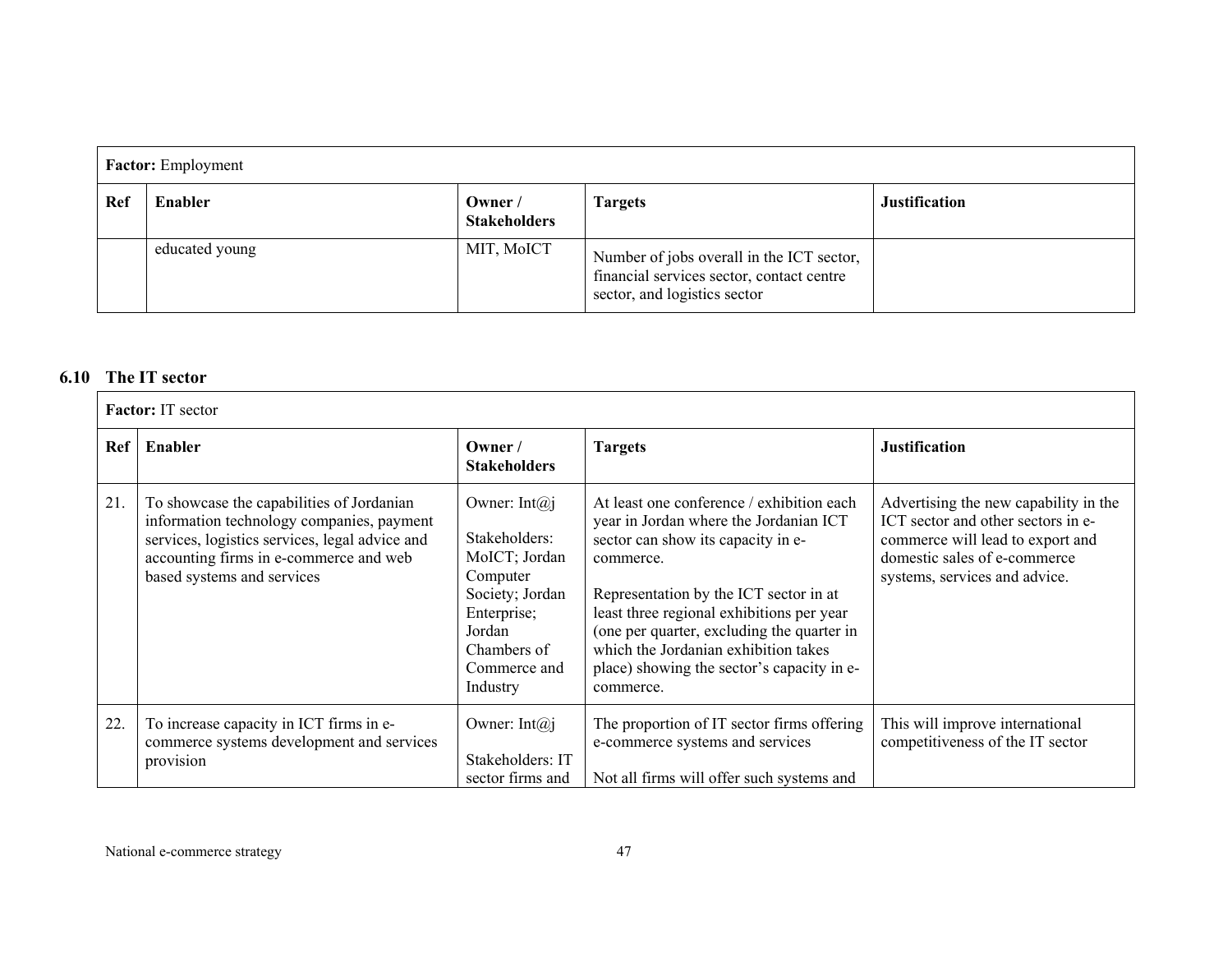|     | Factor: IT sector                                                                                                                                                                                               |                                                            |                                                                                                                                                                                                                                                                                                                                                                                                         |                                                                                                                                                                                                            |  |  |
|-----|-----------------------------------------------------------------------------------------------------------------------------------------------------------------------------------------------------------------|------------------------------------------------------------|---------------------------------------------------------------------------------------------------------------------------------------------------------------------------------------------------------------------------------------------------------------------------------------------------------------------------------------------------------------------------------------------------------|------------------------------------------------------------------------------------------------------------------------------------------------------------------------------------------------------------|--|--|
|     | Ref   Enabler                                                                                                                                                                                                   | $O$ wner /<br><b>Stakeholders</b>                          | <b>Targets</b>                                                                                                                                                                                                                                                                                                                                                                                          | <b>Justification</b>                                                                                                                                                                                       |  |  |
|     |                                                                                                                                                                                                                 | e-commerce<br>software and<br>services vendors             | services. A suitable target will be set by<br>Int $(a)$ in consultation with its members.                                                                                                                                                                                                                                                                                                               |                                                                                                                                                                                                            |  |  |
| 23. | To develop Arabic e-commerce related<br>software and services and to adapt non-Arabic<br>e-commerce software and services for the<br>Arabic market.                                                             | Owner: Int $(a)$ j                                         | At least one IT firm offering localisation<br>services for e-commerce applications for<br>use in Jordan by end 2008.<br>At least one IT firm offering localisation<br>services for e-commerce applications for<br>use across the Arab region by end 2009.<br>Localisation services will include:<br>language, interfaces for local payment<br>gateway(s), and inclusion of Jordanian<br>sales tax rules | This will enable IT sector firms to<br>develop local and regional capacity in<br>conjunction with e-commerce<br>systems and services vendors, and<br>will potentially provide a further<br>export service. |  |  |
| 24. | To leverage high mobile phone penetration<br>rates in Jordan and the region to develop new<br>mobile-based e-commerce and m-commerce<br>software and services (see Objective 2.1 of the<br><b>ICT</b> Strategy) | Owner: Int $(a)$ j<br>Stakeholders:<br>Mobile<br>Operators | The proportion of mobile users who can<br>do some e-commerce transactions online<br>End Q1 2010: 1%<br>End Q1 2011: 3%<br>End Q1: 2012: 5%                                                                                                                                                                                                                                                              | The high penetration of mobile<br>phones is an opportunity for the<br>introduction and adoption of of e-<br>commerce.                                                                                      |  |  |
| 25. | Promote Jordan as an outsourcing destination<br>for e-commerce services (see Objective 2.2 of<br>the ICT Strategy)                                                                                              | Owner: Int $(a)$ j                                         | No of business people from a sample in<br>the airport who are aware that e-<br>commerce services can be purchased in<br>Jordan.                                                                                                                                                                                                                                                                         |                                                                                                                                                                                                            |  |  |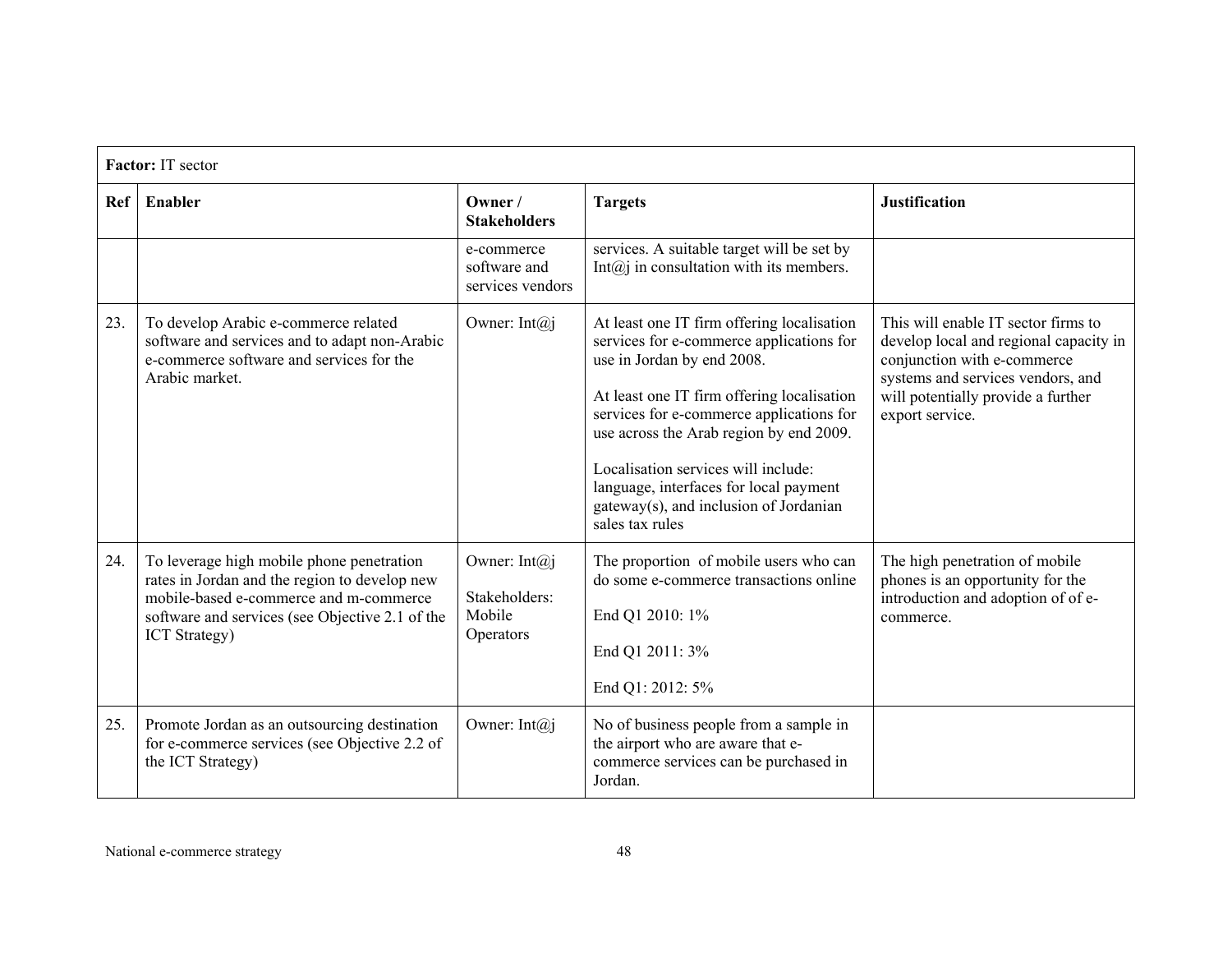| 6.11 Availability and use of ICT infrastructure and services |
|--------------------------------------------------------------|
|--------------------------------------------------------------|

|            | Factor: ICT infrastructure                                                                                                                                                |                                                                          |                                                                                                                                                                                                                                                                                                                                                                                                                                                                                                                                                  |                                                                                                                                                                                                                                                                                                                                                                                                                                                                                                                                                                                                                                                |  |  |  |
|------------|---------------------------------------------------------------------------------------------------------------------------------------------------------------------------|--------------------------------------------------------------------------|--------------------------------------------------------------------------------------------------------------------------------------------------------------------------------------------------------------------------------------------------------------------------------------------------------------------------------------------------------------------------------------------------------------------------------------------------------------------------------------------------------------------------------------------------|------------------------------------------------------------------------------------------------------------------------------------------------------------------------------------------------------------------------------------------------------------------------------------------------------------------------------------------------------------------------------------------------------------------------------------------------------------------------------------------------------------------------------------------------------------------------------------------------------------------------------------------------|--|--|--|
| <b>Ref</b> | <b>Enabler</b>                                                                                                                                                            | Owner /<br><b>Stakeholders</b>                                           | <b>Targets</b>                                                                                                                                                                                                                                                                                                                                                                                                                                                                                                                                   | <b>Justification</b>                                                                                                                                                                                                                                                                                                                                                                                                                                                                                                                                                                                                                           |  |  |  |
| 26.        | Reiteration of ICT Strategy objectives 1.1,<br>1.2 and $1.3$ :-<br>$(1.1)$ Enhance competition for fixed-line<br>broadband internet service, resulting in<br>lower prices | Owners: TRC,<br>MoICT<br>Stakeholders:<br>Jordan Telecom,<br><b>ISPs</b> | Jordan Telecom providing a<br>wholesale bit stream offer by Q3<br>2008<br>Jordan Telecom's local loop<br>unbundled with retail minus pricing<br>and clear, simple usage terms and<br>conditions by Q3 2008<br>Monthly cost of household<br>broadband internet access, as a<br>percentage of average household<br>income<br>At least two telecommunications<br>companies in the market using their<br>own access infrastructure by Q4<br>2008<br>Service-level agreement for<br>connectivity up-time provided by<br>ISPs at average market prices | The market size for e-commerce<br>related consumer sales channels is<br>limited. It is possible that not all<br>individuals in the early adopter<br>segment have a fixed line since they<br>may be reliant on mobile phone<br>technology for telephone services.<br>Consumer e-commerce may need to<br>use channels other than the fixed line<br>to these individuals.<br>The market size for e-commerce<br>related consumer sales channels is<br>limited. It is very likely that a<br>substantial proportion of the target<br>consumer market will not have<br>broadband or even internet access in<br>the home.<br>There is no market driven |  |  |  |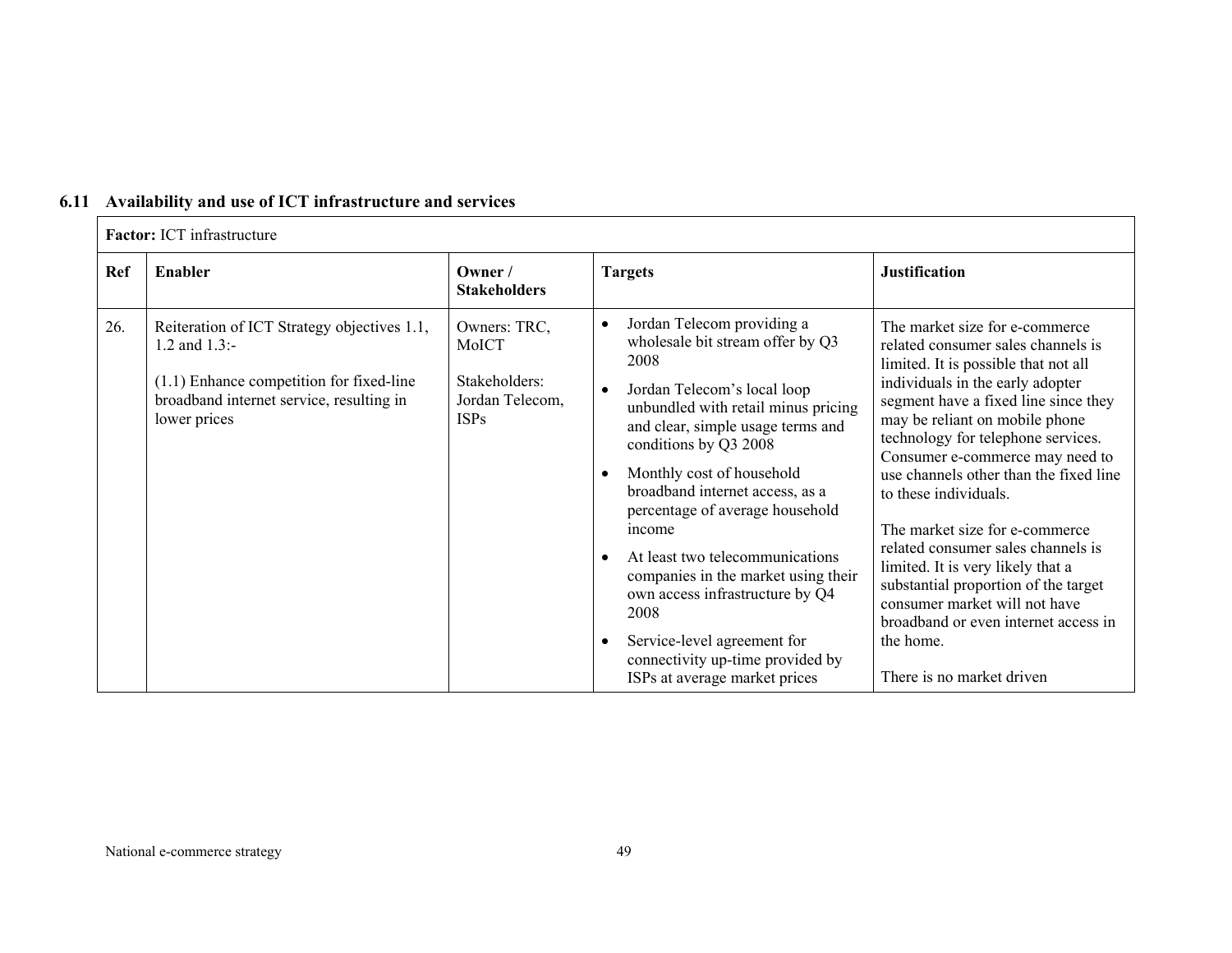|            | Factor: ICT infrastructure                                                                                                 |                                                                                                                                                   |                                                                                                                                                                                                                                                                                                                                                                  |                                                                                                                                                                                                                                                                         |  |
|------------|----------------------------------------------------------------------------------------------------------------------------|---------------------------------------------------------------------------------------------------------------------------------------------------|------------------------------------------------------------------------------------------------------------------------------------------------------------------------------------------------------------------------------------------------------------------------------------------------------------------------------------------------------------------|-------------------------------------------------------------------------------------------------------------------------------------------------------------------------------------------------------------------------------------------------------------------------|--|
| <b>Ref</b> | <b>Enabler</b>                                                                                                             | Owner /<br><b>Stakeholders</b>                                                                                                                    | <b>Targets</b>                                                                                                                                                                                                                                                                                                                                                   | <b>Justification</b>                                                                                                                                                                                                                                                    |  |
|            | $(1.2)$ Enhance competition for wireless<br>broadband internet service, increasing<br>supply and resulting in lower prices | Owners: TRC,<br>MoICT                                                                                                                             | Three providers of wireless<br>$\bullet$<br>broadband access by Q4 2008<br>Amount of wireless spectrum<br>$\bullet$<br>available for civilian/commercial<br>use<br>Average monthly retail price of<br>wireless internet access, as a<br>percentage of per capita GDP                                                                                             | requirement for product innovation<br>and price reductions in a key aspect<br>of telecommunications services<br>associated with e-commerce.                                                                                                                             |  |
|            | $(1.3)$ Improve affordability of internet<br>access and personal computers                                                 |                                                                                                                                                   | Sales tax rate on internet access (5%<br>$\bullet$<br>by Q1 2008, 0% by Q4 2008)<br>Tax rate on PCs $(0\%$ by Q2 2008)<br>$\bullet$<br>Average price of a PC, as a<br>$\bullet$<br>percentage of per capita GDP<br>Percentage of entering university<br>$\bullet$<br>students who have a laptop<br>computer (20% by Q3 2007, 75% by<br>Q1 2008, 100% by Q4 2008) |                                                                                                                                                                                                                                                                         |  |
| 27.        | Ensure that IT infrastructure for e-<br>commerce in small business and for the<br>consumer is available and affordable     | Owner: MoICT,<br>Jordan Enterprise<br>Stakeholders:<br>Jordan Chamber of<br>Commerce; Jordan<br>Chamber of<br>Industry, Int@i,<br>Jordan Computer | Development of innovative low cost<br>internet access and hosting services for<br>households and small businesses by July<br>2008                                                                                                                                                                                                                                | The market size for e-commerce<br>related consumer sales channels is<br>limited. It is likely that all the<br>households in the early adopter<br>segment have a personal computer<br>already.<br>The south will be less advantaged<br>with regard to the benefits of e- |  |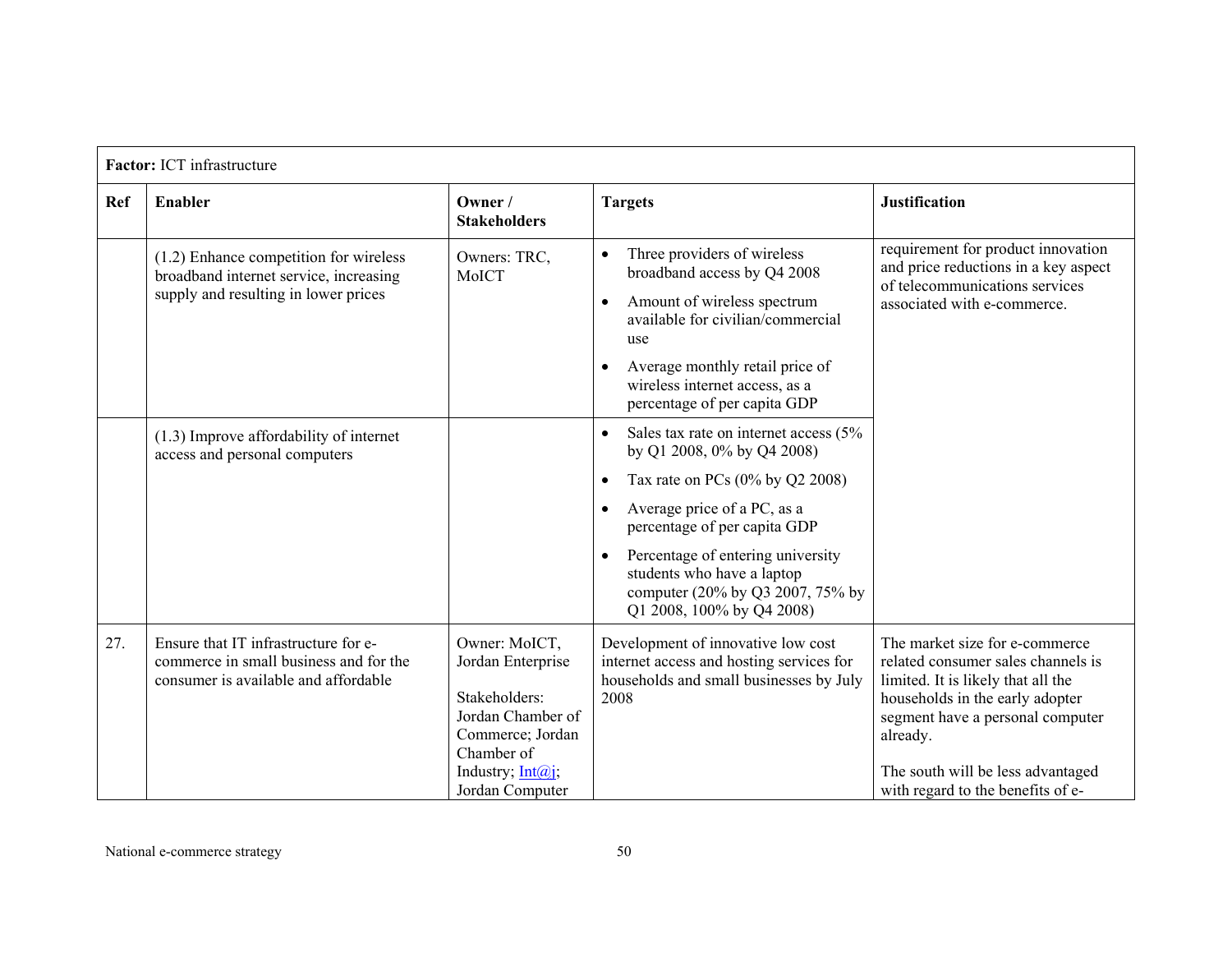|            | Factor: ICT infrastructure                                                                                                        |                                                                                                   |                                                                                                                                                                                                                                                                                                                                                                                                                                                                                                                                                                                                                                                                                                                                                                                                                                                    |                                                                                                                                                                                                                                                                                                                                                                                                                                                                            |  |  |
|------------|-----------------------------------------------------------------------------------------------------------------------------------|---------------------------------------------------------------------------------------------------|----------------------------------------------------------------------------------------------------------------------------------------------------------------------------------------------------------------------------------------------------------------------------------------------------------------------------------------------------------------------------------------------------------------------------------------------------------------------------------------------------------------------------------------------------------------------------------------------------------------------------------------------------------------------------------------------------------------------------------------------------------------------------------------------------------------------------------------------------|----------------------------------------------------------------------------------------------------------------------------------------------------------------------------------------------------------------------------------------------------------------------------------------------------------------------------------------------------------------------------------------------------------------------------------------------------------------------------|--|--|
| <b>Ref</b> | Enabler                                                                                                                           | Owner /<br><b>Stakeholders</b>                                                                    | <b>Targets</b>                                                                                                                                                                                                                                                                                                                                                                                                                                                                                                                                                                                                                                                                                                                                                                                                                                     | <b>Justification</b>                                                                                                                                                                                                                                                                                                                                                                                                                                                       |  |  |
|            |                                                                                                                                   | Society, TRC,<br>Operators and ISPs                                                               |                                                                                                                                                                                                                                                                                                                                                                                                                                                                                                                                                                                                                                                                                                                                                                                                                                                    | commerce.                                                                                                                                                                                                                                                                                                                                                                                                                                                                  |  |  |
| 28.        | Put in place the infrastructure necessary for<br>provision of international hosting services<br>and international contact centres | Owner: MoICT<br>Stakeholders: TRC,<br>Network operators,<br>ISPs and hosting<br>service providers | Diversity in international links to<br>adjacent countries and to Internet<br>Exchanges in Europe:<br>At least one physically diverse link from<br>different operators in addition to Jordan<br>Telecom connecting to major population<br>centres in Saudi Arabia, Syria and Israel<br>by December 2010<br>At least one physically diverse link from<br>different operators to major population<br>centres in Iraq by December 2010<br>International capacity to adjacent<br>countries and to Internet Exchanges in<br>Europe:<br>At least one link from different<br>operators in addition to Jordan Telecom<br>contracted to internet exchanges in<br>Dubai, two other states in the Arab<br>region, and two internet exchanges in<br>Europe by December 2010<br>Nominal capacity available on each link<br>to be twice the maximum instantaneous | Diversity in international<br>telecommunications is essential to the<br>provision of an international hosting<br>sector and an international contact<br>centre sector<br>Outsourcing is a low risk method of<br>establishing an e-commerce business<br>infrastructure. The availability of<br>hosting services from outsourcing<br>companies will have an impact on<br>businesses that may wish to enter the<br>market slowly without committing<br>substantial resources. |  |  |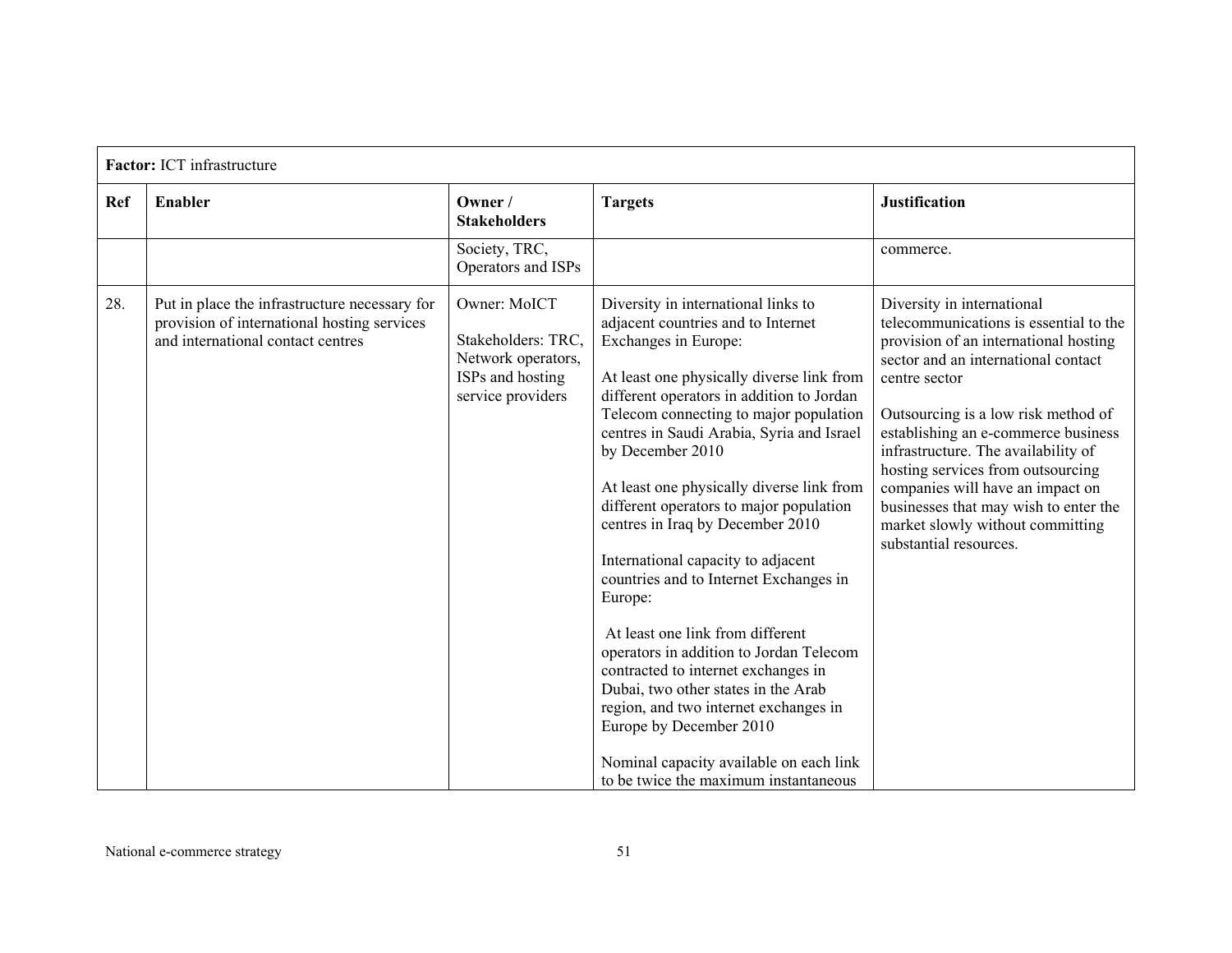|            | <b>Factor:</b> ICT infrastructure                                                                                                            |                                                              |                                                                                                                                                                                                                          |                                                                                                                                                                                                                                                                              |  |
|------------|----------------------------------------------------------------------------------------------------------------------------------------------|--------------------------------------------------------------|--------------------------------------------------------------------------------------------------------------------------------------------------------------------------------------------------------------------------|------------------------------------------------------------------------------------------------------------------------------------------------------------------------------------------------------------------------------------------------------------------------------|--|
| <b>Ref</b> | Enabler<br>Owner /<br><b>Targets</b><br><b>Stakeholders</b>                                                                                  |                                                              | <b>Justification</b>                                                                                                                                                                                                     |                                                                                                                                                                                                                                                                              |  |
|            |                                                                                                                                              |                                                              | capacity used over the previous three<br>months at any time<br>Separate monitoring of hosting services<br>revenue by $Int(a)$ with a growth target<br>equivalent to the prevailing growth rate<br>in ISP revenue (44%pa) |                                                                                                                                                                                                                                                                              |  |
| 29.        | To enable competitive supply of mobile<br>broadband services for m-commerce by<br>enabling mobile licensees to procure<br>suitable spectrum. | Owner: TRC<br>Stakeholders:<br>The Army, Mobile<br>operators | Spectrum for 3G and HSDPA or mobile<br>WiMax services assigned to three or<br>more operators by end Q1 2009<br>Services to be publicly available in<br>Amman, Zarqa, Irbid, Ma'an, Karak and<br>Aqaba by mid 2009        | Broadband is a pre-condition of e-<br>commerce. A mobile network will<br>not support e-commerce until<br>broadband is provided. As mobile<br>networks have higher penetration<br>than fixed networks, these may<br>provide the best method of reaching<br>the target market. |  |

*Notes:* 

- E26 The ICT Strategy has already defined objectives and actions associated with the development and use of ICT infrastructure and services, notably in the following objectives:
	- (1.1) Enhance competition for fixed-line broadband internet service, resulting in lower prices
	- (1.2) Enhance competition for wireless broadband internet service, increasing supply and resulting in lower prices
	- (1.3) Improve affordability of internet access and personal computers
	- (1.4) Increase interest and capability to use the internet among the Jordanian population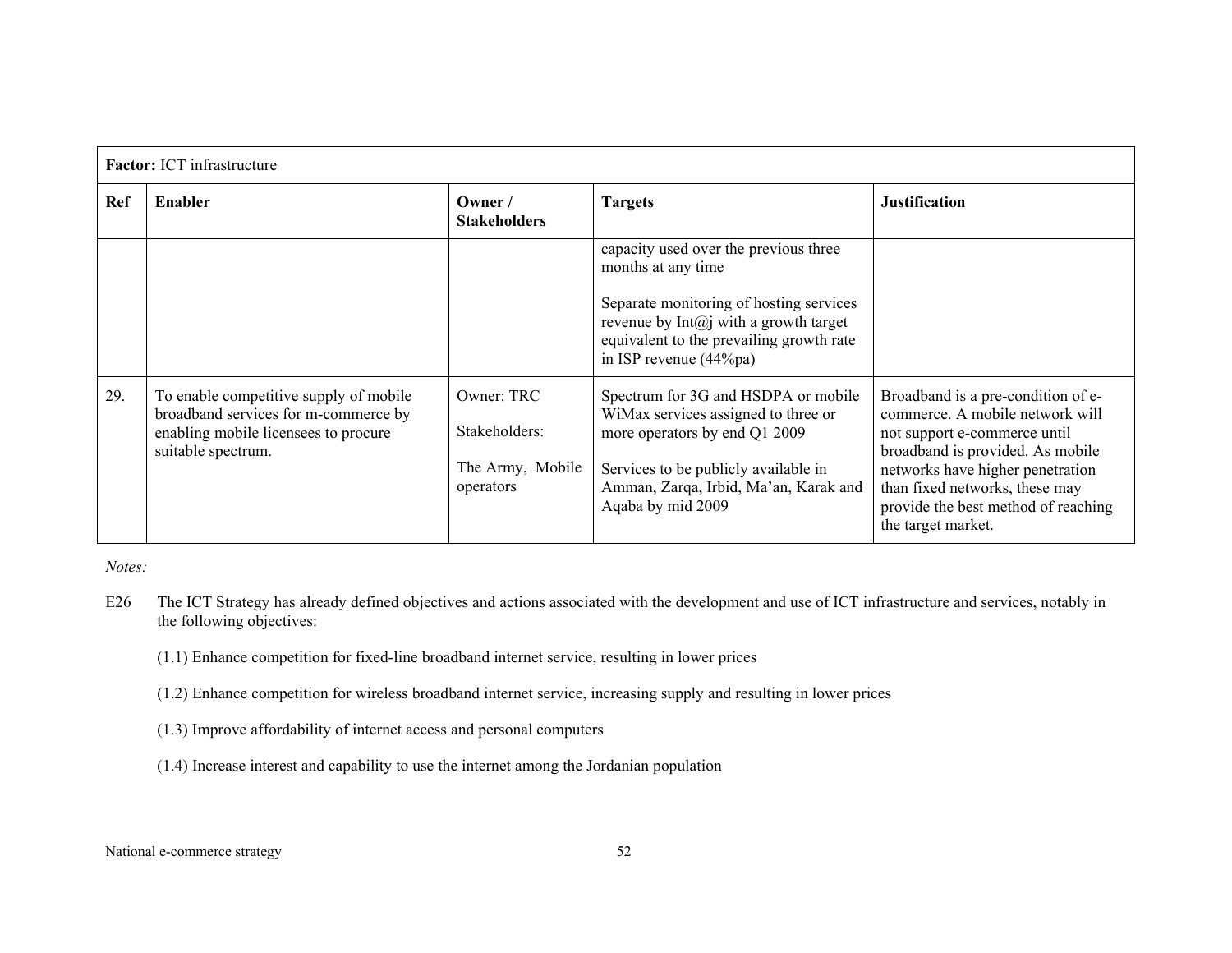The successful outcomes from these objectives will provide the underlying infrastructure for e-commerce in Jordan. Already, one wireless broadband licence has been let. It is planned that another will be let in 2008. Competitive broadband access will be available across Amman and other major cities by the end of 2008 through ADSL and wireless. Nevertheless, the e-commerce strategy assumes that the TRC will require Jordan Telecom to provide local loop unbundling and bitstream unbundling in accordance with the Interconnect Instructions (TRC, 2005) and priced in a cost oriented manner under these Instructions. The provision of such services in France, Italy and the UK have resulted in lower priced and innovative broadband service offers by independent ISPs. It can be demonstrated that competition in retail broadband stimulated by such wholesale services has a large impact on broadband penetration. Wireless broadband is unlikely to have the same effect because it will not extend into rural areas and may not extend beyond major cities. Experience elsewhere suggests that it will not. Therefore, the lack of local loop unbundling and bitstream unbundling will continue to disadvantage rural areas and smaller towns until such wholesale services are required and implemented.

E28 Because supply chains in Jordan often start or end outside the country, business to business e-commerce will require excellent international telecommunications and diversity of supply of international networks. The absence of any real alternative to the FLAG cable means that there is a single point of failure in the provision of international services. No other existing international link could replace the capacity provided by FLAG. This single point of failure needs to be addressed if companies are to rely on e-commerce in their international supply chains. Such links could be provided by competing carriers who might offer telecommunications links overland via Saudi Arabia, Syria or Israel if they were allowed to do so. Such links would provide access to alternative undersea cables via Jeddah, Israel, or the Lebanon, and would potentially provide alternative overland routes to the Gulf states and to Turkey and Europe. Such competition, as well as providing a backup to FLAG would also offer competition to Jordan Telecom and would therefore have a downward effect on prices.

E29 Mobile broadband is necessary for mobile e-commerce.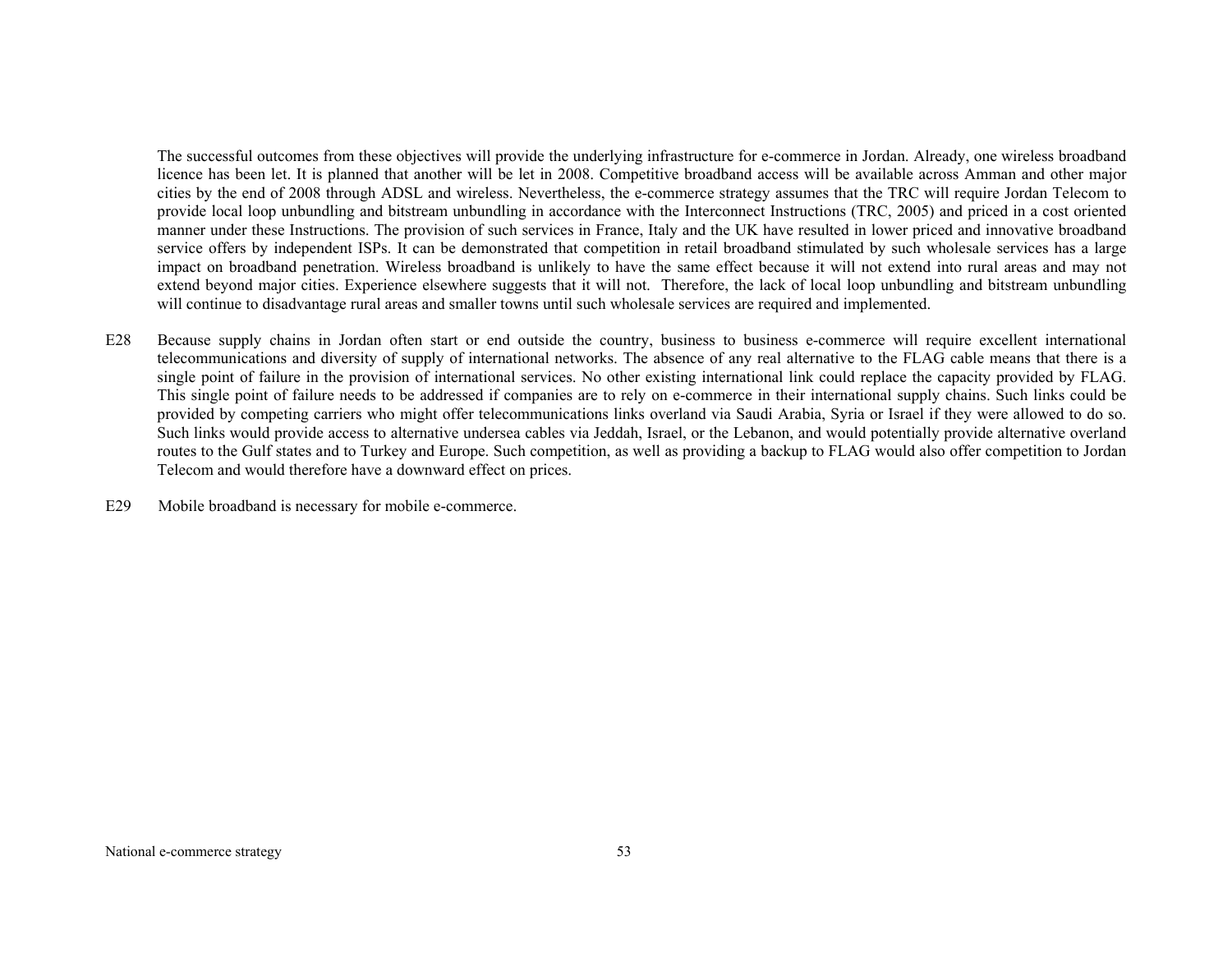|  |  | 6.12 Logistics and transport infrastructure |
|--|--|---------------------------------------------|
|  |  |                                             |

| Factor: Logistics and transport infrastructure |                                                                                                                                                                                                             |                                                                                                                                                                                                                                                          |                                                                                                                                                                   |                                                                                                                                                                                                                                                                             |  |  |
|------------------------------------------------|-------------------------------------------------------------------------------------------------------------------------------------------------------------------------------------------------------------|----------------------------------------------------------------------------------------------------------------------------------------------------------------------------------------------------------------------------------------------------------|-------------------------------------------------------------------------------------------------------------------------------------------------------------------|-----------------------------------------------------------------------------------------------------------------------------------------------------------------------------------------------------------------------------------------------------------------------------|--|--|
| Ref                                            | <b>Enabler</b>                                                                                                                                                                                              | <b>Owner / Stakeholders</b>                                                                                                                                                                                                                              | <b>Targets</b>                                                                                                                                                    | <b>Justification</b>                                                                                                                                                                                                                                                        |  |  |
| 30.                                            | Remove impediments to the development of<br>air and land freight hubs by logistics<br>companies                                                                                                             | Owner: Ministry of Transport<br><b>Stakeholders: Civil Aviation</b><br>Authority / Programme<br>Management Unit (PMU); Queen<br>Alia Airport; Ministry of<br>Municipalities Affairs and Greater<br>Amman Municipality, Jordan<br><b>Investment Board</b> | At least one logistics<br>company hubbing in<br>Jordan by 2012                                                                                                    | The development of a logistics hub in<br>Jordan will lower the cost and<br>improve logistics services for all<br>Jordanian business                                                                                                                                         |  |  |
| 31.                                            | Promote the development of fulfilment<br>facilities - warehousing, packing,<br>transportation and delivery - as outsourced<br>services                                                                      | Jordan Investment Board in<br>conjunction with logistics<br>companies                                                                                                                                                                                    | Possible to place an<br>order from Jordan for<br>delivery within Jordan<br>the next day.<br>90% of these type of<br>deliveries happen on<br>time within 5 years   | Outsourced fulfilment services are<br>often used by businesses that are<br>starting to sell using e-commerce<br>since it removes the requirement for a<br>major investment in facilities. This<br>reduces the capital cost of the new<br>channel, and thereby reduces risk. |  |  |
| 32.                                            | Prepare the Maritime Transport Sector to<br>benefit from the strategy by provided<br>maritime information and facilitate electronic<br>accessibility to the services provided by the<br>maritime authority. | Jordan Maritime Authority                                                                                                                                                                                                                                | By end 2009: Make<br>data/information<br>available to the maritime<br>community in and<br>outside Jordan.<br>Facilitate<br>communication and<br>exchange of data. | Improved communication with the<br>maritime community.                                                                                                                                                                                                                      |  |  |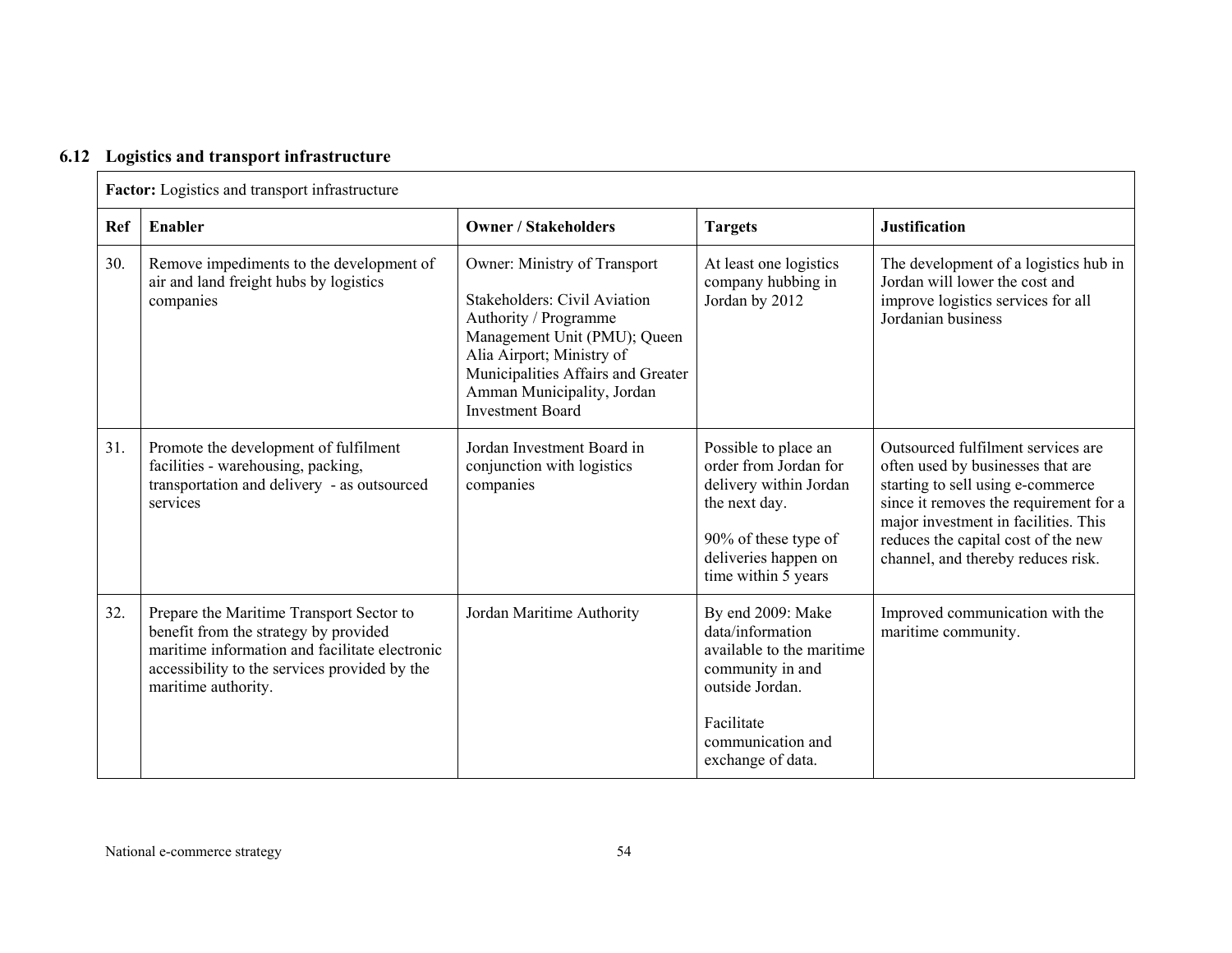|     | <b>Factor:</b> Logistics and transport infrastructure                               |                             |                                                                                                                                                        |                                                                                                                             |  |  |  |
|-----|-------------------------------------------------------------------------------------|-----------------------------|--------------------------------------------------------------------------------------------------------------------------------------------------------|-----------------------------------------------------------------------------------------------------------------------------|--|--|--|
| Ref | Enabler                                                                             | <b>Owner / Stakeholders</b> | <b>Targets</b>                                                                                                                                         | <b>Justification</b>                                                                                                        |  |  |  |
| 33. | Promote national street addresses to facilitate<br>delivery to individual buildings | MoICT and Municipalities    | Complete addressing in<br>Amman by end 2009<br>Complete addressing in<br>Agaba by end 2013<br>Start addressing in other<br>Governorates by end<br>2009 | This will provide a means of<br>addressing individual properties that<br>will be a benefit to any delivery<br>organisation. |  |  |  |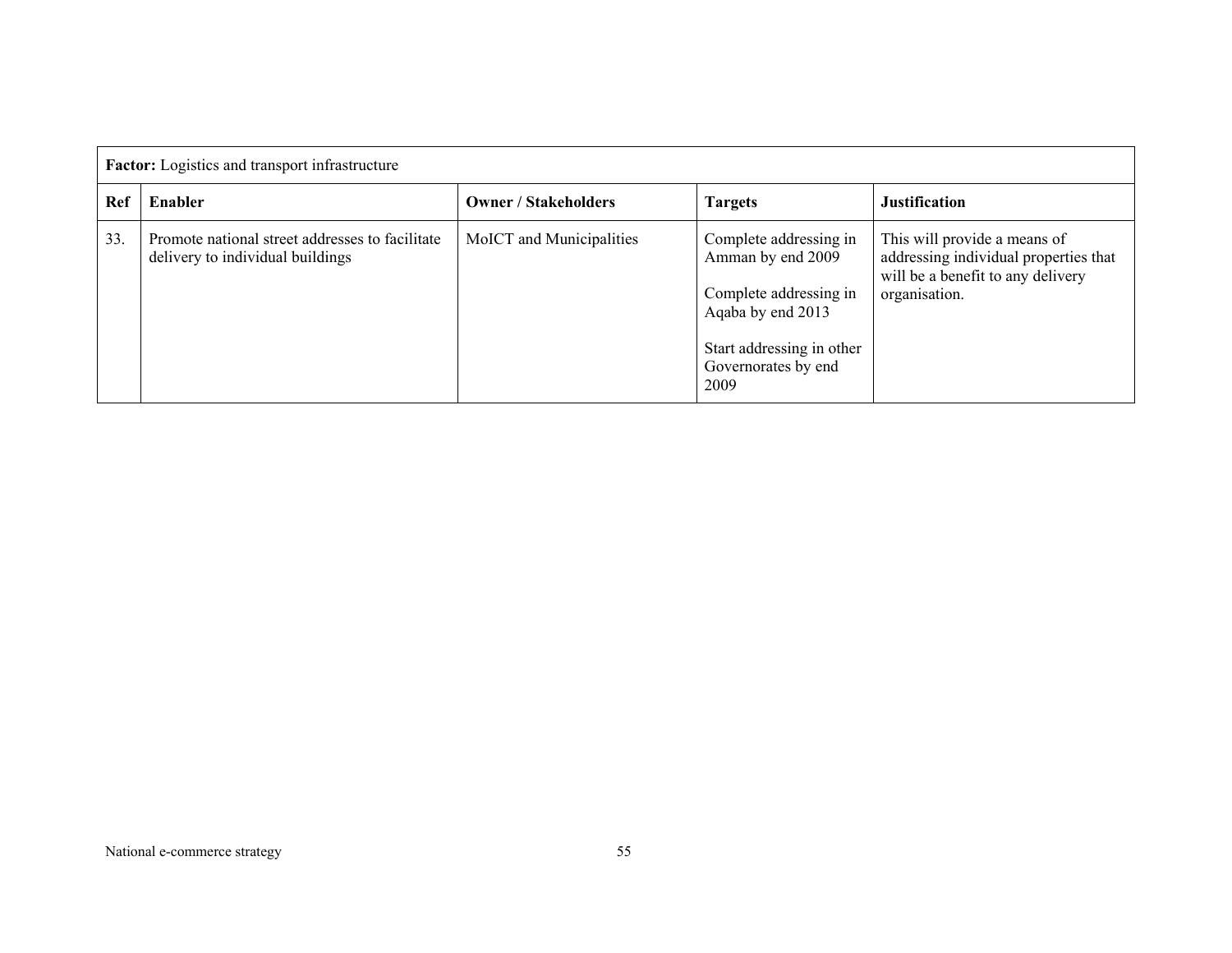### **6.13 Catalogues and content**

|     | <b>Factor:</b> Catalogues and content                                                     |                                                                                                                               |                                                                                                                             |                                                                                                                                                                                                                                                                                                                                                                                                                                                                                                                                                                                      |  |  |
|-----|-------------------------------------------------------------------------------------------|-------------------------------------------------------------------------------------------------------------------------------|-----------------------------------------------------------------------------------------------------------------------------|--------------------------------------------------------------------------------------------------------------------------------------------------------------------------------------------------------------------------------------------------------------------------------------------------------------------------------------------------------------------------------------------------------------------------------------------------------------------------------------------------------------------------------------------------------------------------------------|--|--|
| Ref | Enabler                                                                                   | Owner $/$<br><b>Stakeholders</b>                                                                                              | <b>Targets</b>                                                                                                              | <b>Justification</b>                                                                                                                                                                                                                                                                                                                                                                                                                                                                                                                                                                 |  |  |
| 34. | Develop capacity and resources in Jordan for<br>creating catalogues at an affordable cost | Owner: Int $(a)$ j<br>Stakeholder:<br>SABEQ, Jordan<br>Chambers of<br>Commerce and<br>Industry; Jordan<br>Computer<br>Society | Create an online catalogue using<br>content already available in electronic<br>form for JD1 per line item by end Q4<br>2010 | Low cost catalogue development<br>services are required for successful e-<br>commerce.<br>One of the major inhibitors of e-<br>commerce is the cost of developing a<br>comprehensive catalogue. It has been<br>demonstrated in other markets time and<br>again that all goods and services within<br>the categories to be sold online have to<br>be described. One of the reasons that e-<br>commerce is used is that it gives access<br>to any and every product in a given<br>category irrespective of location. If a<br>company's catalogue gives only a<br>sample, it will fail. |  |  |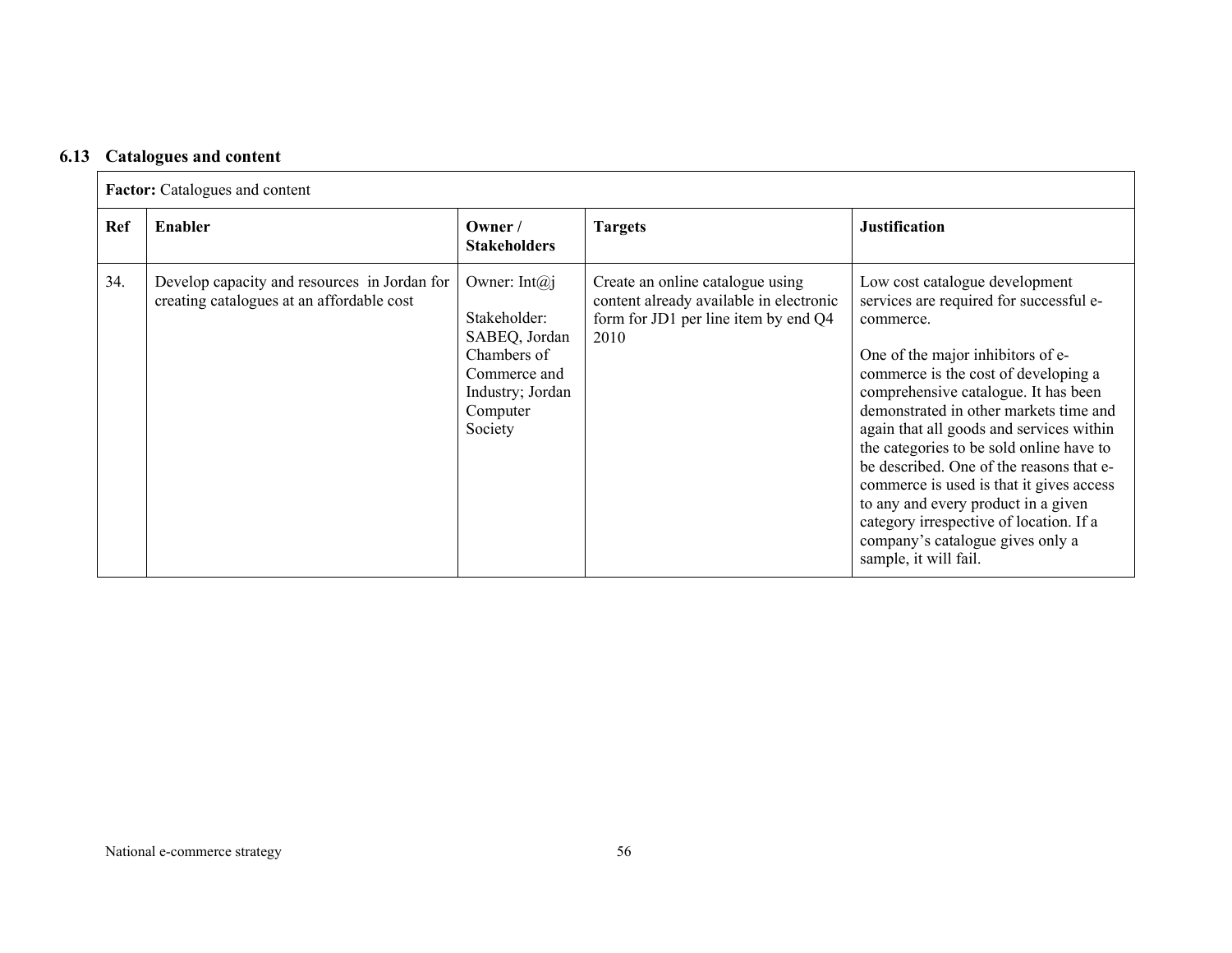## **6.14 Finance and investment**

|     | Factor: Finance and investment                                                                                                                              |                                                                                                             |                                                                                                                                                                                                                                                                                 |                                                                                                                                                                                                                                                                                                                                                  |  |
|-----|-------------------------------------------------------------------------------------------------------------------------------------------------------------|-------------------------------------------------------------------------------------------------------------|---------------------------------------------------------------------------------------------------------------------------------------------------------------------------------------------------------------------------------------------------------------------------------|--------------------------------------------------------------------------------------------------------------------------------------------------------------------------------------------------------------------------------------------------------------------------------------------------------------------------------------------------|--|
| Ref | Enabler                                                                                                                                                     | Owner /<br><b>Stakeholders</b>                                                                              | <b>Targets</b>                                                                                                                                                                                                                                                                  | <b>Justification</b>                                                                                                                                                                                                                                                                                                                             |  |
| 35. | Improve the availability of funds for<br>investment in e-commerce start ups by<br>further developing links between<br>entrepreneurs and potential investors | Owner: JE<br>Stakeholders:<br>MoICT, $Int@j,$<br>Chamber of<br>Commerce,<br>Chamber of<br>Industry          | Number of e-commerce start ups that<br>receive funding from independent<br>investors (not known to the<br>entrepreneurs)<br>$2008 - 5$ start ups<br>$\bullet$<br>$2009 - 10$ start ups<br>$\bullet$<br>$2011 - 15$ start ups<br>$\bullet$<br>$2012 - 20$ start ups<br>$\bullet$ | While venture capital from venture<br>capital companies is not readily available<br>in Jordan, business angels, individual<br>investors are. They are able to provide<br>venture funding to a point where<br>international VCs may take an interest.<br>Improved access and availability will<br>facilitate new e-commerce focused<br>businesses |  |
| 36. | Provide entrepreneurs with access to relevant<br>expertise for e-commerce business financing<br>and development                                             | Owner: JE<br>Stakeholders:<br>MIT, MoICT,<br>Int $(a)$ j, Chamber<br>of Commerce,<br>Chamber of<br>Industry | Number of entrepreneurs who have<br>access to relevant expertise                                                                                                                                                                                                                |                                                                                                                                                                                                                                                                                                                                                  |  |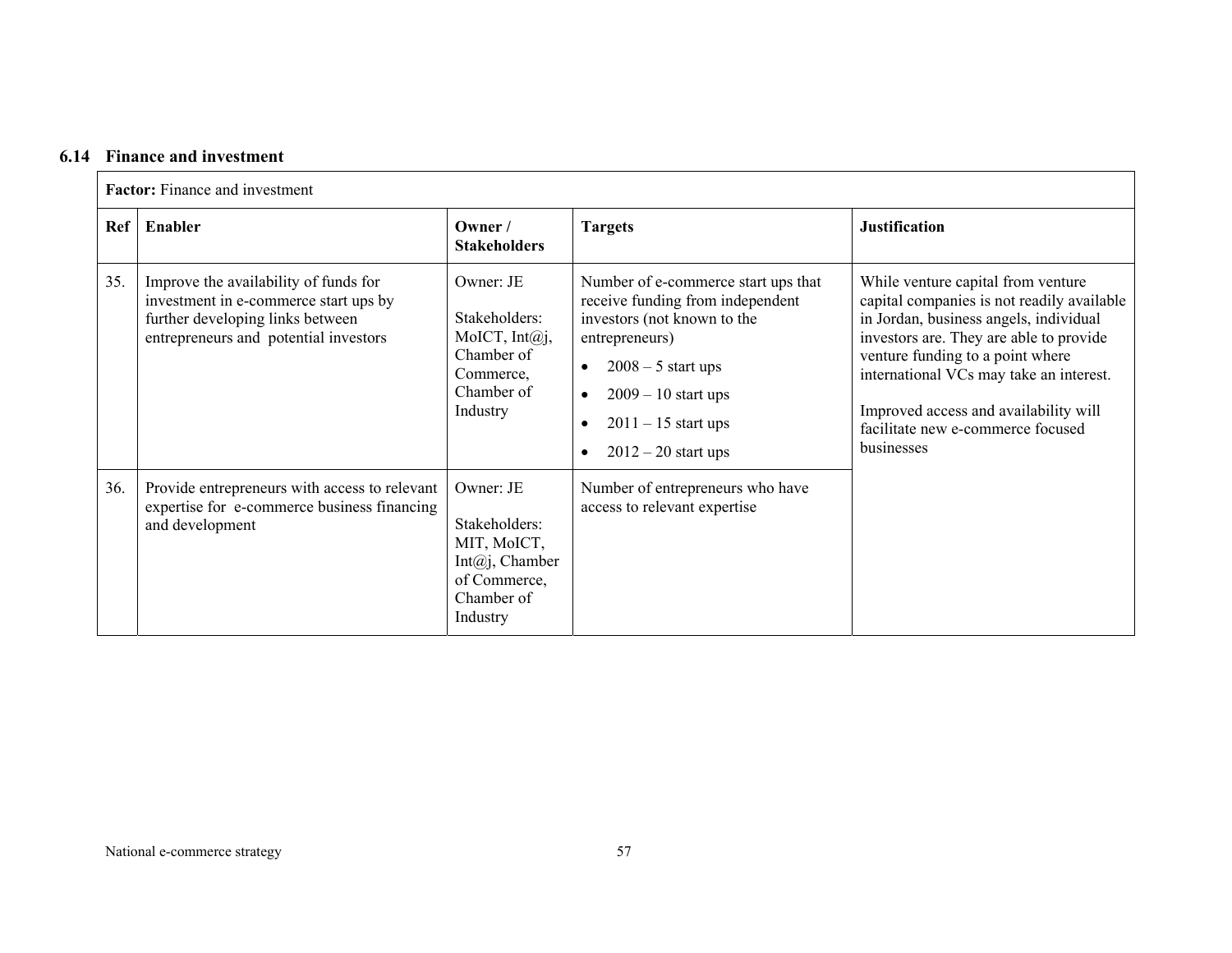### **6.15 Government**

|     | <b>Factor:</b> Government                                                                                                               |                               |                                                                                                                               |                                                                                                                                                                                                                                                                                               |  |  |
|-----|-----------------------------------------------------------------------------------------------------------------------------------------|-------------------------------|-------------------------------------------------------------------------------------------------------------------------------|-----------------------------------------------------------------------------------------------------------------------------------------------------------------------------------------------------------------------------------------------------------------------------------------------|--|--|
| Ref | Enabler                                                                                                                                 | Owner/<br><b>Stakeholders</b> | <b>Targets</b>                                                                                                                | <b>Justification</b>                                                                                                                                                                                                                                                                          |  |  |
| 37. | To stimulate the take up of e-commerce in<br>the private sector amongst suppliers to<br>Government through Government e-<br>procurement | Ministry of<br>Finance        | 10 contracts let electronically in 2009<br>20 contracts let electronically in 2010<br>30 contracts let electronically in 2011 | Government is a large purchaser of<br>goods and services. Government e-<br>procurement will lead to greater<br>awareness and adoption of e-commerce<br>amongst companies that frequently sell<br>to Government. This will aid the<br>diffusion of e-commerce amongst<br>businesses in Jordan. |  |  |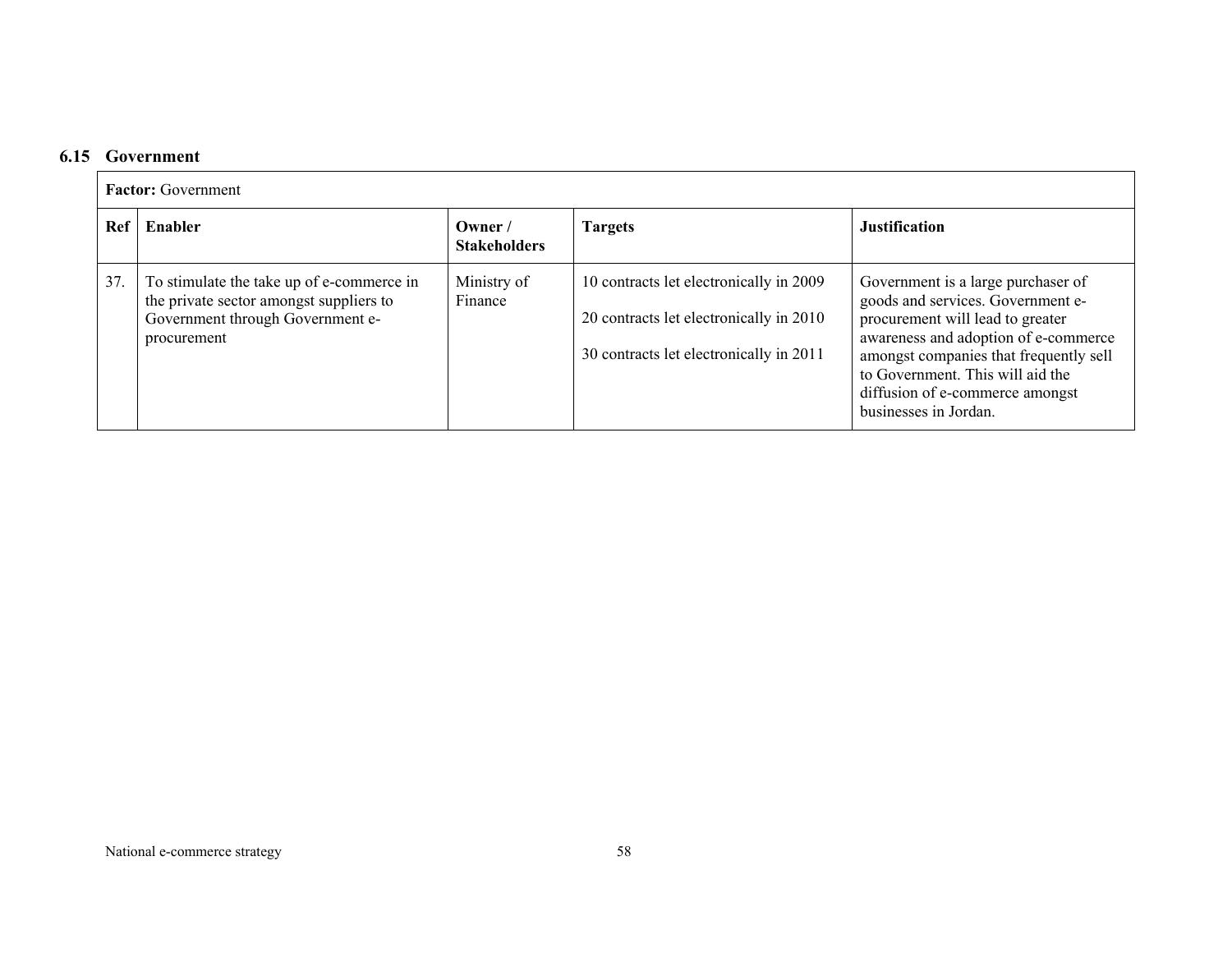## **7 IMPLEMENTATION OF THE STRATEGY**

Much of the resource and expertise necessary for e-commerce is present already in Jordan. While there are some gaps particularly in payments, in the law and in technical expertise that need to be addressed, much of the economic liberalisation and infrastructure necessary for e-commerce is already in place.

The main barrier is a psychological block; businesses, academics and public servants are waiting for someone or something to take e-commerce initiatives. The main aim associated with implementation is therefore to give Jordan's e-commerce stakeholders a framework that enables them to develop e-commerce. This framework comprises:

- The Action Plan, which sets out a programme of enabling work founded in the enablers listed in Section 6; the action plan is set out in a separate document that will form an Annex to this strategy;
- A governance and implementation organisation structure to manage and monitor the implementation of the Action Plan, and to coordinate and support stakeholders.

# **7.1 Governance and implementation**

The authority for the strategy is vested in Government. Government will delegate authority for governance to a National E-Commerce Governing Body. This Body will report to Government on delivery of the strategic goals and objectives, and monitor the performance of a National E-Commerce Council in enabling e-commerce through the initiatives described in the Action Plan. The relationship and composition of these two bodies is shown below in Figure 4.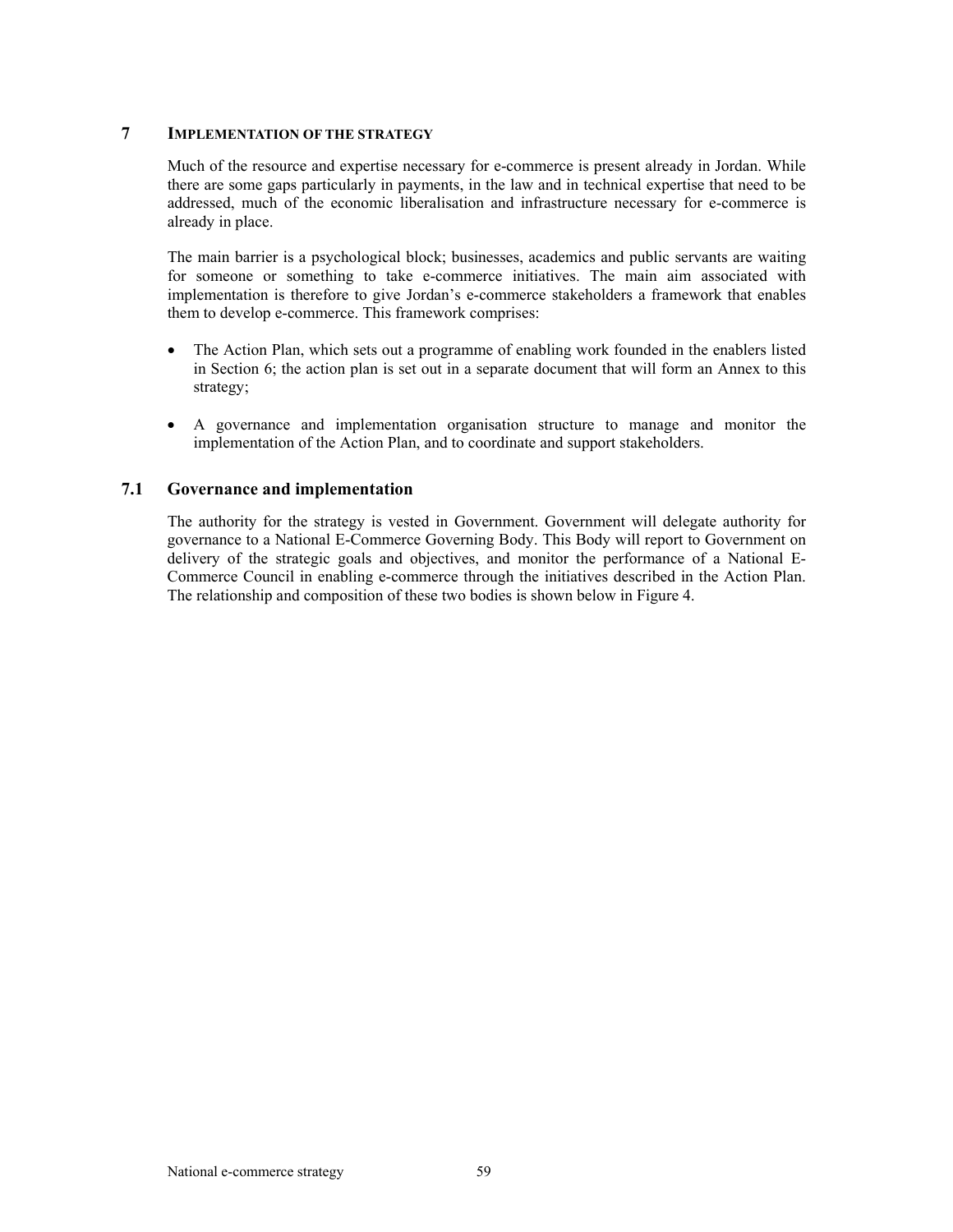

**Figure 4: Governance and implementation organisation** 

The Governing Body will comprise the Ministers of Departments whose interests are directly affected by the strategy. This is important for Departmental commitment to required changes and delivery of initiatives for which they have responsibility. It is anticipated that the Governing Body will meet initially to agree the Action Plan and to agree Governance processes. It will also meet to agree programme management processes and the detailed Action Plan proposed by the E-Commerce Council. Subsequently, the Governing Body will meet quarterly to review progress. The Governing Body will present a quarterly report to Government on progress in delivering ecommerce following the progress meeting, identifying key successes overall, key challenges encountered, any action required by Government, and changes to the Action plan, strategic objectives and targets.

The E-Commerce Council will comprise Ministry representatives and representatives from other organisations that have ownership of initiatives / projects. Suggestions are given in the above figure. The E-Commerce Council will manage the delivery of the Action Plan through a programme manager. The E-Commerce Council will be responsible for proposing any changes to the Action Plan, and these will be ratified by the Governing Body with any changes that body agrees are necessary. The E-Commerce Council will present a quarterly report to the Governing Body on progress in delivering e-commerce prior to the Governing Body's progress meeting. The report will include an updated version of the Action Plan showing progress in each initiative, challenges encountered, recommended updates to the strategic objectives and targets, if any, measurements of (and updates to) the performance indicators, and a narrative account of progress in implementing the strategy. MIT will chair the Council and will provide secretariat facilities. Members of the Council will comprise all those organisations that have responsibility for individual initiatives. MIT is chosen for this role in recognition of the widespread impact of ecommerce across all sectors of the Jordanian economy.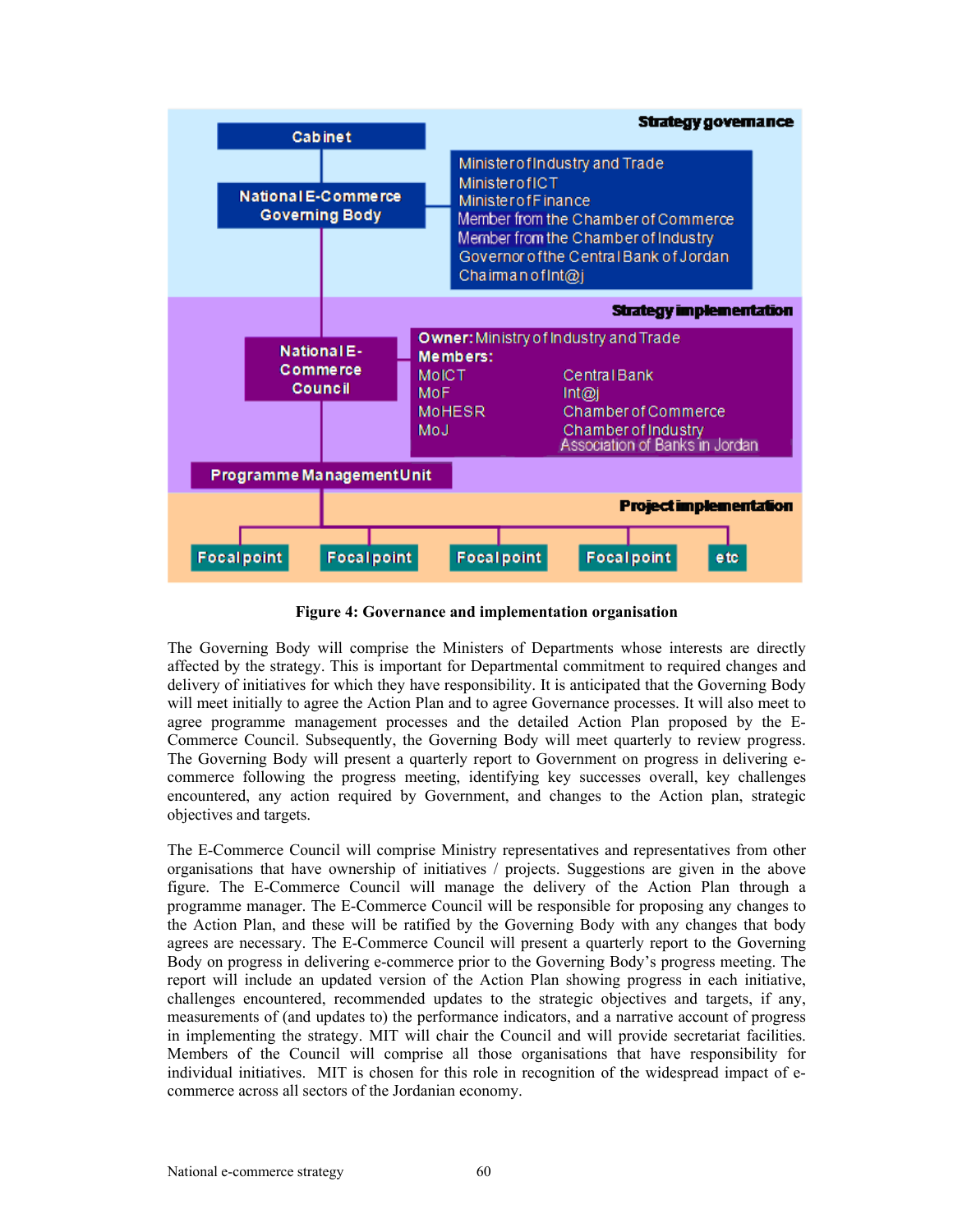The programme manager will have day to day responsibility for the Plan, and will report the E-Commerce Council on a monthly and on an exceptional basis. The programme manager will therefore be responsible for monitoring achievement of the Action Plan, and particularly of progress against targets associated with objectives and enablers. It is anticipated that the programme manager will reside within MIT.

Individual initiatives undertaken in accordance with this strategy will each have an owner who will be responsible for the success of the initiative. Each initiative will also have a project board comprising stakeholders invited by the owner of the initiative. The project board will appoint a project manager who will be responsible for delivering the initiative and who will act as the focal point in the management of the strategy. The project manager and the programme manager will have day to day responsibility for the project within the programme, with the project board having overall responsibility and reporting formally to the E-Commerce Council via the programme manager.

Resource requirements for governance will be relatively minor. The programme management unit will comprise the programme manager and an assistant. They, the Governing Body and the Council, will require occasional secretariat resources.

# **7.2 Strategy monitoring and audit**

Monitoring and audit of the strategy will take place at two levels – at a strategic level and at an action plan level.

At a strategic level, performance will be monitored against the targets for the strategic objectives associated with the four goals, and against targets for the enabling objectives.

Progress towards the targets for the strategic objectives will be monitored using results of standard surveys and surveys specific to the targets being measured. Both the standard surveys and the target specific surveys will be undertaken under the auspices of the Department of Statistics.

Particular measurement of e-commerce will rely on new surveys. For consistency with surveys in other countries it is proposed to use e-commerce related parameters identical to the ones used in the European Union and managed in the Eurostat database. The use of a common set of parameters will enable comparisons against benchmarks to be carried out, and hence it will be possible to characterise progress against strategic targets and also in comparison with progress in other countries.

Progress towards targets for enablers will be monitored using reports from project managers of initiatives. The targets for enablers represent major milestones in a project.

At an action plan level, progress will be monitored against the project plan for each initiative. This will provide a task breakdown for the project with criteria for the completion of each task. Progress will be monitored by the programme manager from project reports provided by each of the project managers. Project plans for initiatives will indicate how the information for evaluating completion of tasks is to be collected and will provide budgeted resources for such evaluation.

Results of the projects will be audited as necessary. Auditing of projects will be carried out independently and will be reported to the E-commerce Council. The chairman of the E-commerce Council will commission such an audit yearly. The audit will review progress against strategic objectives and against enabling objectives, and will in addition consider the performance of individual projects against plans. The audit will managed by (internal audit in which government department). The audit will provide written report that will be submitted to the Governing Body.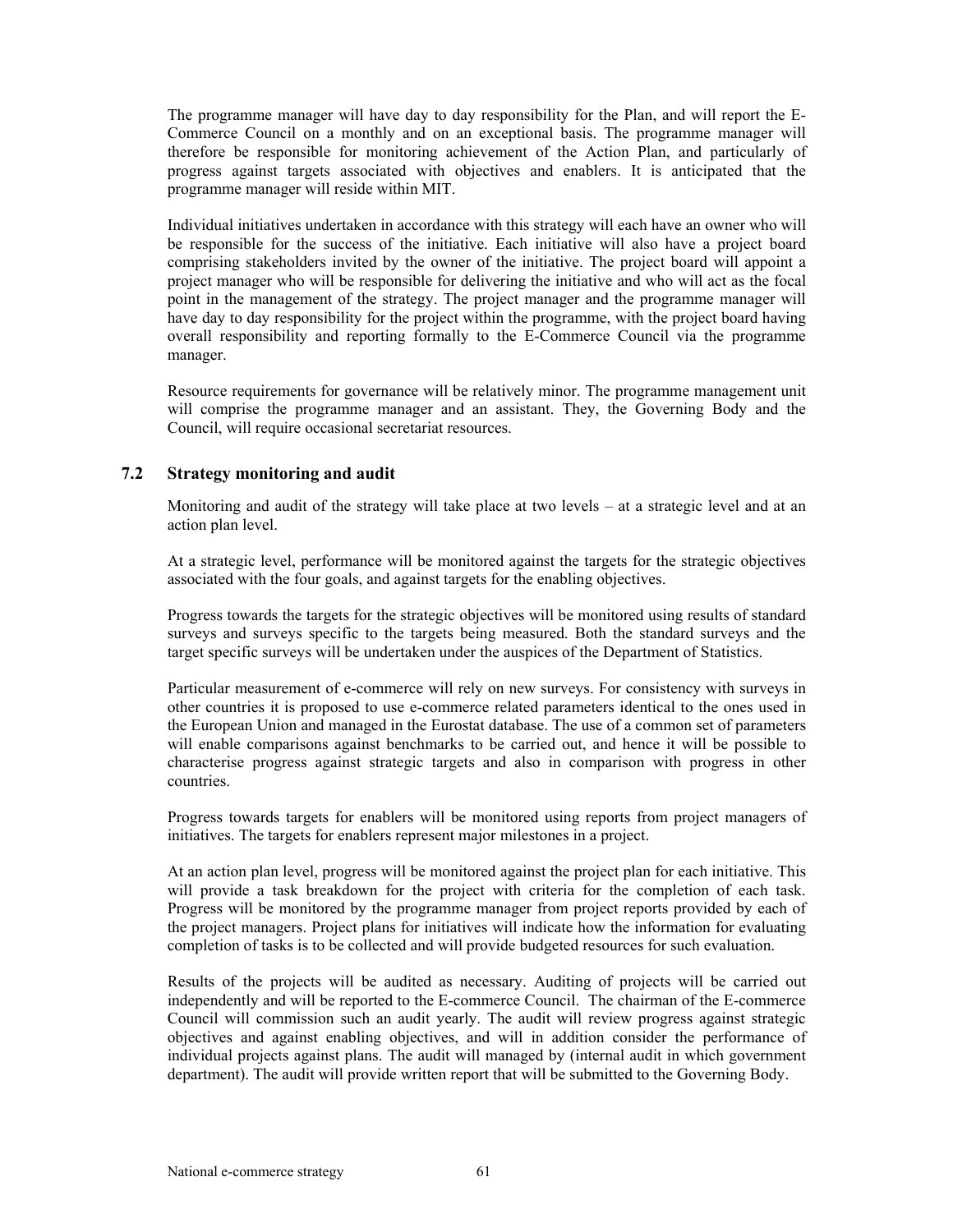## **8 RISK ANALYSIS**

Strategic risks are those associated with the failure to achieve the strategic goals. The goals may not be achieved because of external factors or because of a failure associated with the enabling actions. This risk analysis considers the external factors that may influence the achievement of the goals and risks to the achievement of the enabling actions.

This section reviews each of the strategic objectives and the enablers to identify the risks and potential actions to manage the risk. The process is shown in Figure 5 below. Goal related strategic objectives are mapped onto the enablers. Risks associated with the enablers are identified and risk management actions proposed. These risks and the risk management actions are then related back to the goals to determine what goal related risk management actions need to be undertaken.



**Figure 5: Derivation of actions to manage internal risks** 

Section 8.1 discusses external risk factors. These are essentially beyond the control of the strategy but may impact on the achievement of the goals.

Section 8.2 examines the links between enablers and strategic objectives, while Section 8.3 identifies the risks associated with enablers and proposed management actions. Section 8.4 draws conclusions about the risks to individual goals.

# **8.1 External risk factors**

External risks to the strategic objectives will arise from factors outside the control of the strategy. These will include:

- The development of the Jordanian economy
- International economic developments, particularly in the Arab region, but also in the development of regional ties with Europe, Asia and the Americas.
- Developments in trade policy by other nations
- Developments in ICT within the Arab region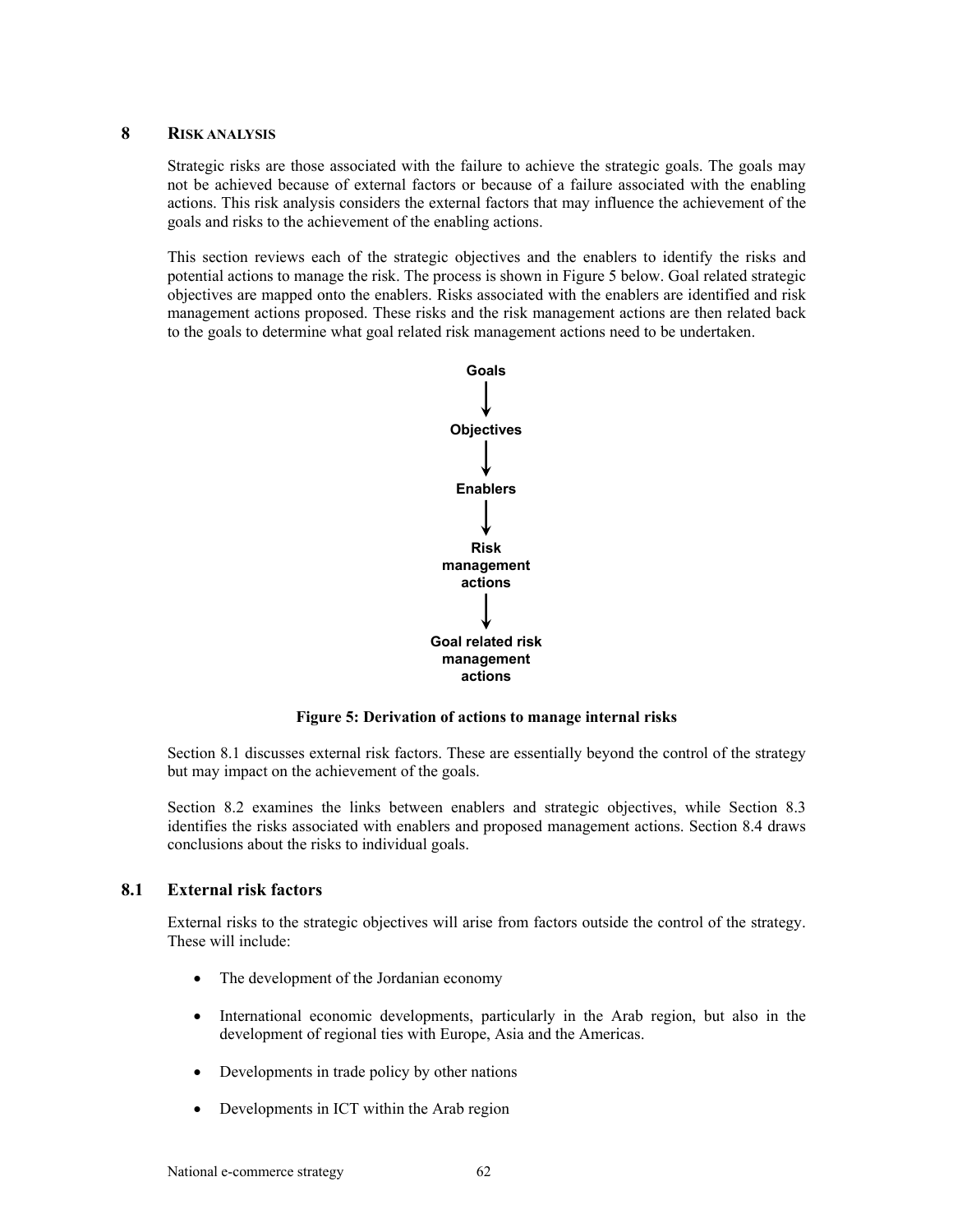• Competition in ICT and in trade more generally, particularly from China, India and other countries in South and East Asia who are also attempting to deliver ICT services globally

The Government will need to take account of these risks in pursuing e-commerce, particularly in developing trade policy, negotiating agreements with other nations, and in promoting Jordan as a centre for ICT and as a trading nation.

# **8.2 Links between enablers and strategic objectives**

The links between enablers and strategic objectives are shown in the Annex. Each link is shown by  $a'$  symbol. This indicates that the attainment of the enabler will have a positive impact on the strategic objective, and conversely, the failure to attain the enabler will have a negative impact. Enablers that have an effect on many of the objectives, include those concerned with:

- $\triangleright$  The development of e-commerce law E1 and E2
- $\triangleright$  The development of payment systems E5 and E6
- $\triangleright$  The creation of awareness E10

Failure in any of these enablers would have an adverse effect on all the e-commerce goals.

Other enablers have an impact on strategic objectives associated with particular goals. Those associated with the first goal, to increase the wealth of the Jordanian people through the development and exploitation of e-commerce, and promote the use of e-commerce in wholesale or retail trade (objectives 3.1, 3.2 and 4.1 and 4.2) are concerned with:

- $\triangleright$  Regulation of businesses E3
- $\triangleright$  Taxation E7 and E8
- $\blacktriangleright$  Awareness of e-commerce E11, E12, E13, E14 and E15
- $\triangleright$  Skills E16, E18, and E19
- $\triangleright$  Employment E20
- $\triangleright$  ICT infrastructure E28
- $\triangleright$  Finance and Investment E35, E36

These areas are key to increasing the wealth of the Jordanian nation through e-commerce.

The enablers concerned with the second goal, to be a regional leader by 2012 for IT systems development, applications and services associated with e-commerce, are:

- $\triangleright$  The capacity of the ICT sector to provide technical and commercial advice in e-commerce - E17
- $\triangleright$  Information technology sector enablers E21, E22, E23, E24 and E25
- $\triangleright$  Infrastructure associated with hosting services and contact centres E28

These are all concerned to establish the best conditions for developments in skills and service provision associated with e-commerce.

The enablers concerned with the third goal, to be one of the leading countries in the Arab region that uses e-commerce as a channel for selling goods and services to consumers, and the fourth goal, to be one of the leading countries in the Arab region that uses e-commerce as a channel for domestic and international business to business collaboration and trade, are:

- $\triangleright$  Security E4
- $\triangleright$  Customs E9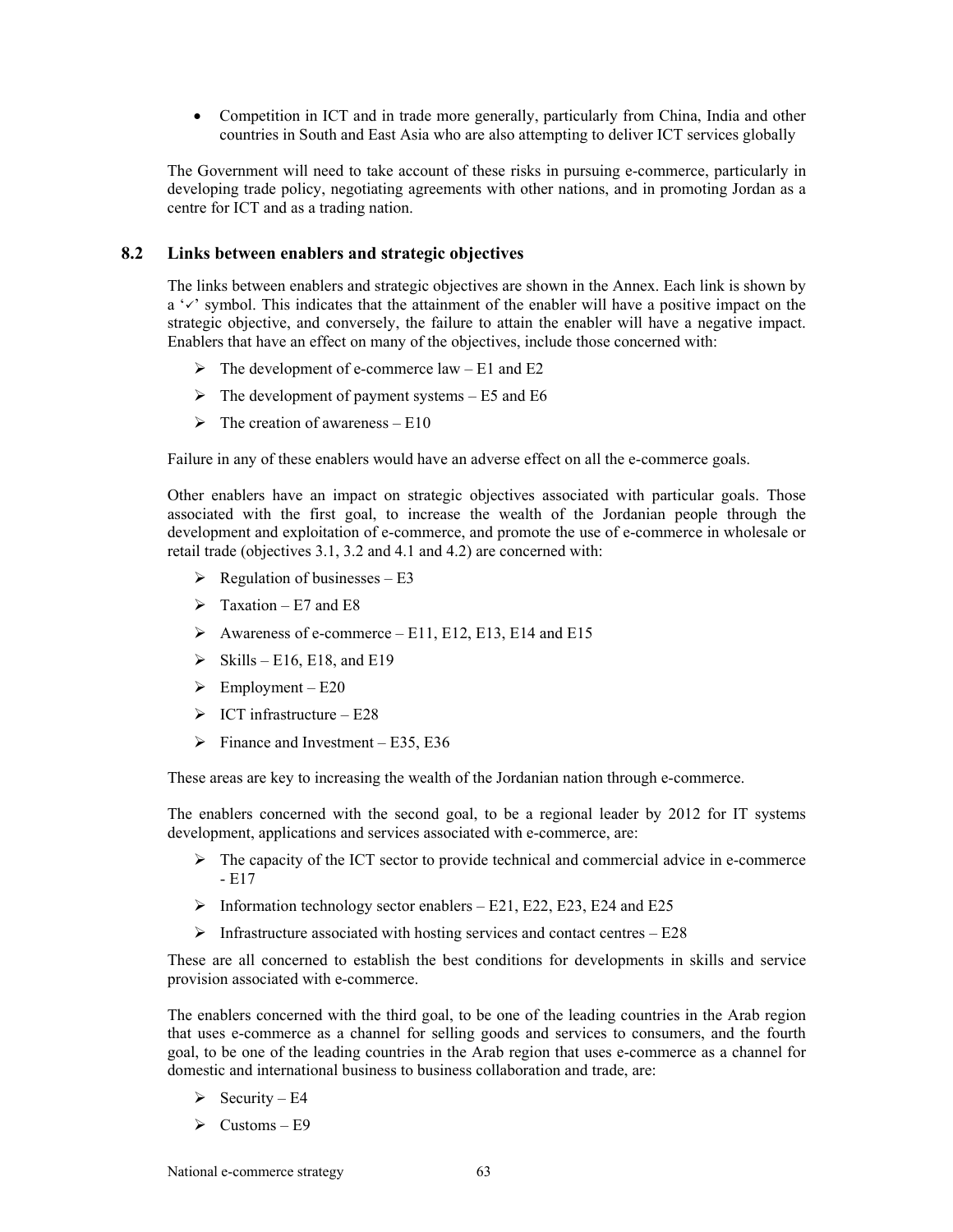- $\triangleright$  Infrastructure E26, E27, E29
- $\blacktriangleright$  Logistics and transport E30, E31, E32 and E33
- $\triangleright$  Content E34
- $\triangleright$  Government E37 (business to business only)

These are concerned to establish a suitable environment for e-commerce as a channel to market or for the purchase of goods and services online.

## **8.3 Risks to enablers**

Risks to enablers with options for managing the risk are shown in **Error! Reference source not found. Error! Reference source not found.**. This lists the identified risks and proposes action to manage these risks.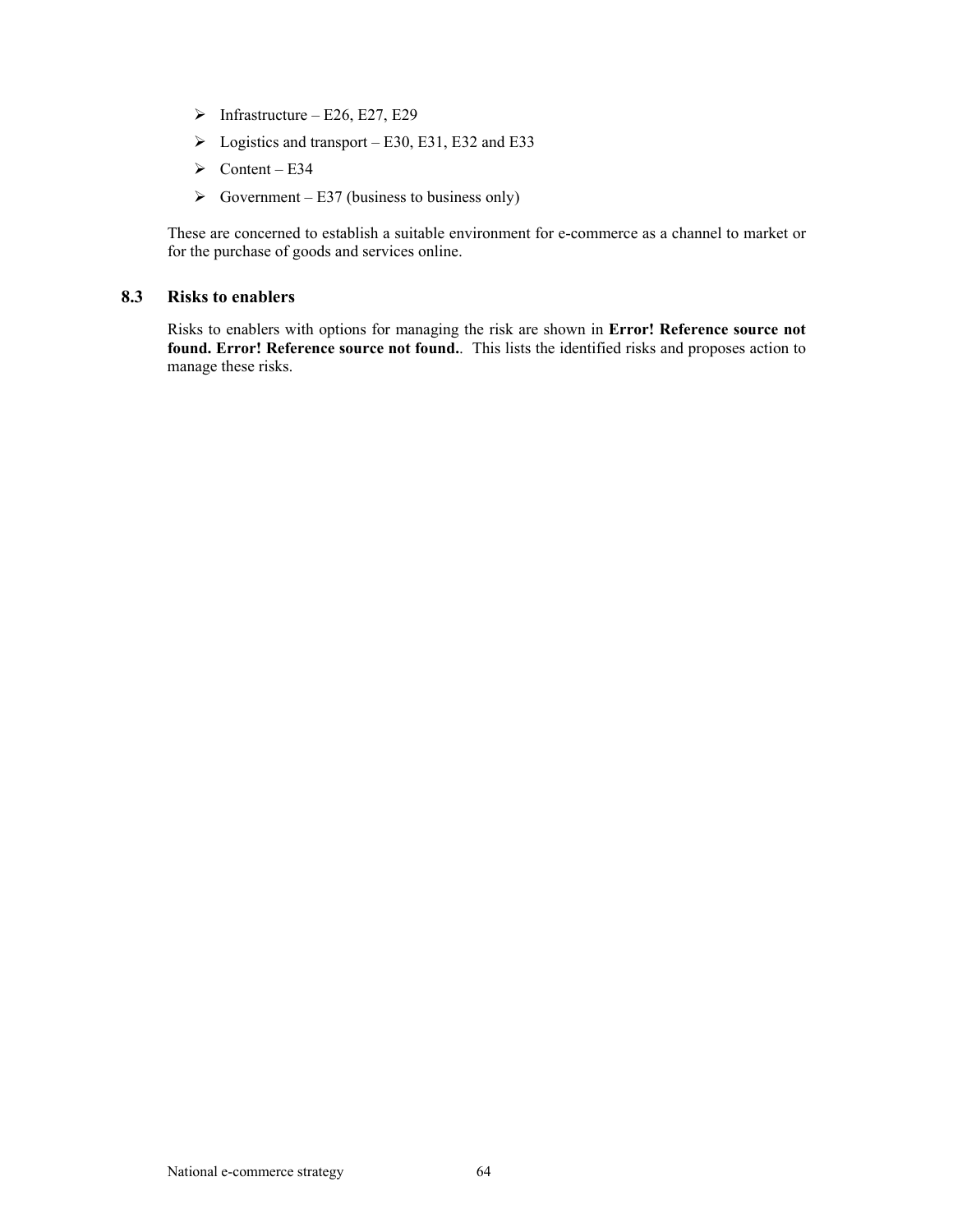| <b>Ref</b>     | Enabler                                                                                                                                                                                       | <b>Risk</b>                                                            |                | <b>Importance</b> Management options                                                                                                                                                                                  |
|----------------|-----------------------------------------------------------------------------------------------------------------------------------------------------------------------------------------------|------------------------------------------------------------------------|----------------|-----------------------------------------------------------------------------------------------------------------------------------------------------------------------------------------------------------------------|
| E1             | To ensure the validity of digital signatures<br>under the e-transaction law                                                                                                                   | Low likelihood that the related<br>bylaw will not be passed by Cabinet | High           | None                                                                                                                                                                                                                  |
| E2             | To provide an effective legal framework Medium likelihood that the legal<br>for the development of e-commerce                                                                                 | framework will not be put in place in<br>a timely manner               | High           | Develop clear project plan agreed by all Ministers<br>who have ownership of relevant laws.                                                                                                                            |
| E3             | To revise the regulation of businesses to<br>take account of new forms of business<br>made possible by e-commerce and other<br>forms of communication                                         | High likelihood of no change in High<br>business regulations           |                | Develop a full justification for removing<br>regulations that work against setting up new<br>businesses                                                                                                               |
|                |                                                                                                                                                                                               |                                                                        |                | o Market research amongst newly formed<br>businesses to determine impact                                                                                                                                              |
|                |                                                                                                                                                                                               |                                                                        |                | o Publish market research findings                                                                                                                                                                                    |
|                |                                                                                                                                                                                               |                                                                        |                | o Paper to Cabinet from MIT recommending<br>changes to business regulations to remove<br>requirement for a property to meet the<br>operational needs of the building and to<br>remove or reduce capital requirements. |
| E4             | To ensure that there is a general awareness Low<br>of the need for information and personal awareness will not be created<br>security amongst companies that trade<br>electronically          | likelihood<br>that                                                     | general Medium | Monitor the development of secure websites and<br>promote awareness amongst businesses to achieve<br>target                                                                                                           |
| E <sub>5</sub> | To enable the overwhelming majority of Medium risk that banks do not allow High<br>citizens and businesses to make online their credit, debit and ATM cards to<br>payments over the internet. | be used for online transactions by<br>target date                      |                | Prioritise the development of a fully operational<br>payment gateway acceptable to all banks, with<br>public reporting of adoption by the banks.                                                                      |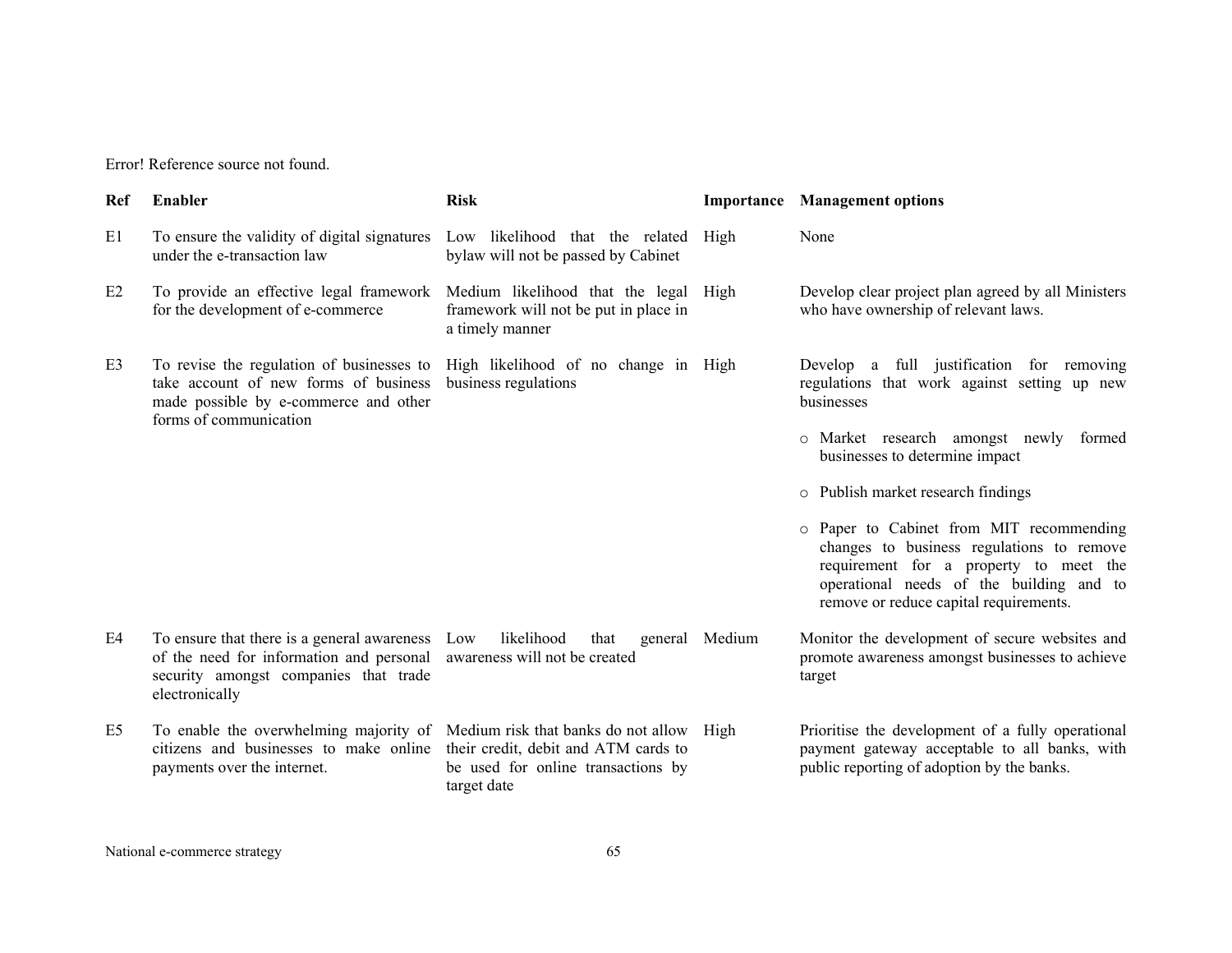| Ref | Enabler                                                                                                                                                                                     | <b>Risk</b>                                                                                                                                                                                 |      | <b>Importance</b> Management options                                                                                                                                                                                                                                                                                                                                 |
|-----|---------------------------------------------------------------------------------------------------------------------------------------------------------------------------------------------|---------------------------------------------------------------------------------------------------------------------------------------------------------------------------------------------|------|----------------------------------------------------------------------------------------------------------------------------------------------------------------------------------------------------------------------------------------------------------------------------------------------------------------------------------------------------------------------|
|     |                                                                                                                                                                                             | Medium risk that banks do not High<br>provide merchant accounts                                                                                                                             |      | Prioritise the development of a fully operational<br>payment gateway acceptable to all banks, with<br>public reporting of adoption by the banks.                                                                                                                                                                                                                     |
| E6  | To enable payments for purchases made<br>on line via a mobile phone without<br>incurring taxes and other charges<br>applicable only to telecommunications<br>services<br>See also T4 below. | High risk that no action will be taken High<br>electronic<br>payment service<br>bv<br>providers, mobile operators, or banks<br>to develop an electronic purse for use<br>with mobile phones |      | The Association of Banks, Central Bank, MIT,<br>MoICT, INT@J, and TRC to work with banks,<br>mobile operators, electronic payment service<br>providers, and the ministry of finance to<br>encourage the development of a means of making<br>payments from phones that do not incur<br>telecommunications sector taxes or contravene<br>banking or other regulations. |
| E7  | To ensure that taxation on e-commerce<br>for<br>neutrality,<br>requirements<br>meets<br>efficiency,<br>certainty<br>and<br>simplicity,<br>effectiveness and fairness and flexibility.       | High risk that no action is taken on Medium<br>taxation to meet requirements                                                                                                                |      | Chambers of Commerce and Industry and other<br>sector bodies to develop the case for changes in<br>taxes to meet e-commerce requirements.                                                                                                                                                                                                                            |
| E8  | To ensure that processes for taxation<br>associated with e-commerce services and<br>companies:                                                                                              | High risk that no action is taken by<br>target date on processes associated<br>with tax assessment                                                                                          | High | Chambers of Commerce and Industry and other<br>sector bodies to lobby MoF for change in tax<br>processes.                                                                                                                                                                                                                                                            |
|     | continuously improve taxpayer<br>$\bullet$<br>services through the use of available<br>technology and commercial<br>developments in tax administration,                                     |                                                                                                                                                                                             |      |                                                                                                                                                                                                                                                                                                                                                                      |
|     | maintain their ability to secure access<br>$\bullet$<br>to reliable and verifiable information<br>in order to identify taxpayers and<br>obtain the information necessary to                 |                                                                                                                                                                                             |      |                                                                                                                                                                                                                                                                                                                                                                      |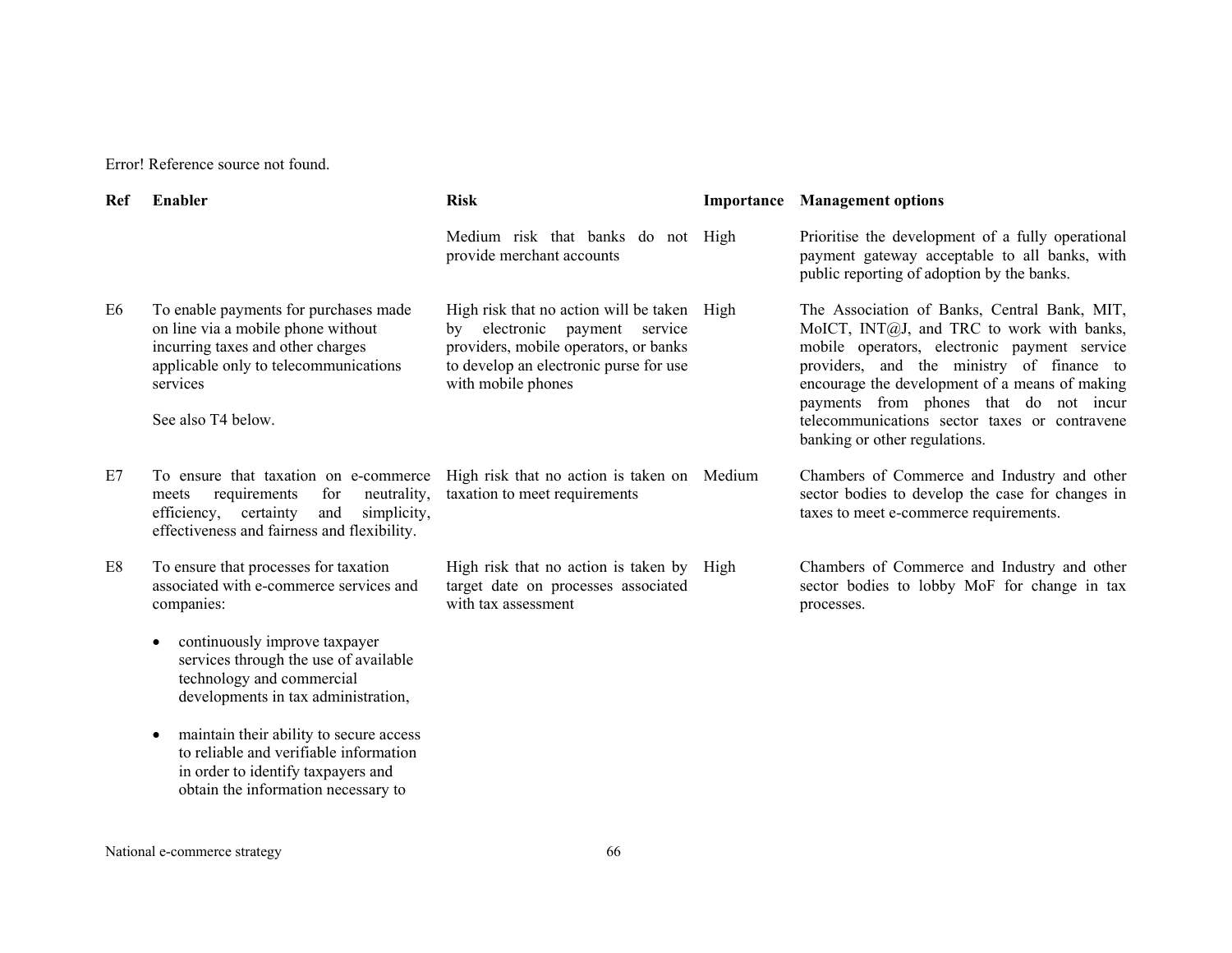| Ref | Enabler                                                                                                                                                                                                                                                | <b>Risk</b>                                                                                                                          |        | <b>Importance</b> Management options                                                                                                                             |
|-----|--------------------------------------------------------------------------------------------------------------------------------------------------------------------------------------------------------------------------------------------------------|--------------------------------------------------------------------------------------------------------------------------------------|--------|------------------------------------------------------------------------------------------------------------------------------------------------------------------|
|     | administer their tax system, and                                                                                                                                                                                                                       |                                                                                                                                      |        |                                                                                                                                                                  |
|     | develop rules<br>cross-border<br>for<br>consumption taxes that take account<br>of international practice in taxation of<br>digitised products and intangible<br>products and services,<br>and take<br>account of the American Free Trade<br>Agreement. |                                                                                                                                      |        |                                                                                                                                                                  |
| E9  | To ensure customs clearance for imports Low risk. Developments in Customs High<br>and exports is undertaken with the IT systems that will facilitate<br>minimum effort by clearers and with the customs clearance are underway.<br>minimum delay       |                                                                                                                                      |        | Monitoring developments in customs systems by<br>MIT.                                                                                                            |
| E10 | To create a general awareness of the Low risk that general awareness Medium<br>benefits<br>processes,<br>and<br>concepts,<br>opportunities of e-commerce amongst the<br>citizens of Jordan                                                             | raising measures do not happen.<br>Medium risk that the awareness                                                                    |        | The awareness of e-commerce needs only to reach<br>innovator and early adopter categories of<br>consumers.                                                       |
|     |                                                                                                                                                                                                                                                        | measures do not change level of<br>awareness                                                                                         |        | Focus on these two categories of consumer with<br>continuous action to maintain levels of awareness.                                                             |
| E11 | To create awareness and understanding of Medium risk that the awareness<br>the application and benefits of e- measures do not change level of<br>commerce to businesses.                                                                               | awareness amongst businesses                                                                                                         | Medium | Further action to demonstrate opportunities from<br>e-commerce to small and medium sized<br>enterprises and continuous action to maintain<br>level of awareness. |
| E12 | To ensure that all lawyers and judges are<br>aware of and have a broad understanding<br>the concepts, processes, technology and<br>the law associated with e-commerce and,                                                                             | Medium risk that the awareness<br>measures do not have a long term<br>impact on the level of awareness<br>amongst judges and lawyers | Medium | Target awareness campaigns at specific groups;<br>continuous action to maintain level of awareness.                                                              |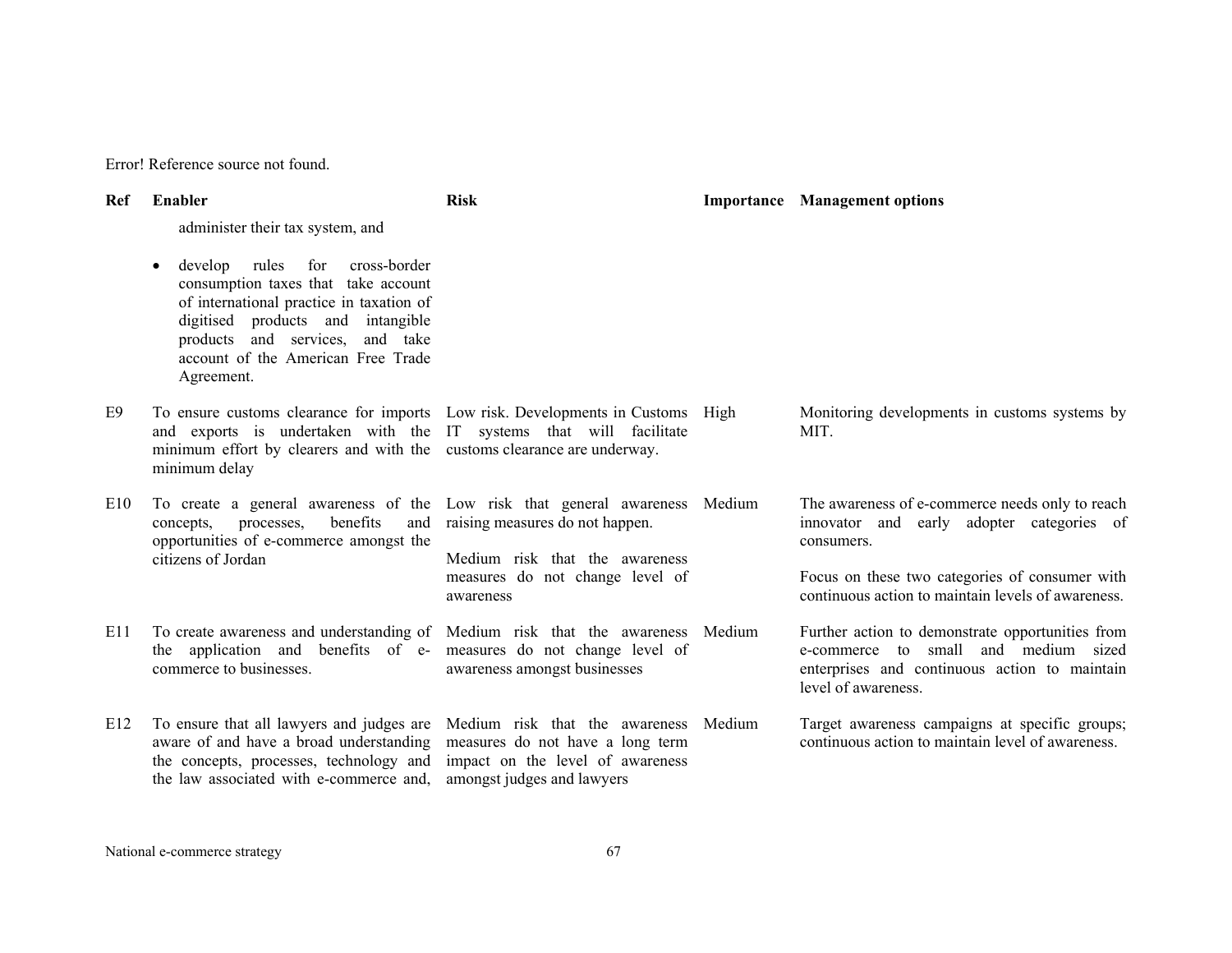| Ref | Enabler                                                                                                                                                                                                                                           | <b>Risk</b>                                                                                                                                 |        | <b>Importance</b> Management options                                                                |
|-----|---------------------------------------------------------------------------------------------------------------------------------------------------------------------------------------------------------------------------------------------------|---------------------------------------------------------------------------------------------------------------------------------------------|--------|-----------------------------------------------------------------------------------------------------|
|     | with respect to the law, its intention,<br>applicability and implications                                                                                                                                                                         |                                                                                                                                             |        |                                                                                                     |
| E13 | To create awareness and understanding<br>amongst tax officers of the application and<br>benefits of e-commerce to businesses and<br>the impact of e-commerce on taxation<br>principles and practice.                                              | Medium<br>risk<br>that<br>awareness<br>measures do not have a long term<br>impact on the level of awareness<br>amongst tax officers         | Medium | Target awareness campaigns at specific groups;<br>continuous action to maintain level of awareness. |
| E14 | To create awareness and understanding<br>amongst government officials of the<br>application and benefits of e-commerce to<br>businesses and to the country as a whole,<br>and the impact of government action on<br>the development of e-commerce | Medium<br>that<br>risk<br>awareness<br>measures do not have a long term<br>impact on the level of awareness<br>amongst government officials | Medium | Target awareness campaigns at specific groups;<br>continuous action to maintain level of awareness. |
| E15 | To create awareness and understanding<br>amongst bank staff of the application and<br>benefits of e-commerce to businesses and<br>the opportunities that e-commerce gives to<br>the banking sector.                                               | Medium<br>risk<br>that<br>awareness<br>measures do not have a long term<br>impact on the level of awareness<br>amongst bank staff           | Medium | Target awareness campaigns at specific groups;<br>continuous action to maintain level of awareness. |
| E16 | To increase capacity of SMEs to adopt e-<br>commerce systems, services and related<br>processes in order to improve their<br>interaction with customers and suppliers.                                                                            | High risk that capacity does not High<br>improve.                                                                                           |        | MIT to provide funding for pilot e-commerce<br>systems and other demonstrator projects.             |
| E17 | To ensure that the ICT sector and other Low risk that the ICT sector does not High<br>sectors of the economy have the<br>commercial and technical e-commerce<br>skills amongst their IT professionals to                                          | develop capacity in e-commerce<br>within specified timescales                                                                               |        | MoICT work with $Int(a)$ on additional measures<br>to raise capacity.                               |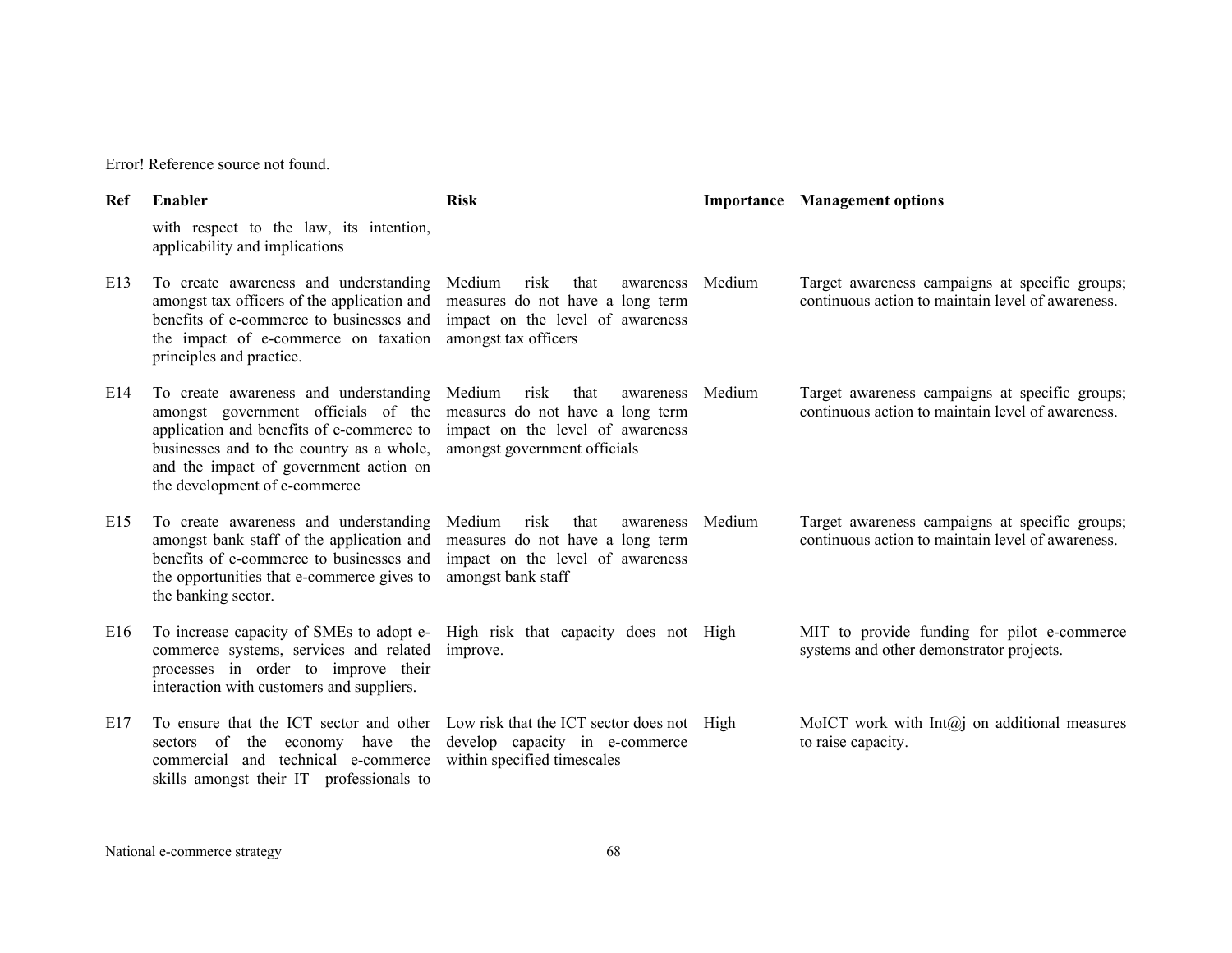| Ref | Enabler                                                                                                                                                                                                                                                                                                                          | <b>Risk</b>                        |                                                                                                                                                                          | <b>Importance</b> Management options                                                                                                        |
|-----|----------------------------------------------------------------------------------------------------------------------------------------------------------------------------------------------------------------------------------------------------------------------------------------------------------------------------------|------------------------------------|--------------------------------------------------------------------------------------------------------------------------------------------------------------------------|---------------------------------------------------------------------------------------------------------------------------------------------|
|     | provide e-commerce advice and systems                                                                                                                                                                                                                                                                                            |                                    |                                                                                                                                                                          |                                                                                                                                             |
| E18 | To ensure that there judges and lawyers Medium risk that courses<br>and<br>have expertise in e-commerce to provide<br>modules<br>for<br>courses<br>are<br>not<br>advice, to represent and to render<br>developed or that lawyers and judges<br>do not attend such courses.<br>judgements in cases associated with e-<br>commerce | Medium                             | Bar Association and Judges Association work to<br>develop capacity<br>building measures<br>with<br>universities.<br>Provision of bursaries to attend in-service training |                                                                                                                                             |
|     |                                                                                                                                                                                                                                                                                                                                  |                                    |                                                                                                                                                                          | courses provided through the Bar Association and<br>Judges Association.                                                                     |
| E19 | To ensure that there is capacity in the Medium risk to the MoF that this High<br>Ministry of Finance to audit e-commerce capacity is not developed<br>and other online businesses                                                                                                                                                |                                    |                                                                                                                                                                          | Chambers of Industry and Commerce to lobby for<br>improved capacity in MoF.                                                                 |
| E20 | To provide employment opportunities that Employment opportunities do not Medium<br>meet the aspirations of the educated young                                                                                                                                                                                                    | develop for the young.             |                                                                                                                                                                          | A further investigation regarding why such<br>employment opportunities are not developing.                                                  |
| E21 | To showcase the capabilities of Jordanian Low risk of not being undertaken.<br>information<br>technology<br>companies,<br>payment services, logistics services, legal<br>advice and accounting firms in e-<br>commerce and web based systems and<br>services                                                                     |                                    | High                                                                                                                                                                     | Early commitment of funds for measures to<br>showcase capabilities.                                                                         |
| E22 | To increase capacity in ICT firms in e- Low risk of objective not being met.<br>commerce systems<br>development and<br>services provision                                                                                                                                                                                        |                                    | High                                                                                                                                                                     | Close monitoring of ICT firm capacity by $Int(a)$<br>and MoICT                                                                              |
| E23 | To develop Arabic e-commerce related Medium risk that Arab e-commerce<br>software and services and to adapt non-<br>Arabic e-commerce software and services developed or adapted in other ways                                                                                                                                   | software will not<br>related<br>be | High                                                                                                                                                                     | Close monitoring of partnering arrangements<br>between e-commerce software developers and<br>Jordanian ICT companies by $Int(a)$ and MoICT. |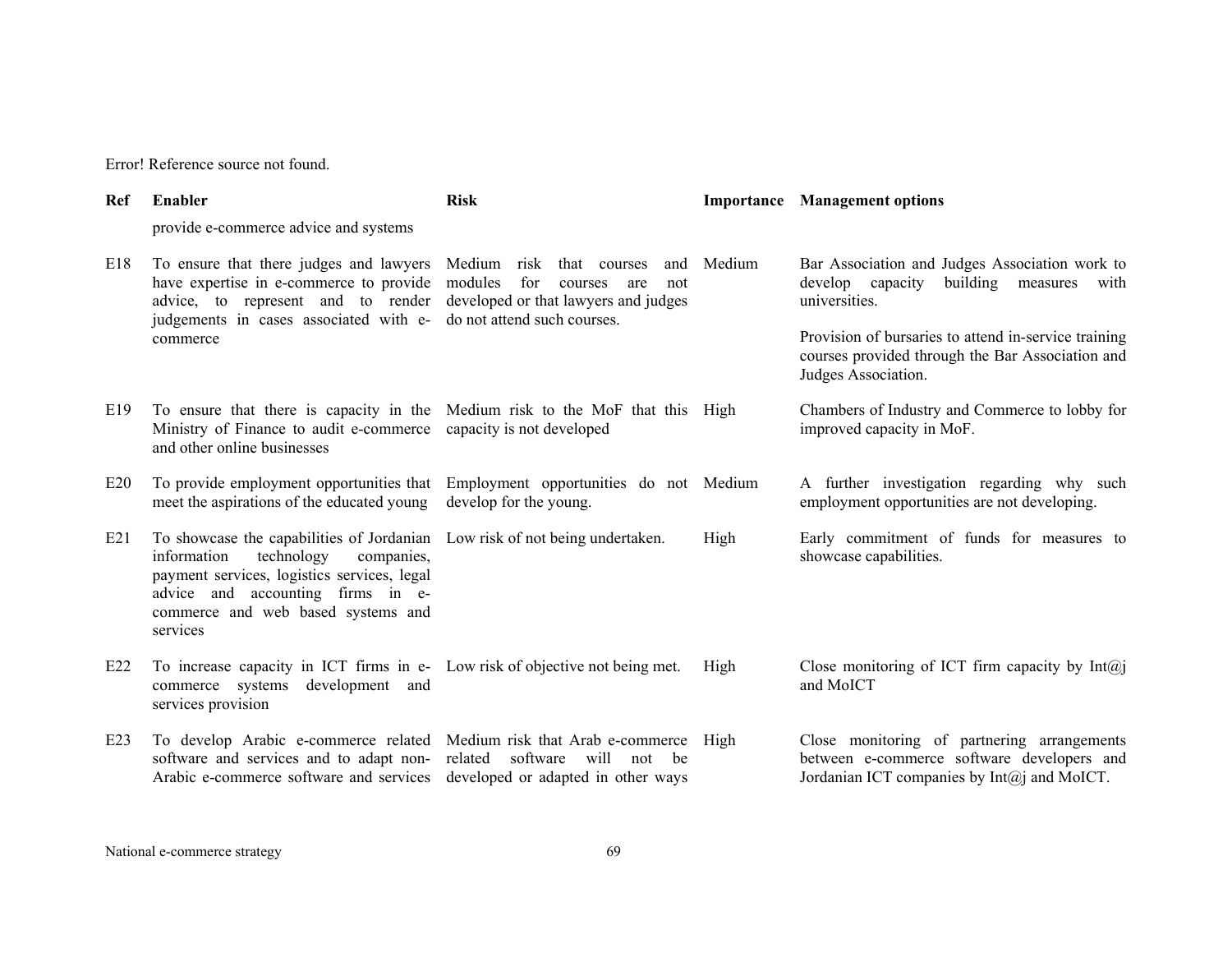| Ref | Enabler                                                                                                                                                                                                   | <b>Risk</b>                                                                                                          | <b>Importance</b> Management options                                                                                                                                              |
|-----|-----------------------------------------------------------------------------------------------------------------------------------------------------------------------------------------------------------|----------------------------------------------------------------------------------------------------------------------|-----------------------------------------------------------------------------------------------------------------------------------------------------------------------------------|
|     | for the Arabic market.                                                                                                                                                                                    | to the Arab region                                                                                                   | Initiatives to bring together e-commerce software<br>developers<br>and Jordanian ICT<br>companies<br>organised by $Int(a)$ and MoICT                                              |
| E24 | To leverage high mobile phone penetration<br>rates in Jordan and the region to develop<br>new mobile-based e-commerce and m-<br>commerce software and services (see<br>Objective 2.1 of the ICT Strategy) | Medium risk that services will not be High<br>developed for mobile phones                                            | Little software is available elsewhere in the world<br>for mobile phone based e-commerce. Int $(a)$ and<br>MoICT to monitor developments in Jordan<br>closely.                    |
| E25 | Promote<br>Jordan as<br>an outsourcing<br>destination for e-commerce services (see<br>Objective 2.2 of the ICT Strategy)                                                                                  | Medium risk that hosting services High<br>and other outsourcing services will<br>not be developed in a timely manner | Monitoring of developments by $Int(a)$<br>and<br>MoICT.                                                                                                                           |
|     |                                                                                                                                                                                                           |                                                                                                                      | Stimulation of the market through government use<br>of outsourced hosting services.                                                                                               |
| E26 | Reiteration of ICT Strategy objectives 1.1,<br>1.2 and $1.3$ :-                                                                                                                                           | High risk that objectives (1.1) and High<br>$(1.2)$ will not be met                                                  | MoICT to work towards the elimination of<br>impediments in the information technology and<br>telecommunications sectors under Article $(3/m)$ of                                  |
|     | $(1.1)$ Enhance competition for fixed-line<br>broadband internet service, resulting in<br>lower prices                                                                                                    |                                                                                                                      | the Telecommunications Law through cooperating<br>with the TRC and other parties.                                                                                                 |
|     | $(1.2)$ Enhance competition for wireless<br>broadband internet service, increasing<br>supply and resulting in lower prices                                                                                |                                                                                                                      |                                                                                                                                                                                   |
|     | $(1.3)$ Improve affordability of internet High risk that objective $(1.3)$ will not High<br>access and personal computers                                                                                 | be met in the area of personal<br>computers                                                                          | MoICT to work with ISPs to develop internet<br>access services that include a low cost rented PC<br>or mobile internet terminal potentially using<br>online application services. |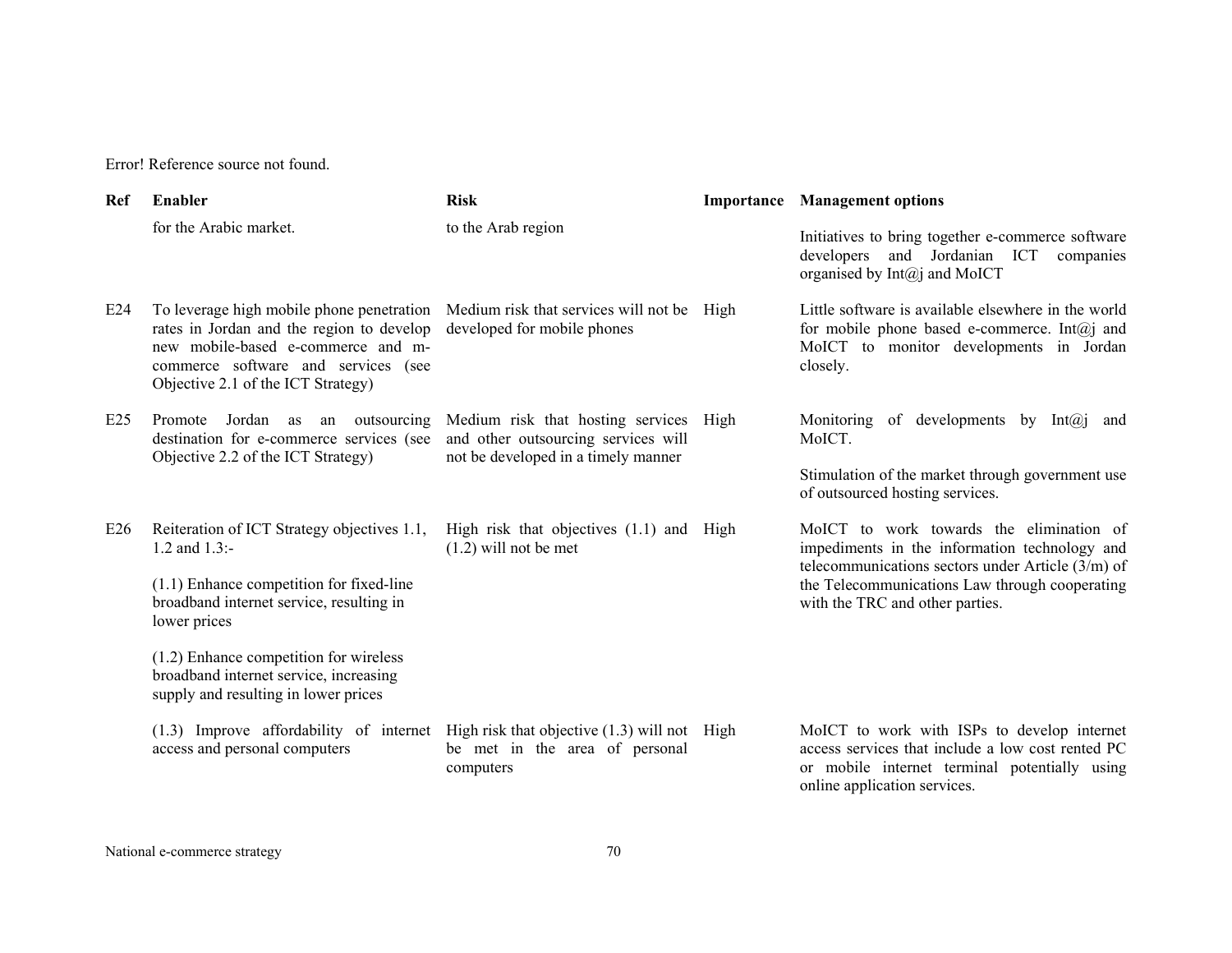| Ref | Enabler                                                                                                                                                                                                     | <b>Risk</b>                                                                                                                            |           | <b>Importance</b> Management options                                                                                                                                                                                                          |
|-----|-------------------------------------------------------------------------------------------------------------------------------------------------------------------------------------------------------------|----------------------------------------------------------------------------------------------------------------------------------------|-----------|-----------------------------------------------------------------------------------------------------------------------------------------------------------------------------------------------------------------------------------------------|
| E27 | Ensure that IT infrastructure for e-<br>commerce in small business and for the<br>consumer is available and affordable.                                                                                     | Medium risk that ICT infrastructure<br>will not be affordable                                                                          | High      | MoICT to work with ISPs to develop internet<br>access services that include a low cost rented PC<br>or mobile internet terminal potentially using<br>online application services.                                                             |
| E28 | Put in place the infrastructure necessary<br>for provision of international hosting<br>services and international contact centres                                                                           | High<br>risk<br>diversity<br>that<br>international<br>telecommunications<br>will not develop in a timely manner                        | in High   | MoICT bring together TRC, network operators,<br>operators of networks in neighbouring countries,<br>security services and other interested parties and<br>negotiate a method of providing competing<br>services over diverse infrastructures. |
| E29 | To enable competitive supply of mobile<br>broadband services for m-commerce by<br>enabling mobile licensees to procure<br>suitable spectrum.                                                                | High risk that spectrum will not High<br>become available or that it is not<br>assigned to operators within the<br>required timescales |           | MoICT to sponsor Government decision on policy<br>for sales of spectrum for mobile broadband<br>services and communicate decision to TRC.                                                                                                     |
| E30 | Remove impediments to the development<br>of air and land freight hubs by logistics<br>companies                                                                                                             | Low risk that developments at Queen High<br>Alia Airport will not take place                                                           |           | MIT to monitor developments closely.                                                                                                                                                                                                          |
| E31 | Promote the development of fulfilment Low risk that such fulfilment Low<br>warehousing,<br>packing,<br>facilities<br>delivery<br>transportation<br>and<br>$\sim$ $-$<br>as<br>outsourced services           | services will not develop                                                                                                              |           | No action.                                                                                                                                                                                                                                    |
| E32 | Prepare the Maritime Transport Sector to<br>benefit from the strategy by provided<br>maritime information and facilitate<br>electronic accessibility to the services<br>provided by the maritime authority. | Lack of trained<br>personnel<br>maintain and develop the Maritime<br>Transport system                                                  | to Medium | Jordan Maritime Authority to provide a training<br>budget and to train staff                                                                                                                                                                  |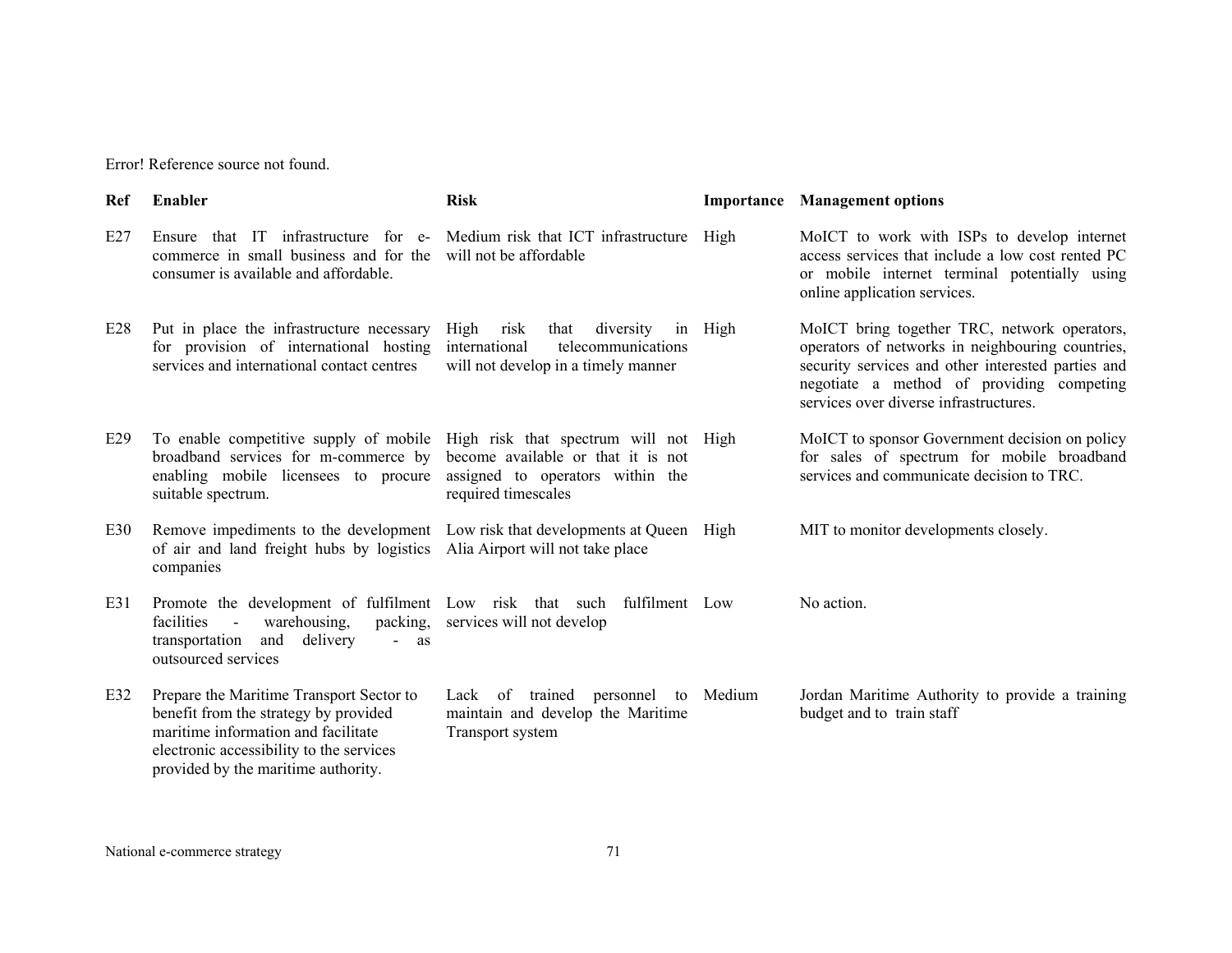| Ref | Enabler                                                                                                                                                                                                           | <b>Risk</b>                                                                                    | Importance | <b>Management options</b>                                                                                                                                                                 |
|-----|-------------------------------------------------------------------------------------------------------------------------------------------------------------------------------------------------------------------|------------------------------------------------------------------------------------------------|------------|-------------------------------------------------------------------------------------------------------------------------------------------------------------------------------------------|
| E33 | Promote national street addresses to<br>facilitate delivery to individual buildings                                                                                                                               | Lack of awareness                                                                              | High       | Raise awareness through media campaign                                                                                                                                                    |
|     |                                                                                                                                                                                                                   | Lack of infrastructure and resources<br>for implementation                                     | High       | Cooperate with local authorities and encourage<br>donor agencies to fund this initiative                                                                                                  |
| E34 | Develop capacity and resources in Jordan<br>for creating catalogues at an affordable<br>cost                                                                                                                      | Medium risk that this project will not High<br>go ahead                                        |            | Ministry of Finance (General Supply Department)<br>to stimulate the development of catalogue services<br>through Government e-procurement initiative.                                     |
| E35 | Improve the availability of funds for Medium risk that links with investors Medium<br>investment in e-commerce start ups by<br>links<br>further<br>developing<br>between<br>entrepreneurs and potential investors | will not be made.                                                                              |            | MIT to sponsor networking events and clubs.                                                                                                                                               |
| E36 | Provide entrepreneurs with access to<br>expertise for<br>relevant<br>e-commerce<br>business financing and development                                                                                             | Low risk that entrepreneurs will not Medium<br>have access to relevant financial<br>expertise. |            | MIT to take over the role to provide relevant<br>expertise to entrepreneurs                                                                                                               |
| E37 | To stimulate the take up of e-commerce in<br>the private sector amongst suppliers to<br>Government through Government e-<br>procurement                                                                           | Medium risk of project not going High<br>ahead                                                 |            | Development of case study material and<br>awareness material by Int@j and Chambers of<br>Commerce and Industry in conjunction with the<br>Ministry of Finance General Supplies Department |
|     |                                                                                                                                                                                                                   |                                                                                                |            | Awareness events conducted by the Ministry of<br><b>Finance General Supplies Department</b>                                                                                               |
|     |                                                                                                                                                                                                                   |                                                                                                |            | Incentive scheme to encourage use of Government<br>e-procurement scheme by suppliers developed by<br>the Ministry of Finance.                                                             |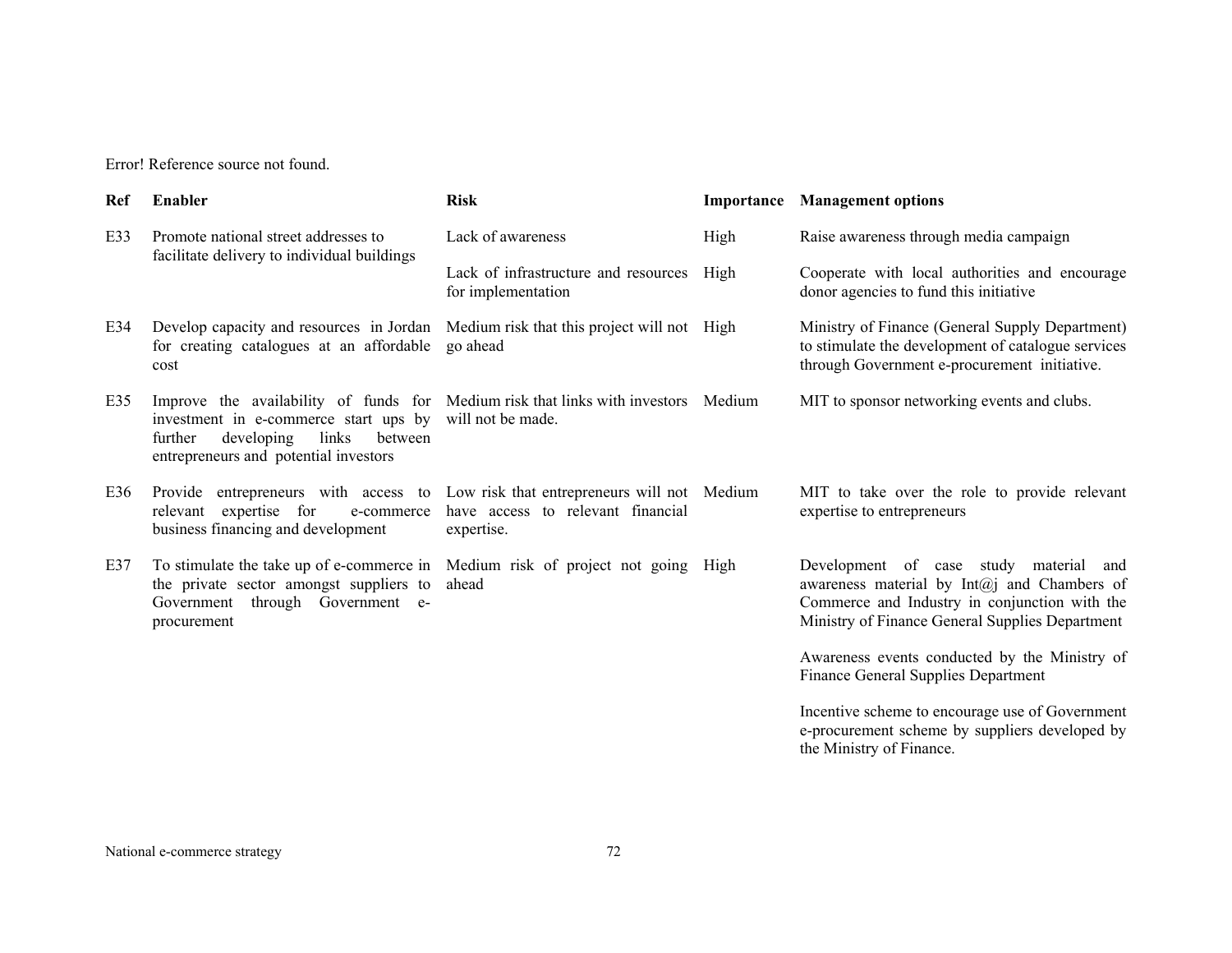| Ref | Enabler | Risk                                                     | <b>Importance</b> Management options                                                         |
|-----|---------|----------------------------------------------------------|----------------------------------------------------------------------------------------------|
|     |         | Medium risk of suppliers not using High<br>e-procurement | Develop incentive scheme to encourage use of<br>Government e-procurement scheme by suppliers |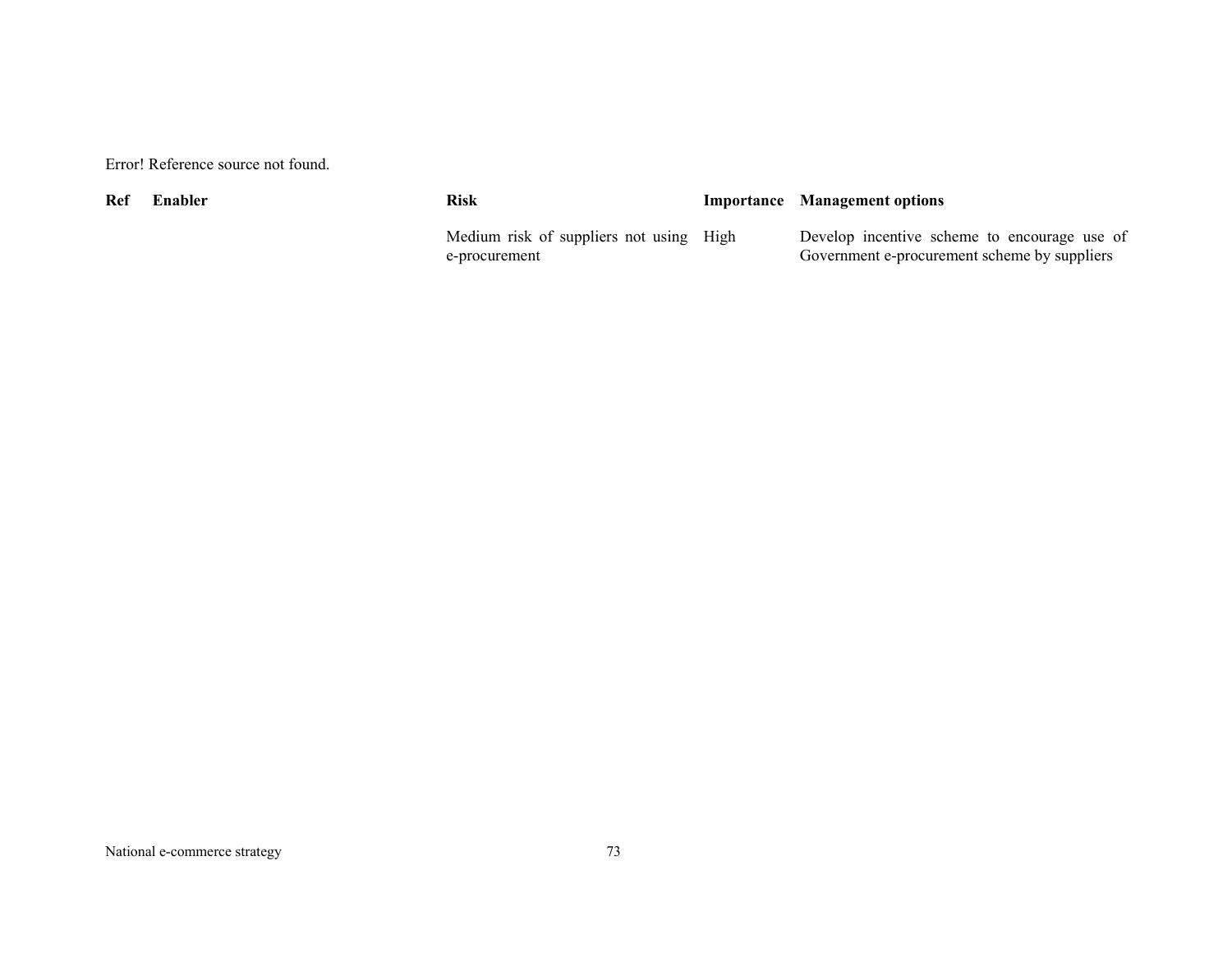## **8.4 Risk conclusions**

The key overall risks to the strategic goals arising from the enablers are therefore:

1. The law will not be modified to meet requirements for e-commerce.

#### **Action: A clear project plan agreed with relevant Ministers should be prepared.**

2. Banks will not allow credit, debit and ATM cards to be used for online transactions and that banks will not provide merchant accounts

## **Action: Prioritise the development of a fully operational payment gateway acceptable to all banks, with public reporting of adoption by the banks.**

3. The development of mechanisms for making payments by mobile phones will not develop.

**Action: The Association of Banks, Central Bank, MIT and MoICT to work with banks to encourage the development of a means of making payments from phones that do not incur telecommunications sector taxes or contravene banking or other regulations.** 

4. Any awareness measures do not change levels of awareness amongst the citizens of Jordan.

**Action: Ensure that awareness campaigns are clearly targeted at consumers and developers that represent innovators and early adopters since these are the two categories most likely to adopt or deliver e-commerce. These categories will be the young, the IT literate and professionals.** 

The risks to Goal 1: to increase the wealth of the Jordanian people through the development and exploitation of e-commerce, and promote the use of e-commerce in wholesale or retail trade (objectives 3.1, 3.2 and 4.1 and 4.2) are as follows:

1. There will be no change in business regulations to take account of the high cost of business start ups and the need for premises that meet the requirements for operating a business.

#### **Action: Develop a full justification for removing regulations in a paper for Cabinet.**

2. Awareness campaigns do not alter the level of awareness amongst key groups – business, lawyers and judges, tax officers, government officials, and bank staff.

## **Action: Target awareness campaigns at specific groups; continuous action to maintain level of awareness.**

3. Skills related to e-commerce in SMEs do not improve.

#### **Action: MIT to provide funding for pilot e-commerce systems and other demonstrator projects**.

4. Courses for judges and lawyers do not develop or judges and lawyers do not attend.

**Action: provide incentives for lawyers and judges to obtain qualifications in ecommerce from a Jordanian university or elsewhere.**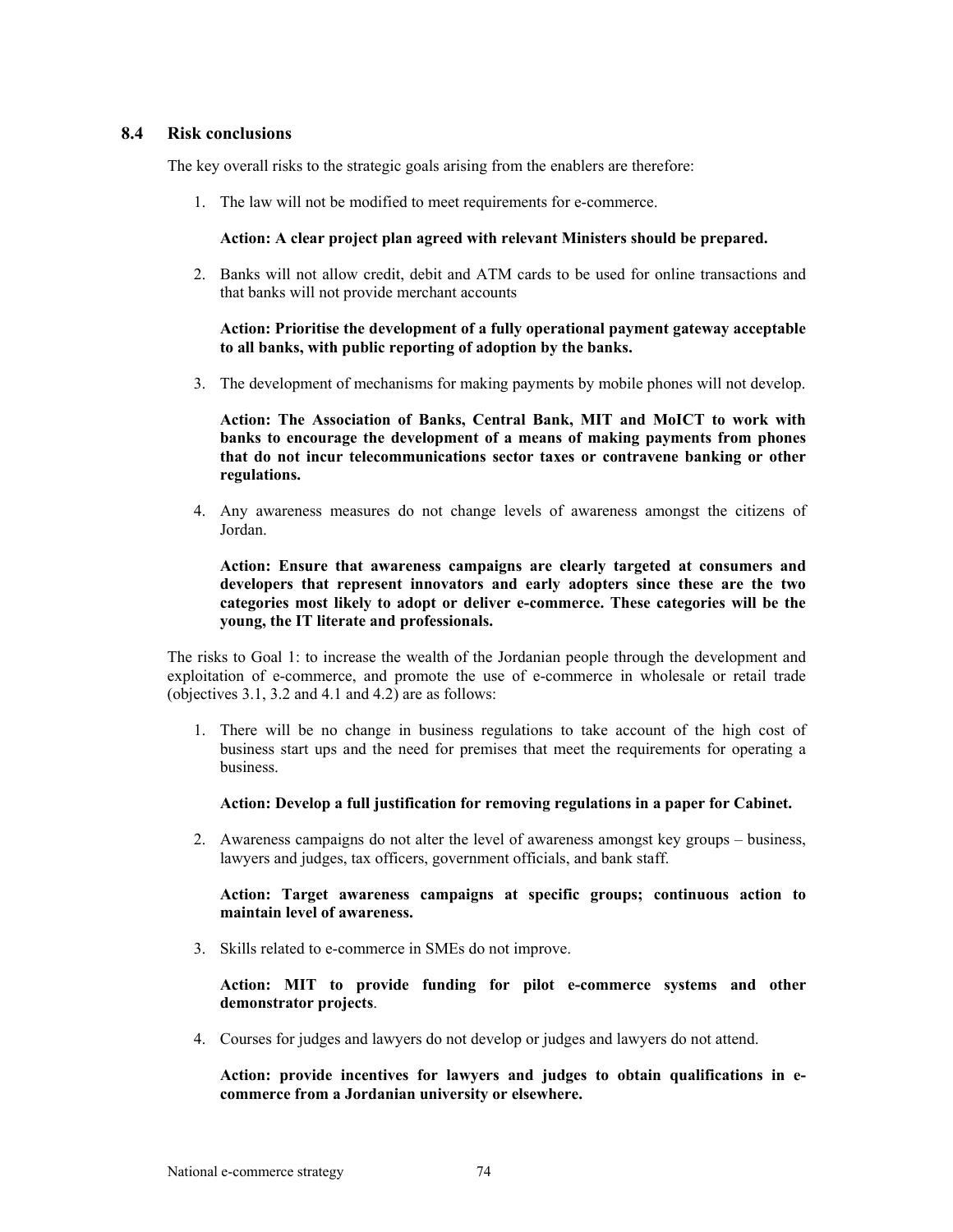5. Capacity in the MoF to audit e-commerce and other online businesses does not develop.

**Action: Chambers of Industry and Commerce to lobby for improved capacity in MoF.** 

6. Employment opportunities do not develop for the young.

**Action: A further investigation regarding why such employment opportunities are not developing.** 

7. Diversity in international telecommunications will not develop in a timely manner.

#### **Action: MoICT to bring together interested parties and negotiate a method of providing competing services over diverse infrastructures.**

8. Links between entrepreneurs and investors are not made.

#### **Action: MIT to sponsor networking events and clubs.**

The risks associated with the second goal, to be a regional leader by 2012 for IT systems development, applications and services associated with e-commerce, are as follows:

1. A low risk that the capacity of the ICT sector in e-commerce does not improve.

#### **Action: MoICT to work with Int@j on additional measures to raise capacity.**

2. Developments in the IT sector to provide Arab market e-commerce software and services and to exploit high mobile phone penetration rates do not occur.

#### **Action: MoICT to work with Int@j to monitor progress and develop additional measures such as use of government contracts to promote outsourcing.**

3. Diversity in international telecommunications will not occur in a timely manner.

## **Action: MoICT to facilitate the development of such services by commercial operators by sponsoring negotiations between interested parties.**

The risks to the third goal, to be one of the leading countries in the Arab region that uses ecommerce as a channel for selling goods and services to consumers, and the fourth goal, to be one of the leading countries in the Arab region that uses e-commerce as a channel for domestic and international business to business collaboration and trade, are as follows:

1. There is a low risk that secure websites will not evolve.

#### **Action: Monitor evolution of secure websites and promote awareness as necessary to achieve targets.**

2. There is a low risk that developments in customs clearance will not happen.

## **Action: Monitoring developments in customs systems by MIT.**

3. There is a high risk that competition for fixed line broadband services, and wireless broadband internet access will not mature, and that as a consequence, internet access will continue to be unaffordable by certain sectors of society.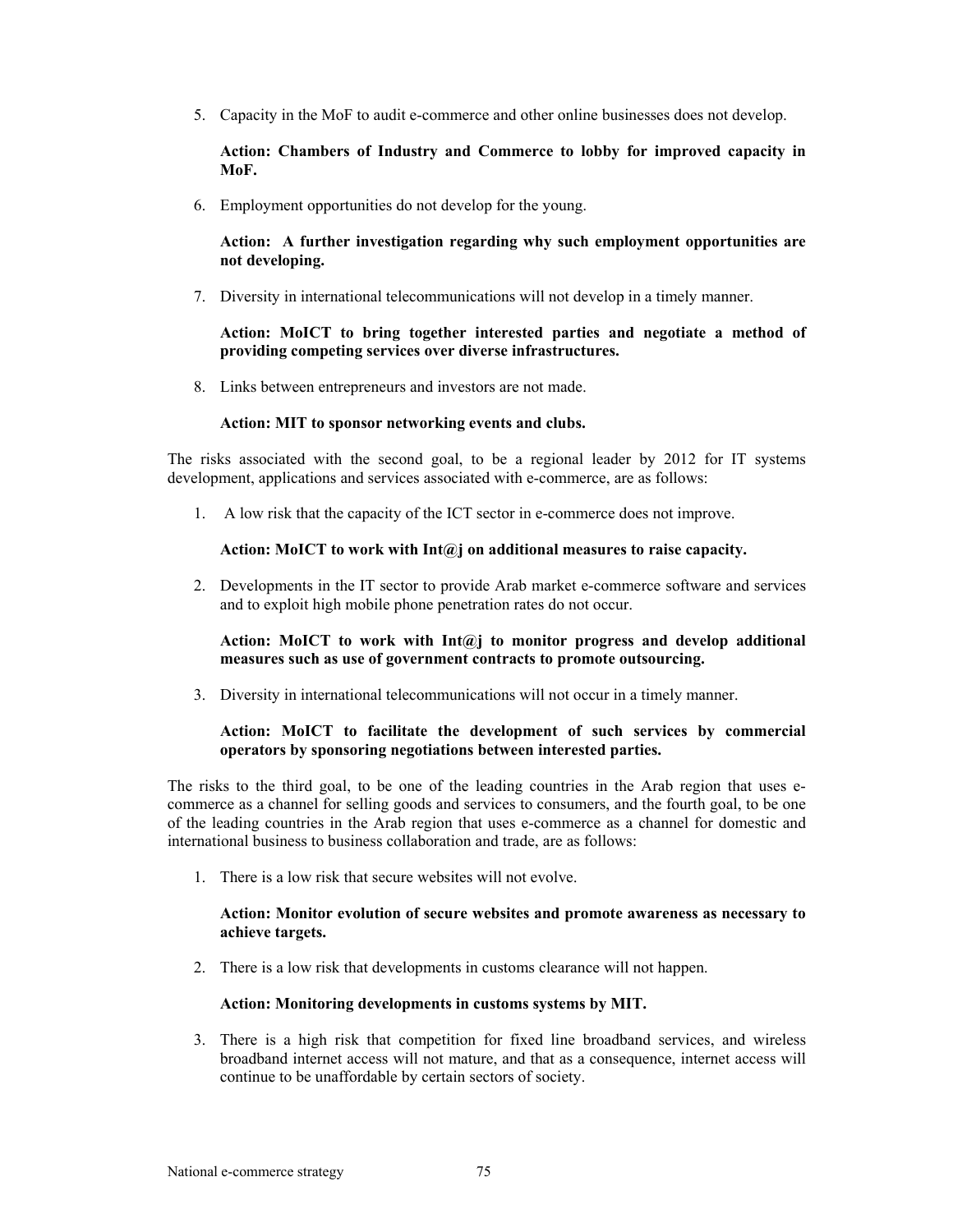**Action: MoICT to work towards the elimination of this impediment in the information technology and telecommunications sector under Article (3/m) of the Telecommunications Law through cooperating with the TRC and other parties.** 

4. Spectrum will not become available or that it is not assigned to operators within the required timescales.

**Action: MoICT to sponsor Government decision on policy for sales of spectrum for mobile broadband services and communicate decision to TRC** 

5. There is a low risk that developments at Queen Alia Airport will not take place.

## **Action Civil Aviation Authority / PMU to monitor developments closely.**

6. There is a low risk that fulfilment services will not develop.

#### **Action: No action.**

7. There is a medium risk of a lack of trained personnel to maintain and develop the Maritime Transport system

#### **Action: Ensure that a budget for training is established and training is carried out**

8. There is a medium risk that the addressing initiative will not be completed and will not be adopted.

**Action: Take action to ensure citizens are aware of the addressing initiative and that it is fully resourced.** 

9. Development of capacity in catalogue creation will not develop.

**Action: Ministry of Finance (General Supply Department) to stimulate the development of catalogue services through Government e-procurement initiative;** 

10. Suppliers to government do not use e-government procurement service.

#### **Actions:**

- **Development of case study material and awareness material by Int@j and Chambers of Commerce and Industry in conjunction with the Ministry of Finance General Supplies Department;**
- **Undertake awareness events conducted by the Ministry of Finance General Supplies Department ;**
- **Develop incentive scheme to encourage use of Government e-procurement scheme by suppliers by the Ministry of Finance**.**.**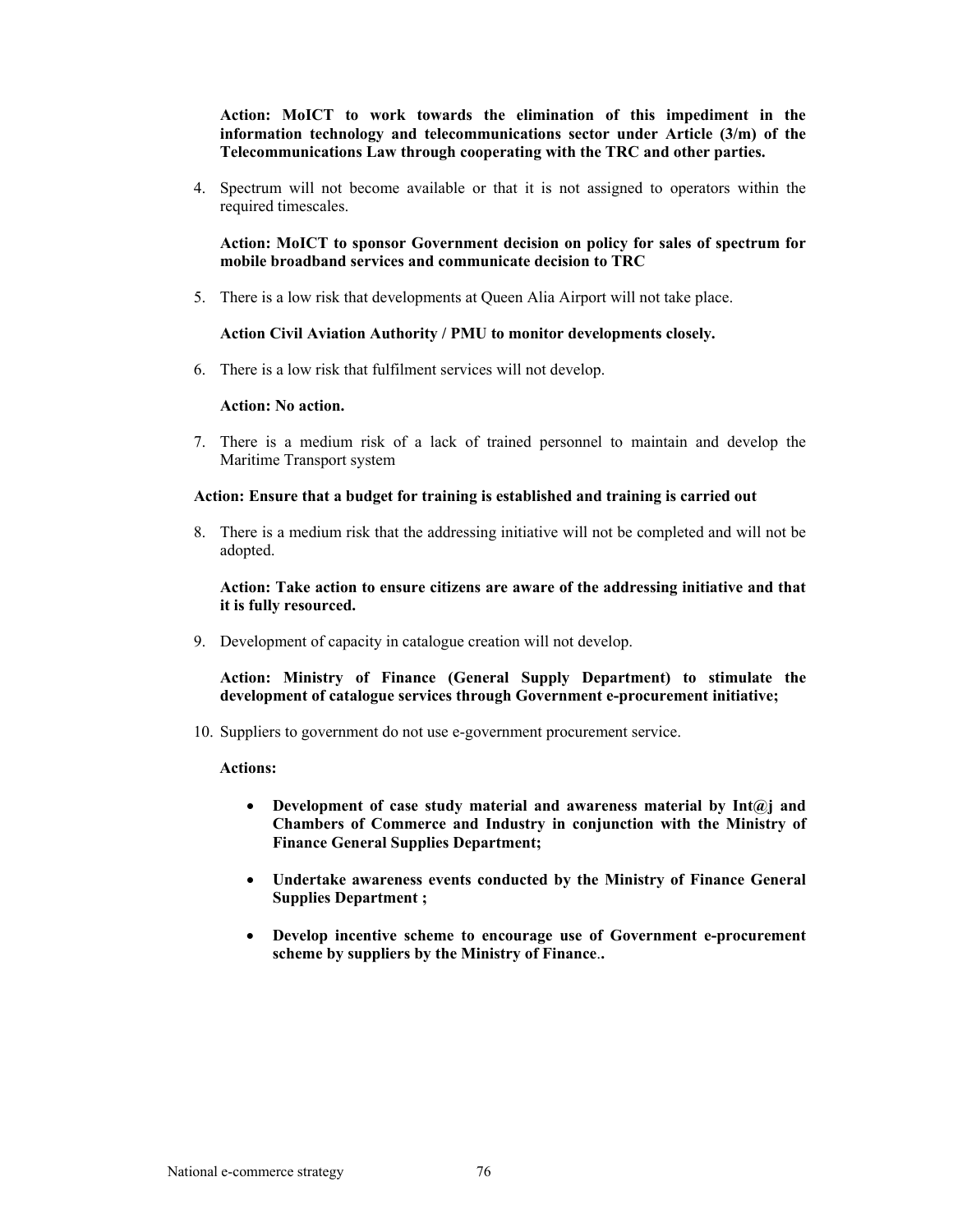|                |                                                                                                                                                                      | To create an environment that generates<br>business opportunities particularly for young<br>people | create additional high value employment<br>Jordanians in knowledge based industries<br>5 의 | To improve the efficiency of Jordanian<br>business | To reduce factor prices | To expand the domestic and export markets<br>for ICT products and services | To increase the gross revenue and gross<br>value added by the sector | To increase tax revenues raised from the ICT<br>sector | To improve Jordan's ability to attract skilled<br>ICT professionals to come to or remain in the<br>country | To increase the range of e-commerce<br>products and services | To increase the number of Jordanian retailers<br>that sell online using e-commerce within<br>Jordan, in the Arab region and worldwide. | To stimulate retail e-commerce business start<br>ups | To improve consumers' access to goods and<br>services sold by Jordanian retailers | To reduce the cost of goods and services for<br>Jordanians | To extend the range of goods and services<br>available to Jordanians | To increase the volume of Jordanian<br>domestic retail business | To extend the reach of Jordanian retail<br>business across the Arab region | the profitability of Jordanian retail<br>To increase t<br>businesses | To increase the number of businesses that<br>use e-commerce for business to business<br>trading | To stimulate wholesale e-commerce business<br>start ups | To maximise Jordanian company<br>participation in global supply chains that use<br>chainess to business e-commerce as their<br>chainess | To increase the efficiency of supply chains<br>operating in Jordan | To extend the reach of Jordanian companies<br>in existing international markets and reach<br>new international markets. | To increase the efficiency of individual<br>companies in the procurement of goods and<br>services |
|----------------|----------------------------------------------------------------------------------------------------------------------------------------------------------------------|----------------------------------------------------------------------------------------------------|--------------------------------------------------------------------------------------------|----------------------------------------------------|-------------------------|----------------------------------------------------------------------------|----------------------------------------------------------------------|--------------------------------------------------------|------------------------------------------------------------------------------------------------------------|--------------------------------------------------------------|----------------------------------------------------------------------------------------------------------------------------------------|------------------------------------------------------|-----------------------------------------------------------------------------------|------------------------------------------------------------|----------------------------------------------------------------------|-----------------------------------------------------------------|----------------------------------------------------------------------------|----------------------------------------------------------------------|-------------------------------------------------------------------------------------------------|---------------------------------------------------------|-----------------------------------------------------------------------------------------------------------------------------------------|--------------------------------------------------------------------|-------------------------------------------------------------------------------------------------------------------------|---------------------------------------------------------------------------------------------------|
| Ref            | Enabler \Objective                                                                                                                                                   | 1.1                                                                                                | 1.2                                                                                        | 1.3                                                | 1.4                     | 2.1                                                                        | 2.2                                                                  | 2.3                                                    | 2.4                                                                                                        | 2.5                                                          | 3.1                                                                                                                                    | 3.2                                                  | 3.3                                                                               | 3.4                                                        | 3.5                                                                  | 3.6                                                             | 3.7                                                                        | 3.8                                                                  | 4.1                                                                                             | 4.2                                                     | 4.3                                                                                                                                     | 4.4                                                                | 4.5                                                                                                                     | 4.6                                                                                               |
| E <sub>1</sub> | To ensure the<br>validity of digital<br>signatures under<br>the e-transaction<br>law                                                                                 | $\checkmark$                                                                                       | $\checkmark$                                                                               | $\checkmark$                                       | $\checkmark$            | $\checkmark$                                                               | $\checkmark$                                                         | $\checkmark$                                           | ✓                                                                                                          |                                                              | $\checkmark$                                                                                                                           | $\checkmark$                                         | ✓                                                                                 | $\checkmark$                                               | $\checkmark$                                                         | $\checkmark$                                                    | $\checkmark$                                                               | $\checkmark$                                                         | $\checkmark$                                                                                    | $\checkmark$                                            | ✓                                                                                                                                       |                                                                    |                                                                                                                         |                                                                                                   |
| E2             | To provide an<br>effective legal<br>framework for the<br>development of e-<br>commerce                                                                               | $\checkmark$                                                                                       | $\checkmark$                                                                               | $\checkmark$                                       | $\checkmark$            | $\checkmark$                                                               | $\checkmark$                                                         | $\checkmark$                                           | ✓                                                                                                          |                                                              | $\checkmark$                                                                                                                           | $\checkmark$                                         | $\checkmark$                                                                      | $\checkmark$                                               | $\checkmark$                                                         | ✓                                                               | $\checkmark$                                                               | $\checkmark$                                                         | $\checkmark$                                                                                    | $\checkmark$                                            | $\checkmark$                                                                                                                            |                                                                    |                                                                                                                         |                                                                                                   |
| E <sub>3</sub> | To revise the<br>regulation of<br>businesses to take<br>account of new<br>forms of business<br>made possible by<br>e-commerce and<br>other forms of<br>communication | $\checkmark$                                                                                       | $\checkmark$                                                                               | $\checkmark$                                       | $\checkmark$            |                                                                            | $\checkmark$                                                         |                                                        |                                                                                                            |                                                              |                                                                                                                                        | $\checkmark$                                         |                                                                                   |                                                            |                                                                      |                                                                 |                                                                            |                                                                      |                                                                                                 | ✓                                                       |                                                                                                                                         |                                                                    |                                                                                                                         |                                                                                                   |
| E <sub>4</sub> | To ensure that<br>there is a general<br>awareness of the<br>need for<br>information and<br>personal security                                                         |                                                                                                    |                                                                                            |                                                    |                         |                                                                            |                                                                      |                                                        |                                                                                                            |                                                              |                                                                                                                                        | $\checkmark$                                         |                                                                                   |                                                            |                                                                      |                                                                 |                                                                            |                                                                      |                                                                                                 | ✓                                                       |                                                                                                                                         |                                                                    |                                                                                                                         |                                                                                                   |

# **Annex 1: Linkage between Enablers and Strategic Objectives**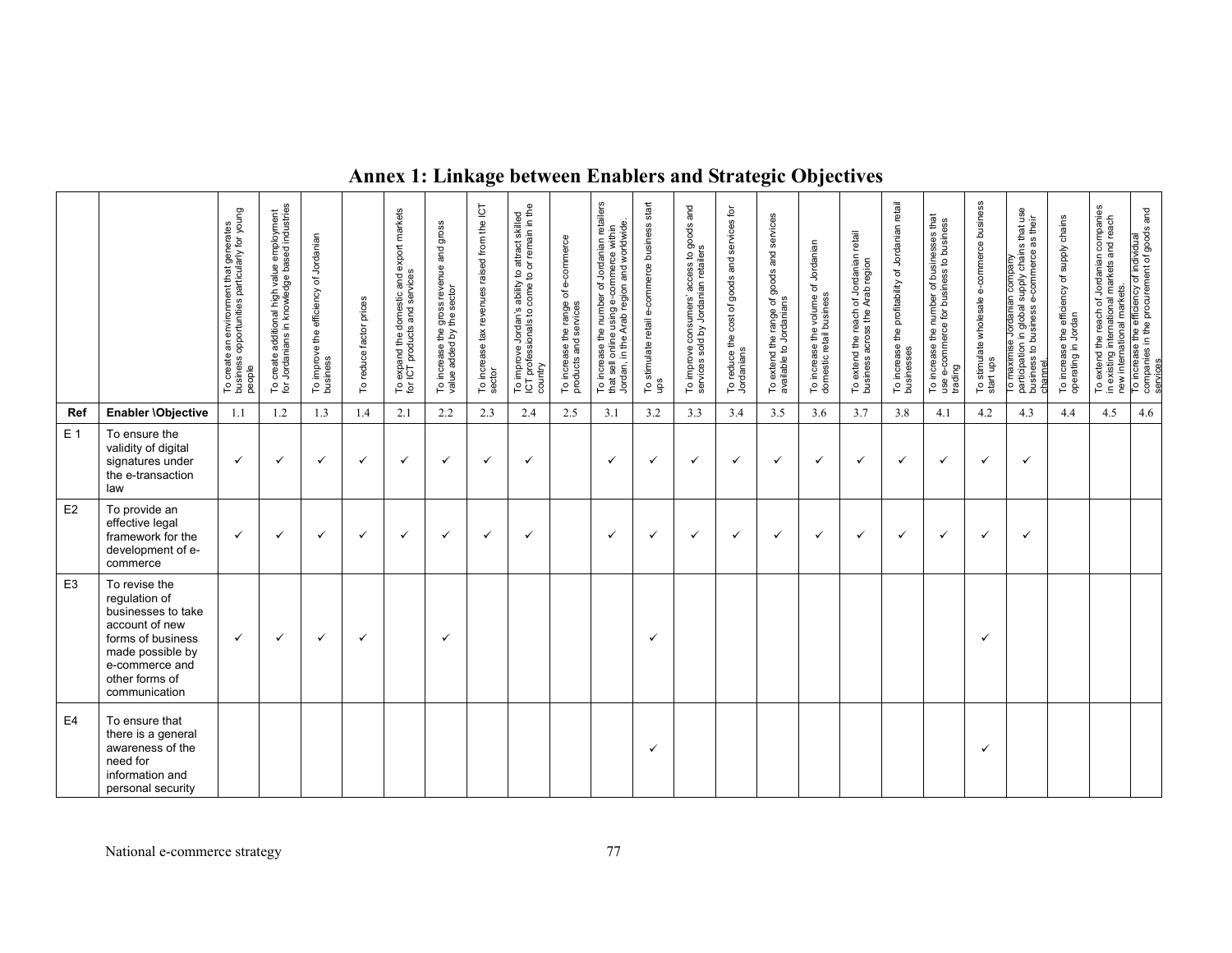|                |                                                                                                                                                                                      | To create an environment that generates<br>business opportunities particularly for young<br>people | To create additional high value employment<br>for Jordanians in knowledge based industries | To improve the efficiency of Jordanian<br>business | factor prices<br>reduce<br>$\mathop{\mathsf{C}}$ | To expand the domestic and export markets<br>for ICT products and services | To increase the gross revenue and gross<br>value added by the sector | To increase tax revenues raised from the ICT<br>sector | To improve Jordan's ability to attract skilled<br>ICT professionals to come to or remain in the<br>country | To increase the range of e-commerce<br>products and services | To increase the number of Jordanian retailers<br>Jordan, in the Arab region and worldwide<br><b>commerce</b><br>φ<br>puisr<br>online<br>that sell | To stimulate retail e-commerce business start<br>ups | To improve consumers' access to goods and<br>services sold by Jordanian retailers | To reduce the cost of goods and services for<br>Jordanians | To extend the range of goods and services<br>available to Jordanians | To increase the volume of Jordanian<br>domestic retail business | To extend the reach of Jordanian retail<br>business across the Arab region | To increase the profitability of Jordanian retail<br>businesses | To increase the number of businesses that<br>use e-commerce for business to business<br>trading | To stimulate wholesale e-commerce business<br>start ups | Jordanian company<br>n global supply chains that use<br>their<br>-commerce<br>ψ<br>business<br>$\mathbf{a}$<br>esi<br>To maximise<br>participation i<br>business to b<br>channel | To increase the efficiency of supply chains<br>operating in Jordan | the reach of Jordanian companies<br>international markets and reach<br>in existing international ma<br>new international markets.<br>To extend | To increase the efficiency of individual<br>companies in the procurement of goods and<br>services |
|----------------|--------------------------------------------------------------------------------------------------------------------------------------------------------------------------------------|----------------------------------------------------------------------------------------------------|--------------------------------------------------------------------------------------------|----------------------------------------------------|--------------------------------------------------|----------------------------------------------------------------------------|----------------------------------------------------------------------|--------------------------------------------------------|------------------------------------------------------------------------------------------------------------|--------------------------------------------------------------|---------------------------------------------------------------------------------------------------------------------------------------------------|------------------------------------------------------|-----------------------------------------------------------------------------------|------------------------------------------------------------|----------------------------------------------------------------------|-----------------------------------------------------------------|----------------------------------------------------------------------------|-----------------------------------------------------------------|-------------------------------------------------------------------------------------------------|---------------------------------------------------------|----------------------------------------------------------------------------------------------------------------------------------------------------------------------------------|--------------------------------------------------------------------|------------------------------------------------------------------------------------------------------------------------------------------------|---------------------------------------------------------------------------------------------------|
| Ref            | Enabler \Objective                                                                                                                                                                   | 1.1                                                                                                | 1.2                                                                                        | 1.3                                                | 1.4                                              | 2.1                                                                        | 2.2                                                                  | 2.3                                                    | 2.4                                                                                                        | 2.5                                                          | 3.1                                                                                                                                               | 3.2                                                  | 3.3                                                                               | 3.4                                                        | 3.5                                                                  | 3.6                                                             | 3.7                                                                        | 3.8                                                             | 4.1                                                                                             | 4.2                                                     | 4.3                                                                                                                                                                              | 4.4                                                                | 4.5                                                                                                                                            | 4.6                                                                                               |
|                | amongst<br>companies that<br>trade electronically                                                                                                                                    |                                                                                                    |                                                                                            |                                                    |                                                  |                                                                            |                                                                      |                                                        |                                                                                                            |                                                              |                                                                                                                                                   |                                                      |                                                                                   |                                                            |                                                                      |                                                                 |                                                                            |                                                                 |                                                                                                 |                                                         |                                                                                                                                                                                  |                                                                    |                                                                                                                                                |                                                                                                   |
| E <sub>5</sub> | To enable the<br>overwhelming<br>majority of citizens<br>and businesses to<br>make online<br>payments over the<br>internet.                                                          | $\checkmark$                                                                                       | $\checkmark$                                                                               | $\checkmark$                                       | $\checkmark$                                     | ✓                                                                          | ✓                                                                    | $\checkmark$                                           | $\checkmark$                                                                                               | $\checkmark$                                                 | ✓                                                                                                                                                 | $\checkmark$                                         | $\checkmark$                                                                      | ✓                                                          | ✓                                                                    | $\checkmark$                                                    | $\checkmark$                                                               | $\checkmark$                                                    |                                                                                                 |                                                         |                                                                                                                                                                                  |                                                                    |                                                                                                                                                |                                                                                                   |
| E <sub>6</sub> | To enable<br>payments for<br>purchases made on<br>line via a mobile<br>phone without<br>incurring taxes and<br>other charges<br>applicable only to<br>telecommunications<br>services | $\checkmark$                                                                                       | $\checkmark$                                                                               | ✓                                                  | ✓                                                | ✓                                                                          | ✓                                                                    | $\checkmark$                                           | $\checkmark$                                                                                               | $\checkmark$                                                 | $\checkmark$                                                                                                                                      | $\checkmark$                                         | $\checkmark$                                                                      | ✓                                                          | ✓                                                                    | $\checkmark$                                                    | ✓                                                                          | $\checkmark$                                                    |                                                                                                 |                                                         |                                                                                                                                                                                  |                                                                    |                                                                                                                                                |                                                                                                   |
| E7             | To ensure that<br>taxation on e-<br>commerce meets<br>requirements for<br>neutrality,<br>efficiency, certainty<br>and simplicity,<br>effectiveness and<br>fairness and               | $\checkmark$                                                                                       | $\checkmark$                                                                               |                                                    |                                                  |                                                                            |                                                                      |                                                        |                                                                                                            |                                                              | ✓                                                                                                                                                 | $\checkmark$                                         |                                                                                   | ✓                                                          |                                                                      |                                                                 |                                                                            |                                                                 | ✓                                                                                               | $\checkmark$                                            |                                                                                                                                                                                  |                                                                    |                                                                                                                                                | $\checkmark$                                                                                      |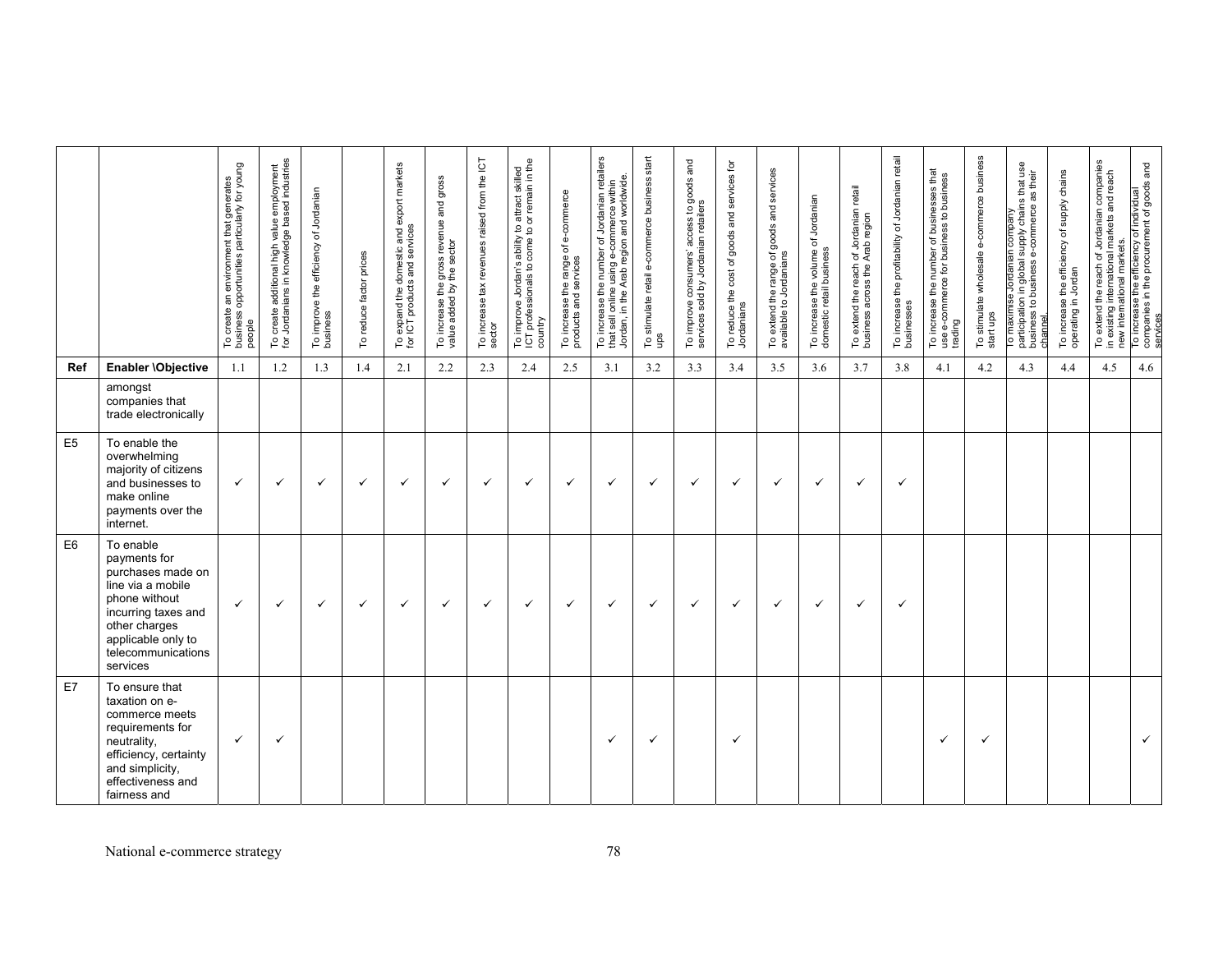|                 |                                                                                                                                                        | To create an environment that generates<br>business opportunities particularly for young<br>people | To create additional high value employment<br>for Jordanians in knowledge based industries | To improve the efficiency of Jordanian<br>business | To reduce factor prices | To expand the domestic and export markets<br>for ICT products and services | To increase the gross revenue and gross<br>value added by the sector | To increase tax revenues raised from the ICT<br>sector | To improve Jordan's ability to attract skilled<br>ICT professionals to come to or remain in the<br>country | To increase the range of e-commerce<br>products and services | To increase the number of Jordanian retailers<br>that sell online using e-commerce within<br>Jordan, in the Arab region and worldwide | To stimulate retail e-commerce business start<br>ups | To improve consumers' access to goods and<br>services sold by Jordanian retailers | To reduce the cost of goods and services for<br>Jordanians | To extend the range of goods and services<br>available to Jordanians | To increase the volume of Jordanian<br>domestic retail business | To extend the reach of Jordanian retail<br>business across the Arab region | To increase the profitability of Jordanian retail<br>businesses | To increase the number of businesses that<br>use e-commerce for business to business<br>trading | To stimulate wholesale e-commerce business<br>start ups | supply chains that use<br>their<br>æ<br>commerce<br>Jordanian company<br>φ<br>participation in global<br>business to business<br>maximise<br>channel<br>P | To increase the efficiency of supply chains<br>operating in Jordan | To extend the reach of Jordanian companies<br>in existing international markets and reach<br>new international markets.<br>in existing | To increase the efficiency of individual<br>companies in the procurement of goods and<br>services |
|-----------------|--------------------------------------------------------------------------------------------------------------------------------------------------------|----------------------------------------------------------------------------------------------------|--------------------------------------------------------------------------------------------|----------------------------------------------------|-------------------------|----------------------------------------------------------------------------|----------------------------------------------------------------------|--------------------------------------------------------|------------------------------------------------------------------------------------------------------------|--------------------------------------------------------------|---------------------------------------------------------------------------------------------------------------------------------------|------------------------------------------------------|-----------------------------------------------------------------------------------|------------------------------------------------------------|----------------------------------------------------------------------|-----------------------------------------------------------------|----------------------------------------------------------------------------|-----------------------------------------------------------------|-------------------------------------------------------------------------------------------------|---------------------------------------------------------|-----------------------------------------------------------------------------------------------------------------------------------------------------------|--------------------------------------------------------------------|----------------------------------------------------------------------------------------------------------------------------------------|---------------------------------------------------------------------------------------------------|
| Ref             | Enabler \Objective                                                                                                                                     | 1.1                                                                                                | 1.2                                                                                        | 1.3                                                | 1.4                     | 2.1                                                                        | 2.2                                                                  | 2.3                                                    | 2.4                                                                                                        | 2.5                                                          | 3.1                                                                                                                                   | 3.2                                                  | 3.3                                                                               | 3.4                                                        | 3.5                                                                  | 3.6                                                             | 3.7                                                                        | 3.8                                                             | 4.1                                                                                             | 4.2                                                     | 4.3                                                                                                                                                       | 4.4                                                                | 4.5                                                                                                                                    | 4.6                                                                                               |
|                 | flexibility.                                                                                                                                           |                                                                                                    |                                                                                            |                                                    |                         |                                                                            |                                                                      |                                                        |                                                                                                            |                                                              |                                                                                                                                       |                                                      |                                                                                   |                                                            |                                                                      |                                                                 |                                                                            |                                                                 |                                                                                                 |                                                         |                                                                                                                                                           |                                                                    |                                                                                                                                        |                                                                                                   |
| E <sub>8</sub>  | To ensure that<br>processes for<br>taxation associated<br>with e-commerce<br>services and<br>companies:                                                | $\checkmark$                                                                                       | $\checkmark$                                                                               |                                                    |                         |                                                                            |                                                                      |                                                        |                                                                                                            |                                                              | $\checkmark$                                                                                                                          | ✓                                                    |                                                                                   | ✓                                                          |                                                                      |                                                                 |                                                                            |                                                                 | ✓                                                                                               | $\checkmark$                                            |                                                                                                                                                           |                                                                    |                                                                                                                                        | $\checkmark$                                                                                      |
| E <sub>9</sub>  | To ensure customs<br>clearance for<br>imports and exports<br>is undertaken with<br>the minimum effort<br>by clearers and<br>with the minimum<br>delay  |                                                                                                    |                                                                                            |                                                    |                         |                                                                            |                                                                      |                                                        |                                                                                                            |                                                              |                                                                                                                                       |                                                      |                                                                                   | ✓                                                          |                                                                      |                                                                 | $\checkmark$                                                               | $\checkmark$                                                    |                                                                                                 |                                                         | $\checkmark$                                                                                                                                              | $\checkmark$                                                       | ✓                                                                                                                                      | $\checkmark$                                                                                      |
| E <sub>10</sub> | To create a general<br>awareness of the<br>concepts,<br>processes, benefits<br>and opportunities of<br>e-commerce<br>amongst the<br>citizens of Jordan | $\checkmark$                                                                                       | $\checkmark$                                                                               |                                                    |                         | ✓                                                                          |                                                                      |                                                        |                                                                                                            |                                                              | $\checkmark$                                                                                                                          | ✓                                                    |                                                                                   |                                                            |                                                                      | ✓                                                               | $\checkmark$                                                               | $\checkmark$                                                    | ✓                                                                                               | ✓                                                       | $\checkmark$                                                                                                                                              | $\checkmark$                                                       | $\checkmark$                                                                                                                           | $\checkmark$                                                                                      |
| E11             | To create<br>awareness and<br>understanding of                                                                                                         | $\checkmark$                                                                                       | $\checkmark$                                                                               |                                                    |                         |                                                                            |                                                                      |                                                        |                                                                                                            |                                                              | $\checkmark$                                                                                                                          | $\checkmark$                                         |                                                                                   |                                                            |                                                                      |                                                                 |                                                                            |                                                                 | ✓                                                                                               | $\checkmark$                                            |                                                                                                                                                           |                                                                    |                                                                                                                                        |                                                                                                   |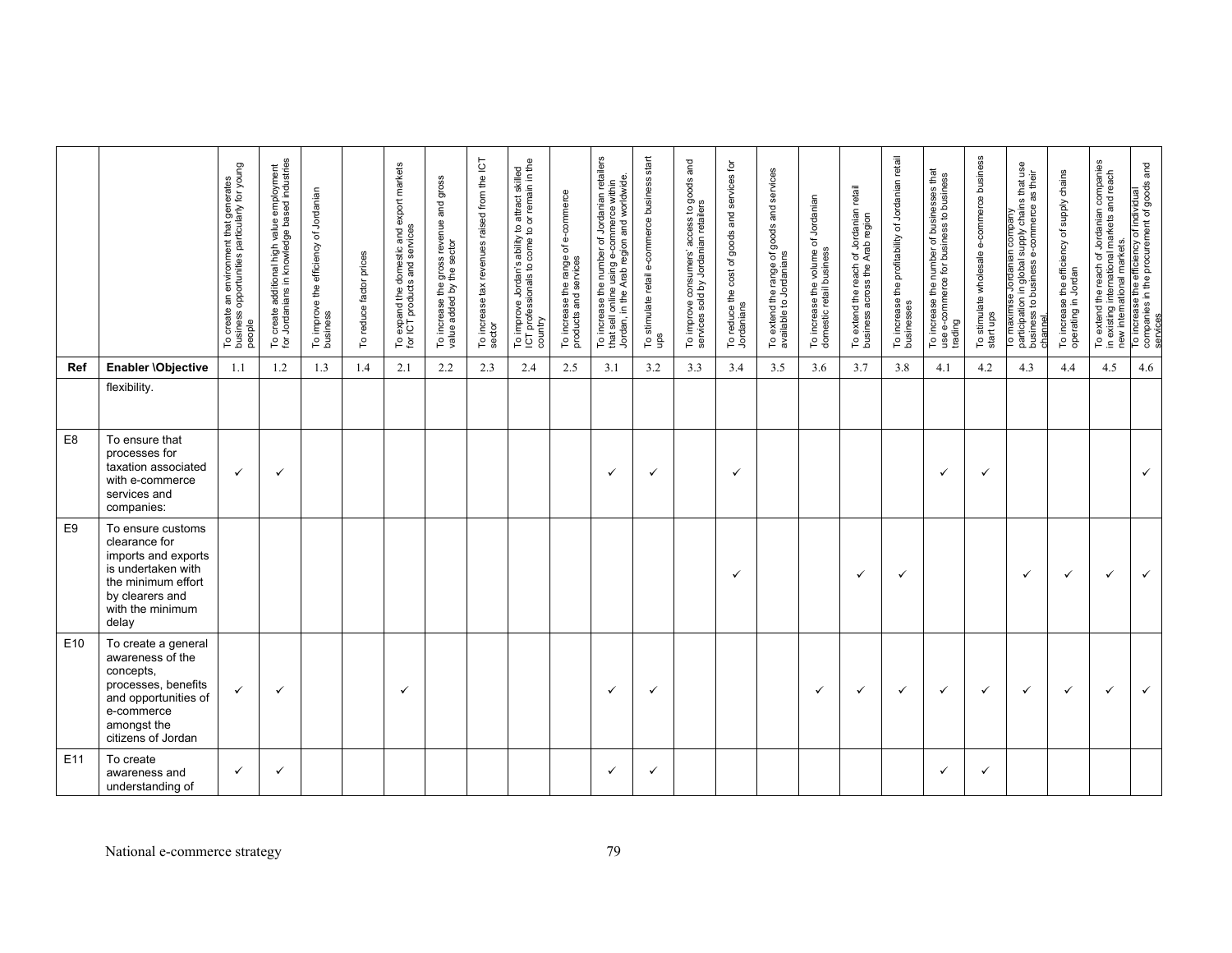|                 |                                                                                                                                                                                                                                                                                 | To create an environment that generates<br>business opportunities particularly for young<br>people | To create additional high value employment<br>for Jordanians in knowledge based industries | To improve the efficiency of Jordanian<br>business | To reduce factor prices | To expand the domestic and export markets<br>for ICT products and services | To increase the gross revenue and gross<br>value added by the sector | To increase tax revenues raised from the ICT<br>sector | To improve Jordan's ability to attract skilled<br>ICT professionals to come to or remain in the<br>country | To increase the range of e-commerce<br>products and services | To increase the number of Jordanian retailers<br>that sell online using e-commerce within<br>Jordan, in the Arab region and worldwide<br>that sell online | To stimulate retail e-commerce business start<br>ups | To improve consumers' access to goods and<br>services sold by Jordanian retailers | To reduce the cost of goods and services for<br>Jordanians | To extend the range of goods and services<br>available to Jordanians | To increase the volume of Jordanian<br>domestic retail business | To extend the reach of Jordanian retail<br>business across the Arab region | To increase the profitability of Jordanian retail<br>businesses | To increase the number of businesses that<br>use e-commerce for business to business<br>trading | To stimulate wholesale e-commerce business<br>start ups | To maximise Jordanian company<br>participation in global supply chains that use<br>business to business e-commerce as their<br>channel | efficiency of supply chains<br>To increase the efficant<br>operating in Jordan | To extend the reach of Jordanian companies<br>in existing international markets and reach<br>new international markets<br>in existing | To increase the efficiency of individual<br>companies in the procurement of goods and<br>services |
|-----------------|---------------------------------------------------------------------------------------------------------------------------------------------------------------------------------------------------------------------------------------------------------------------------------|----------------------------------------------------------------------------------------------------|--------------------------------------------------------------------------------------------|----------------------------------------------------|-------------------------|----------------------------------------------------------------------------|----------------------------------------------------------------------|--------------------------------------------------------|------------------------------------------------------------------------------------------------------------|--------------------------------------------------------------|-----------------------------------------------------------------------------------------------------------------------------------------------------------|------------------------------------------------------|-----------------------------------------------------------------------------------|------------------------------------------------------------|----------------------------------------------------------------------|-----------------------------------------------------------------|----------------------------------------------------------------------------|-----------------------------------------------------------------|-------------------------------------------------------------------------------------------------|---------------------------------------------------------|----------------------------------------------------------------------------------------------------------------------------------------|--------------------------------------------------------------------------------|---------------------------------------------------------------------------------------------------------------------------------------|---------------------------------------------------------------------------------------------------|
| Ref             | Enabler \Objective                                                                                                                                                                                                                                                              | 1.1                                                                                                | 1.2                                                                                        | 1.3                                                | 1.4                     | 2.1                                                                        | 2.2                                                                  | 2.3                                                    | 2.4                                                                                                        | 2.5                                                          | 3.1                                                                                                                                                       | 3.2                                                  | 3.3                                                                               | 3.4                                                        | 3.5                                                                  | 3.6                                                             | 3.7                                                                        | 3.8                                                             | 4.1                                                                                             | 4.2                                                     | 4.3                                                                                                                                    | 4.4                                                                            | 4.5                                                                                                                                   | 4.6                                                                                               |
|                 | the application and<br>benefits of e-<br>commerce to<br>businesses.                                                                                                                                                                                                             |                                                                                                    |                                                                                            |                                                    |                         |                                                                            |                                                                      |                                                        |                                                                                                            |                                                              |                                                                                                                                                           |                                                      |                                                                                   |                                                            |                                                                      |                                                                 |                                                                            |                                                                 |                                                                                                 |                                                         |                                                                                                                                        |                                                                                |                                                                                                                                       |                                                                                                   |
| E12             | To ensure that all<br>lawyers and judges<br>are aware of and<br>have a broad<br>understanding the<br>concepts,<br>processes,<br>technology and the<br>law associated with<br>e-commerce and,<br>with respect to the<br>law, its intention,<br>applicability and<br>implications | $\checkmark$                                                                                       | $\checkmark$                                                                               |                                                    |                         |                                                                            |                                                                      |                                                        |                                                                                                            |                                                              | $\checkmark$                                                                                                                                              | $\checkmark$                                         |                                                                                   |                                                            |                                                                      |                                                                 |                                                                            |                                                                 | ✓                                                                                               | ✓                                                       |                                                                                                                                        |                                                                                |                                                                                                                                       |                                                                                                   |
| E <sub>13</sub> | To create<br>awareness and<br>understanding of<br>the application and<br>benefits of e-<br>commerce to<br>businesses and the<br>impact of e-<br>commerce on<br>taxation principles<br>and practice.                                                                             | ✓                                                                                                  | $\checkmark$                                                                               |                                                    |                         |                                                                            |                                                                      |                                                        |                                                                                                            |                                                              | $\checkmark$                                                                                                                                              | $\checkmark$                                         |                                                                                   |                                                            |                                                                      |                                                                 |                                                                            |                                                                 | ✓                                                                                               | ✓                                                       |                                                                                                                                        |                                                                                |                                                                                                                                       |                                                                                                   |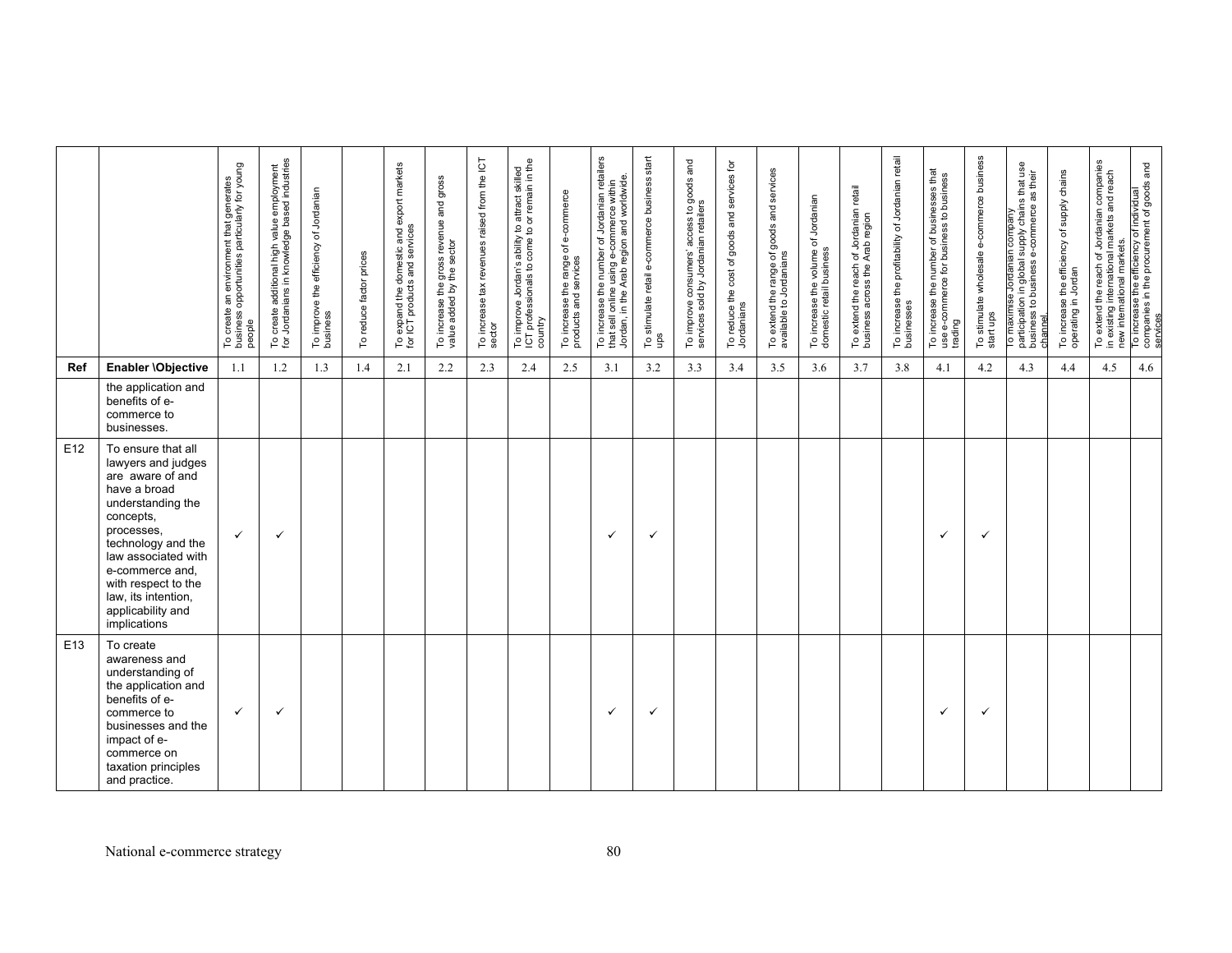|                 |                                                                                                                                                                                                     | To create an environment that generates<br>business opportunities particularly for young<br>people | To create additional high value employment<br>for Jordanians in knowledge based industries | To improve the efficiency of Jordanian<br>business | factor prices<br>reduce<br>$\mathsf{S}$ | To expand the domestic and export markets<br>for ICT products and services | To increase the gross revenue and gross<br>value added by the sector | To increase tax revenues raised from the ICT<br>sector | To improve Jordan's ability to attract skilled<br>ICT professionals to come to or remain in the<br>country | To increase the range of e-commerce<br>products and services | To increase the number of Jordanian retailers<br>that sell online using e-commerce within<br>Jordan, in the Arab region and worldwide | To stimulate retail e-commerce business start<br>ups | To improve consumers' access to goods and<br>services sold by Jordanian retailers | To reduce the cost of goods and services for<br>Jordanians | To extend the range of goods and services<br>available to Jordanians | To increase the volume of Jordanian<br>domestic retail business | To extend the reach of Jordanian retail<br>business across the Arab region | To increase the profitability of Jordanian retail<br>businesses | To increase the number of businesses that<br>use e-commerce for business to business<br>trading | To stimulate wholesale e-commerce business<br>start ups | To maximise Jordanian company<br>participation in global supply chains that use<br>business to business e-commerce as their<br>channel | To increase the efficiency of supply chains<br>operating in Jordan | To extend the reach of Jordanian companies<br>in existing international markets and reach<br>in existing international ma<br>new international markets. | To increase the efficiency of individual<br>companies in the procurement of goods and<br>services |
|-----------------|-----------------------------------------------------------------------------------------------------------------------------------------------------------------------------------------------------|----------------------------------------------------------------------------------------------------|--------------------------------------------------------------------------------------------|----------------------------------------------------|-----------------------------------------|----------------------------------------------------------------------------|----------------------------------------------------------------------|--------------------------------------------------------|------------------------------------------------------------------------------------------------------------|--------------------------------------------------------------|---------------------------------------------------------------------------------------------------------------------------------------|------------------------------------------------------|-----------------------------------------------------------------------------------|------------------------------------------------------------|----------------------------------------------------------------------|-----------------------------------------------------------------|----------------------------------------------------------------------------|-----------------------------------------------------------------|-------------------------------------------------------------------------------------------------|---------------------------------------------------------|----------------------------------------------------------------------------------------------------------------------------------------|--------------------------------------------------------------------|---------------------------------------------------------------------------------------------------------------------------------------------------------|---------------------------------------------------------------------------------------------------|
| Ref             | Enabler \Objective                                                                                                                                                                                  | 1.1                                                                                                | 1.2                                                                                        | 1.3                                                | 1.4                                     | 2.1                                                                        | 2.2                                                                  | 2.3                                                    | 2.4                                                                                                        | 2.5                                                          | 3.1                                                                                                                                   | 3.2                                                  | 3.3                                                                               | 3.4                                                        | 3.5                                                                  | 3.6                                                             | 3.7                                                                        | 3.8                                                             | 4.1                                                                                             | 4.2                                                     | 4.3                                                                                                                                    | 4.4                                                                | 4.5                                                                                                                                                     | 4.6                                                                                               |
| E14             | To create<br>awareness and<br>understanding of<br>the application and<br>benefits of e-<br>commerce to<br>businesses and the<br>impact of e-<br>commerce on<br>taxation principles<br>and practice. | $\checkmark$                                                                                       | $\checkmark$                                                                               |                                                    |                                         |                                                                            |                                                                      |                                                        |                                                                                                            |                                                              | ✓                                                                                                                                     | ✓                                                    |                                                                                   |                                                            |                                                                      |                                                                 |                                                                            |                                                                 | ✓                                                                                               | $\checkmark$                                            |                                                                                                                                        |                                                                    |                                                                                                                                                         |                                                                                                   |
| E <sub>15</sub> | To create<br>awareness and<br>understanding of<br>the application and<br>benefits of e-<br>commerce to<br>businesses and the<br>opportunities that<br>e-commerce gives<br>to the banking<br>sector. | $\checkmark$                                                                                       | $\checkmark$                                                                               |                                                    |                                         |                                                                            |                                                                      |                                                        |                                                                                                            |                                                              | $\checkmark$                                                                                                                          | ✓                                                    |                                                                                   |                                                            |                                                                      |                                                                 |                                                                            |                                                                 | ✓                                                                                               | $\checkmark$                                            |                                                                                                                                        |                                                                    |                                                                                                                                                         |                                                                                                   |
| E16             | To increase<br>capacity of SMEs to<br>adopt e-commerce<br>systems, services<br>and related<br>processes in order<br>to improve their<br>interaction with                                            | $\checkmark$                                                                                       | $\checkmark$                                                                               |                                                    |                                         |                                                                            |                                                                      |                                                        | $\checkmark$                                                                                               |                                                              | ✓                                                                                                                                     | ✓                                                    |                                                                                   |                                                            |                                                                      |                                                                 |                                                                            |                                                                 | ✓                                                                                               | $\checkmark$                                            |                                                                                                                                        |                                                                    |                                                                                                                                                         |                                                                                                   |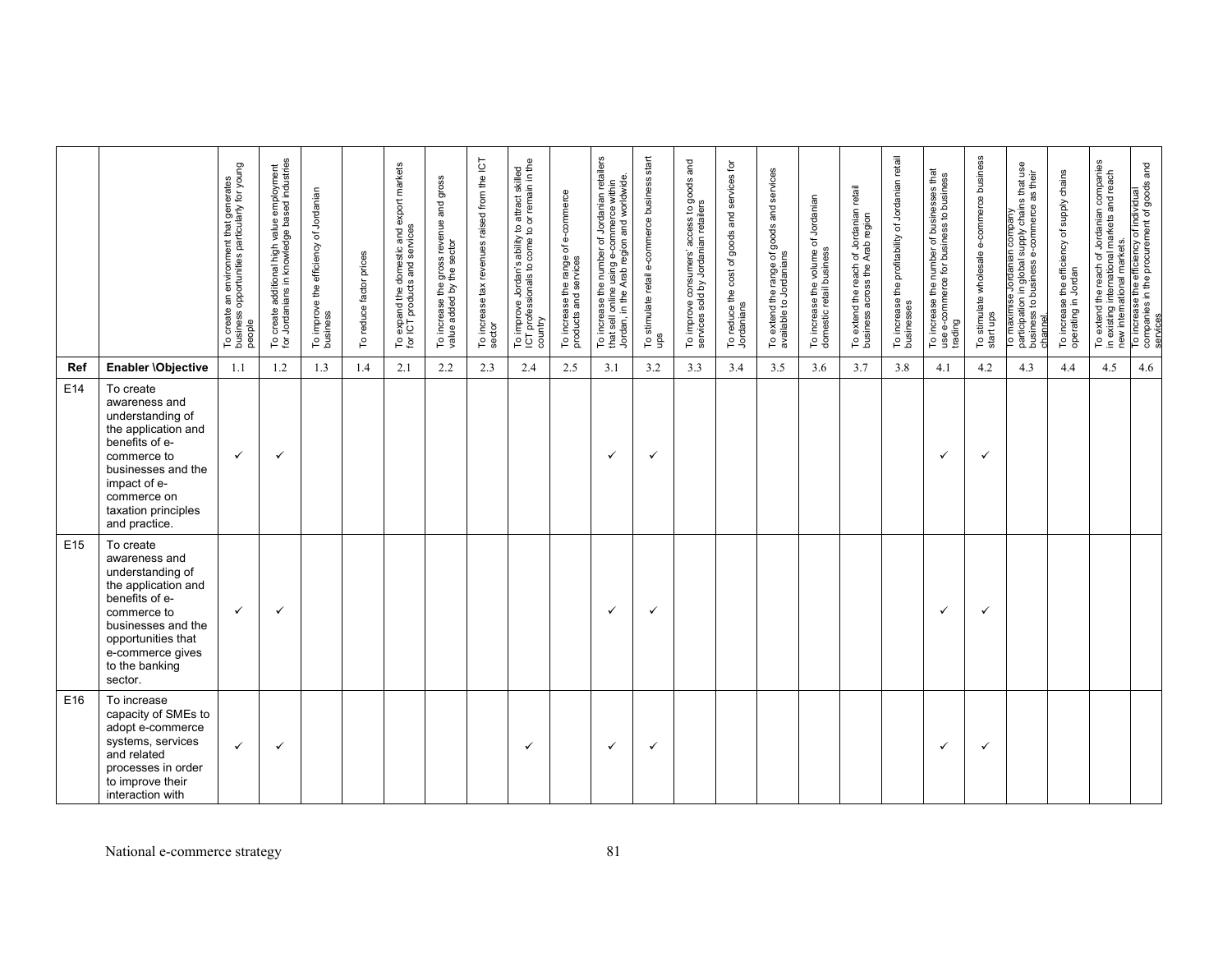|     |                                                                                                                                                                                                                               | To create an environment that generates<br>business opportunities particularly for young<br>people | To create additional high value employment<br>for Jordanians in knowledge based industries | To improve the efficiency of Jordanian<br>business | To reduce factor prices | To expand the domestic and export markets<br>for ICT products and services | To increase the gross revenue and gross<br>value added by the sector | To increase tax revenues raised from the ICT<br>sector | To improve Jordan's ability to attract skilled<br>ICT professionals to come to or remain in the<br>country | To increase the range of e-commerce<br>products and services | To increase the number of Jordanian retailers<br>Jordan, in the Arab region and worldwide<br>e-commerce within<br>using<br>sell online<br>that: | To stimulate retail e-commerce business start<br>ups | To improve consumers' access to goods and<br>services sold by Jordanian retailers | To reduce the cost of goods and services for<br>Jordanians | To extend the range of goods and services<br>available to Jordanians | To increase the volume of Jordanian<br>domestic retail business | To extend the reach of Jordanian retail<br>business across the Arab region | To increase the profitability of Jordanian retail<br>businesses | To increase the number of businesses that<br>use e-commerce for business to business<br>trading | To stimulate wholesale e-commerce business<br>start ups | To maximise Jordanian company<br>participation in global supply chains that use<br>business to business e-commerce as their<br>channel | efficiency of supply chains<br>To increase the effic<br>operating in Jordan | To extend the reach of Jordanian companies<br>in existing international markets and reach<br>new international markets. | To increase the efficiency of individual<br>companies in the procurement of goods and<br>services |
|-----|-------------------------------------------------------------------------------------------------------------------------------------------------------------------------------------------------------------------------------|----------------------------------------------------------------------------------------------------|--------------------------------------------------------------------------------------------|----------------------------------------------------|-------------------------|----------------------------------------------------------------------------|----------------------------------------------------------------------|--------------------------------------------------------|------------------------------------------------------------------------------------------------------------|--------------------------------------------------------------|-------------------------------------------------------------------------------------------------------------------------------------------------|------------------------------------------------------|-----------------------------------------------------------------------------------|------------------------------------------------------------|----------------------------------------------------------------------|-----------------------------------------------------------------|----------------------------------------------------------------------------|-----------------------------------------------------------------|-------------------------------------------------------------------------------------------------|---------------------------------------------------------|----------------------------------------------------------------------------------------------------------------------------------------|-----------------------------------------------------------------------------|-------------------------------------------------------------------------------------------------------------------------|---------------------------------------------------------------------------------------------------|
| Ref | Enabler \Objective                                                                                                                                                                                                            | 1.1                                                                                                | 1.2                                                                                        | 1.3                                                | 1.4                     | 2.1                                                                        | 2.2                                                                  | 2.3                                                    | 2.4                                                                                                        | 2.5                                                          | 3.1                                                                                                                                             | 3.2                                                  | 3.3                                                                               | 3.4                                                        | 3.5                                                                  | 3.6                                                             | 3.7                                                                        | 3.8                                                             | 4.1                                                                                             | 4.2                                                     | 4.3                                                                                                                                    | 4.4                                                                         | 4.5                                                                                                                     | 4.6                                                                                               |
|     | customers and<br>suppliers.                                                                                                                                                                                                   |                                                                                                    |                                                                                            |                                                    |                         |                                                                            |                                                                      |                                                        |                                                                                                            |                                                              |                                                                                                                                                 |                                                      |                                                                                   |                                                            |                                                                      |                                                                 |                                                                            |                                                                 |                                                                                                 |                                                         |                                                                                                                                        |                                                                             |                                                                                                                         |                                                                                                   |
| E17 | To ensure that the<br>ICT sector and<br>other sectors of the<br>economy have the<br>commercial and<br>technical e-<br>commerce skills<br>amongst their IT<br>professionals to<br>provide e-<br>commerce advice<br>and systems | $\checkmark$                                                                                       | $\checkmark$                                                                               |                                                    |                         | ✓                                                                          | $\checkmark$                                                         | $\checkmark$                                           | $\checkmark$                                                                                               | $\checkmark$                                                 | $\checkmark$                                                                                                                                    | $\checkmark$                                         |                                                                                   |                                                            |                                                                      |                                                                 |                                                                            |                                                                 | ✓                                                                                               | ✓                                                       |                                                                                                                                        |                                                                             |                                                                                                                         |                                                                                                   |
| E18 | To ensure that<br>judges and lawyers<br>have expertise in e-<br>commerce to<br>provide advice, to<br>represent and to<br>render judgements<br>in cases associated<br>with e-commerce                                          |                                                                                                    |                                                                                            |                                                    |                         |                                                                            |                                                                      |                                                        |                                                                                                            |                                                              | $\checkmark$                                                                                                                                    | ✓                                                    |                                                                                   |                                                            |                                                                      |                                                                 |                                                                            |                                                                 | ✓                                                                                               | ✓                                                       |                                                                                                                                        |                                                                             |                                                                                                                         |                                                                                                   |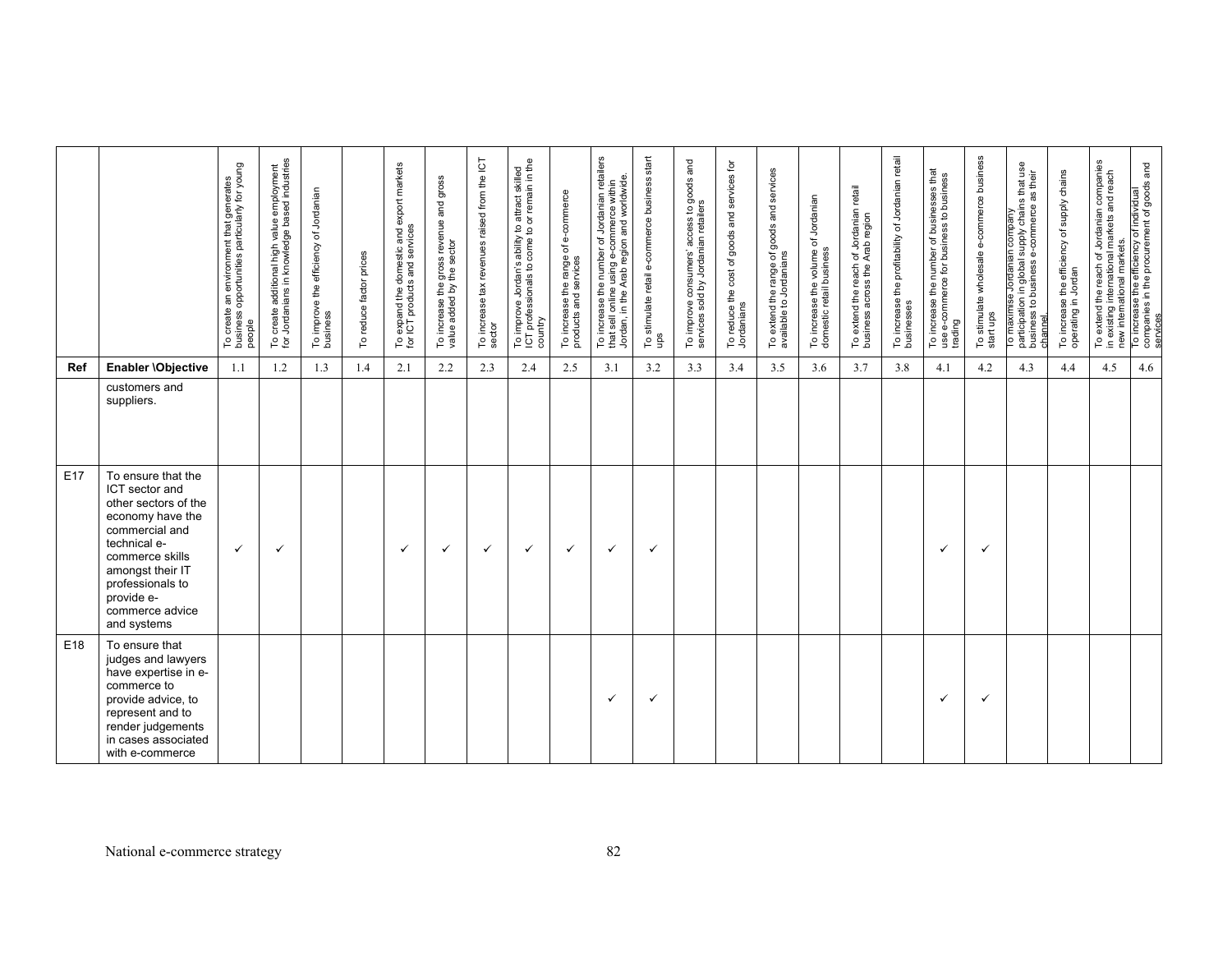|     |                                                                                                                                                                                                                                          | To create an environment that generates<br>business opportunities particularly for young<br>people | To create additional high value employment<br>for Jordanians in knowledge based industries | To improve the efficiency of Jordanian<br>business | reduce factor prices<br>ρ | To expand the domestic and export markets<br>for ICT products and services | To increase the gross revenue and gross<br>value added by the sector | To increase tax revenues raised from the ICT<br>sector | To improve Jordan's ability to attract skilled<br>ICT professionals to come to or remain in the<br>country | To increase the range of e-commerce<br>products and services | number of Jordanian retailers<br>Jordan, in the Arab region and worldwide<br>within<br>using e-commerce<br>To increase the<br>online<br><b>UBS</b><br>that | To stimulate retail e-commerce business start<br>ups | and<br>To improve consumers' access to goods<br>services sold by Jordanian retailers | To reduce the cost of goods and services for<br>Jordanians | To extend the range of goods and services<br>available to Jordanians | To increase the volume of Jordanian<br>domestic retail business | To extend the reach of Jordanian retail<br>business across the Arab region | the profitability of Jordanian retail<br>To increase t<br>businesses | To increase the number of businesses that<br>use e-commerce for business to business<br>trading | To stimulate wholesale e-commerce business<br>start ups | To maximise Jordanian company<br>participation in global supply chains that use<br>business to business e-commerce as their<br>channel. | efficiency of supply chains<br>To increase the efficant<br>operating in Jordan | To extend the reach of Jordanian companies<br>in existing international markets and reach | new international markets.<br>To increase the efficiency of individual<br>companies in the procurement of goods and |
|-----|------------------------------------------------------------------------------------------------------------------------------------------------------------------------------------------------------------------------------------------|----------------------------------------------------------------------------------------------------|--------------------------------------------------------------------------------------------|----------------------------------------------------|---------------------------|----------------------------------------------------------------------------|----------------------------------------------------------------------|--------------------------------------------------------|------------------------------------------------------------------------------------------------------------|--------------------------------------------------------------|------------------------------------------------------------------------------------------------------------------------------------------------------------|------------------------------------------------------|--------------------------------------------------------------------------------------|------------------------------------------------------------|----------------------------------------------------------------------|-----------------------------------------------------------------|----------------------------------------------------------------------------|----------------------------------------------------------------------|-------------------------------------------------------------------------------------------------|---------------------------------------------------------|-----------------------------------------------------------------------------------------------------------------------------------------|--------------------------------------------------------------------------------|-------------------------------------------------------------------------------------------|---------------------------------------------------------------------------------------------------------------------|
| Ref | Enabler \Objective                                                                                                                                                                                                                       | 1.1                                                                                                | 1.2                                                                                        | 1.3                                                | 1.4                       | 2.1                                                                        | 2.2                                                                  | 2.3                                                    | 2.4                                                                                                        | 2.5                                                          | 3.1                                                                                                                                                        | 3.2                                                  | 3.3                                                                                  | 3.4                                                        | 3.5                                                                  | 3.6                                                             | 3.7                                                                        | 3.8                                                                  | 4.1                                                                                             | 4.2                                                     | 4.3                                                                                                                                     | 4.4                                                                            | 4.5                                                                                       | 4.6                                                                                                                 |
| E19 | To ensure that<br>there is capacity in<br>the Ministry of<br>Finance to audit e-<br>commerce and<br>other online<br>businesses                                                                                                           |                                                                                                    |                                                                                            |                                                    |                           |                                                                            |                                                                      |                                                        |                                                                                                            |                                                              | ✓                                                                                                                                                          | ✓                                                    |                                                                                      |                                                            |                                                                      |                                                                 |                                                                            |                                                                      | ✓                                                                                               | ✓                                                       |                                                                                                                                         | ✓                                                                              |                                                                                           |                                                                                                                     |
| E20 | To provide<br>employment<br>opportunities that<br>meet the<br>aspirations of the<br>educated young                                                                                                                                       | ✓                                                                                                  | $\checkmark$                                                                               |                                                    |                           |                                                                            |                                                                      |                                                        |                                                                                                            |                                                              | ✓                                                                                                                                                          | $\checkmark$                                         |                                                                                      |                                                            |                                                                      |                                                                 |                                                                            |                                                                      | ✓                                                                                               | ✓                                                       |                                                                                                                                         |                                                                                |                                                                                           |                                                                                                                     |
| E21 | To showcase the<br>capabilities of<br>Jordanian<br>information<br>technology<br>companies,<br>payment services,<br>logistics services,<br>legal advice and<br>accounting firms in<br>e-commerce and<br>web based systems<br>and services |                                                                                                    |                                                                                            |                                                    |                           | ✓                                                                          | $\checkmark$                                                         | $\checkmark$                                           | $\checkmark$                                                                                               | ✓                                                            |                                                                                                                                                            |                                                      |                                                                                      |                                                            |                                                                      |                                                                 |                                                                            |                                                                      |                                                                                                 |                                                         |                                                                                                                                         |                                                                                |                                                                                           |                                                                                                                     |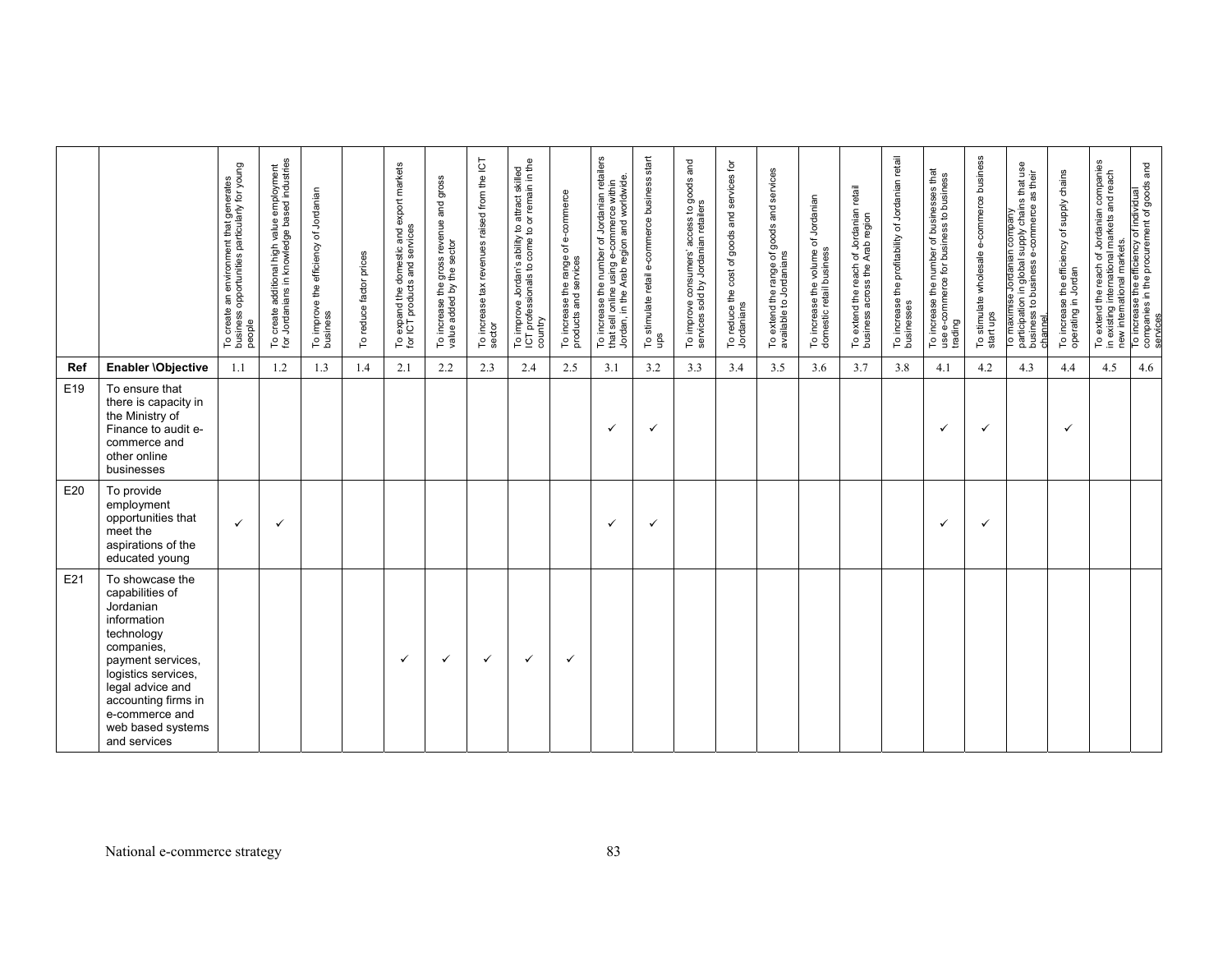|     |                                                                                                                                                                                 | To create an environment that generates<br>business opportunities particularly for young<br>people | To create additional high value employment<br>for Jordanians in knowledge based industries | To improve the efficiency of Jordanian<br>business | To reduce factor prices | To expand the domestic and export markets<br>for ICT products and services | To increase the gross revenue and gross<br>value added by the sector | To increase tax revenues raised from the ICT<br>sector | To improve Jordan's ability to attract skilled<br>ICT professionals to come to or remain in the<br>country | To increase the range of e-commerce<br>products and services | To increase the number of Jordanian retailers<br>that sell online using e-commerce within<br>Jordan, in the Arab region and worldwide | To stimulate retail e-commerce business start<br>ups | To improve consumers' access to goods and<br>services sold by Jordanian retailers | To reduce the cost of goods and services for<br>Jordanians | To extend the range of goods and services<br>available to Jordanians | To increase the volume of Jordanian<br>domestic retail business | To extend the reach of Jordanian retail<br>business across the Arab region | To increase the profitability of Jordanian retail<br>businesses | To increase the number of businesses that<br>use e-commerce for business to business<br>trading | To stimulate wholesale e-commerce business<br>start ups | To maximise Jordanian company<br>participation in global supply chains that use<br>as their<br>business to business e-commerce<br>participation in<br>channel | To increase the efficiency of supply chains<br>operating in Jordan | To extend the reach of Jordanian companies<br>in existing international markets and reach<br>new international markets<br>in existing | To increase the efficiency of individual<br>companies in the procurement of goods and<br>services |
|-----|---------------------------------------------------------------------------------------------------------------------------------------------------------------------------------|----------------------------------------------------------------------------------------------------|--------------------------------------------------------------------------------------------|----------------------------------------------------|-------------------------|----------------------------------------------------------------------------|----------------------------------------------------------------------|--------------------------------------------------------|------------------------------------------------------------------------------------------------------------|--------------------------------------------------------------|---------------------------------------------------------------------------------------------------------------------------------------|------------------------------------------------------|-----------------------------------------------------------------------------------|------------------------------------------------------------|----------------------------------------------------------------------|-----------------------------------------------------------------|----------------------------------------------------------------------------|-----------------------------------------------------------------|-------------------------------------------------------------------------------------------------|---------------------------------------------------------|---------------------------------------------------------------------------------------------------------------------------------------------------------------|--------------------------------------------------------------------|---------------------------------------------------------------------------------------------------------------------------------------|---------------------------------------------------------------------------------------------------|
| Ref | Enabler \Objective                                                                                                                                                              | 1.1                                                                                                | 1.2                                                                                        | 1.3                                                | 1.4                     | 2.1                                                                        | 2.2                                                                  | 2.3                                                    | 2.4                                                                                                        | 2.5                                                          | 3.1                                                                                                                                   | 3.2                                                  | 3.3                                                                               | 3.4                                                        | 3.5                                                                  | 3.6                                                             | 3.7                                                                        | 3.8                                                             | 4.1                                                                                             | 4.2                                                     | 4.3                                                                                                                                                           | 4.4                                                                | 4.5                                                                                                                                   | 4.6                                                                                               |
| E22 | To increase<br>capacity in ICT<br>firms in e-<br>commerce systems<br>development and<br>services provision                                                                      | ✓                                                                                                  | $\checkmark$                                                                               |                                                    |                         | ✓                                                                          | ✓                                                                    | $\checkmark$                                           | ✓                                                                                                          | $\checkmark$                                                 |                                                                                                                                       |                                                      |                                                                                   |                                                            |                                                                      |                                                                 |                                                                            |                                                                 |                                                                                                 |                                                         |                                                                                                                                                               |                                                                    |                                                                                                                                       |                                                                                                   |
| E23 | To develop Arabic<br>e-commerce<br>related software<br>and services and to<br>adapt non-Arabic e-<br>commerce software<br>and services for the<br>Arabic market.                |                                                                                                    |                                                                                            |                                                    |                         | ✓                                                                          | $\checkmark$                                                         | $\checkmark$                                           | ✓                                                                                                          | $\checkmark$                                                 |                                                                                                                                       |                                                      |                                                                                   |                                                            |                                                                      |                                                                 |                                                                            |                                                                 |                                                                                                 |                                                         |                                                                                                                                                               |                                                                    |                                                                                                                                       |                                                                                                   |
| E24 | To leverage high<br>mobile phone<br>penetration rates in<br>Jordan and the<br>region to develop<br>new mobile-based<br>e-commerce and<br>m-commerce<br>software and<br>services |                                                                                                    |                                                                                            |                                                    |                         | ✓                                                                          | $\checkmark$                                                         | $\checkmark$                                           | ✓                                                                                                          | $\checkmark$                                                 |                                                                                                                                       |                                                      |                                                                                   |                                                            |                                                                      |                                                                 |                                                                            |                                                                 |                                                                                                 |                                                         |                                                                                                                                                               |                                                                    |                                                                                                                                       |                                                                                                   |
| E25 | Promote Jordan as<br>an outsourcing<br>destination for e-<br>commerce services                                                                                                  |                                                                                                    |                                                                                            |                                                    |                         | ✓                                                                          | ✓                                                                    |                                                        | ✓                                                                                                          | ✓                                                            |                                                                                                                                       |                                                      |                                                                                   |                                                            |                                                                      |                                                                 |                                                                            |                                                                 |                                                                                                 |                                                         |                                                                                                                                                               |                                                                    |                                                                                                                                       |                                                                                                   |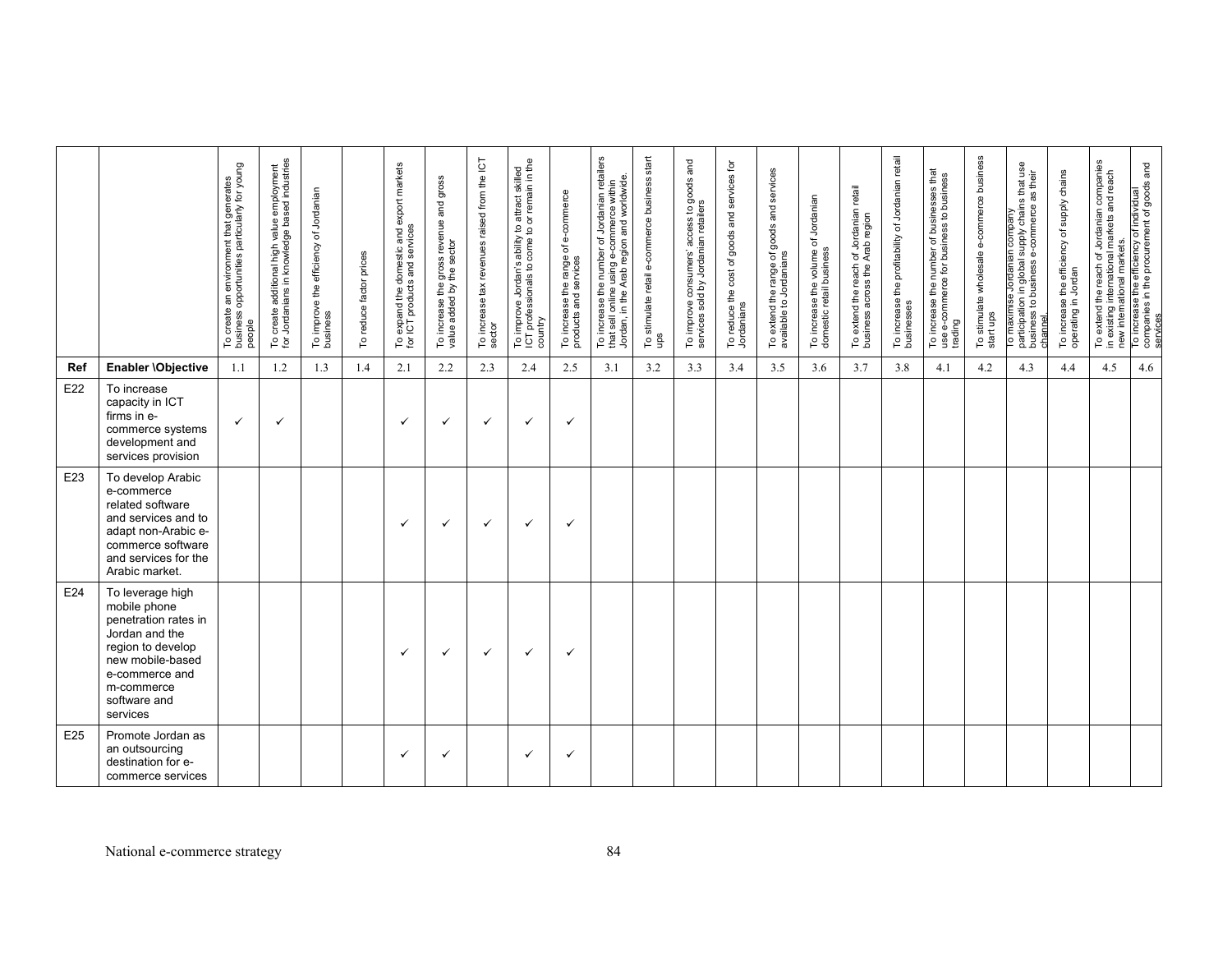|     |                                                                                                                                                             | To create an environment that generates<br>business opportunities particularly for young<br>people | To create additional high value employment<br>for Jordanians in knowledge based industries | To improve the efficiency of Jordanian<br>business | To reduce factor prices | To expand the domestic and export markets<br>for ICT products and services | To increase the gross revenue and gross<br>value added by the sector | To increase tax revenues raised from the ICT<br>sector | To improve Jordan's ability to attract skilled<br>ICT professionals to come to or remain in the<br>country | To increase the range of e-commerce<br>products and services | To increase the number of Jordanian retailers<br>Arab region and worldwide<br>with<br>e-commerce<br>using<br>that sell online<br>Jordan, in the | To stimulate retail e-commerce business start<br>ups | To improve consumers' access to goods and<br>services sold by Jordanian retailers | To reduce the cost of goods and services for<br>Jordanians | To extend the range of goods and services<br>available to Jordanians | To increase the volume of Jordanian<br>domestic retail business | To extend the reach of Jordanian retail<br>business across the Arab region | To increase the profitability of Jordanian retail<br>businesses | To increase the number of businesses that<br>use e-commerce for business to business<br>trading | To stimulate wholesale e-commerce business<br>start ups | supply chains that use<br>their<br>æ<br>e-commerce<br>To maximise Jordanian company<br>in global<br>participation in global<br>business to business<br>channel | To increase the efficiency of supply chains<br>operating in Jordan | the reach of Jordanian companies<br>international markets and reach<br>To extend t<br>in existing i | new international markets.<br>To increase the efficiency of individual<br>companies in the procurement of goods and |
|-----|-------------------------------------------------------------------------------------------------------------------------------------------------------------|----------------------------------------------------------------------------------------------------|--------------------------------------------------------------------------------------------|----------------------------------------------------|-------------------------|----------------------------------------------------------------------------|----------------------------------------------------------------------|--------------------------------------------------------|------------------------------------------------------------------------------------------------------------|--------------------------------------------------------------|-------------------------------------------------------------------------------------------------------------------------------------------------|------------------------------------------------------|-----------------------------------------------------------------------------------|------------------------------------------------------------|----------------------------------------------------------------------|-----------------------------------------------------------------|----------------------------------------------------------------------------|-----------------------------------------------------------------|-------------------------------------------------------------------------------------------------|---------------------------------------------------------|----------------------------------------------------------------------------------------------------------------------------------------------------------------|--------------------------------------------------------------------|-----------------------------------------------------------------------------------------------------|---------------------------------------------------------------------------------------------------------------------|
| Ref | Enabler \Objective                                                                                                                                          | 1.1                                                                                                | 1.2                                                                                        | 1.3                                                | 1.4                     | 2.1                                                                        | 2.2                                                                  | 2.3                                                    | 2.4                                                                                                        | 2.5                                                          | 3.1                                                                                                                                             | 3.2                                                  | 3.3                                                                               | 3.4                                                        | 3.5                                                                  | 3.6                                                             | 3.7                                                                        | 3.8                                                             | 4.1                                                                                             | 4.2                                                     | 4.3                                                                                                                                                            | 4.4                                                                | 4.5                                                                                                 | 4.6                                                                                                                 |
| E26 | Reiteration of ICT<br>Strategy objectives<br>1.1, 1.2 and $1.3$ :-                                                                                          |                                                                                                    |                                                                                            |                                                    |                         |                                                                            |                                                                      |                                                        |                                                                                                            |                                                              | $\checkmark$                                                                                                                                    | $\checkmark$                                         | ✓                                                                                 |                                                            | $\checkmark$                                                         |                                                                 |                                                                            | ✓                                                               | ✓                                                                                               | $\checkmark$                                            | $\checkmark$                                                                                                                                                   | $\checkmark$                                                       |                                                                                                     | $\checkmark$                                                                                                        |
| E27 | Ensure that IT<br>infrastructure for e-<br>commerce in small<br>business and for<br>the consumer is<br>available and<br>affordable                          |                                                                                                    |                                                                                            |                                                    |                         |                                                                            |                                                                      |                                                        |                                                                                                            |                                                              | $\checkmark$                                                                                                                                    | $\checkmark$                                         | $\checkmark$                                                                      |                                                            | ✓                                                                    |                                                                 |                                                                            | $\checkmark$                                                    | ✓                                                                                               | $\checkmark$                                            | $\checkmark$                                                                                                                                                   | $\checkmark$                                                       |                                                                                                     | $\checkmark$                                                                                                        |
| E28 | Put in place the<br>infrastructure<br>necessary for<br>provision of<br>international<br>hosting services<br>and international<br>contact centres            | ✓                                                                                                  | $\checkmark$                                                                               | $\checkmark$                                       |                         | ✓                                                                          | ✓                                                                    | ✓                                                      | ✓                                                                                                          | $\checkmark$                                                 |                                                                                                                                                 |                                                      |                                                                                   |                                                            |                                                                      |                                                                 |                                                                            |                                                                 |                                                                                                 |                                                         |                                                                                                                                                                |                                                                    |                                                                                                     |                                                                                                                     |
| E29 | To enable<br>competitive supply<br>of mobile<br>broadband services<br>for m-commerce by<br>enabling mobile<br>licensees to<br>procure suitable<br>spectrum. |                                                                                                    |                                                                                            |                                                    |                         |                                                                            |                                                                      |                                                        |                                                                                                            | ✓                                                            | $\checkmark$                                                                                                                                    | $\checkmark$                                         | $\checkmark$                                                                      |                                                            | $\checkmark$                                                         | ✓                                                               |                                                                            | $\checkmark$                                                    | $\checkmark$                                                                                    | ✓                                                       |                                                                                                                                                                | $\checkmark$                                                       |                                                                                                     | $\checkmark$                                                                                                        |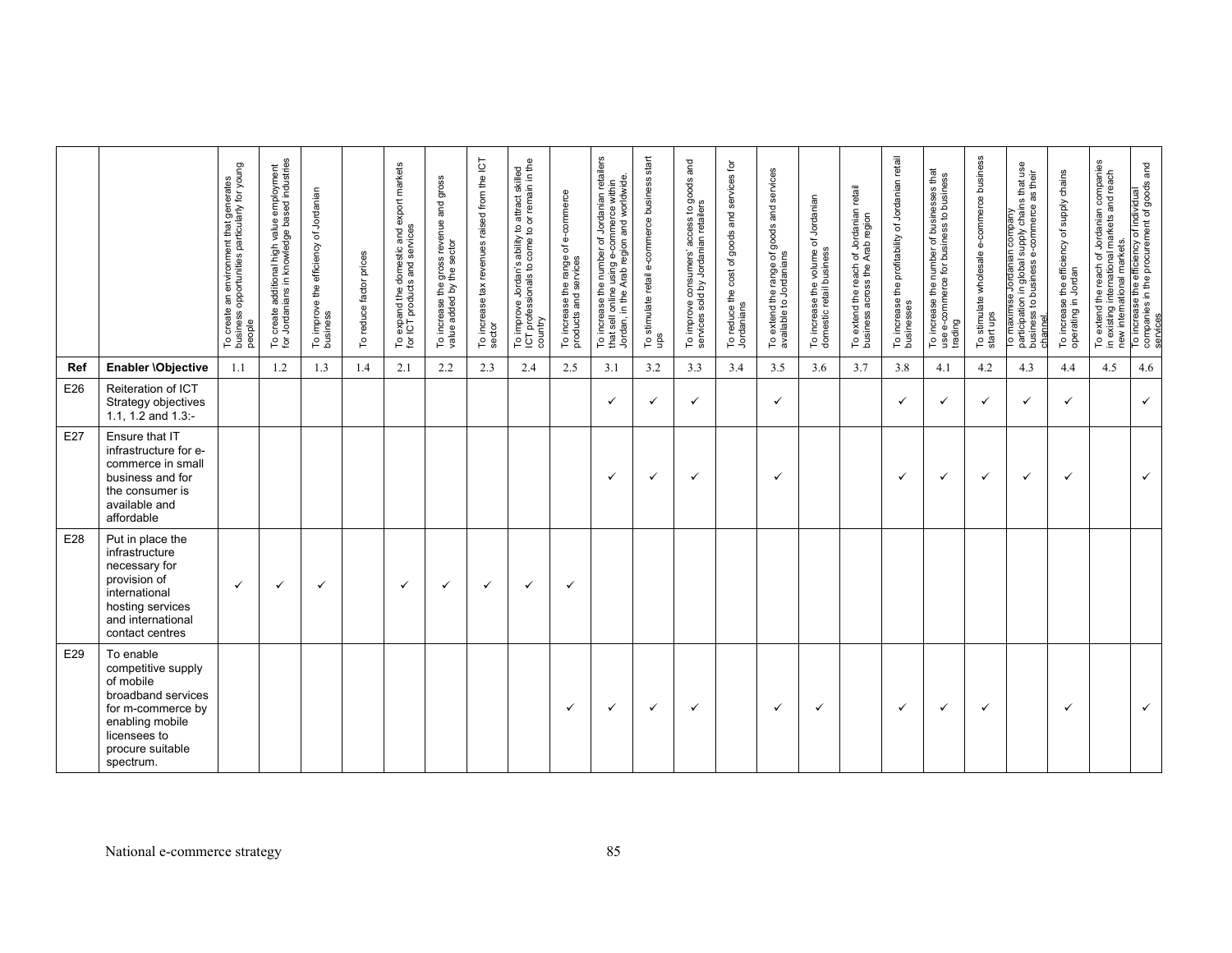|     |                                                                                                                                                                                                                               | To create an environment that generates<br>business opportunities particularly for young<br>people | To create additional high value employment<br>for Jordanians in knowledge based industries | To improve the efficiency of Jordanian<br>business | To reduce factor prices | To expand the domestic and export markets<br>for ICT products and services | To increase the gross revenue and gross<br>value added by the sector | To increase tax revenues raised from the ICT<br>sector | To improve Jordan's ability to attract skilled<br>ICT professionals to come to or remain in the<br>country | To increase the range of e-commerce<br>products and services | To increase the number of Jordanian retailers<br>that sell online using e-commerce within<br>Jordan, in the Arab region and worldwide<br>that sell online | stimulate retail e-commerce business start<br>e<br>s o 1 | To improve consumers' access to goods and<br>services sold by Jordanian retailers | To reduce the cost of goods and services for<br>Jordanians | To extend the range of goods and services<br>available to Jordanians | To increase the volume of Jordanian<br>domestic retail business | To extend the reach of Jordanian retail<br>business across the Arab region | To increase the profitability of Jordanian retail<br>businesses | To increase the number of businesses that<br>use e-commerce for business to business<br>trading | To stimulate wholesale e-commerce business<br>start ups | ro maximise Jordanian company<br>participation in global supply chains that use<br>business to business e-commerce as their<br>channel. | To increase the efficiency of supply chains<br>operating in Jordan | To extend the reach of Jordanian companies<br>in existing international markets and reach<br>in existing | new international markets.<br>To increase the efficiency of individual<br>companies in the procurement of goods and |
|-----|-------------------------------------------------------------------------------------------------------------------------------------------------------------------------------------------------------------------------------|----------------------------------------------------------------------------------------------------|--------------------------------------------------------------------------------------------|----------------------------------------------------|-------------------------|----------------------------------------------------------------------------|----------------------------------------------------------------------|--------------------------------------------------------|------------------------------------------------------------------------------------------------------------|--------------------------------------------------------------|-----------------------------------------------------------------------------------------------------------------------------------------------------------|----------------------------------------------------------|-----------------------------------------------------------------------------------|------------------------------------------------------------|----------------------------------------------------------------------|-----------------------------------------------------------------|----------------------------------------------------------------------------|-----------------------------------------------------------------|-------------------------------------------------------------------------------------------------|---------------------------------------------------------|-----------------------------------------------------------------------------------------------------------------------------------------|--------------------------------------------------------------------|----------------------------------------------------------------------------------------------------------|---------------------------------------------------------------------------------------------------------------------|
| Ref | Enabler \Objective                                                                                                                                                                                                            | 1.1                                                                                                | 1.2                                                                                        | 1.3                                                | 1.4                     | 2.1                                                                        | 2.2                                                                  | 2.3                                                    | 2.4                                                                                                        | 2.5                                                          | 3.1                                                                                                                                                       | 3.2                                                      | 3.3                                                                               | 3.4                                                        | 3.5                                                                  | 3.6                                                             | 3.7                                                                        | 3.8                                                             | 4.1                                                                                             | 4.2                                                     | 4.3                                                                                                                                     | 4.4                                                                | 4.5                                                                                                      | 4.6                                                                                                                 |
| E30 | Remove<br>impediments to the<br>development of air<br>and land freight<br>hubs by logistics<br>companies                                                                                                                      |                                                                                                    |                                                                                            |                                                    |                         |                                                                            |                                                                      |                                                        |                                                                                                            |                                                              | ✓                                                                                                                                                         | $\checkmark$                                             | ✓                                                                                 |                                                            | $\checkmark$                                                         | ✓                                                               | ✓                                                                          | ✓                                                               | ✓                                                                                               | ✓                                                       | $\checkmark$                                                                                                                            |                                                                    | ✓                                                                                                        | $\checkmark$                                                                                                        |
| E31 | Promote the<br>development of<br>fulfilment facilities -<br>warehousing,<br>packing,<br>transportation and<br>delivery - as<br>outsourced<br>services                                                                         |                                                                                                    |                                                                                            |                                                    |                         |                                                                            |                                                                      |                                                        |                                                                                                            | $\checkmark$                                                 | $\checkmark$                                                                                                                                              | $\checkmark$                                             | ✓                                                                                 |                                                            | $\checkmark$                                                         | ✓                                                               | ✓                                                                          |                                                                 | ✓                                                                                               | $\checkmark$                                            | $\checkmark$                                                                                                                            | $\checkmark$                                                       | $\checkmark$                                                                                             | $\checkmark$                                                                                                        |
| E32 | Prepare the<br>Maritime Transport<br>Sector to benefit<br>from the strategy by<br>provided maritime<br>information and<br>facilitate electronic<br>accessibility to the<br>services provided<br>by the maritime<br>authority. |                                                                                                    |                                                                                            |                                                    |                         |                                                                            |                                                                      |                                                        |                                                                                                            |                                                              | $\checkmark$                                                                                                                                              |                                                          |                                                                                   |                                                            |                                                                      |                                                                 | $\checkmark$                                                               |                                                                 | ✓                                                                                               |                                                         | ✓                                                                                                                                       | $\checkmark$                                                       | ✓                                                                                                        | $\checkmark$                                                                                                        |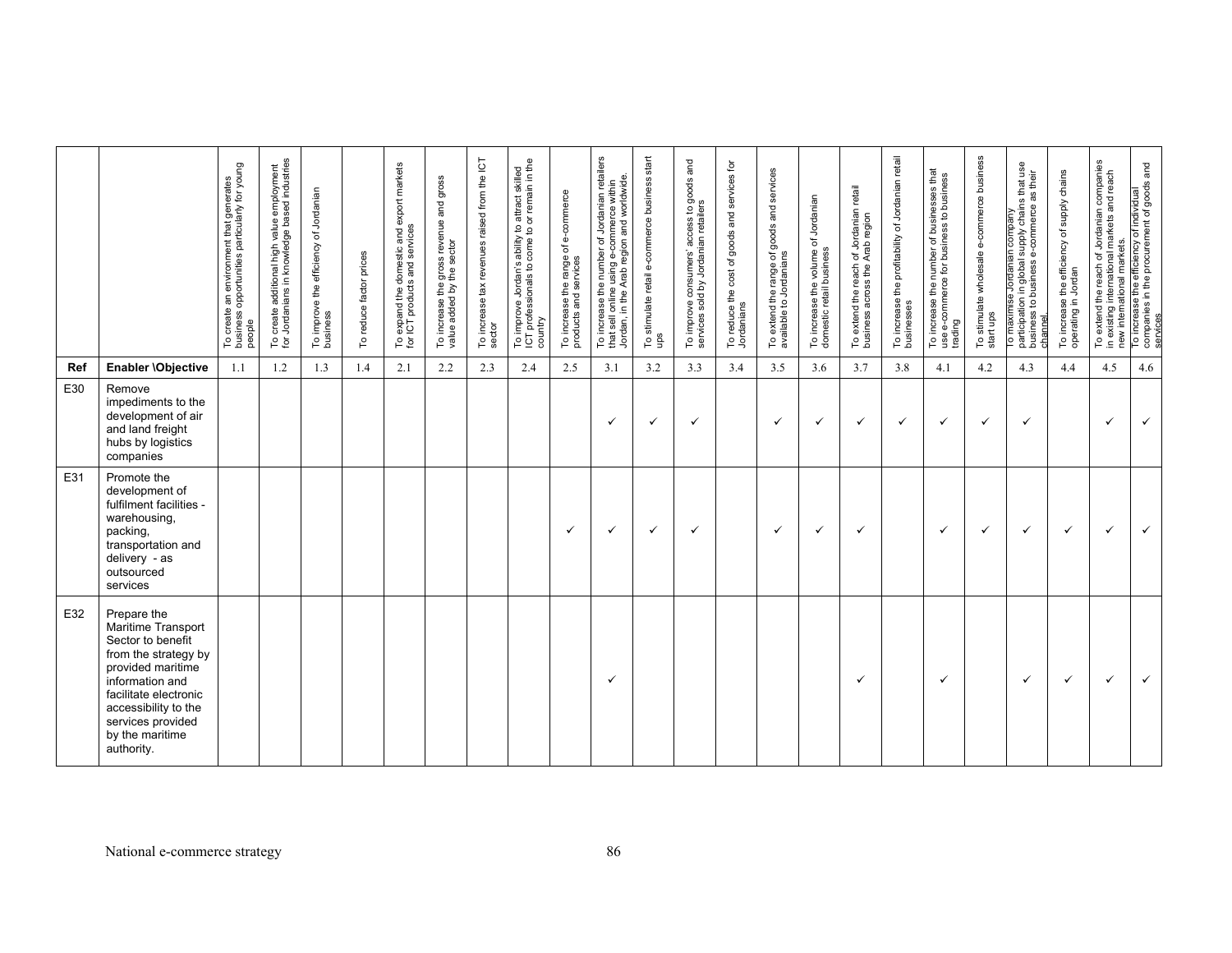|            |                                                                                                                                                                             | To create an environment that generates<br>business opportunities particularly for young<br>people | To create additional high value employment<br>for Jordanians in knowledge based industries | To improve the efficiency of Jordanian<br>business | To reduce factor prices | To expand the domestic and export markets<br>for ICT products and services | To increase the gross revenue and gross<br>value added by the sector | To increase tax revenues raised from the ICT<br>sector | To improve Jordan's ability to attract skilled<br>ICT professionals to come to or remain in the<br>country | To increase the range of e-commerce<br>products and services | To increase the number of Jordanian retailers<br>Jordan, in the Arab region and worldwide<br>commerce within<br>ě<br>using<br>online<br><b>U</b> ss<br>that: | To stimulate retail e-commerce business start<br>ups | To improve consumers' access to goods and<br>services sold by Jordanian retailers | To reduce the cost of goods and services for<br>Jordanians | To extend the range of goods and services<br>available to Jordanians | To increase the volume of Jordanian<br>domestic retail business | To extend the reach of Jordanian retail<br>business across the Arab region | To increase the profitability of Jordanian retail<br>businesses | To increase the number of businesses that<br>use e-commerce for business to business<br>trading | To stimulate wholesale e-commerce business<br>start ups | To maximise Jordanian company<br>participation in global supply chains that use<br>business to business e-commerce as their<br>channel | efficiency of supply chains<br>Jordan<br>the<br>To increase to<br>operating in | To extend the reach of Jordanian companies<br>in existing international markets and reach<br>markets.<br>new international | To increase the efficiency of individual<br>companies in the procurement of goods and<br>services |
|------------|-----------------------------------------------------------------------------------------------------------------------------------------------------------------------------|----------------------------------------------------------------------------------------------------|--------------------------------------------------------------------------------------------|----------------------------------------------------|-------------------------|----------------------------------------------------------------------------|----------------------------------------------------------------------|--------------------------------------------------------|------------------------------------------------------------------------------------------------------------|--------------------------------------------------------------|--------------------------------------------------------------------------------------------------------------------------------------------------------------|------------------------------------------------------|-----------------------------------------------------------------------------------|------------------------------------------------------------|----------------------------------------------------------------------|-----------------------------------------------------------------|----------------------------------------------------------------------------|-----------------------------------------------------------------|-------------------------------------------------------------------------------------------------|---------------------------------------------------------|----------------------------------------------------------------------------------------------------------------------------------------|--------------------------------------------------------------------------------|----------------------------------------------------------------------------------------------------------------------------|---------------------------------------------------------------------------------------------------|
| <b>Ref</b> | Enabler \Objective                                                                                                                                                          | 1.1                                                                                                | 1.2                                                                                        | 1.3                                                | 1.4                     | 2.1                                                                        | 2.2                                                                  | 2.3                                                    | 2.4                                                                                                        | 2.5                                                          | 3.1                                                                                                                                                          | 3.2                                                  | 3.3                                                                               | 3.4                                                        | 3.5                                                                  | 3.6                                                             | 3.7                                                                        | 3.8                                                             | 4.1                                                                                             | 4.2                                                     | 4.3                                                                                                                                    | 4.4                                                                            | 4.5                                                                                                                        | 4.6                                                                                               |
| E33        | Promote national<br>street addresses to<br>facilitate delivery to<br>individual buildings                                                                                   |                                                                                                    |                                                                                            |                                                    |                         |                                                                            |                                                                      |                                                        |                                                                                                            | $\checkmark$                                                 | $\checkmark$                                                                                                                                                 | $\checkmark$                                         | $\checkmark$                                                                      |                                                            | $\checkmark$                                                         | $\checkmark$                                                    | $\checkmark$                                                               |                                                                 | ✓                                                                                               | ✓                                                       | $\checkmark$                                                                                                                           | $\checkmark$                                                                   | ✓                                                                                                                          | $\checkmark$                                                                                      |
| E34        | Develop capacity<br>and resources in<br>Jordan for creating<br>catalogues at an<br>affordable cost                                                                          |                                                                                                    | $\checkmark$                                                                               |                                                    |                         | ✓                                                                          | ✓                                                                    |                                                        |                                                                                                            | $\checkmark$                                                 | ✓                                                                                                                                                            | ✓                                                    | $\checkmark$                                                                      |                                                            | $\checkmark$                                                         | $\checkmark$                                                    | ✓                                                                          | $\checkmark$                                                    | ✓                                                                                               | ✓                                                       | $\checkmark$                                                                                                                           | $\checkmark$                                                                   | ✓                                                                                                                          | $\checkmark$                                                                                      |
| E35        | Improve the<br>availability of funds<br>for investment in e-<br>commerce start ups<br>by further<br>developing links<br>between<br>entrepreneurs and<br>potential investors | $\checkmark$                                                                                       | $\checkmark$                                                                               |                                                    |                         |                                                                            |                                                                      |                                                        |                                                                                                            |                                                              |                                                                                                                                                              | ✓                                                    |                                                                                   |                                                            |                                                                      |                                                                 |                                                                            |                                                                 |                                                                                                 | ✓                                                       |                                                                                                                                        |                                                                                |                                                                                                                            |                                                                                                   |
| E36        | Provide<br>entrepreneurs with<br>access to relevant<br>expertise for e-<br>commerce<br>business financing<br>and development                                                | $\checkmark$                                                                                       | $\checkmark$                                                                               |                                                    |                         |                                                                            |                                                                      |                                                        |                                                                                                            |                                                              |                                                                                                                                                              | ✓                                                    |                                                                                   |                                                            |                                                                      |                                                                 |                                                                            |                                                                 |                                                                                                 | ✓                                                       |                                                                                                                                        |                                                                                |                                                                                                                            |                                                                                                   |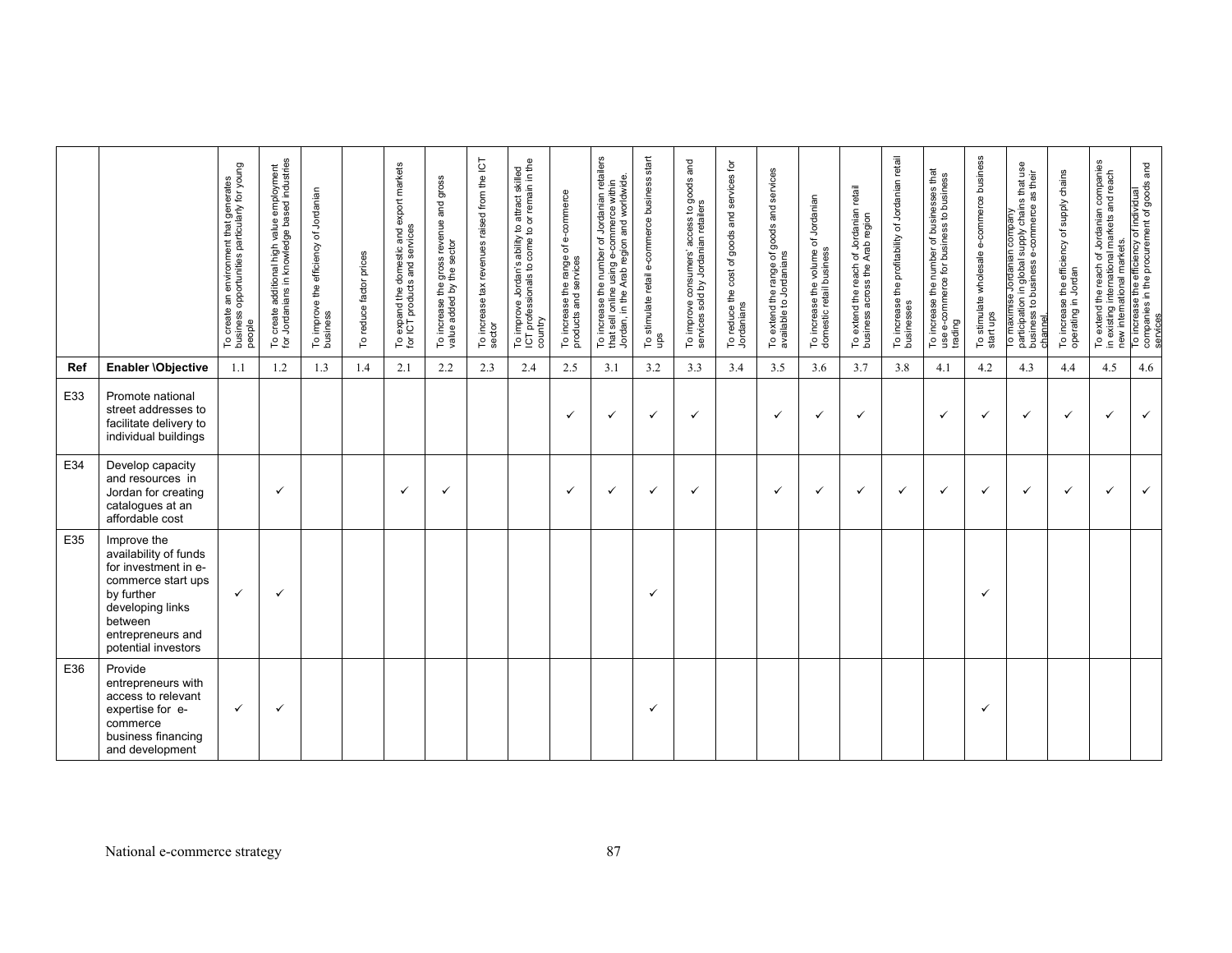|     |                                                                                                                                                         | To create an environment that generates<br>business opportunities particularly for young<br>people | To create additional high value employment<br>for Jordanians in knowledge based industries | Jordanian<br>৳<br>efficiency<br>To improve the e<br>business | prices<br>factor<br>reduce<br>٥ | export markets<br>services<br>and<br>To expand the domestic<br>for ICT products and ser | and gross<br>To increase the gross revenue<br>value added by the sector | the ICT<br>from<br>raised<br>revenues<br>To increase tax<br>sector | To improve Jordan's ability to attract skilled<br>ICT professionals to come to or remain in the<br>country | To increase the range of e-commerce<br>products and services | number of Jordanian retailers<br>using e-commerce within<br>Arab region and worldwide<br>increase the<br>sell online<br>Jordan, in the<br>that<br>으 | start<br>To stimulate retail e-commerce business<br>ups | and<br>To improve consumers' access to goods<br>services sold by Jordanian retailers | 흐<br>and services<br>To reduce the cost of goods<br>Jordanians | services<br>and<br>goods<br>d the range of g<br>to Jordanians<br>To extend<br>available to | To increase the volume of Jordanian<br>domestic retail business | To extend the reach of Jordanian retail<br>business across the Arab region | retail<br>Jordanian<br>đ<br>profitability<br>To increase the<br>businesses | To increase the number of businesses that<br>use e-commerce for business to business<br>trading | To stimulate wholesale e-commerce business<br>start ups | in company<br>supply chains that use<br>their<br>æ<br>commerce<br>e Jordanian o<br>n in global su<br>business e-c<br>To maximise<br>participation in<br>business to bu<br>channel | To increase the efficiency of supply chains<br>operating in Jordan | To extend the reach of Jordanian companies<br>in existing international markets and reach | and<br>new international markets.<br>To increase the efficiency of individual<br>companies in the procurement of goods<br>service |
|-----|---------------------------------------------------------------------------------------------------------------------------------------------------------|----------------------------------------------------------------------------------------------------|--------------------------------------------------------------------------------------------|--------------------------------------------------------------|---------------------------------|-----------------------------------------------------------------------------------------|-------------------------------------------------------------------------|--------------------------------------------------------------------|------------------------------------------------------------------------------------------------------------|--------------------------------------------------------------|-----------------------------------------------------------------------------------------------------------------------------------------------------|---------------------------------------------------------|--------------------------------------------------------------------------------------|----------------------------------------------------------------|--------------------------------------------------------------------------------------------|-----------------------------------------------------------------|----------------------------------------------------------------------------|----------------------------------------------------------------------------|-------------------------------------------------------------------------------------------------|---------------------------------------------------------|-----------------------------------------------------------------------------------------------------------------------------------------------------------------------------------|--------------------------------------------------------------------|-------------------------------------------------------------------------------------------|-----------------------------------------------------------------------------------------------------------------------------------|
| Ref | Enabler \Objective                                                                                                                                      | 1.1                                                                                                | 1.2                                                                                        | 1.3                                                          | l.4                             | 2.1                                                                                     | 2.2                                                                     | 2.3                                                                | 2.4                                                                                                        | 2.5                                                          | 3.1                                                                                                                                                 | 3.2                                                     | 3.3                                                                                  | 3.4                                                            | 3.5                                                                                        | 3.6                                                             | 3.7                                                                        | 3.8                                                                        | 4.1                                                                                             | 4.2                                                     | 4.3                                                                                                                                                                               | 4.4                                                                | 4.5                                                                                       | 4.6                                                                                                                               |
| E37 | To stimulate the<br>take up of e-<br>commerce in the<br>private sector<br>amongst suppliers<br>to Government<br>through<br>Government e-<br>procurement |                                                                                                    |                                                                                            |                                                              |                                 |                                                                                         |                                                                         |                                                                    |                                                                                                            |                                                              |                                                                                                                                                     |                                                         |                                                                                      |                                                                |                                                                                            |                                                                 |                                                                            |                                                                            |                                                                                                 |                                                         |                                                                                                                                                                                   |                                                                    |                                                                                           |                                                                                                                                   |